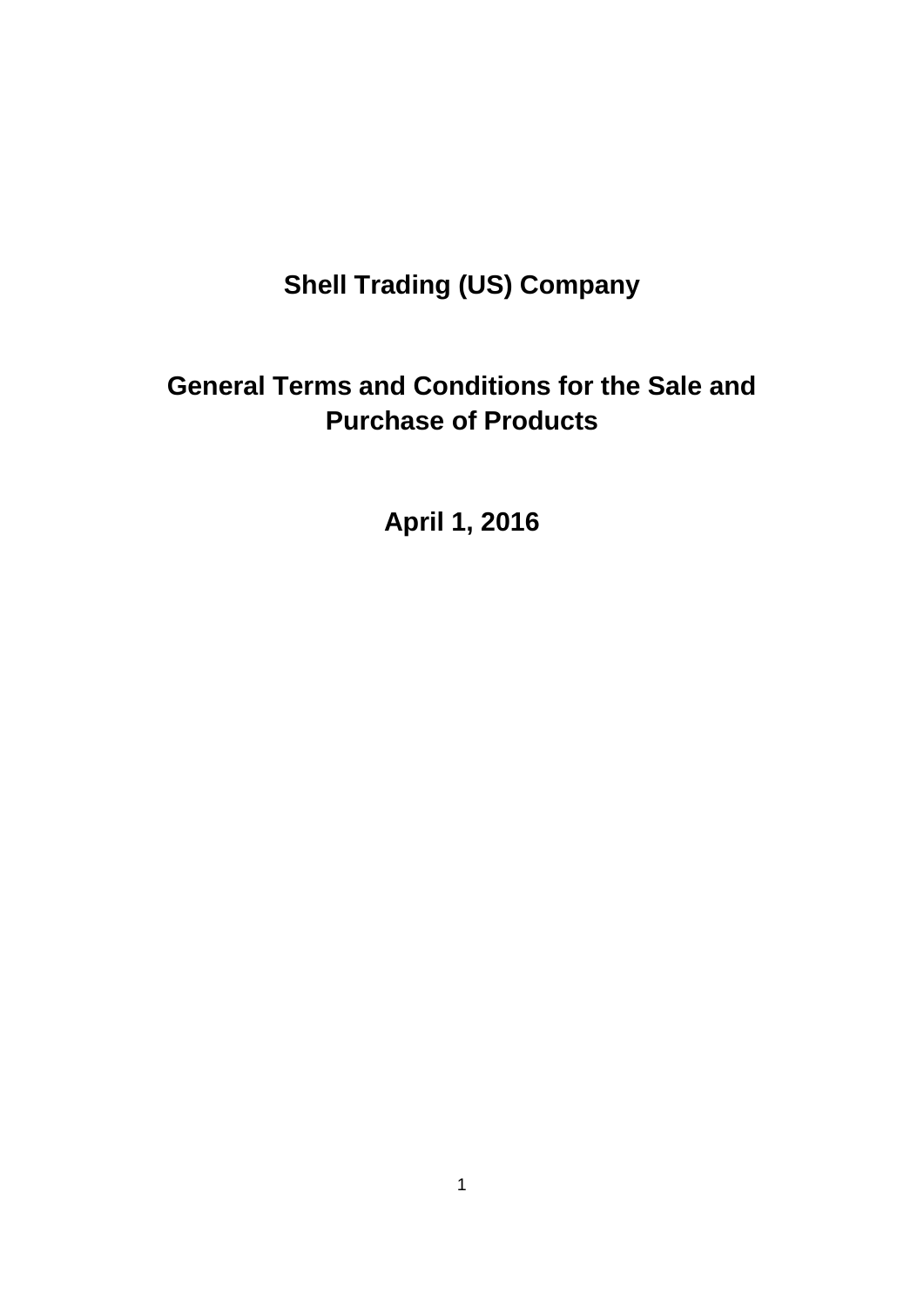| 1.  |                                                                                               |  |
|-----|-----------------------------------------------------------------------------------------------|--|
| 2.  |                                                                                               |  |
| 3.  |                                                                                               |  |
| 4.  |                                                                                               |  |
| 5.  |                                                                                               |  |
| 6.  |                                                                                               |  |
| 7.  |                                                                                               |  |
| 8.  |                                                                                               |  |
| 9.  |                                                                                               |  |
| 10. |                                                                                               |  |
|     |                                                                                               |  |
|     |                                                                                               |  |
|     |                                                                                               |  |
|     |                                                                                               |  |
| 14. |                                                                                               |  |
|     |                                                                                               |  |
| 16. |                                                                                               |  |
| 17. |                                                                                               |  |
| 18. |                                                                                               |  |
|     |                                                                                               |  |
| 20. |                                                                                               |  |
|     |                                                                                               |  |
|     |                                                                                               |  |
|     |                                                                                               |  |
|     |                                                                                               |  |
|     |                                                                                               |  |
|     | PART C - IN RESPECT OF EX-TANK, INTO TANK, FREE INTO PIPE, EX-PIPE, AND IN SITU DELIVERIES 28 |  |
|     |                                                                                               |  |
|     |                                                                                               |  |
|     |                                                                                               |  |
|     |                                                                                               |  |
|     |                                                                                               |  |
|     | PART D - IN RESPECT OF DELIVERIES FCA INTO AND DELIVERED FROM TANK TRUCKS AND RAILCARS31      |  |
| 30. |                                                                                               |  |
| 31. |                                                                                               |  |
| 32. |                                                                                               |  |
|     |                                                                                               |  |
|     |                                                                                               |  |
|     |                                                                                               |  |
| 35. |                                                                                               |  |
| 36. |                                                                                               |  |
| 37. |                                                                                               |  |
| 38. |                                                                                               |  |
|     |                                                                                               |  |
|     |                                                                                               |  |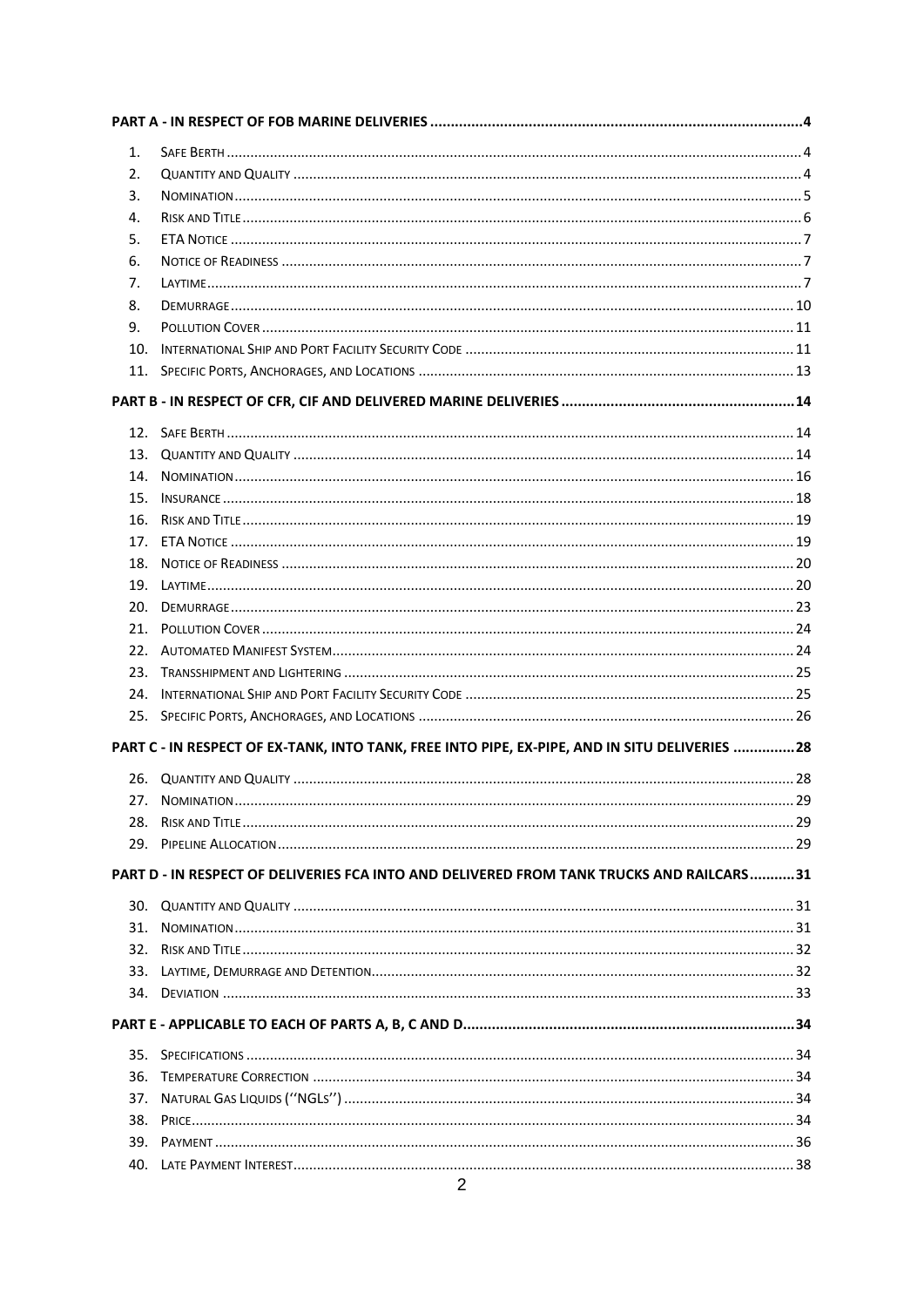| 43.                                                            |  |
|----------------------------------------------------------------|--|
|                                                                |  |
|                                                                |  |
| 46.                                                            |  |
|                                                                |  |
|                                                                |  |
|                                                                |  |
|                                                                |  |
|                                                                |  |
|                                                                |  |
| 53.                                                            |  |
|                                                                |  |
|                                                                |  |
| 56.                                                            |  |
|                                                                |  |
|                                                                |  |
|                                                                |  |
|                                                                |  |
|                                                                |  |
|                                                                |  |
|                                                                |  |
|                                                                |  |
|                                                                |  |
|                                                                |  |
|                                                                |  |
|                                                                |  |
|                                                                |  |
|                                                                |  |
| ATTACHMENT C - CALIFORNIA LOW CARBON FUEL STANDARD CREDITS AND |  |
|                                                                |  |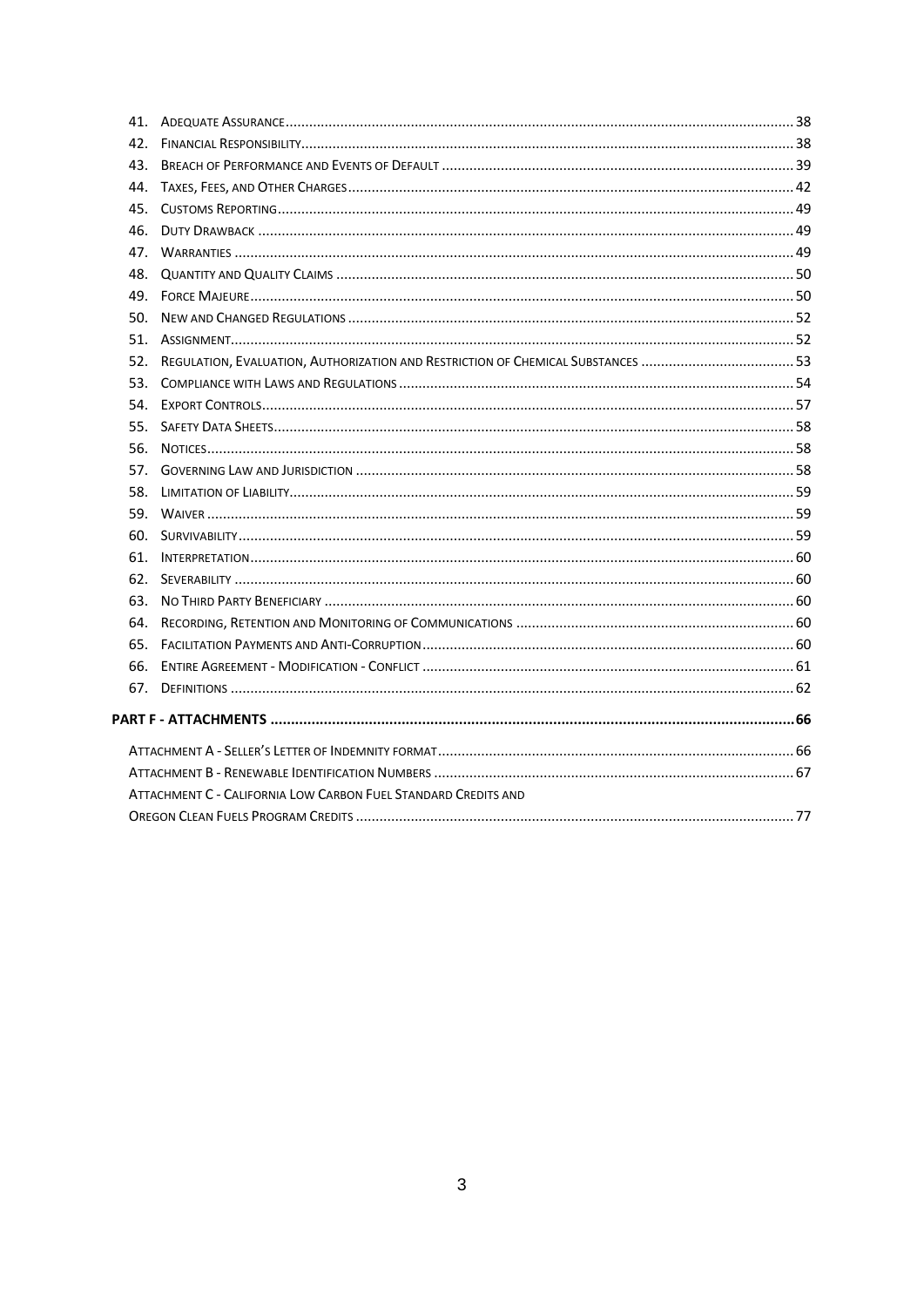# <span id="page-3-0"></span>**PART A - In respect of FOB Marine deliveries**

# <span id="page-3-1"></span>1. **Safe Berth**

- 1.1. Seller shall provide or shall cause to be provided, free of charge, a berth which the nominated Vessel accepted by Seller can safely reach and leave, and at which she can lie and load always safely afloat. All duties and other charges, including, without limitation, those incurred for tugs, pilots, mooring masters, and other port costs, due in respect of the Vessel at the Load Port, shall be paid by Buyer, except for those specified in Section 1.3 below.
- 1.2. Seller shall not be deemed to warrant the safety of any channel, fairway, anchorage, or other waterway used in approaching or departing from the Load Port designated by Seller. Seller shall not be liable for:
	- 1.2.1. Any loss, damage, injury, or delay to the Vessel resulting from the use of such waterways; or
	- 1.2.2. Any damage to Vessels caused by other Vessels passing in the waterway.
- 1.3. Berth Shifting: When berth shifting is required for the convenience of Seller, Seller will pay all pilot, tug, and port expenses incurred in shifting the Vessel and time consumed therefor shall count as used Laytime. When shifting is required due to Buyer, the Vessel or its equipment, Buyer will pay all expenses incurred in shifting the Vessel.

# <span id="page-3-2"></span>2. **Quantity and Quality**

- 2.1. Quantity measurement and quality sampling and testing shall be conducted in accordance with the most current API or ASTM standards, as applicable.
- 2.2. The quantity shall be based on proven meters (if available) at the Load Port. If proven meters are unavailable, shoretank(s) downgauge measurements at the Load Port shall be used except when shoretank(s) (i) are active, or (ii) are in the critical zone, or (iii) are unable to be measured manually, or (iv) reference height and observed height vary by more than one-fourth (1/4) inch, or (v) the observed height changes by more than one-fourth (1/4) inch between the open and close measurement, or (vi) liquid level is not greater than one-eighth (1/8) inch above the datum plate, in which case measurement shall be conducted according to the following procedures:
	- 2.2.1. Tankers and Ocean-Going Barges: Quantity shall be based on the Vessel's loaded figure, adjusted for OBQ, with a valid load VEF (if available) applied.
	- 2.2.2. Inland Barges: Quantity shall be based on proven meters (if available) at the Discharge Port. If proven meters are unavailable, static shoretank(s) upgauge measurements at the Discharge Port, adjusted for OBQ and ROB shall be used. If static shoretank upgauge measurement is unavailable at the Discharge Port, then quantity shall be based on an average of the barge(s) loaded and discharged figures, adjusted for OBQ and ROB, with a valid load VEF (if available) applied.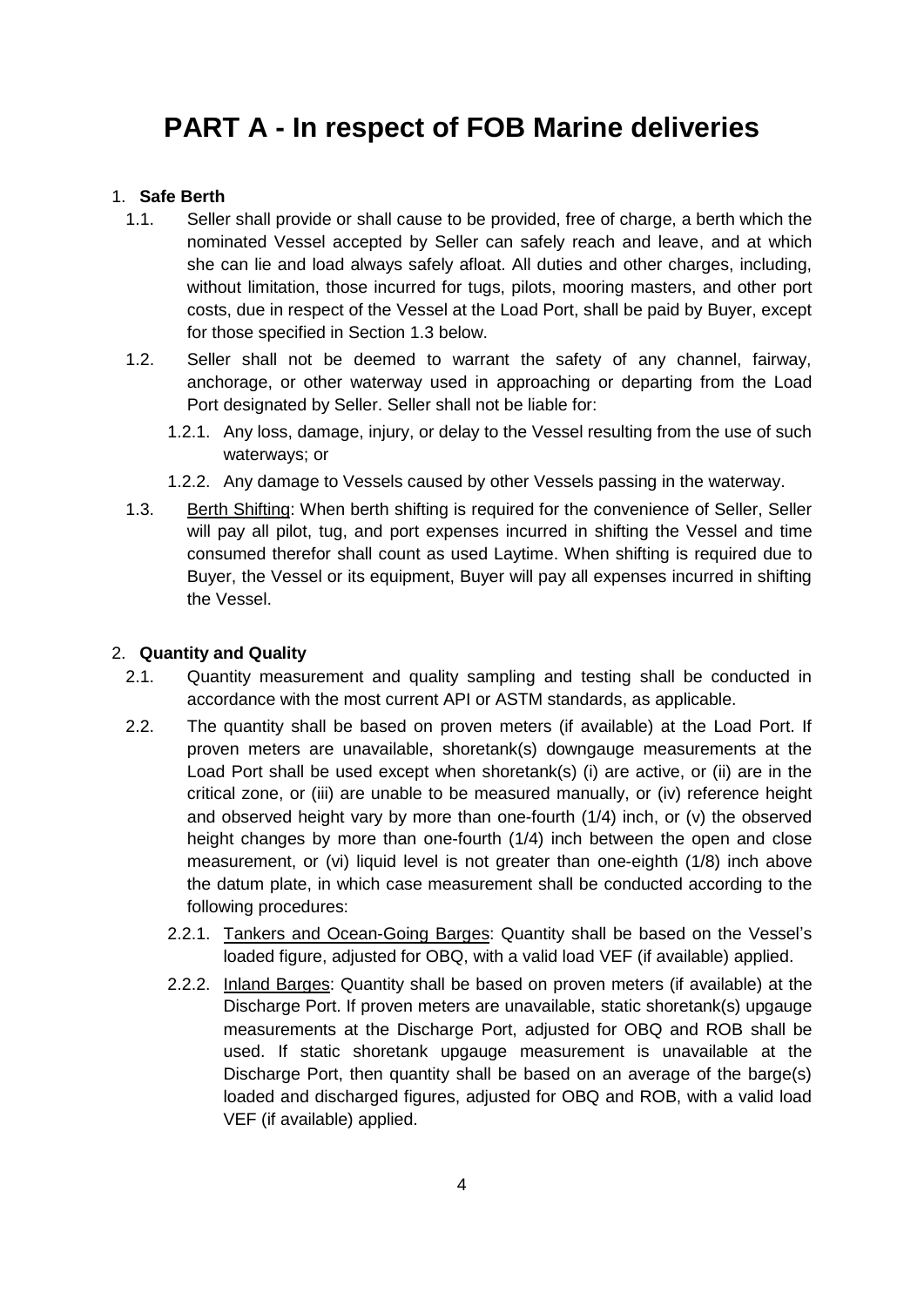- 2.3. Quality determination shall be in accordance with the test results run on a volumetrically correct composite of samples drawn from inline sampler at the Load Port. If inline sampler is not available, shoretank(s) at the Load Port shall be used. If shoretank(s) is not available, a volumetrically correct Vessel compartment composite sample obtained at the Load Port shall be used.
- 2.4. With respect to quantity and quality at the Load Port, an independent inspection shall be carried out at the Load Port by an independent inspector who is mutually acceptable to both Seller and Buyer. Seller and Buyer shall jointly appoint the independent inspector, and both parties shall share all inspection charges equally. The independent inspector's report shall be made available to both parties.
- 2.5. Results of the measurements set forth in this Section shall be issued in the form of the certificates of quantity and quality with respect to the Product loaded.
- 2.6. Except in cases of manifest error or fraud, the certificates of quantity and quality issued pursuant to this Section shall be conclusive and binding on both parties for invoicing purposes, and Buyer shall be obliged to make payment in full in accordance with Section 39 below, but shall be without prejudice to the rights of either party to file a claim for quantity and/or quality.
- 2.7. In addition to the independent inspector appointed pursuant to this Section, either party may, at its own expense, appoint a representative, acceptable to the Load Port, to witness the loading of each cargo. Any delays resulting in demurrage at the Load Port due to either party's appointed representative shall be for the account of the party appointing said representative causing the delay.

## <span id="page-4-0"></span>3. **Nomination**

- 3.1. Buyer shall nominate every Vessel used in cargo operations (including loading, discharging, or lightering), as well as, when known, the primary towing vessel engaged in the transport by directly towing astern, alongside, or pushing ahead of an associated barge which is acceptable to Seller, and such acceptance shall not be unreasonably withheld. For the avoidance of doubt, Seller shall be entitled to reject Buyer's nominated Vessel if it does not pass Seller's internal safety vetting procedure or that of any of Seller's Suppliers.
- 3.2. Where practicable under a Confirmation, Buyer shall nominate a Vessel pursuant to the following requirements:
	- 3.2.1. Tanker Nominations: At least five (5) days before the first day of the agreed Loading Date Range.
	- 3.2.2. Ocean-Going Barge and Inland Barge Nominations: At least three (3) days before the first day of the agreed Loading Date Range.
- 3.3. If the parties enter into a Transaction later than any of the applicable dates for notification, then Buyer shall nominate a Vessel as soon as practicable following the Agreement date.
- 3.4. All nominations shall be in writing (e-mail acceptable) and Buyer shall include, to the extent known (except with respect to the primary towing vessel engaged in the transport by directly towing astern, alongside, or pushing ahead of an associated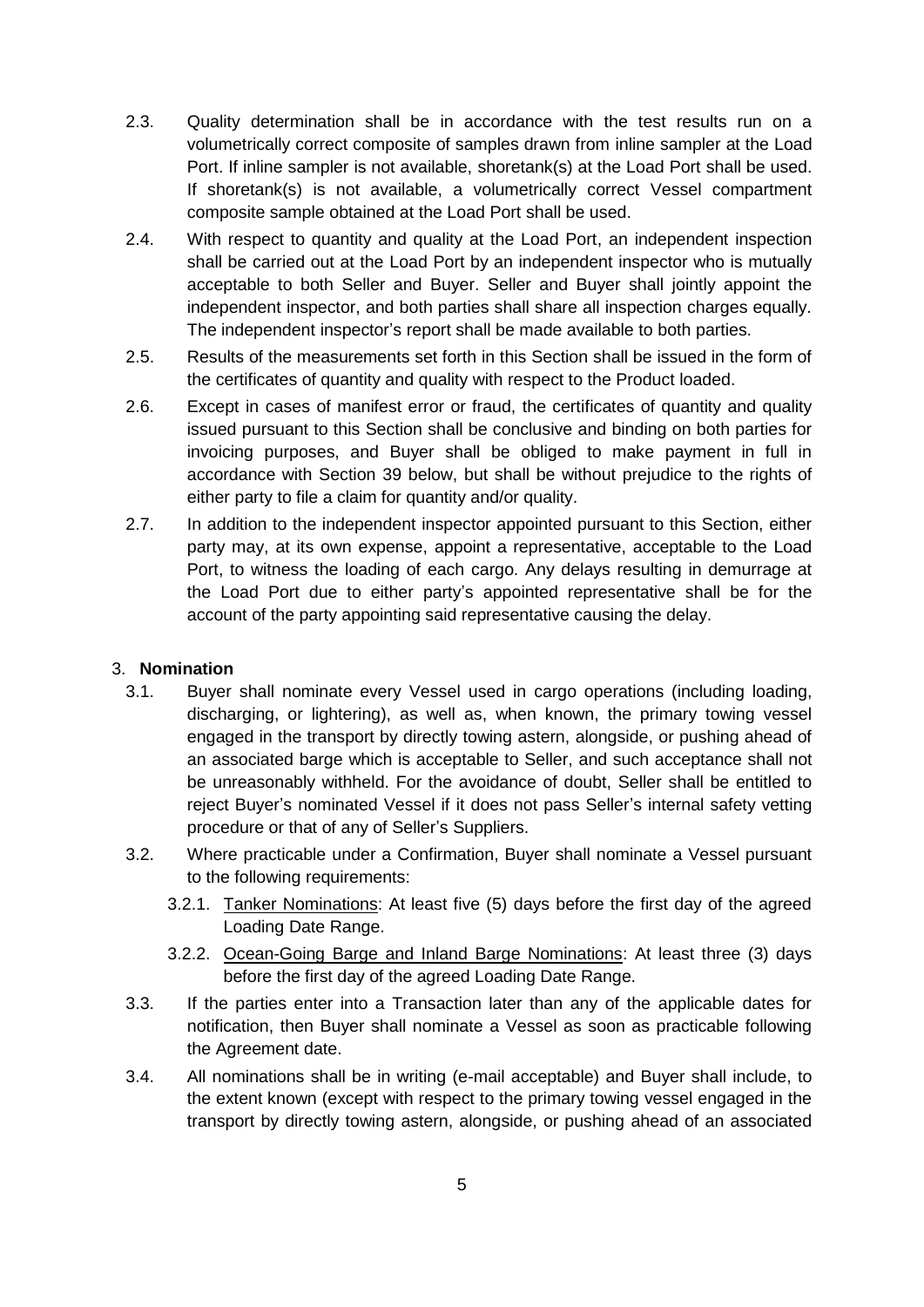barge, in which case the information identified in Sections 3.4.4, 3.4.5 and 3.4.8 are not required for such vessel):

- 3.4.1. Contract Reference
- 3.4.2. Vessel Name
- 3.4.3. Load Port
- 3.4.4. Product Grade
- 3.4.5. Quantity
- 3.4.6. Agreed Loading Date Range
- 3.4.7. Vessel ETA at the Load Port
- 3.4.8. Independent inspector
- 3.4.9. Comments / Instructions (as applicable)
- 3.5. Seller shall communicate its acceptance or rejection of any Vessel nomination within one (1) Banking Day after receipt of such nomination.
- 3.6. Vessel Substitution. Buyer may, or if necessary to perform its obligations hereunder must, with Seller's prior agreement, substitute, in accordance with the nomination procedures in this Section, any Vessel, with another Vessel acceptable to Seller, which is similar in all material respects to the Vessel so replaced. Said nomination shall not alter any existing terms under this Agreement beyond the Vessel used to fulfill the obligations of this Agreement.
- 3.7. Despite any prior acceptance, Seller shall have the right to revoke its acceptance of Buyer's Vessel nomination at any time after Seller's initial acceptance (but prior to passing of risk and title hereunder) on any reasonable ground, including but not limited to, if such Vessel is involved in any incident, or if more recent information regarding such Vessel becomes available to Seller at any time after such prior acceptance.
- 3.8. In case of rejection, Buyer shall promptly nominate a Vessel acceptable to Seller and Buyer shall not, unless otherwise provided in Section 49 below, be relieved of its responsibility to perform the agreed loading.
- 3.9. Buyer shall narrow (wholly within the original Loading Date Range) the agreed Loading Date Range to a three (3) day Loading Date Range by providing Seller written notice (e-mail acceptable) five (5) days before the first day of the narrowed Loading Date Range.
- 3.10. Regulations at the Load Port. All applicable governmental, local and port authority rules and regulations, and terminal rules and regulations in force at the Load Port shall apply to Buyer's Vessel. Notwithstanding anything to the contrary contained in this Section, if any Vessel nominated by Buyer does not comply with the foregoing provisions or any of them, Seller or Seller's Supplier(s) may refuse to berth, load, or continue to load the Vessel in question.

## <span id="page-5-0"></span>4. **Risk and Title**

4.1. Title to and risk of loss or damage to any Product delivered under this Agreement shall be transferred from Seller to Buyer at the Load Port as the Product passes the Vessel's permanent hose connection.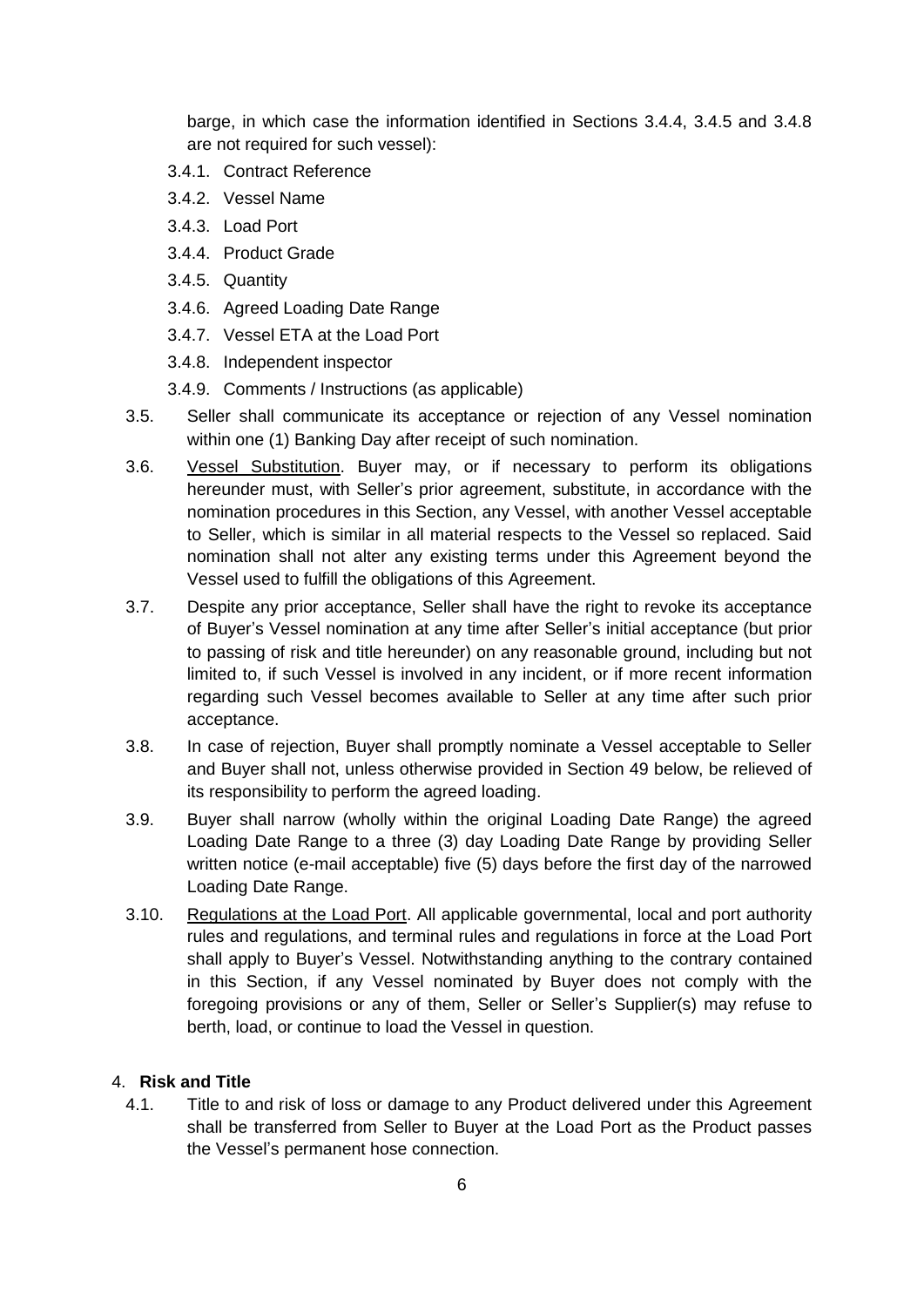# <span id="page-6-0"></span>5. **ETA Notice**

- 5.1. Buyer shall arrange for its Vessel to notify the Load Port via telex, letter, telegram, e-mail, or telecopy/fax of the Vessel's ETA pursuant to the following schedule:
	- 5.1.1. Tankers and Ocean-Going Barges:
		- 5.1.1.1. Where practicable, no later than seventy two (72) hours prior to the Vessel's arrival at the Load Port. The Load Port shall be further notified forty eight (48), twenty four (24), and six (6) hours in advance of the Vessel's arrival at the Load Port.
	- 5.1.2. Inland Barges:
		- 5.1.2.1. Where practicable, no later than 48 hours prior to the Vessel's arrival at the Load Port. The Load Port shall be further notified twenty four (24) and six (6) hours in advance of the Vessel's arrival at the Load Port. After the six (6) hour notice is given, when a scheduled arrival time changes by more than two (2) hours, all reasonable efforts shall be made to notify the Load Port of such change.
- 5.2. Any delays arising from the failure to adhere to these ETA notices shall not count as used Laytime or demurrage if the Vessel is on demurrage.

# <span id="page-6-1"></span>6. **Notice of Readiness**

6.1. By no later than 23:59 hours local time on the last day of the agreed Loading Date Range, the Vessel nominated by Buyer hereunder shall arrive at the Load Port (or the usual waiting place), complete all formalities, in all respects be ready to commence loading the Product deliverable hereunder, and NOR shall be tendered.

## <span id="page-6-2"></span>7. **Laytime**

- 7.1. Laytime Allowance:
	- 7.1.1. Unless otherwise specified in a Confirmation, the Laytime allowance shall be:
		- 7.1.1.1. Tankers: Thirty six (36) hours, pro rata for part cargo.
		- 7.1.1.2. Ocean-Going Barges and Inland Barges:
			- 7.1.1.2.1. Voyage Chartered: Where the single voyage charter party specifies a Laytime allowance per hour or a specific Laytime allowance for load, then such Laytime allowance shall apply, pro rata for part cargo, otherwise the Laytime allowance shall be one-half (1/2) of the total Laytime allowance as provided in the single voyage charter party, pro rata for part cargo.
				- 7.1.1.2.2. Time Chartered, Demise Chartered, or Buyer Owned:

| Vessel Type                  | <b>Barrel Volume</b> | Laytime Allowance                     |
|------------------------------|----------------------|---------------------------------------|
| Inland Barges (Lube Oil) n/a |                      | 24 hours                              |
| Inland Barges (Other)        | l n/a                | 3,000 barrels per hour + 3 free hours |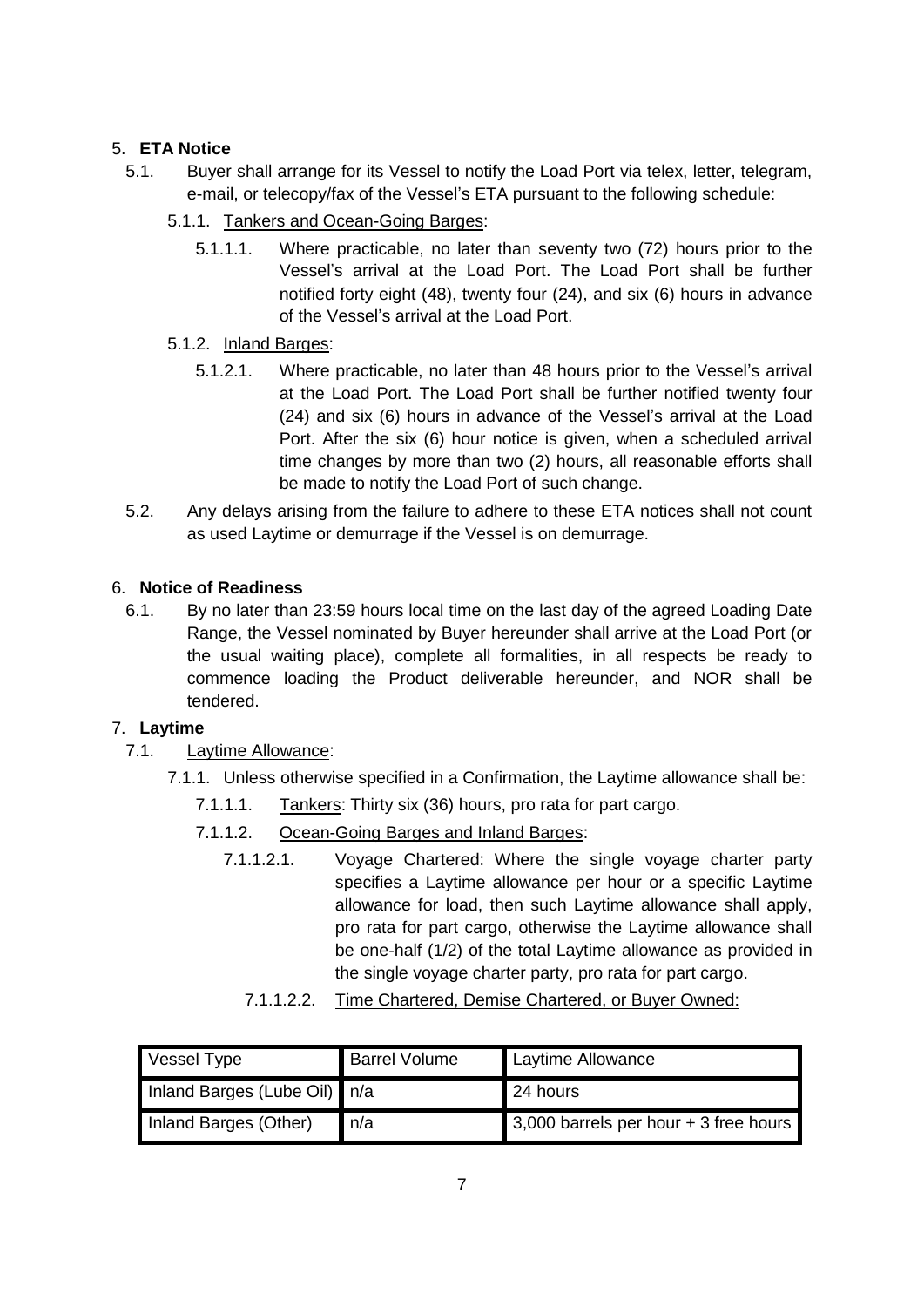| <b>Ocean- Going Barges</b> | Up to 39,999      | 12 hours |
|----------------------------|-------------------|----------|
|                            | 40,000 - 49,999   | 13 hours |
|                            | 50,000 - 59,999   | 15 hours |
|                            | 60,000 - 67,999   | 16 hours |
|                            | 68,000 - 74,999   | 17 hours |
|                            | 75,000 - 95,999   | 19 hours |
|                            | 96,000 - 118,999  | 20 hours |
|                            | 119,000 - 144,999 | 21 hours |
|                            | 145,000 - 154,999 | 23 hours |
|                            | 155,000 - 164,999 | 25 hours |
|                            | 165,000 - 174,999 | 27 hours |
|                            | 175,000 - 184,999 | 30 hours |
|                            | 185,000 - 199,999 | 32 hours |
|                            | 200,000 and above | 36 hours |

- 7.1.2. If the Vessel is loading or discharging any part cargo for other parties at the same berth, then any time used by the Vessel waiting at, or for, such berth, and in loading, which would otherwise count as used Laytime or demurrage if the Vessel is on demurrage, shall be pro-rated in the proportion that Seller's cargo bears to the total cargo worked by the Vessel at such berth. If, however, used Laytime or demurrage, if the Vessel is on demurrage, is solely attributable to the other parties' cargo operations, then such time shall not count in calculating used Laytime or demurrage if the Vessel is on demurrage.
- 7.1.3. Laytime allowance shall be no less than a minimum of twelve (12) hours.
- 7.2. Laytime Commencement:
	- 7.2.1. Tankers and Ocean-Going Barges:
		- 7.2.1.1. If the Vessel arrives before the agreed Loading Date Range and tenders NOR, Laytime shall not commence until 06:01 hours on the first day of the agreed Loading Date Range, unless Seller elects to accept the Vessel earlier, in which case Laytime shall begin when the Vessel is All Fast.
		- 7.2.1.2. If the Vessel arrives within the agreed Loading Date Range and tenders NOR, Laytime shall commence six (6) hours after the Vessel's NOR being tendered or when the Vessel is All Fast, whichever occurs first.
		- 7.2.1.3. If the Vessel arrives after the last day of the agreed Loading Date Range and tenders NOR, and is accepted by Seller in its sole and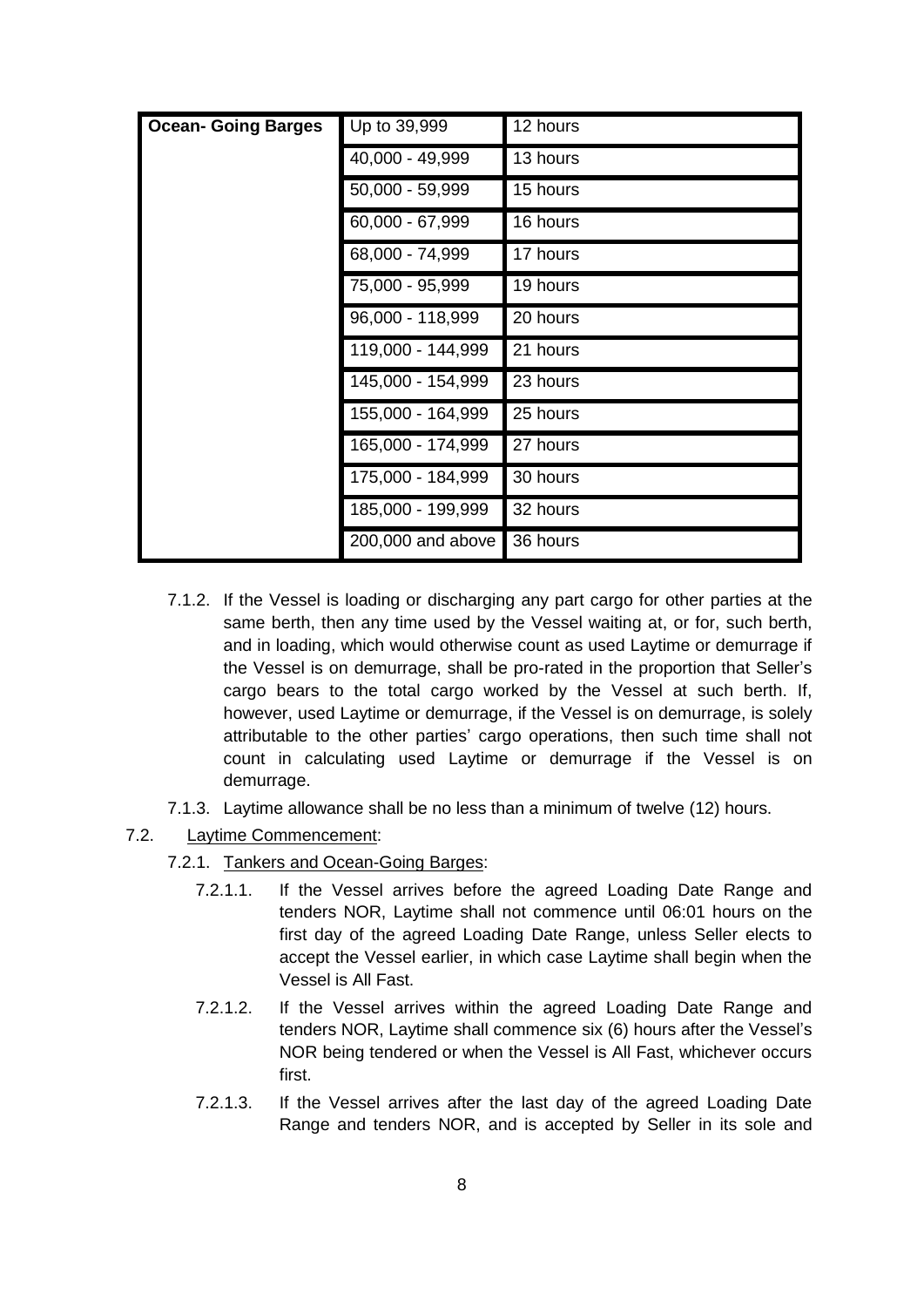absolute discretion, then, without prejudice to any of Seller's other rights, Laytime shall commence when the Vessel is All Fast.

- 7.2.2. Inland Barges:
	- 7.2.2.1. If the Vessel arrives before the agreed Loading Date Range and tenders NOR, Laytime shall not commence until 00:01 hours on the first day of the agreed Loading Date Range, unless Seller elects to accept the Vessel earlier, in which case Laytime shall begin when the Vessel is All Fast.
	- 7.2.2.2. If the Vessel arrives within the agreed Loading Date Range and tenders NOR, Laytime shall commence upon the Vessel's NOR being tendered, berth or no berth, or when the Vessel is All Fast, whichever occurs first.
	- 7.2.2.3. If the Vessel arrives after the last day of the agreed Loading Date Range, tenders NOR, and is accepted by Seller in its sole and absolute discretion, then, without prejudice to any of Seller's other rights, Laytime shall commence when the Vessel is All Fast.
- 7.3. Time consumed due to any of the following shall not count as used Laytime, or if the Vessel is on demurrage, for demurrage:
	- 7.3.1. On an inward passage including, but not limited to, awaiting daylight, tide, tugs, or pilot, and moving from an anchorage or other waiting place until the Vessel is All Fast;
	- 7.3.2. Any delay due to the Vessel's condition, breakdown, or any other causes attributable to the Vessel;
	- 7.3.3. Any delay due to prohibition of loading at any time by the owner or operator of the Vessel or by the port authorities, unless the prohibition is caused by Seller or Seller's Supplier's facility's failure to comply with applicable laws, rules, and regulations;
	- 7.3.4. Any delay due to the Vessel bunkering, provisioning, discharging or shifting of slops, ballast, or contaminated cargo, unless this is carried out concurrent with loading or other normal cargo operations such that no loss of time is involved;
	- 7.3.5. Any delay due to the Vessel's incompatibility with the configuration of the berthing or other port facilities, including time consumed in making up connections to remedy any incompatibility;
	- 7.3.6. Any delay due to pollution or threat thereof caused by any defect in the Vessel or any act or omission to act by the master or crew of the Vessel;
	- 7.3.7. Any delay due to the Vessel's violation of the operating or safety rules and/or regulations of the Load Port, and/or noncompliance with: (i) federal or state laws, (ii) U.S. Coast Guard regulations, (iii) any other applicable regulations, (iv) or failure to obtain or maintain required certification;
	- 7.3.8. Any delays caused by strike, lockout, stoppage or restraint of labor of master, officers or crew of the Vessel, or of tugboats or pilots;
	- 7.3.9. Any delay awaiting customs or immigration clearance, other required governmental or port clearance, or free pratique, if applicable.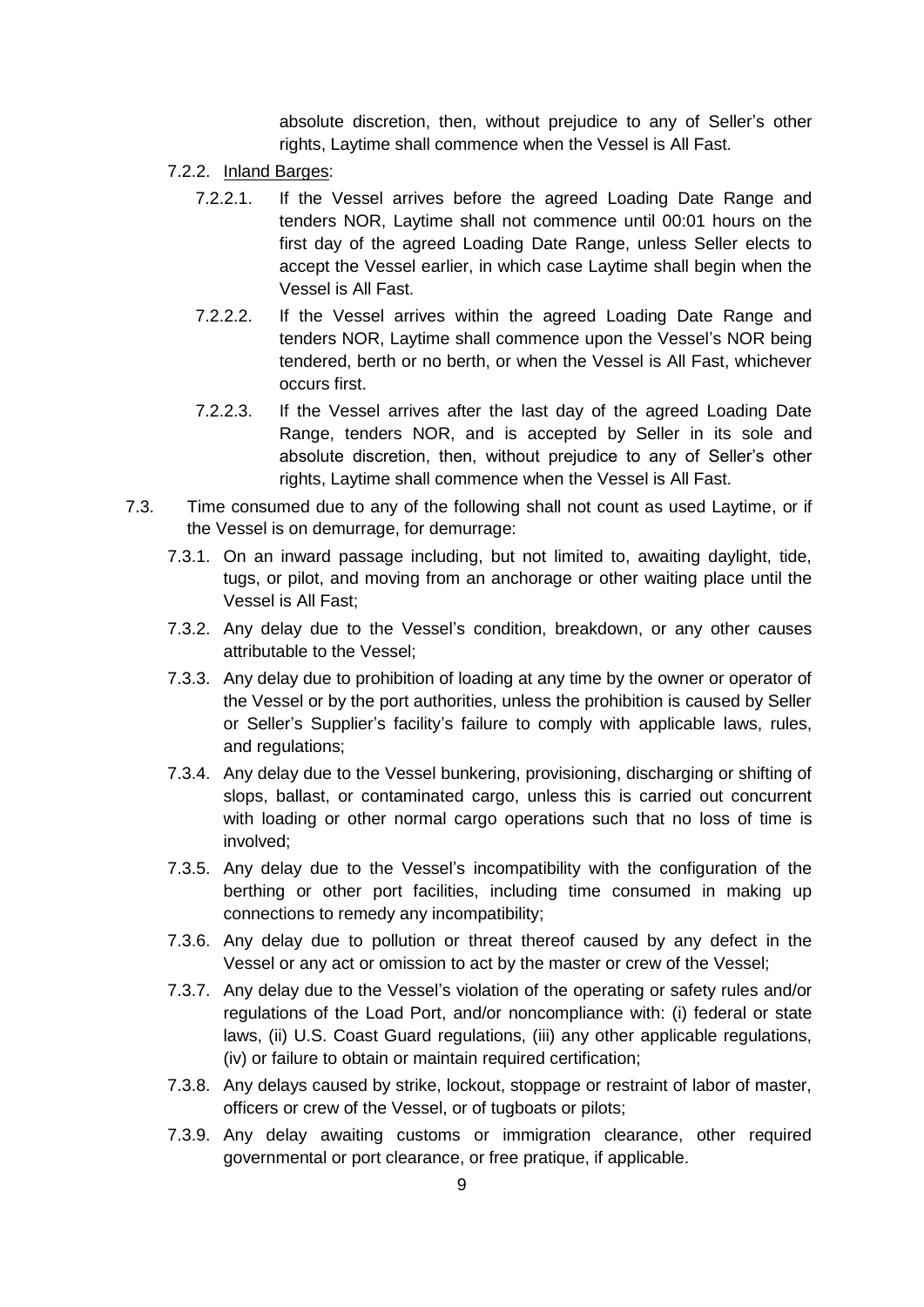- 7.4. Any delay, not first caused by the negligence of Seller or Seller's Supplier(s), that is the result of fire, explosion, civil unrest, act of war, riot, strike, lockout, stoppage or restraint of labor, breakdown of machinery or equipment in or about the facilities of Seller or Seller's Supplier, adverse weather and/or sea conditions or Act of God, or other delays not reasonably within the control of either party (and except as otherwise provided in this Agreement), shall be paid for at one-half (1/2) the rate otherwise provided for demurrage.
- 7.5. Laytime shall cease after all Product has been loaded and:
	- 7.5.1. Tankers and Ocean-Going Barges: When the hoses have been disconnected from the Vessel. However, Laytime will recommence two (2) hours after disconnection of hoses if the Vessel is delayed in its departure due to Seller's or Seller's Supplier's not providing any and/or all of the necessary documents and/or clearances to allow the Vessel to depart. Used Laytime shall continue until such documents and/or clearances have been provided to the Vessel by Seller or Seller's Supplier(s).
	- 7.5.2. Inland Barges: When the hoses have been disconnected from the Vessel and the Vessel has been released by Seller or Seller's Supplier(s).
- 7.6. Where the parties agree in a Confirmation that the location for loading is a public dock, then any delay caused solely by berth congestion shall not count as used Laytime, and Laytime shall not commence until Vessel is All Fast at the dock.

# <span id="page-9-0"></span>8. **Demurrage**

- 8.1. Demurrage Rate: For all time that used Laytime exceeds the Laytime allowance, Seller shall pay demurrage, at the rate specified in a Confirmation, or where no rate is specified in a Confirmation, as follows:
	- 8.1.1. for single voyage chartered Vessels, the demurrage rate shall be based on the demurrage rate specified in the single voyage charter party for the Vessel performing the voyage in question.
	- 8.1.2. for Buyer owned, time chartered, or demise chartered Vessels, or where Buyer is unable to substantiate the single voyage demurrage rate per this Section, the parties shall mutually agree upon the applicable rate. If a dispute arises between the parties as to the applicable rate, then the rate shall be established as follows:
		- 8.1.2.1. Tankers: The single voyage market level current in London, on the date loading commenced for the voyage concerned, for a Vessel of similar type and summer deadweight and service to that of the Vessel actually involved. Such single voyage market level shall be expressed in percentage points of Worldscale (as amended from time to time), or such other freight scale as may be issued in replacement of Worldscale, and applied to the demurrage rate appropriate to the size of the Vessel concerned provided for in the aforementioned freight scale. In absence of agreement between Buyer and Seller, the market level is to be determined by the London Tanker Brokers' Panel as being representative of a current market rate for a similar Vessel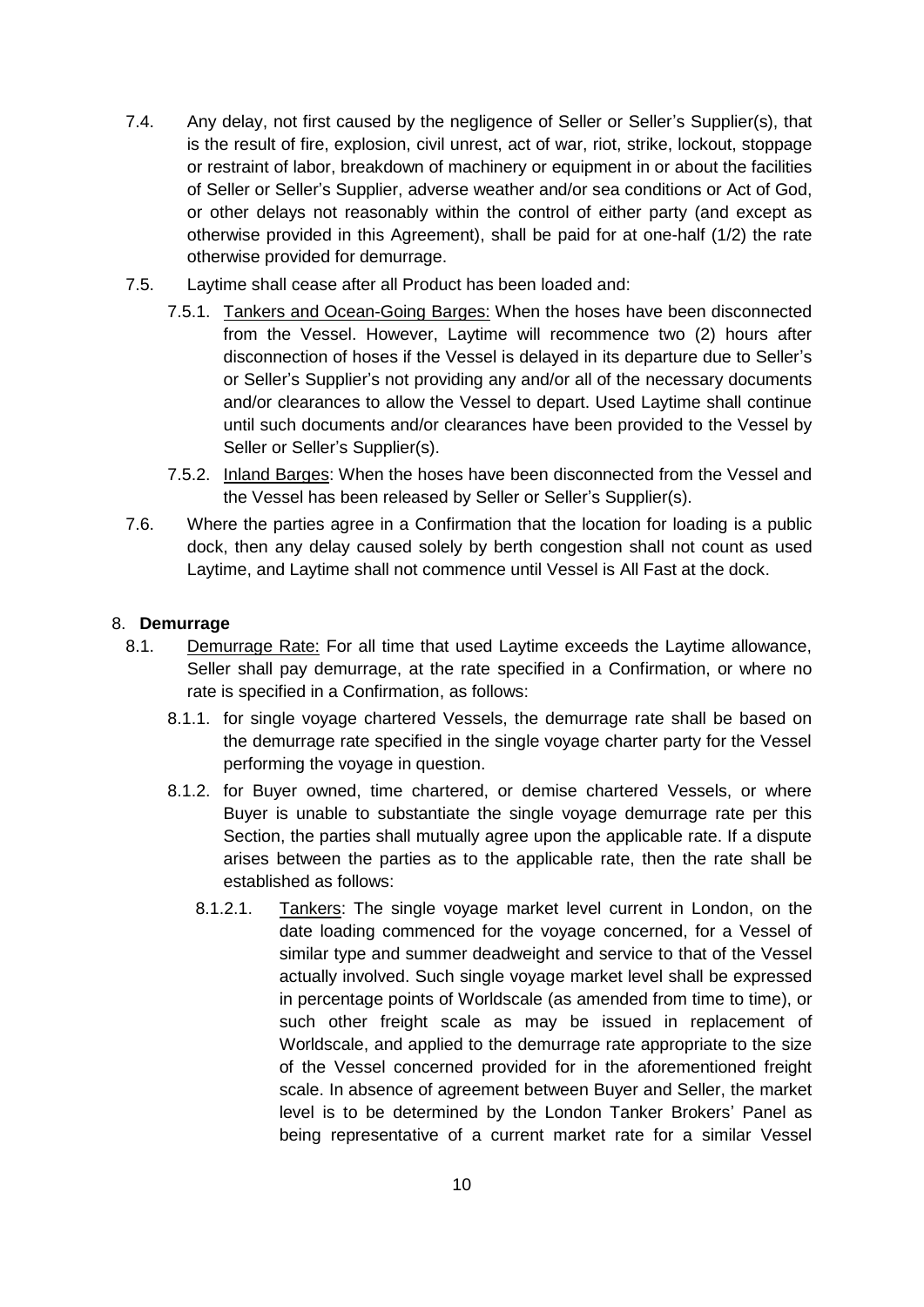performing a similar voyage, with costs for obtaining such demurrage rate split between the parties.

- 8.1.2.2. Ocean-Going Barges and Inland Barges: The parties shall appoint a mutually agreed upon ship broker who shall establish the applicable demurrage rate with costs for obtaining such demurrage rate split between the parties.
- 8.2. For demurrage purposes, all Inland Barges or tows operating as a unit shall be considered collectively as one unit.
	- 8.2.1. In respect of tows, Seller will not be liable for tug demurrage during delays of berthing or loading where the Load Port has notified the Vessel's master that the tug would not be required at the Load Port for that time period.
- 8.3. Demurrage Claims: Demurrage claims must be submitted in writing (e-mail acceptable) with full supporting documentation no later than ninety (90) calendar days after the completion of loading date. IF A DEMURRAGE CLAIM AND ITS SUPPORTING DOCUMENTATION IS PROVIDED LATER THAN NINETY (90) CALENDAR DAYS AFTER THE COMPLETION OF LOADING DATE, THE CLAIM WILL BE DEEMED TO HAVE BEEN WAIVED. For the avoidance of doubt, the Vessel is not required to have completed loading for demurrage to become due and payable.

## <span id="page-10-0"></span>9. **Pollution Cover**

- 9.1. Where delivery is to a Tanker:
	- 9.1.1. Except in the case of delivery of LPG's, each Tanker shall be owned by, or demise chartered by, a member of the International Tanker Owners Pollution Federation Limited ("ITOPF").
	- 9.1.2. The Tanker shall carry on board certificate(s) as required pursuant to the 1992 Civil Liability Convention for Oil Pollution Damage or any Protocols thereto ("CLC") and the Oil Pollution Act 1990, as applicable; and
	- 9.1.3. The Tanker shall have in place insurance cover for oil pollution no less in scope and amounts than the highest available under the rules of P. & I. Clubs entered into the International Group of P. & I. Clubs.
- 9.2. Where delivery is to an Ocean-Going Barge or Inland Barge, Buyer shall exercise reasonable efforts to ensure that the barge owner has marine insurance in place for such barge, in an amount that meets or exceeds the minimum insurance requirements as required by applicable law or regulation for a barge of that size, transporting that Product.
- 9.3. If Buyer's Vessel does not meet any of the above requirements, Seller or Seller's Supplier(s) may refuse to berth or load or continue loading such Vessel.

## <span id="page-10-1"></span>10. **International Ship and Port Facility Security Code**

- 10.1. This Section shall apply:
	- 10.1.1. to all Load Ports not located within the United States of America ("USA" or "U.S.") or a U.S. territory, and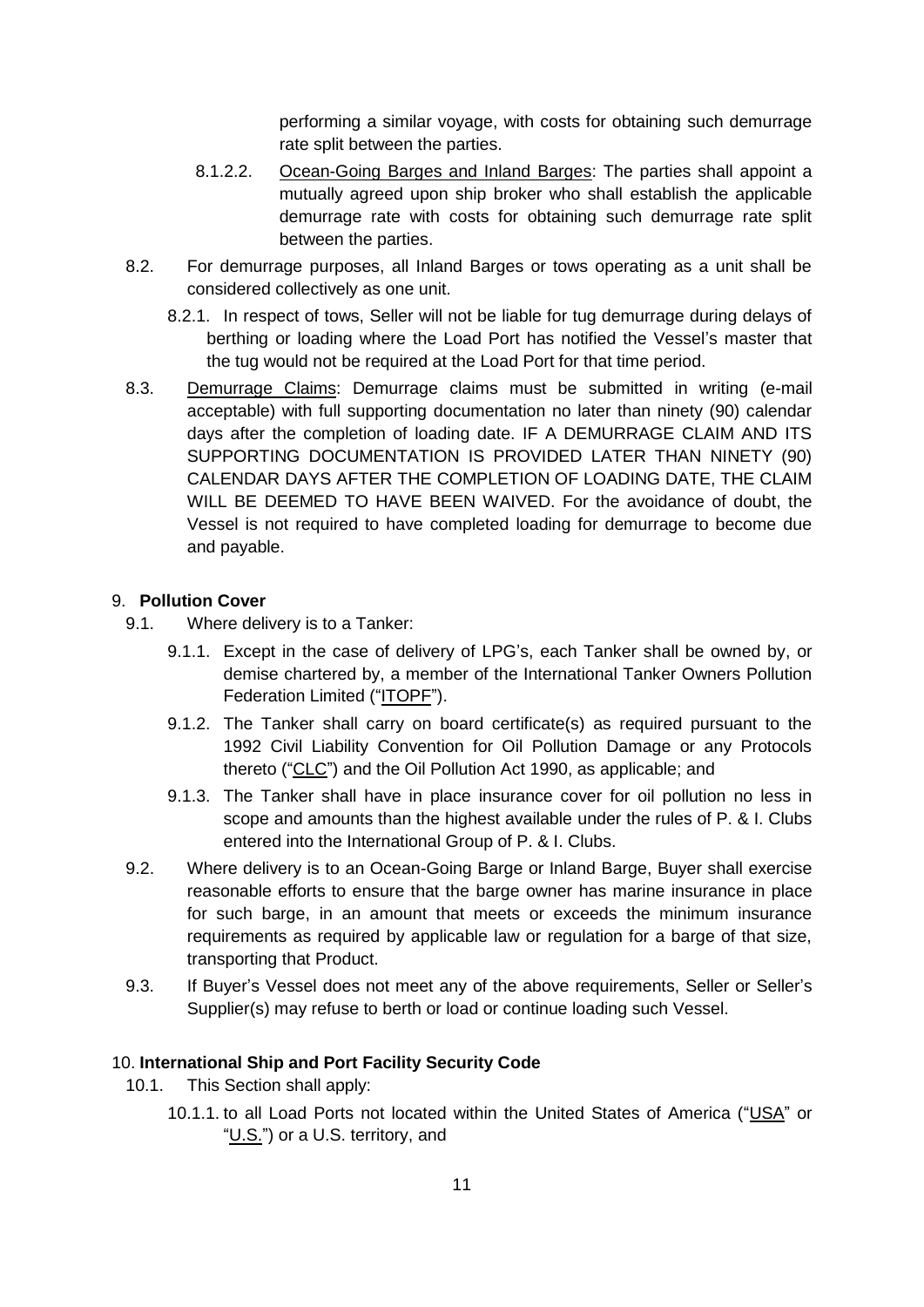- 10.1.2. any other Load Port and/or Vessel used that is subject to the International Ship and Port Facility Security Code or the U.S. Maritime Transportation Security Act 2002 ("MTSA").
- 10.2. Buyer shall procure that the Vessel shall comply with the requirements of the International Ship and Port Facility Security Code and the relevant amendments to Chapter XI of SOLAS ("ISPS Code") and where the Load Port is within the USA and U.S. territories or waters, with the MTSA.
- 10.3. The Vessel shall, when required, submit a Declaration of Security to the appropriate authorities prior to its arrival at the Load Port.
- 10.4. Notwithstanding any prior acceptance of the Vessel by Seller, if, at any time prior to the passing of risk and title the Vessel ceases to comply with the requirements of the ISPS Code or MTSA, then:
	- 10.4.1. Seller shall have the right not to berth such nominated Vessel at the Load Port and any demurrage resulting shall not be for the account of Seller, and
	- 10.4.2. Buyer shall be obliged to substitute such nominated Vessel with a Vessel complying with the requirements of the ISPS Code and MTSA.
- 10.5. Seller shall procure that the Load Port/terminal/installation shall comply with the requirements of the ISPS Code and if located within the USA and U.S. territories or waters, with the MTSA.
- 10.6. Any costs or expenses in respect of the Vessel, including demurrage or any additional charge, fee or duty levied on the Vessel at the Load Port and actually incurred by Buyer resulting directly from the failure of the Load Port/terminal/installation to comply with the ISPS Code and if located within the USA and U.S. territories or waters, with the MTSA, shall be for the account of Seller, including but not limited to the time required or costs incurred by the Vessel in taking any action or any special or additional security measures required by the ISPS Code or MTSA.
- 10.7. Save where the Vessel has failed to comply with the requirements of the ISPS Code and within the USA and U.S. territories or waters, with the MTSA, Seller shall be responsible for any demurrage actually incurred by Buyer arising from delay to the Vessel at the Load Port resulting directly from the Vessel being required by the port facility, or any relevant authority, to take any action, any special or additional security measures, or to undergo additional inspections.
- 10.8. If the Load Port/terminal/installation is not operated by Seller or one of its Affiliates, Seller's liability to Buyer under this Agreement for any demurrage, costs, losses or expenses incurred by the Vessel, the charterers, or the Vessel owners resulting from the failure of the Load Port/terminal/installation to comply with the ISPS Code, or if located within the USA and U.S. territories or waters, with the MTSA, shall be limited to the payment of demurrage and costs actually incurred by Buyer in accordance with the provisions of this Section.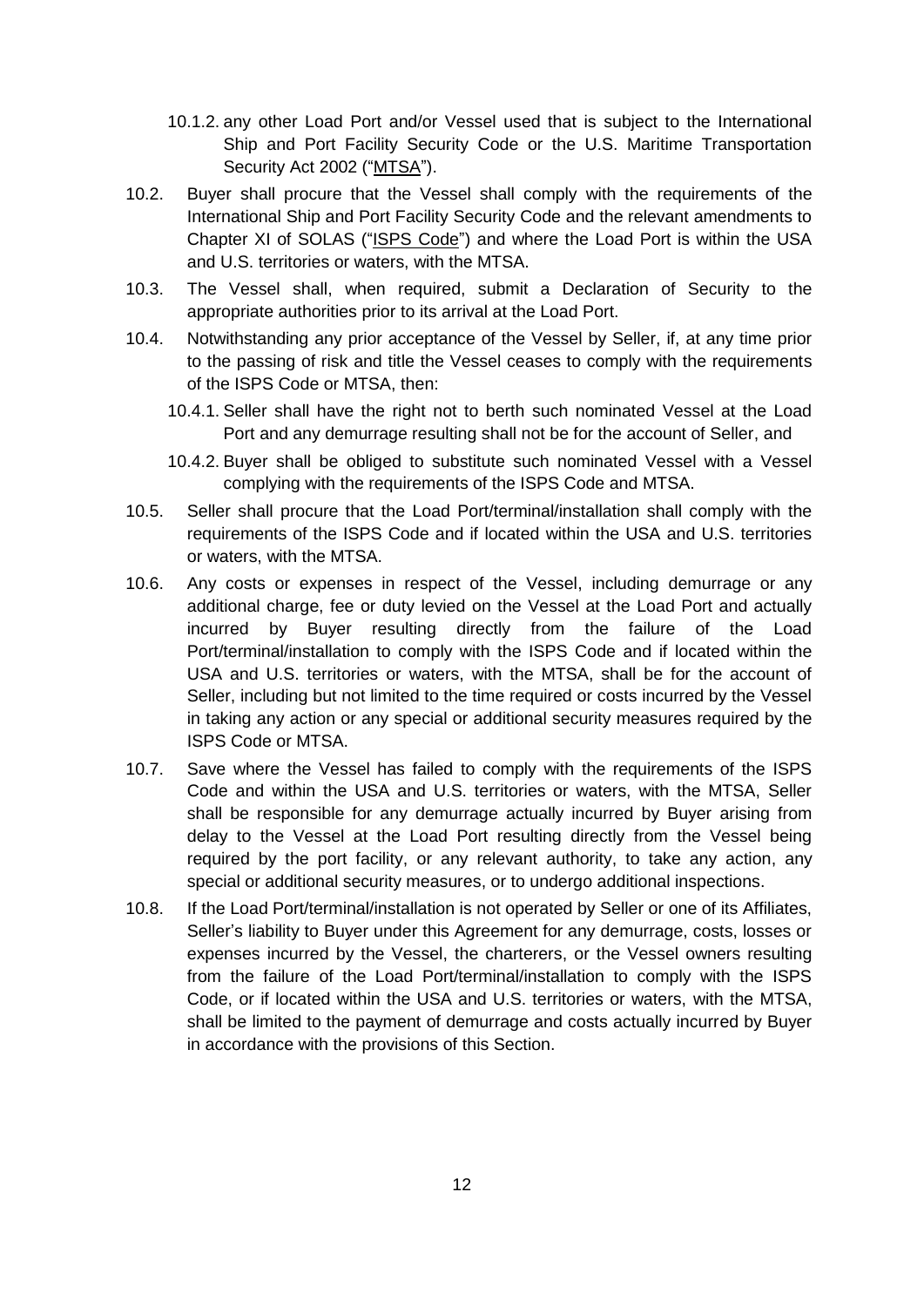## <span id="page-12-0"></span>11. **Specific Ports, Anchorages, and Locations**

- 11.1. Mississippi River Ports:
	- 11.1.1. Via Southwest Pass: Any Vessel which must make passage to any port along the Mississippi River shall announce to the Load Port the Vessel's arrival at Southwest Pass. The NOR given upon arrival at the Load Port's berth or, the nearest customary anchorage or waiting place for the Load Port to which it is destined if the berth is not available upon its arrival shall be used for Laytime and demurrage purposes.
	- 11.1.2. Via other than Southwest Pass: The NOR or notice of arrival, as applicable, given upon arrival at the Load Port's berth or, the nearest customary anchorage or waiting place for the Load Port to which it is destined if the berth is not available upon its arrival shall be used for Laytime and demurrage purposes.
	- 11.1.3. For clarity, the following locations in and along the Mississippi River are considered the customary anchorage for Vessels destined to the following ports:

| Location      | Anchorage                  |
|---------------|----------------------------|
| Convent, LA   | <b>Burnside Anchorage</b>  |
| Geismar, LA   | <b>Burnside Anchorage</b>  |
| Gretna, LA    | Nine Mile Anchorage        |
| Norco, LA     | <b>AMA Anchorage</b>       |
| St. James, LA | <b>Grandview Anchorage</b> |
| St. Rose, LA  | <b>AMA Anchorage</b>       |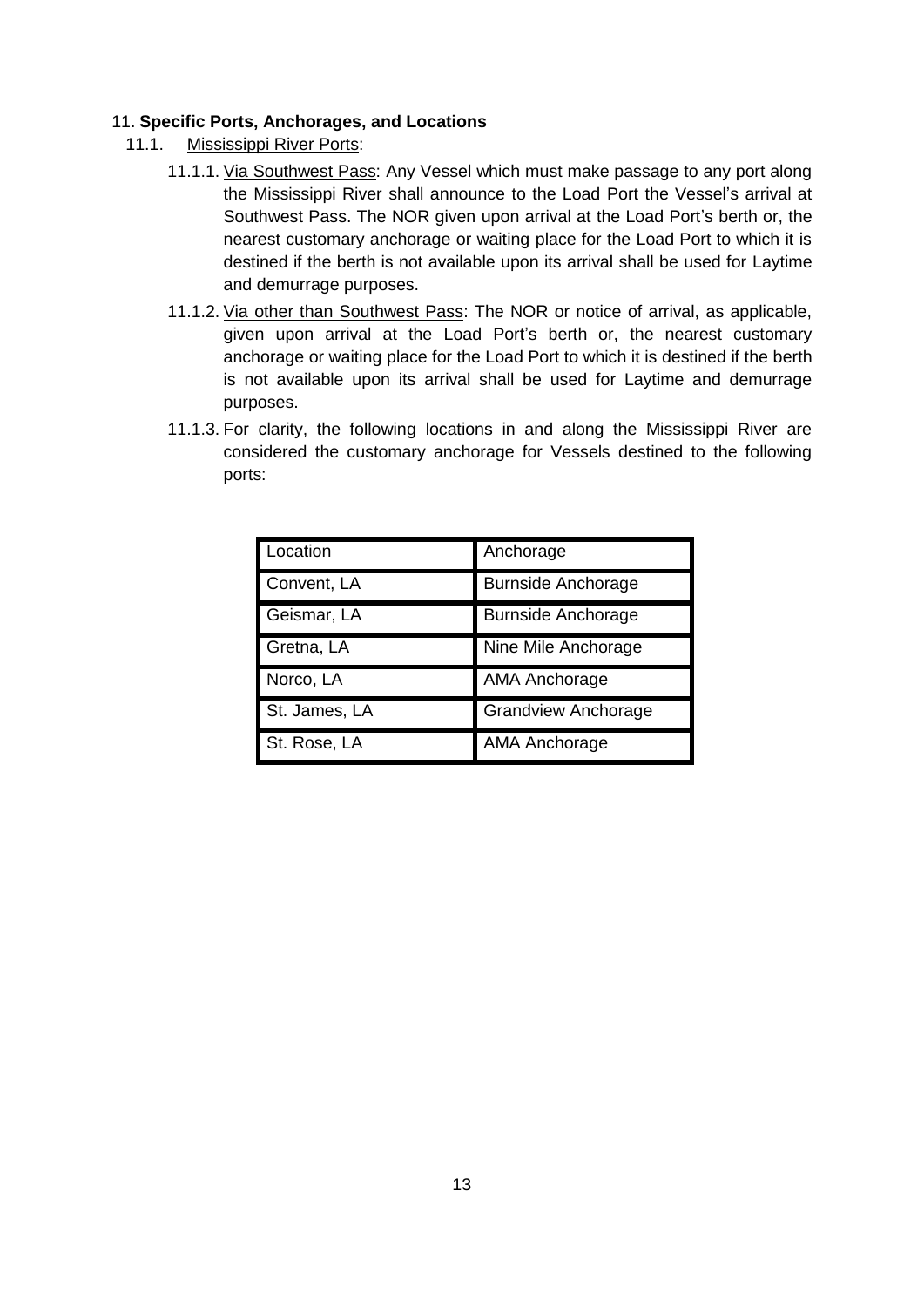# <span id="page-13-0"></span>**PART B - In respect of CFR, CIF and Delivered Marine deliveries**

## <span id="page-13-1"></span>12. **Safe Berth**

- 12.1. Buyer shall provide or shall cause to be provided, free of charge, a berth which the nominated Vessel accepted by Buyer can safely reach and leave and at which she can lie and discharge always safely afloat. All duties and other charges, including, without limitation, those incurred for tugs, pilots, mooring masters, and other port costs, due in respect of the Vessel at the Discharge Port, shall be paid by Buyer, except for those specified in Worldscale as being for owners' account and which are not specified in Worldscale as being reimbursable by charterer to owner.
- 12.2. Buyer shall not be deemed to warrant the safety of any channel, fairway, anchorage, or other waterway used in approaching or departing from the Discharge Port designated by Buyer. Buyer shall not be liable for:
	- 12.2.1. Any loss, damage, injury, or delay to the Vessel resulting from the use of such waterways; or
	- 12.2.2. Any damage to Vessels caused by other Vessels passing in the waterway.
- 12.3. Berth Shifting: When berth shifting is required for the convenience of Buyer, Buyer will pay all pilot, tug, and port expenses incurred in shifting the Vessel and time consumed therefor shall count as used Laytime. When shifting is required due to Seller, the Vessel or its equipment, Seller will pay all expenses incurred in shifting the Vessel.

### <span id="page-13-2"></span>13. **Quantity and Quality**

- 13.1. Quantity measurement and quality sampling and testing shall be conducted in accordance with the most current API or ASTM standards, as applicable.
- 13.2. CFR / CIF:
	- 13.2.1. The quantity shall be based on proven meters (if available) at the Load Port. If proven meters are unavailable, shoretank(s) downgauge measurements at the Load Port shall be used except when shoretank(s) (i) are active, or (ii) are in the critical zone, or (iii) are unable to be measured manually, or (iv) reference height and observed height vary by more than one-fourth (1/4) inch, or (v) the observed height changes by more than one-fourth (1/4) inch between the open and close measurement, or (vi) liquid level is not greater than one-eighth (1/8) inch above the datum plate, in which case measurement shall be conducted according to the following procedures:
		- 13.2.1.1. Tankers and Ocean-Going Barges: Quantity shall be based on the Vessel's loaded figure, adjusted for OBQ, with a valid load VEF (if available) applied.
		- 13.2.1.2. Inland Barges: Quantity shall be based on proven meters (if available) at the Discharge Port. If proven meters are unavailable, static shoretank(s) upgauge measurements at the Discharge Port, adjusted for OBQ and ROB shall be used. If static shoretank upgauge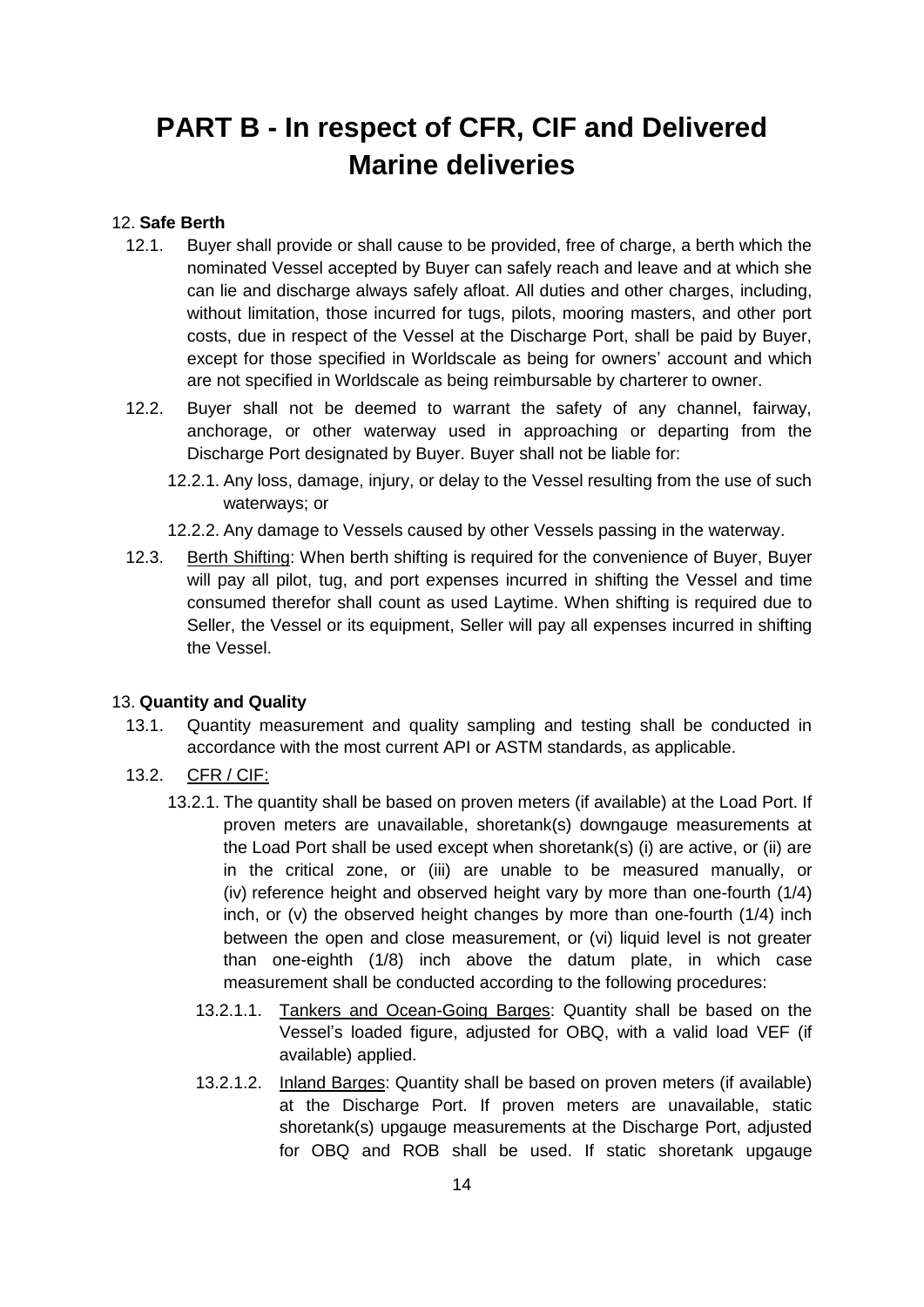measurement is unavailable at the Discharge Port, then quantity shall be based on an average of the barge(s) loaded and discharged figures, adjusted for OBQ and ROB, with a valid load VEF (if available) applied.

- 13.2.2. Quality determination shall be in accordance with the test results run on a volumetrically correct composite of samples drawn from inline sampler at the Load Port. If inline sampler is not available, shoretank(s) at the Load Port shall be used. If shoretank(s) is not available, a volumetrically correct Vessel compartment composite sample obtained at the Load Port shall be used.
- 13.2.3. With respect to quantity and quality at the Load Port an independent inspection shall be carried out at the Load Port by an independent inspector who is mutually acceptable to both Seller and Buyer. Seller and Buyer shall jointly appoint the independent inspector, and both parties shall share all inspection charges equally. The independent inspector's report shall be made available to both parties.
- 13.2.4. Results of the measurements set forth in this Section shall be issued in the form of the certificates of quantity and quality with respect to the Product loaded. Where this Agreement is entered into after loading has completed and/or the Vessel has sailed, the certificates of quantity and quality issued at the Load Port shall apply.
- 13.2.5. Except in cases of manifest error or fraud, the certificates of quantity and quality issued pursuant to this Section shall be conclusive and binding on both parties for invoicing purposes, and Buyer shall be obliged to make payment in full in accordance with Section 39 below, but shall be without prejudice to the rights of either party to file a claim for quantity and/or quality.
- 13.2.6. In addition to the independent inspector appointed pursuant to this Section, either party may, at its own expense, appoint a representative, acceptable to the Load Port, to witness the loading of each cargo. Any delays resulting in demurrage at the Load Port due to either party's appointed representative shall be for the account of the party appointing said representative causing the delay.
- 13.3. Delivered:
	- 13.3.1. The quantity shall be based on proven meters (if available) at the Discharge Port. If proven meters are unavailable, shoretank(s) upgauge measurements at the Discharge Port shall be used except when shoretank(s) (i) are active, or (ii) are in the critical zone, or (iii) are unable to be measured manually, or (iv) reference height and observed height vary by more than one-fourth (1/4) inch, or (v) the observed height changes by more than one-fourth (1/4) inch between the open and close measurement, or (vi) liquid level is not greater than one-eighth (1/8) inch above the datum plate, in which case measurement shall be conducted according to the following procedures:
		- 13.3.1.1. Tankers and Ocean-Going Barges: Quantity shall be based on the Vessel's delivered figure, adjusted for ROB, with a valid discharge VEF (if available) applied.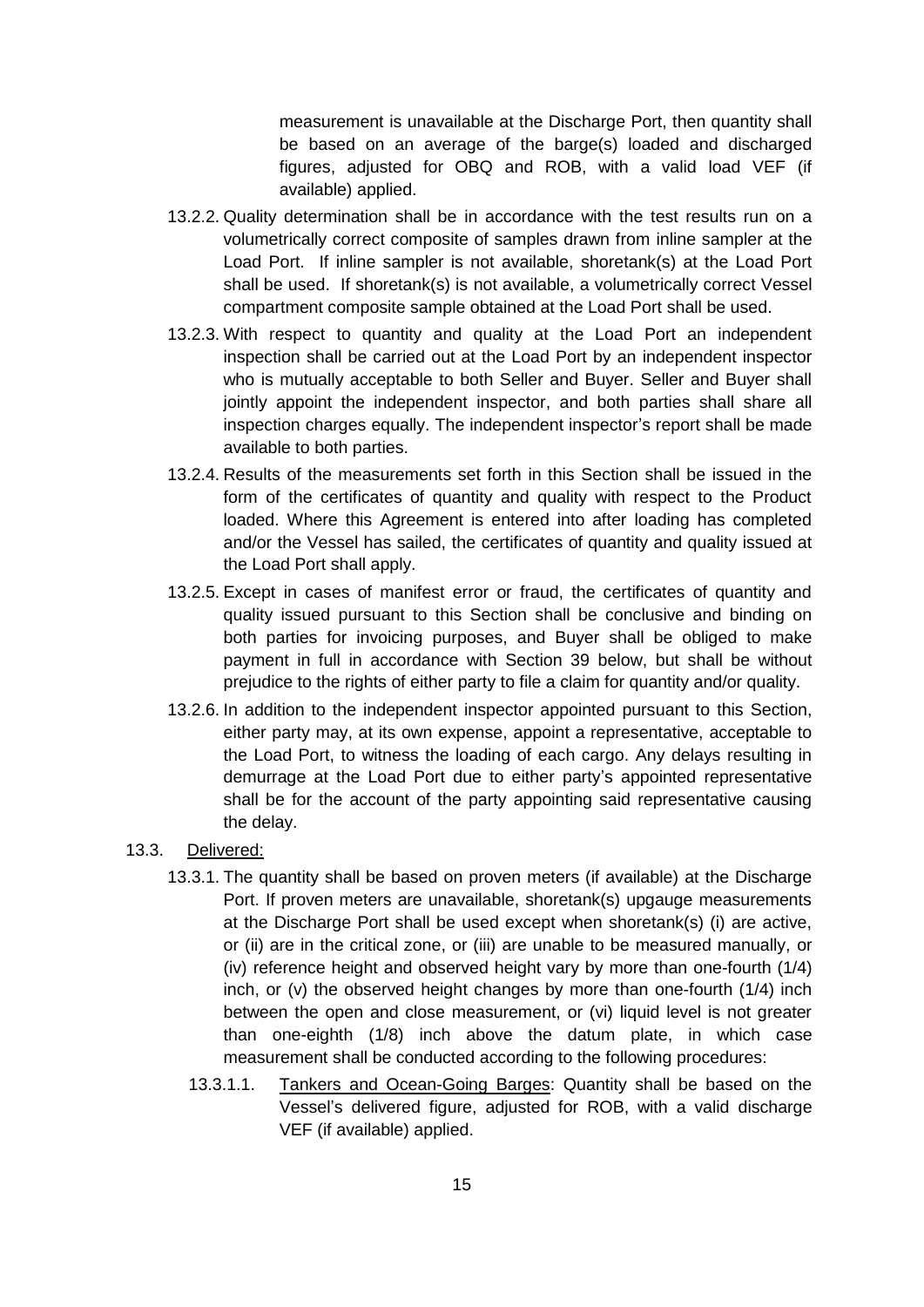- 13.3.1.2. Inland Barges: Quantity shall be based on proven meter (if available) at the Load Port. If proven meters are unavailable, static shoretank(s) downgauge measurements at the Load Port, adjusted for OBQ and ROB shall be used. If static shoretank measurement is unavailable at the Load Port, then quantity shall be based on an average of the barge(s) loaded and discharged figures, adjusted for OBQ and ROB, with a valid load VEF (if available) applied.
- 13.3.2. Quality determination shall be in accordance with the test results run on a volumetrically correct composite of samples drawn from the Vessel's tanks at the Discharge Port.
- 13.3.3. Quantity and quality determination(s) shall be made by independent inspection at the Discharge Port by an independent inspector who is mutually acceptable to both Seller and Buyer. Seller and Buyer shall jointly appoint the independent inspector, and both parties shall share all inspection charges equally. The independent inspector's report shall be made available to both parties.
- 13.3.4. Results of the measurements set forth in this Section shall be issued in the form of the certificates of quantity and quality with respect to the Product discharged and shall be issued by the independent inspector.
- 13.4. Except in cases of manifest error or fraud, the certificates of quantity and quality issued pursuant to this Section shall be conclusive and binding on both parties for invoicing purposes, and Buyer shall be obliged to make payment in full in accordance with Section 39 below, but shall be without prejudice to the rights of either party to file a claim for quantity and/or quality.
- 13.5. In addition to the independent inspector appointed pursuant to this Section, either party may, at its own expense, appoint a representative, acceptable to the Discharge Port, to witness the discharging of each cargo. Any delays resulting in demurrage at the Discharge Port due to either party's appointed representative shall be for the account of the party appointing said representative causing the delay.

### <span id="page-15-0"></span>14. **Nomination**

- 14.1. Seller shall nominate every Vessel used in cargo operations (including loading, discharging, or lightering), as well as, when known, the primary towing vessel engaged in the transport by directly towing astern, alongside, or pushing ahead of an associated barge which is acceptable to Buyer, and such acceptance shall not be unreasonably withheld. For the avoidance of doubt, Buyer shall be entitled to reject Seller's nominated Vessel if it does not pass Buyer's internal safety vetting procedure or that of any of Buyer's Receivers.
- 14.2. Where practicable under a Confirmation, Seller shall nominate a Vessel pursuant to the following requirements:
	- 14.2.1. Tanker Nominations:
		- 14.2.1.1. CFR / CIF: At least five (5) days before the first day of the agreed Loading Date Range.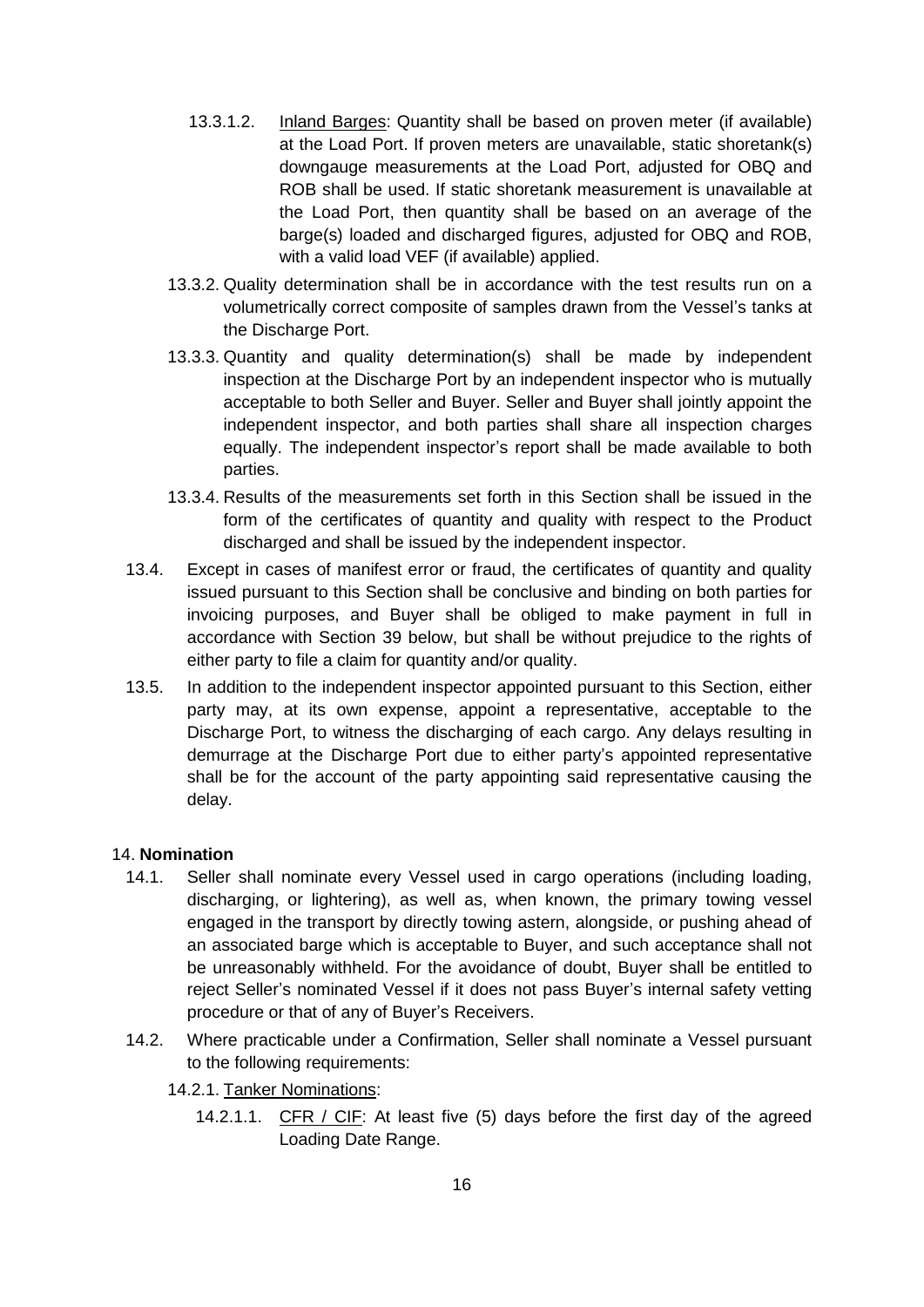- 14.2.1.2. Delivered: At least five (5) days before the first day of the agreed Arrival Date Range.
- 14.2.2. Ocean-Going Barge and Inland Barge Nominations:
	- 14.2.2.1. CFR / CIF: At least three (3) days before the first day of the agreed Loading Date Range.
	- 14.2.2.2. Delivered: At least three (3) days before the first day of the agreed Arrival Date Range.
- 14.3. If the parties enter into a Transaction later than any of the applicable dates for notification, then Seller shall nominate a Vessel as soon as practicable following the Agreement date.
- 14.4. All nominations shall be in writing (e-mail acceptable) and Seller shall include, to the extent known (except with respect to the primary towing vessel engaged in the transport by directly towing astern, alongside, or pushing ahead of an associated barge, in which case the information identified in Sections 14.4.4, 14.4.5, 14.4.8 and 14.4.9 below are not required for such vessel):
	- 14.4.1. Contract Reference
	- 14.4.2. Vessel Name
	- 14.4.3. Load Port or Discharge Port (as applicable)
	- 14.4.4. Product Grade
	- 14.4.5. Quantity
	- 14.4.6. Agreed Loading Date Range or Arrival Date Range (as applicable)
	- 14.4.7. Vessel ETA at Load Port or Discharge Port (as applicable)
	- 14.4.8. Independent inspector
	- 14.4.9. Product specifications (as applicable)
	- 14.4.10.Comments and/or Instructions (as applicable)
- 14.5. Buyer shall communicate its acceptance or rejection of any Vessel nomination within one (1) Banking Day after receipt of such nomination.
- 14.6. Vessel Substitution. Seller may, or if necessary to perform its obligations hereunder must, with Buyer's prior agreement, substitute, in accordance with the nomination procedures in this Section, any Vessel, with another Vessel acceptable to Buyer, which is similar in all material respects to the Vessel so replaced. Said nomination shall not alter any existing terms under this Agreement beyond the Vessel used to fulfill the obligations of this Agreement.
- 14.7. Despite any prior acceptance, Buyer shall have the right to revoke its acceptance of Seller's Vessel nomination at any time after Buyer's initial acceptance (but prior to passing of risk and title hereunder) on any reasonable ground, including but not limited to, if such Vessel is involved in any incident or if more recent information regarding such Vessel becomes available to Buyer at any time after such prior acceptance.
- 14.8. In case of rejection, Seller shall promptly nominate a Vessel acceptable to Buyer and Seller shall not, unless otherwise provided in Section 49 below, be relieved of its responsibility to perform the agreed loading or discharging (as applicable).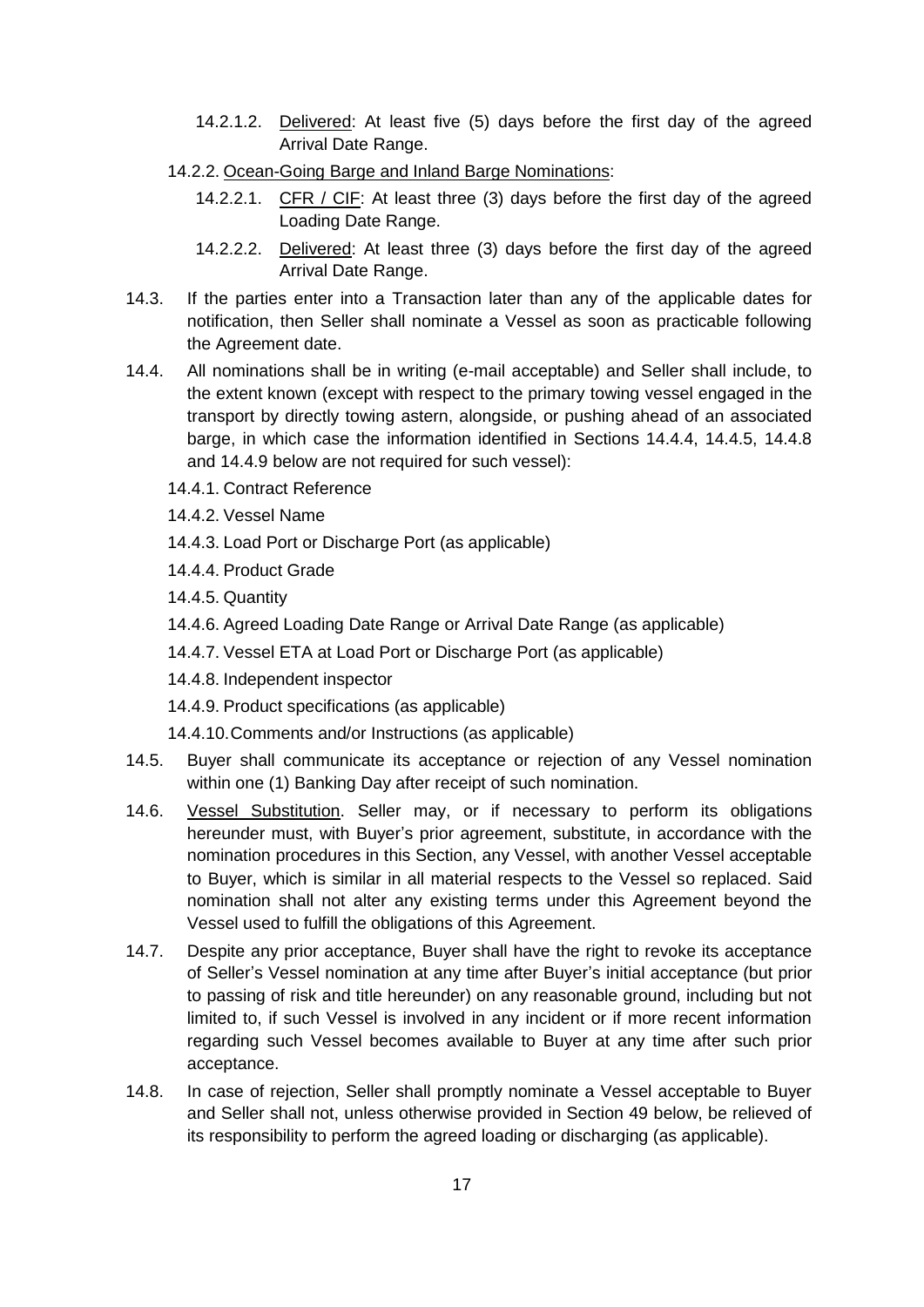- 14.9. Seller shall narrow (wholly within the original Loading Date Range or Arrival Date Range, as applicable):
	- 14.9.1. For CFR / CIF:
		- 14.9.1.1. The agreed Loading Date Range to a three (3) day Loading Date Range or Arrival Date Range (as applicable) by providing Buyer written notice (e-mail acceptable) five (5) days before the first day of the narrowed Loading Date Range or Arrival Date Range (as applicable).
	- 14.9.2. For Delivered:
		- 14.9.2.1. The agreed Arrival Date Range to a three (3) day Arrival Date Range by providing Buyer written notice (e-mail acceptable) five (5) days before the first day of the narrowed Arrival Date Range.
- 14.10. Regulations at the Discharge Port. All applicable governmental, local and port authority rules and regulations, and terminal rules and regulations in force at the Discharge Port shall apply to Seller's Vessel. Notwithstanding anything to the contrary contained in this Section, if any Vessel nominated by Seller does not comply with the foregoing provisions or any of them, Buyer or Buyer's Receiver(s) may refuse to berth, discharge, or continue to discharge the Vessel in question.

## <span id="page-17-0"></span>15. **Insurance**

- 15.1. CFR: In respect of any CFR sale, the responsibility for procuring insurance shall rest with Buyer.
- 15.2. CIF: In respect of any CIF sale, Seller shall procure insurance for the benefit of Buyer which shall cover the period from the time when the risk passes in accordance with the terms of this Agreement, until the Product passes the Vessel's permanent hose connection at the Discharge Port, and shall be covered by the same terms and conditions as a standard marine insurance policy MAR with Institute Cargo Clauses (A), Institute War Clauses (Cargo) and Institute Strikes Clauses (Cargo) attached. Claims for leakage and/or shortage shall be subject to a deductible of one-half of one percent (0.5%), which figure shall be deemed to include ordinary loss.
- 15.3. Delivered: In respect of any Delivered sale, the responsibility for procuring insurance shall rest with Seller.
- 15.4. War Risk Insurance:
	- 15.4.1. If, and so long as, voyages to any of the Load Ports or Discharge Ports for this Agreement, or any sea areas through which the Vessel has to travel in performance of this Agreement, incur any additional insurance or war risk insurance premiums for:
		- 15.4.1.1. CFR: the Vessel's hull and machinery, then any and all costs of such additional insurance and/or additional premiums, as well as crew war bonuses or any other bonuses relating to the shipment of Product(s) will be paid by Buyer to Seller in addition to the price stipulated in this Agreement.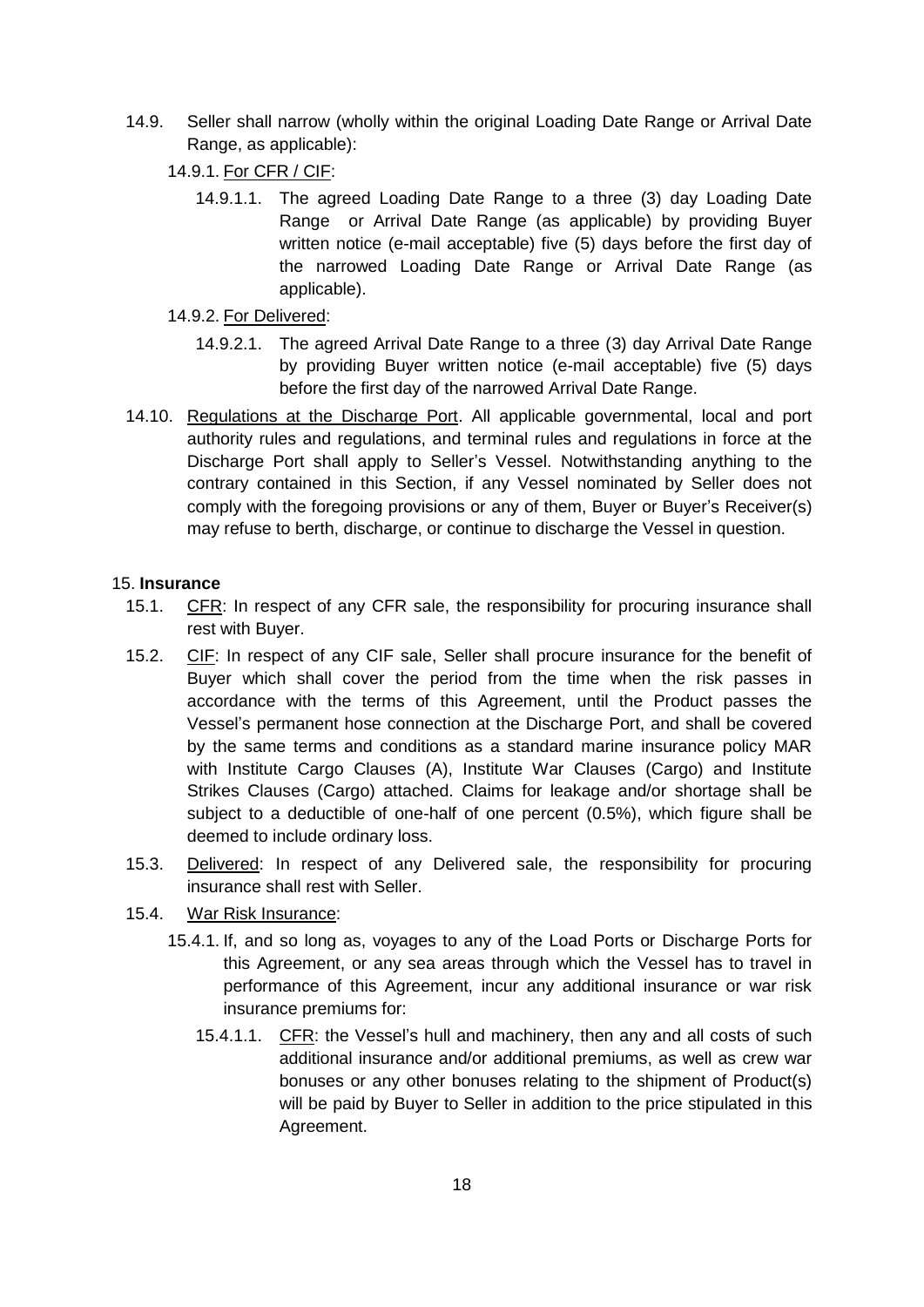- 15.4.1.2. CIF / Delivered: either the Vessel's hull and machinery or cargo or both, then any and all costs of such additional insurance and/or additional premiums, as well as crew war bonuses or any other bonuses relating to the shipment of Product(s) will be paid by Buyer to Seller in addition to the price stipulated in this Agreement.
- 15.4.2. Seller reserves the right to refuse at any time to direct any Vessel to undertake or to complete such a voyage to the intended Discharge Port if such Vessel is required in performance of this Agreement:
	- 15.4.2.1. To transit or to proceed to or to remain in waters so that the Vessel concerned would be involved in a breach of Institute Warranties or, in Seller's opinion, risk to its safety or risk of ice damage; or
	- 15.4.2.2. To transit or to proceed to or to remain in waters where there is war (de facto or de jure) or threat thereof; or
	- 15.4.2.3. Prior to the commencement of loading to direct any Vessel to undertake a voyage to the intended destination if such Vessel is required in performance of the terms of this Agreement to transit waters which, in Seller's reasonably held opinion, would involve abnormal delay.
- 15.4.3. If Seller agrees to direct a Vessel to undertake or to complete a voyage as referred to in this Section, then Buyer undertakes to reimburse Seller in addition to the price for each supply of Product as provided in this Agreement, for the costs to Seller of any additional insurance premiums (including those under this Section) and any other sums that Seller is required to pay to the Vessel owners, including but not limited to, any sums in respect of any amounts deductible under the Vessel owner's insurance and any other costs and/or expenses incurred by Seller.

## <span id="page-18-0"></span>16. **Risk and Title**

- 16.1. CFR / CIF: Title to and risk of loss or damage to any Product delivered under this Agreement shall be transferred from Seller to Buyer at the Load Port as the Product passes the Vessel's permanent hose connection.
- 16.2. Delivered: Title to and risk of loss or damage to any Product delivered under this Agreement shall be transferred from Seller to Buyer at the Discharge Port as the Product passes the Vessel's permanent hose connection.

## <span id="page-18-1"></span>17. **ETA Notice**

17.1. Seller shall arrange for its Vessel to notify the Discharge Port via telex, letter, telegram, e-mail, or telecopy/fax of the Vessel's ETA pursuant to the following schedule:

## 17.1.1. Tankers and Ocean-Going Barges:

17.1.1.1. Where practicable, no later than seventy-two (72) hours prior to the Vessel's arrival at the Discharge Port. The Discharge Port shall be further notified forty-eight (48), twenty-four (24), and six (6) hours in advance of the Vessel's arrival at the Discharge Port.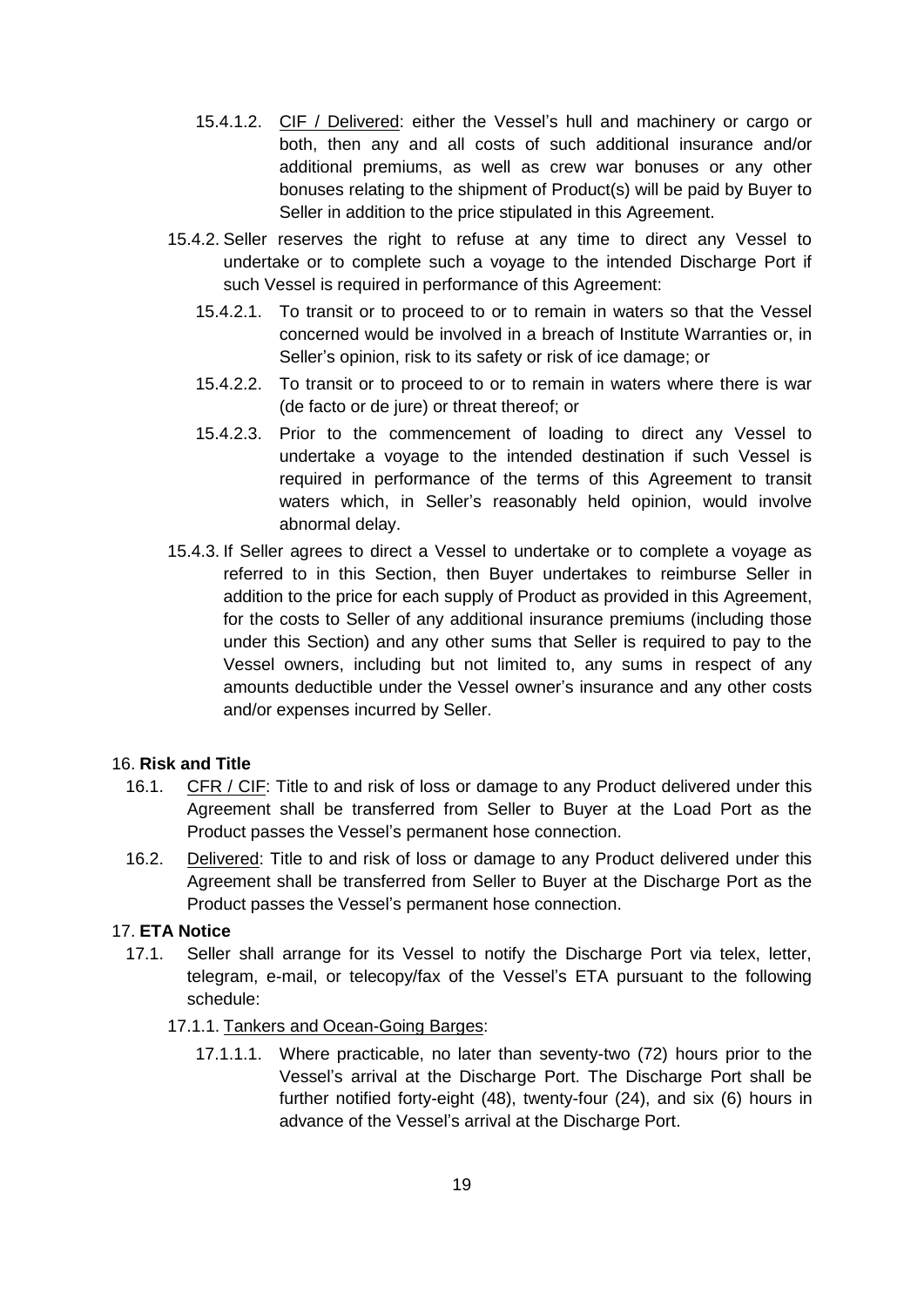# 17.1.2. Inland Barges:

- 17.1.2.1. Where practicable, no later than forty-eight (48) hours prior to the Vessel's arrival at the Discharge Port. The Discharge Port shall be further notified twenty-four (24) and six (6) hours in advance of the Vessel's arrival at the Discharge Port. After the six (6) hour notice, when a scheduled arrival time changes by more than two (2) hours, all reasonable efforts shall be made to notify the Discharge Port of such change.
- 17.2. Any delays arising from the failure to adhere to these ETA notices shall not count as used Laytime or demurrage if the Vessel is on demurrage.
- 17.3. CFR / CIF: As soon as practicable after loading has been completed, Seller shall notify Buyer of the actual quantity loaded and the latest ETA of the Vessel at the Discharge Port.

# <span id="page-19-0"></span>18. **Notice of Readiness**

18.1. Except for CFR/CIF deliveries where an agreed Loading Date Range is provided, or where an agreed Arrival Date Range is given for demurrage purposes only, by no later than 23:59 hours local time on the last day of the agreed Arrival Date Range, the Vessel nominated by Seller hereunder shall arrive at the Discharge Port (or the usual waiting place), complete all formalities, in all respects be ready to commence discharging the Product deliverable hereunder, and NOR shall be tendered.

## <span id="page-19-1"></span>19. **Laytime**

- 19.1. Laytime Allowance:
	- 19.1.1. Unless specified otherwise in a Confirmation, the Laytime allowance shall be:
		- 19.1.1.1. Tankers: Thirty-six (36) hours, pro rata for part cargo.
		- 19.1.1.2. Ocean-Going Barges and Inland Barges:
			- 19.1.1.2.1. Voyage Chartered: Where the single voyage charter party specifies a Laytime allowance per hour or a specific Laytime allowance for discharge, then such Laytime allowance shall apply, pro rata for part cargo, otherwise the Laytime allowance shall be one-half (1/2) of the total Laytime allowance as provided in the single voyage charter party, pro rata for part cargo.

| <b>Vessel Type</b>           | <b>Barrel Volume</b> | Laytime Allowance                     |
|------------------------------|----------------------|---------------------------------------|
| Inland Barges (Lube Oil) n/a |                      | 24 hours                              |
| Inland Barges (Other)        | n/a                  | 2,500 barrels per hour + 3 free hours |
| <b>Ocean- Going Barges</b>   | Up to 39,999         | 12 hours                              |
|                              | 40,000 - 49,999      | 13 hours                              |

19.1.1.2.2. Time Chartered, Demise Chartered, or Seller owned: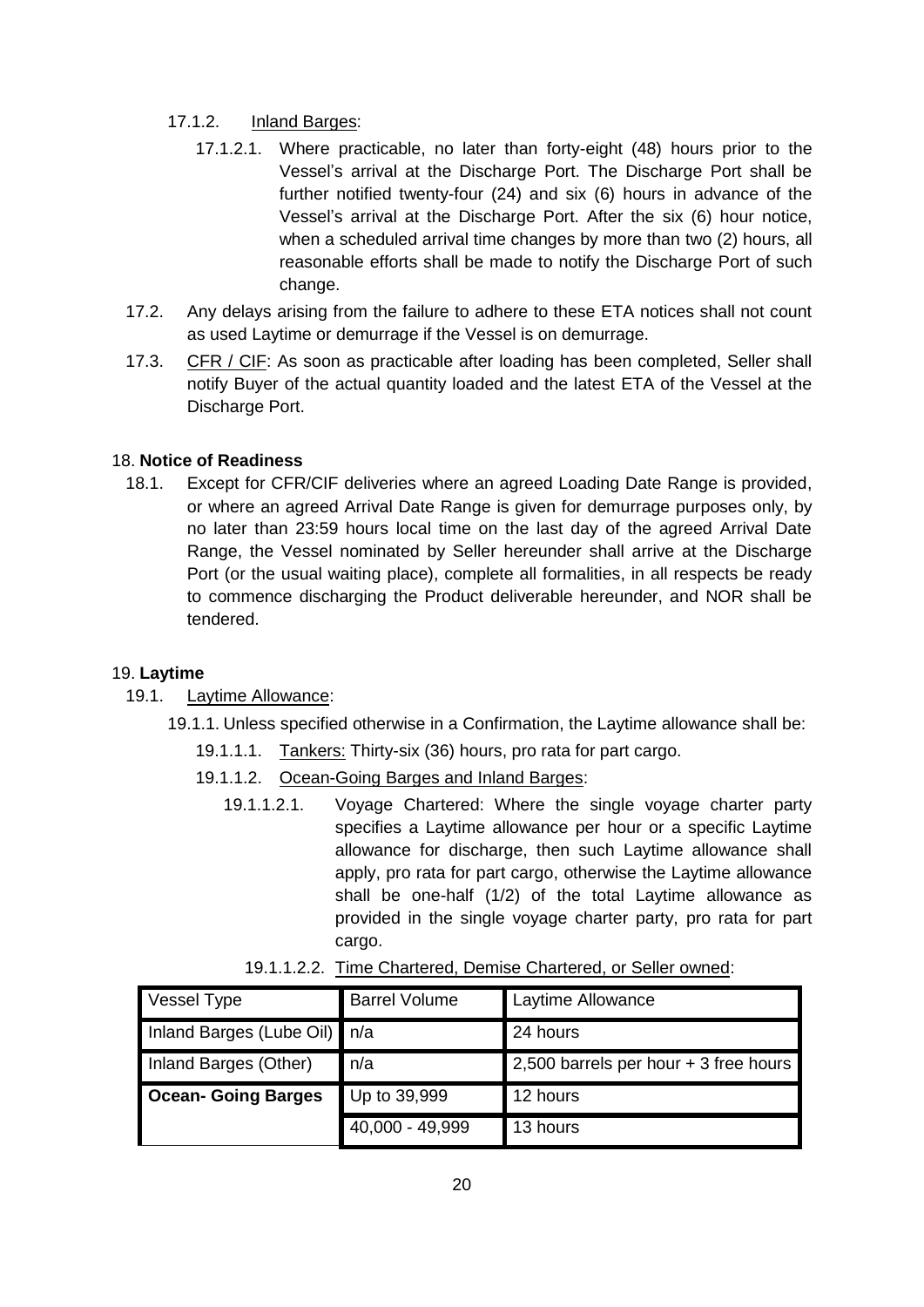| 50,000 - 59,999   | 15 hours |
|-------------------|----------|
| 60,000 - 67,999   | 16 hours |
| 68,000 - 74,999   | 17 hours |
| 75,000 - 95,999   | 19 hours |
| 96,000 - 118,999  | 20 hours |
| 119,000 - 144,999 | 21 hours |
| 145,000 - 154,999 | 23 hours |
| 155,000 - 164,999 | 25 hours |
| 165,000 - 174,999 | 27 hours |
| 175,000 - 184,999 | 30 hours |
| 185,000 - 199,999 | 32 hours |
| 200,000 and above | 36 hours |

- 19.1.2. If the Vessel is loading or discharging any part cargo for other parties at the same berth, then any time used by the Vessel waiting at or for such berth and in discharging which would otherwise count as used Laytime or demurrage if the Vessel is on demurrage, shall be pro-rated in the proportion that Buyer's cargo bears to the total cargo worked by the Vessel at such berth. If, however, used Laytime or demurrage, if the Vessel is on demurrage, is solely attributable to the other parties' cargo operations, then such time shall not count in calculating used Laytime or demurrage if the Vessel is on demurrage.
- 19.1.3. Laytime allowance shall be no less than a minimum of twelve (12) hours.
- 19.2. Laytime Commencement:
	- 19.2.1. Tankers and Ocean-Going Barges:
		- 19.2.1.1. If the Vessel arrives before the agreed Arrival Date Range and tenders NOR, Laytime shall not commence until 06:01 hours on the first day of the agreed Arrival Date Range, unless Buyer elects to accept the Vessel earlier, in which case Laytime shall begin when the Vessel is All Fast.
		- 19.2.1.2. If the Vessel arrives within the agreed Arrival Date Range and tenders NOR, Laytime shall commence six (6) hours after the Vessel's NOR being tendered or when the Vessel is All Fast, whichever occurs first.
		- 19.2.1.3. If the Vessel arrives after the last day of the agreed Arrival Date Range and tenders NOR, and is accepted by Buyer in its sole and absolute discretion, then, without prejudice to any of Buyer's other rights, Laytime shall commence when the Vessel is All Fast.
	- 19.2.2. Inland Barges:
		- 19.2.2.1. If the Vessel arrives before the agreed Arrival Date Range and tenders NOR, Laytime shall not commence until 00:01 hours on the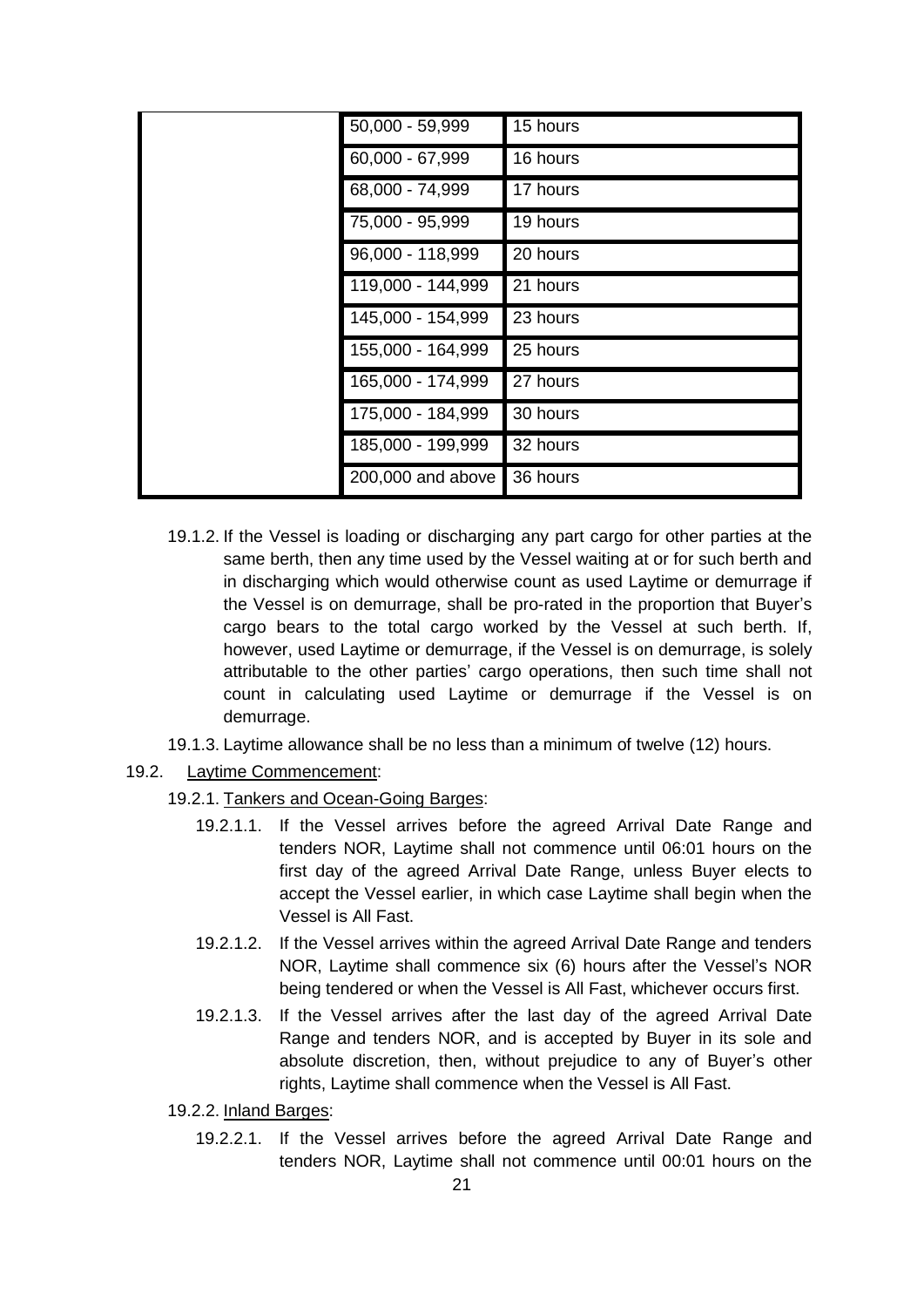first day of the agreed Arrival Date Range, unless Buyer elects to accept the Vessel earlier, in which case Laytime shall begin when the Vessel is All Fast.

- 19.2.2.2. If the Vessel arrives within the agreed Arrival Date Range and tenders NOR, Laytime shall commence upon the Vessel's NOR being tendered, berth or no berth, or when the Vessel is All Fast, whichever occurs first.
- 19.2.2.3. If the Vessel arrives after the last day of the agreed Arrival Date Range, tenders NOR, and is accepted by Buyer in its sole and absolute discretion, then, without prejudice to any of Buyer's other rights, Laytime shall commence when the Vessel is All Fast.
- 19.3. Time consumed due to any of the following shall not count as used Laytime or if the Vessel is on demurrage, for demurrage:
	- 19.3.1. On an inward passage including, but not limited to, awaiting daylight, tide, tugs, or pilot, and moving from an anchorage or other waiting place until the Vessel is All Fast;
	- 19.3.2. Any delay due to the Vessel's condition, breakdown, or any other causes attributable to the Vessel;
	- 19.3.3. Any delay due to prohibition of discharging at any time by the owner or operator of the Vessel or by the port authorities, unless the prohibition is caused by Buyer or Buyer's Receiver's facility's failure to comply with applicable laws, rules, and regulations;
	- 19.3.4. Any delay due to the Vessel bunkering, provisioning, discharging or shifting of slops, ballast, or contaminated cargo, unless this is carried out concurrent with discharging or other normal cargo operations such that no loss of time is involved;
	- 19.3.5. Any delay due to the Vessel's incompatibility with the configuration of the berthing or other port facilities, including time consumed in making up connections to remedy any incompatibility;
	- 19.3.6. Any delay due to pollution or threat thereof caused by any defect in the Vessel or any act or omission to act by the master or crew of the Vessel;
	- 19.3.7. Any delay due to the Vessel's violation of the operating or safety rules and/or regulations of the Discharge Port, noncompliance with: (i) federal or state laws, (ii) U.S. Coast Guard regulations, (iii) any other applicable regulations, (iv) or failure to obtain or maintain required certification;
	- 19.3.8. Any delays caused by strike, lockout, stoppage or restraint of labor of master, officers or crew of the Vessel or of tugboats or pilots;
	- 19.3.9. Any delay awaiting customs or immigration clearance, other required governmental or port clearances, or free pratique, if applicable.
- 19.4. Any delay, not first caused by the negligence of Buyer or Buyer's Receiver(s), that is the result of fire, explosion, civil unrest, act of war, riot, strike, lockout, stoppage or restraint of labor, breakdown of machinery or equipment in or about the facilities of Buyer or Buyer's Receiver, adverse weather and/or sea conditions Act of God, or other delays not reasonably within the control of either party (and except as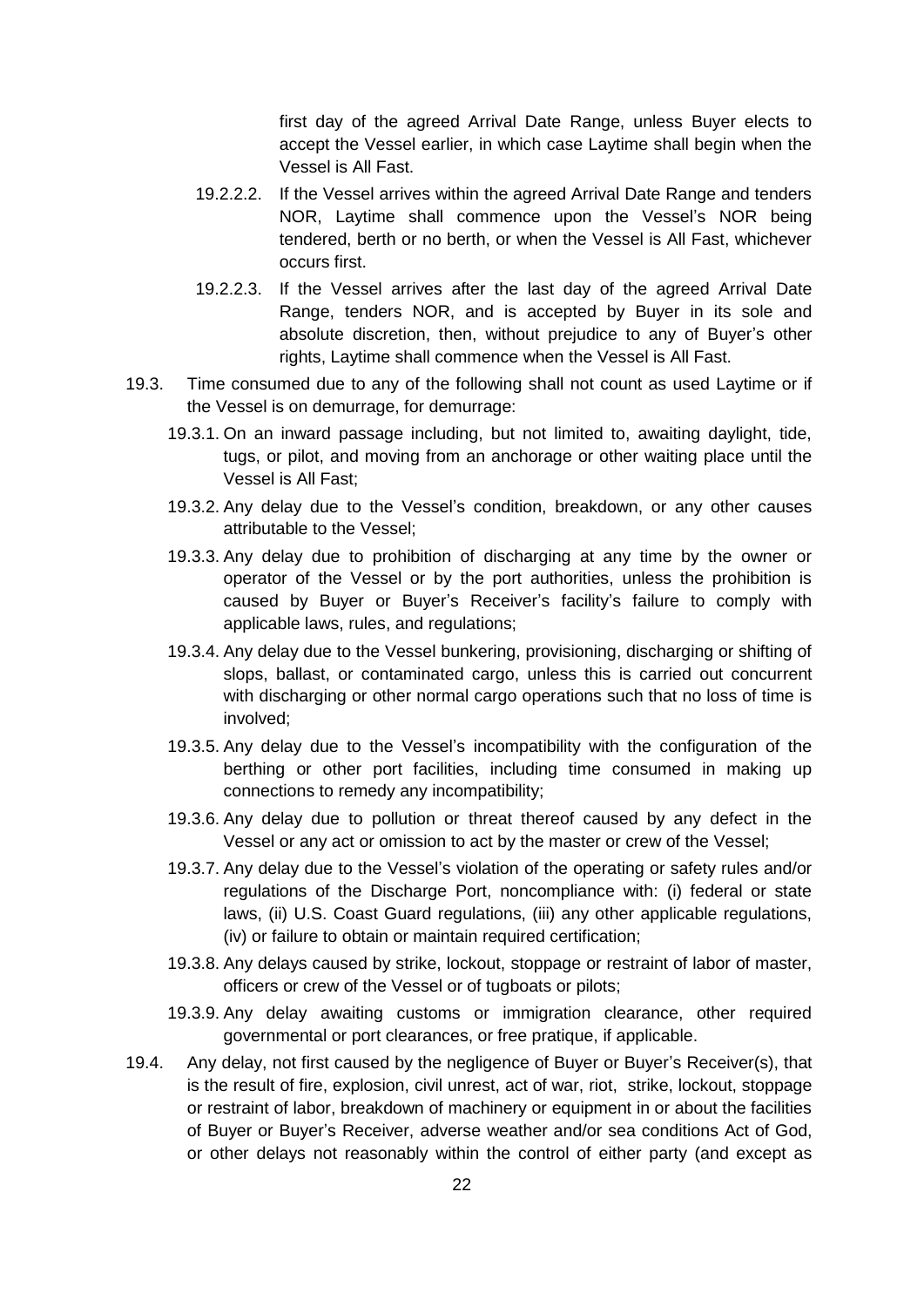otherwise provided in this Agreement) shall be paid for at one-half (1/2) the rate otherwise provided for demurrage.

- 19.5. Laytime shall cease after all Product has been discharged and:
	- 19.5.1. Tankers and Ocean-Going Barges: When the hoses have been disconnected from the Vessel. However, Laytime will recommence two (2) hours after disconnection of hoses if the Vessel is delayed in its departure due to Buyer's or Buyer's Receiver's not providing any and/or all of the necessary documents and/or clearances to allow the Vessel to depart. Used Laytime shall continue until such documents and/or clearances have been provided to the Vessel by Buyer or Buyer's Receiver(s).
	- 19.5.2. Inland Barges: When the hoses have been disconnected from the Vessel and the Vessel has been released by Buyer or Buyer's Receiver(s).
- 19.6. Where the parties agree in a Confirmation that the location for discharging is a public dock, then any delay caused solely by berth congestion shall not count as used Laytime, and Laytime shall not commence until Vessel is All Fast at the dock.

### <span id="page-22-0"></span>20. **Demurrage**

- 20.1. Demurrage Rate: For all time that used Laytime exceeds the Laytime allowance, Buyer shall pay demurrage, at the rate specified in a Confirmation, or where no rate is specified in a Confirmation as follows:
	- 20.1.1. for single voyage chartered Vessels, the demurrage rate shall be based on the demurrage rate specified in the single voyage charter party for the Vessel performing the voyage in question.
	- 20.1.2. for Seller owned, time chartered, or demise chartered Vessels, or where Seller is unable to substantiate the single voyage demurrage rate per this Section, the parties shall mutually agree upon the applicable rate. If a dispute arises between the parties as to the applicable rate, then the rate shall be established as follows:
		- 20.1.2.1. Tankers: The single voyage market level current in London on the date of loading commenced for the voyage concerned for a Vessel of similar type and summer deadweight and service to that actually involved. Such single voyage market level shall be expressed in percentage points of Worldscale (as amended from time to time), or such other freight scale as may be issued in replacement of Worldscale and applied to the demurrage rate appropriate to the size of the Vessel concerned provided for in the aforementioned freight scale. In absence of agreement between Buyer and Seller, the market level is to be determined by the London Tanker Brokers' Panel as being representative of a current market rate for a similar Vessel performing a similar voyage with costs for obtaining such demurrage rate split between the parties.
		- 20.1.2.2. Ocean-Going Barges and Inland Barges: The parties shall appoint a mutually agreed upon ship broker who shall establish the applicable demurrage rate with costs for obtaining such demurrage rate split between the parties.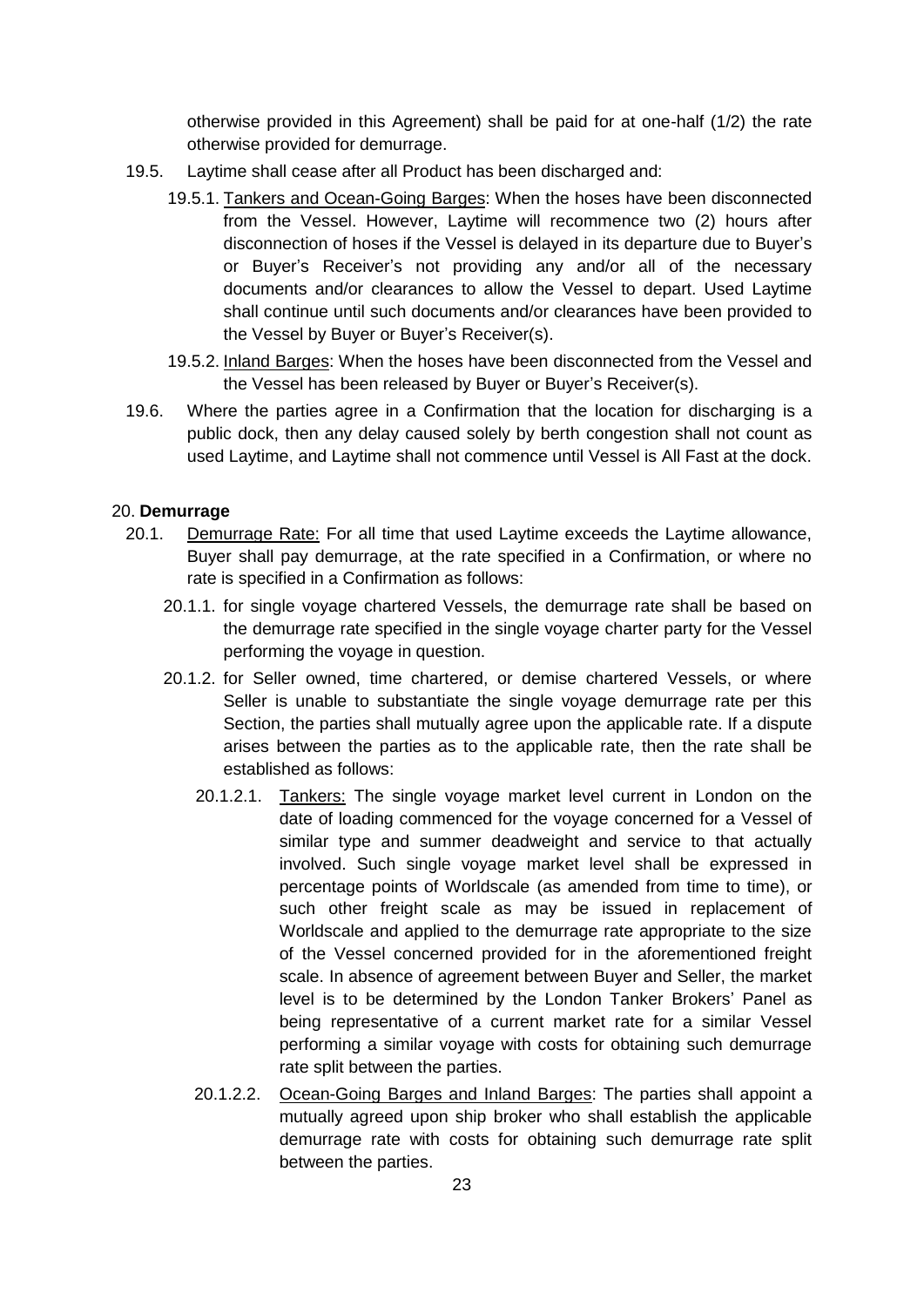- 20.2. For demurrage purposes, all Inland Barges or tows operating as a unit shall be considered collectively as one unit.
	- 20.2.1. In respect of tows, Buyer will not be liable for tug demurrage during delays of berthing or discharging where the Discharge Port has notified the Vessel's master that the tug would not be required at the Discharge Port for that time period.
- 20.3. Demurrage Claims: Demurrage claims must be submitted in writing (e-mail acceptable) with full supporting documentation no later than ninety (90) calendar days after the completion of discharging date. IF A DEMURRAGE CLAIM AND ITS SUPPORTING DOCUMENTATION IS PROVIDED LATER THAN NINETY (90) CALENDAR DAYS AFTER THE COMPLETION OF DISCHARGING DATE, THE CLAIM WILL BE DEEMED TO HAVE BEEN WAIVED. For the avoidance of doubt, the Vessel is not required to have completed discharge for demurrage to become due and payable.

## <span id="page-23-0"></span>21. **Pollution Cover**

- 21.1. Where delivery is by a Tanker:
	- 21.1.1. Except in the case of delivery of LPG's, each Tanker shall be owned by or demise chartered by a member of the ITOPF.
	- 21.1.2. The Tanker shall carry on board certificate(s) as required pursuant to the CLC and the Oil Pollution Act 1990, as applicable; and;
	- 21.1.3. The Tanker shall have in place insurance cover for oil pollution no less in scope and amounts than the highest available under the rules of P. & I. Clubs entered into the International Group of P. & I. Clubs.
- 21.2. Where delivery is by an Ocean-Going Barge or Inland Barge, Seller shall exercise reasonable efforts to ensure that the barge owner has in place for the applicable barge, marine insurance in an amount that meets or exceeds the minimum insurance requirements as required by applicable law or regulation for a barge of that size, transporting that Product.
- 21.3. If Seller's Vessel does not meet any of the above requirements Buyer or Buyer's Receiver(s) may refuse to berth or discharge or continue discharging such Vessel.

### <span id="page-23-1"></span>22. **Automated Manifest System**

- 22.1. Where the Discharge Port is located within the USA or U.S. Territories, Seller shall exercise reasonable efforts to ensure that the Vessel is aware of the requirements of the CBP ruling issued on December 5th 2003 under Federal Register Part II Department of Homeland Security, 19 CFR Parts 4 and 103, and will comply fully with these requirements for entering U.S. ports (including for avoidance of doubt, the requirements of the Automated Manifest System).
- 22.2. In the event the Discharge Port is changed at Buyer's request such that, despite Seller exercising all reasonable efforts pursuant to Section 22.1 above, Seller's nominated Vessel is unable to comply with the notification period required by the CBP ruling issued on December 5th 2003 under Federal Register Part II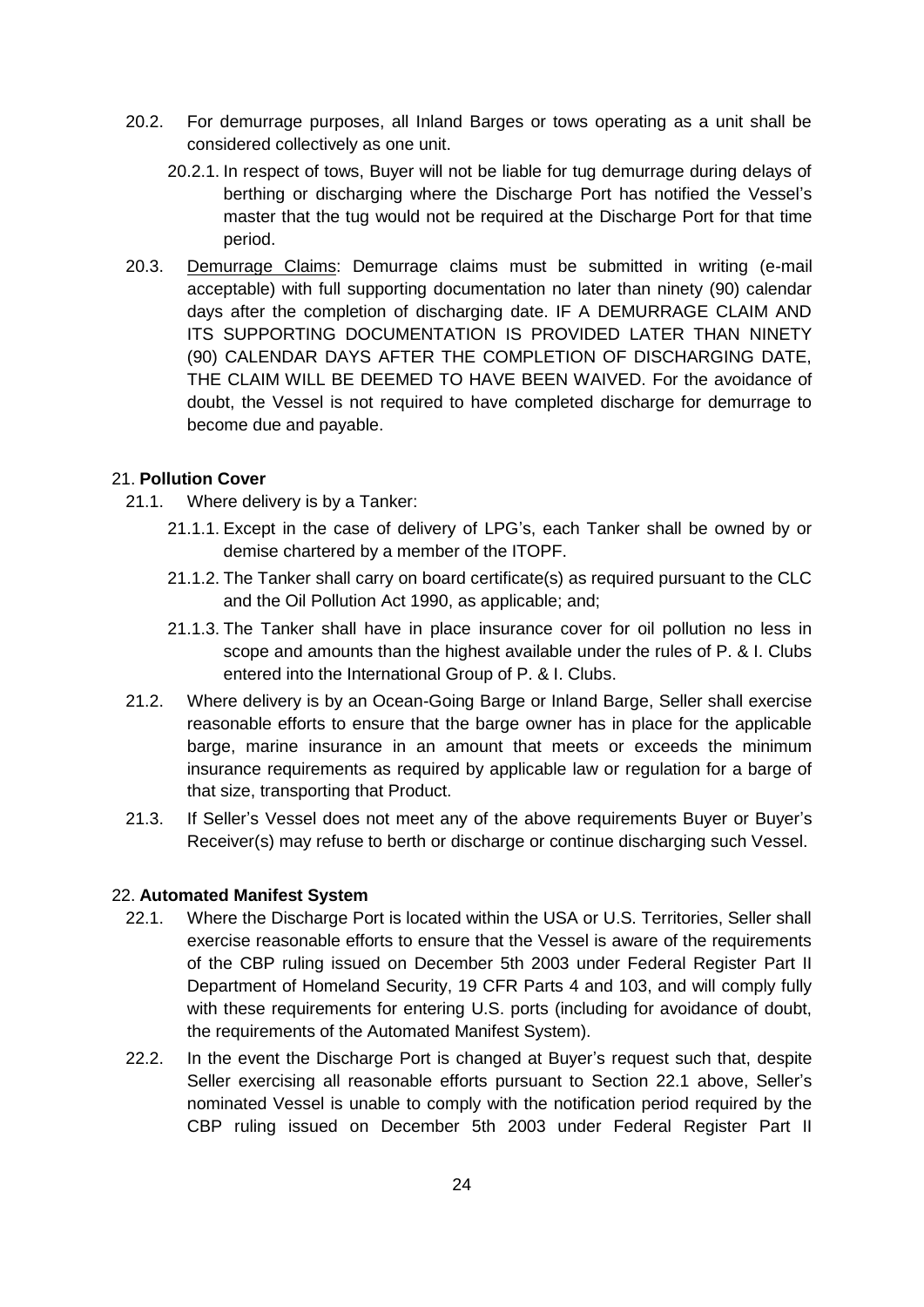Department of Homeland Security 19 CFR Parts 4 and 103, (including for avoidance of doubt the requirements of the Automated Manifest System):

- 22.2.1. Any delay directly resulting from such non-compliance shall be for Buyer's account.
- 22.2.2. Seller shall not be liable for failure of performance directly resulting from such non-compliance.

### <span id="page-24-0"></span>23. **Transshipment and Lightering**

- 23.1. Seller shall not Transship Product (excluding Lightering operations in U.S. waters) prior to delivering the Product into the U.S. without prior disclosure to Buyer; and
- 23.2. Should Seller decide to Transship the Product prior to delivering it into the U.S., Seller shall disclose its intent to Transship to Buyer at the time of this Agreement and must provide Buyer all documents as requested by the CBP to support the validation to Seller's certificate of origin. Failure to disclose this information or to provide the required documents in a timely manner for importation purposes, shall constitute a material breach of this Agreement entitling Buyer to immediately cancel this Agreement. In such event, Seller agrees to compensate Buyer for all costs associated with the cancellation of this Agreement including but not limited to replacement costs for a substituted cargo from another seller.
- 23.3. Any Lightering, Vessel-to-Vessel ("Transshipment") or barging operations at sea or inside port limits shall always be performed at a location considered safe and acceptable to the Vessel's owners and/or master. In addition, the Vessel procured by the Lightering party shall be subject to the other party's acceptance, which shall not be unreasonably withheld and the Vessel owner's prior acceptance. All Lightering/Transshipment shall conform to standards not less than those set out in the latest edition of the International Chamber of Shipping/Oil Companies International Marine Forum ship-to-ship transfer guide (Petroleum).

# <span id="page-24-1"></span>24. **International Ship and Port Facility Security Code**

- 24.1. This Section shall apply:
	- 24.1.1. to all Discharge Ports not located within the USA or a U.S. territory, and
	- 24.1.2. any other Discharge Port and/or Vessel used that is subject to the International Ship and Port Facility Security Code or the MTSA.
- 24.2. Seller shall procure that the Vessel shall comply with the requirements of the ISPS Code, and where the Discharge Port is within the USA and U.S. territories or waters, with the MTSA.
- 24.3. The Vessel shall when required submit a Declaration of Security to the appropriate authorities prior to its arrival at the Discharge Port.
- 24.4. Notwithstanding any prior acceptance of the Vessel by Buyer, if, at any time prior to the arrival of the Vessel at the Discharge Port the Vessel ceases to comply with the requirements of the ISPS Code or MTSA, then:
	- 24.4.1. Buyer shall have the right not to berth such nominated Vessel at the Discharge Port and any demurrage resulting shall not be for the account of Buyer; and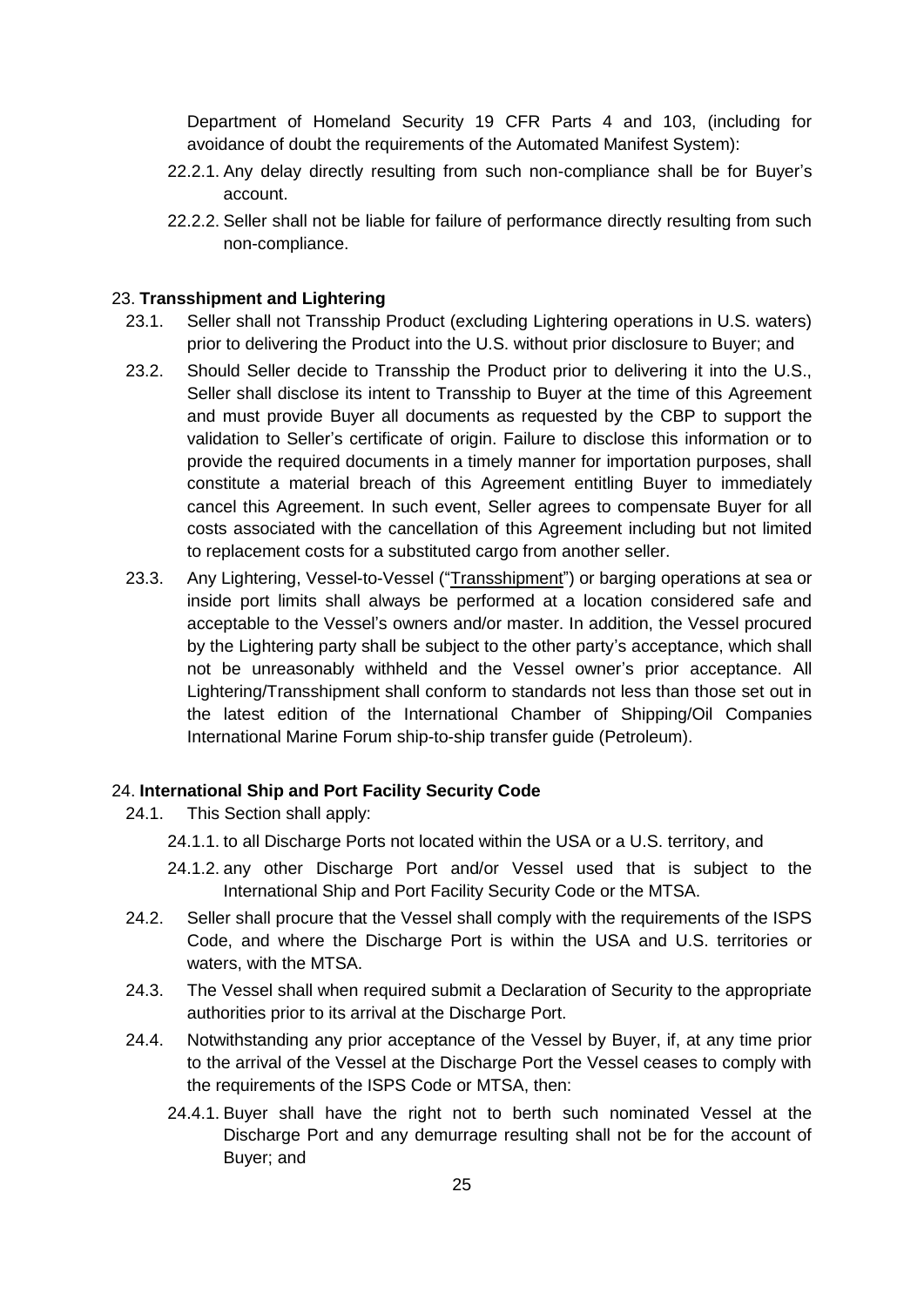- 24.4.2. Seller shall be obliged to substitute such nominated Vessel with a Vessel complying with the requirements of the ISPS Code and MTSA. If title and risk to the cargo on board the Vessel subsequently substituted has already passed to Buyer, such title and risk shall be deemed to have reverted to Seller.
- 24.5. Buyer shall procure that the Discharge Port/terminal/installation shall comply with the requirements of the ISPS Code and if located within the USA and U.S. territories or waters, with the MTSA.
- 24.6. Any costs or expenses in respect of the Vessel including demurrage or any additional charge, fee or duty levied on the Vessel at the Discharge Port and actually incurred by Seller resulting directly from the failure of the Discharge Port/terminal/installation to comply with the ISPS Code and if located within the USA and U.S. territories, with the MTSA shall be for the account of Buyer, including but not limited to the time required or costs incurred by the Vessel in taking any action or any special or additional security measures required by the ISPS Code or MTSA.
- 24.7. Save where the Vessel has failed to comply with the requirements of the ISPS Code and within the USA and U.S. territories or waters, with the MTSA, Buyer shall be responsible for any demurrage actually incurred by Seller arising from delay to the Vessel at the Discharge Port resulting directly from the Vessel being required by the port facility or any relevant authority to take any action or any special or additional security measures or undergo additional inspections.
- 24.8. If the Discharge Port/terminal/installation is not operated by Buyer or an Affiliate of Buyer, Buyer's liability to Seller under this Agreement for any costs, losses or expenses incurred by the Vessel, the charterers or the Vessel owners resulting from the failure of the Discharge Port/terminal/installation to comply with the ISPS Code or if located within the USA and U.S. territories or waters, with the MTSA, shall be limited to the payment of demurrage and costs actually incurred by Seller in accordance with the provisions of this Section.

### <span id="page-25-0"></span>25. **Specific Ports, Anchorages, and Locations**

- 25.1. Mississippi River Ports:
	- 25.1.1. Via Southwest Pass: Any Vessel which must make passage to any port along the Mississippi River shall announce to the Discharge Port the Vessel's arrival at Southwest Pass. The NOR given upon arrival at the Discharge Port's berth or, the nearest customary anchorage or waiting place for the Discharge Port to which it is destined if the berth is not available upon its arrival shall be used for Laytime and demurrage purposes.
	- 25.1.2. Via other than Southwest Pass: The NOR or notice of arrival, as applicable, given upon arrival at the Discharge Port's berth or, the nearest customary anchorage or waiting place for the Discharge Port to which it is destined if the berth is not available upon its arrival shall be used for Laytime and demurrage purposes.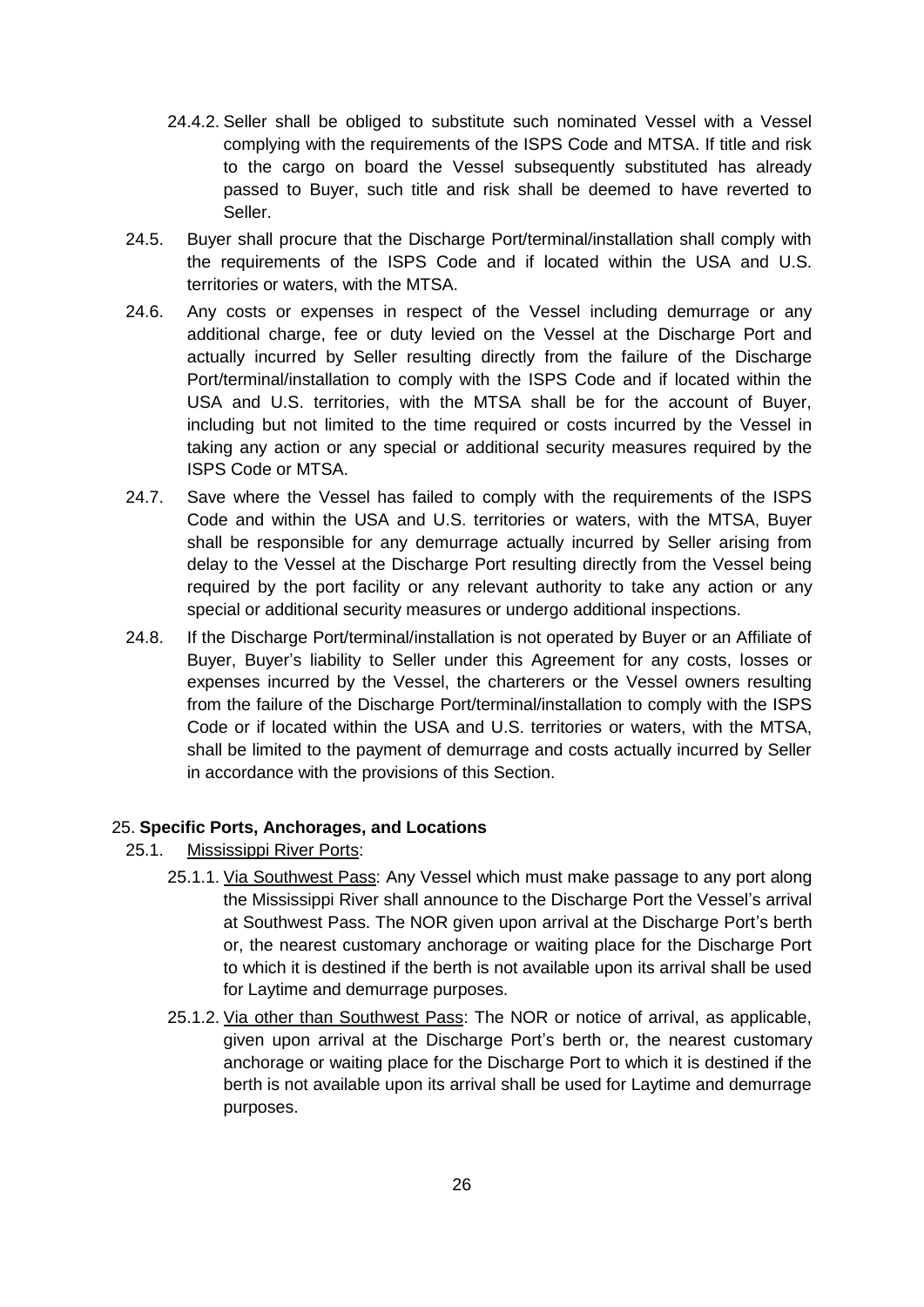25.1.3. For clarity, the following locations in and along the Mississippi River are considered the customary anchorage for Vessels destined to the following ports:

| Location      | Anchorage                  |
|---------------|----------------------------|
| Convent, LA   | <b>Burnside Anchorage</b>  |
| Geismar, LA   | <b>Burnside Anchorage</b>  |
| Gretna, LA    | Nine Mile Anchorage        |
| Norco, LA     | AMA Anchorage              |
| St. James, LA | <b>Grandview Anchorage</b> |
| St. Rose, LA  | <b>AMA Anchorage</b>       |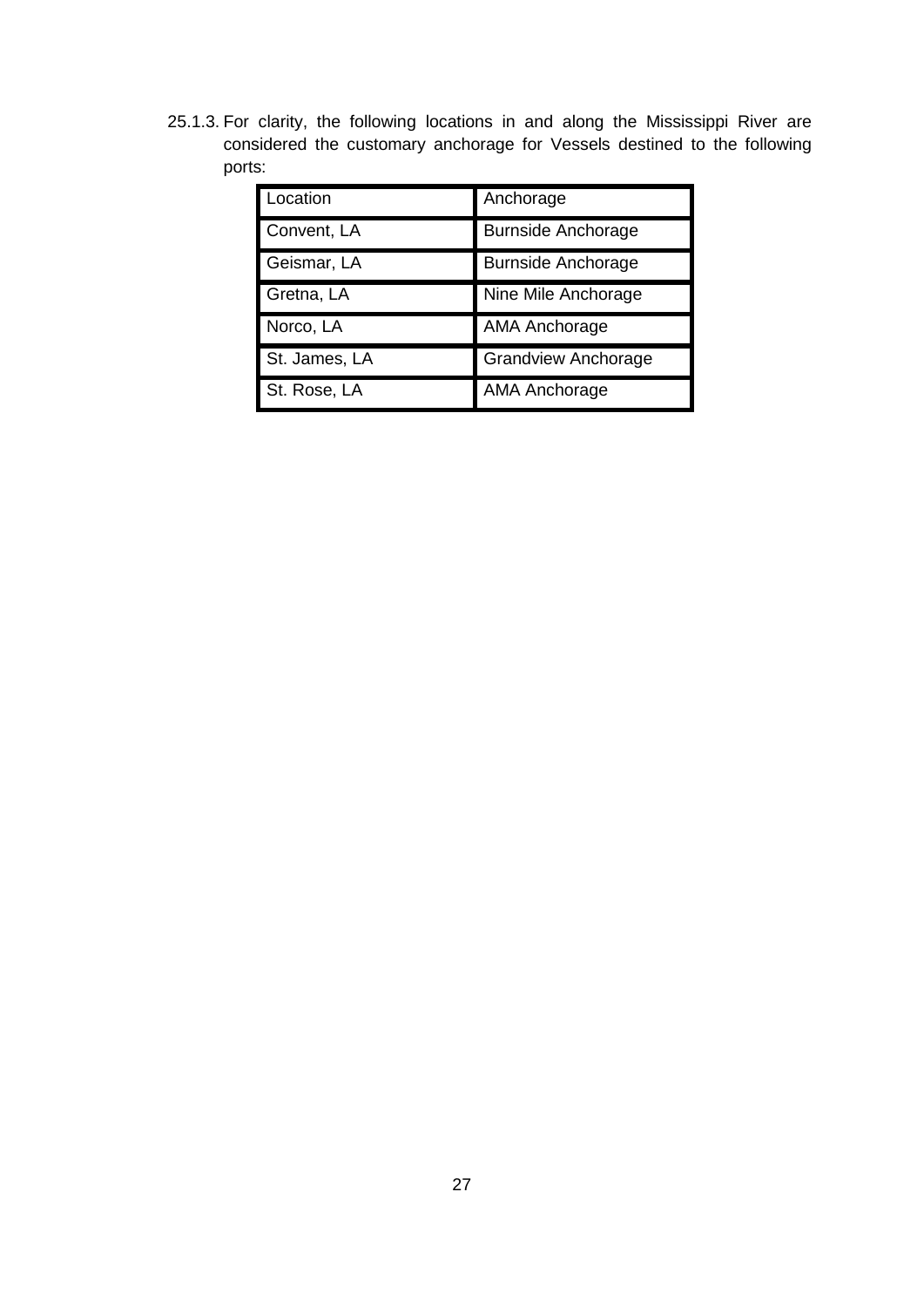# <span id="page-27-0"></span>**PART C - In respect of Ex-tank, Into tank, Free into pipe, Ex-pipe, and In situ deliveries**

#### <span id="page-27-1"></span>26. **Quantity and Quality**

- 26.1. Quantity measurement and quality sampling and testing shall be conducted in accordance with the most current API or ASTM standards, as applicable.
- 26.2. Quantity and quality shall be determined in accordance with the following procedures:
	- 26.2.1. Ex-tank: Quantity shall be as per Seller's proven meters (if available). If proven meters are unavailable, Seller's tank downgauge measurement shall be used, except when shoretank(s) (i) are active, or (ii) are in the critical zone, or (iii) are unable to be measured manually, or (iv) the reference height and observed height vary by more than one-fourth (1/4) inch, or (v) the observed height changes by more than one-fourth (1/4) inch between the open and close measurement, or (vi) liquid level is not greater than one-eighth (1/8) inch above the datum plate, in which case Buyer's shoretank upgauge measurement shall be used. Quality shall be as per the volumetrically correct composite of samples drawn from Seller's tank(s).
	- 26.2.2. Into tank: Quantity shall be as per Buyer's proven meters (if available). If proven meters are unavailable, Buyer's tank upgauge measurement shall be used, except when Buyer's shoretank(s) (i) are active, or (ii) are in the critical zone, or (iii) are unable to be measured manually, or (iv) the reference height and observed height vary by more than one-fourth (1/4) inch, or (v) the observed height changes by more than one-fourth (1/4) inch between the open and close measurement, or (vi) liquid level is not greater than oneeighth (1/8) inch above the datum plate, in which case Seller's shoretank downgauge measurement shall be used. Quality shall be as per the volumetrically correct composite of samples drawn from Seller's tank(s).
	- 26.2.3. Free into pipe and ex-pipe: Quantity shall be as per the pipeline company's meters and quality shall be as per the pipeline specifications.
	- 26.2.4. In Situ (by way of book transfer): Quantity shall be as mutually agreed per the book transfer letter. Quality shall be as per the independent inspection report of the applicable transfer tank.
- 26.3. Where a party requires an independent inspection, the inspection shall be made by an independent inspector who is mutually acceptable to both Seller and Buyer, and the party or parties (as applicable) requiring an independent inspection shall appoint the independent inspector with the inspection charges for the account of the party requiring such independent inspection. In the case where both parties require an independent inspection the parties shall share all inspection charges equally. The independent inspector's report shall be made available to both parties.
	- 26.3.1. Where an independent inspection takes place, excluding inspections where the independent inspector only witnesses the measurement, results of the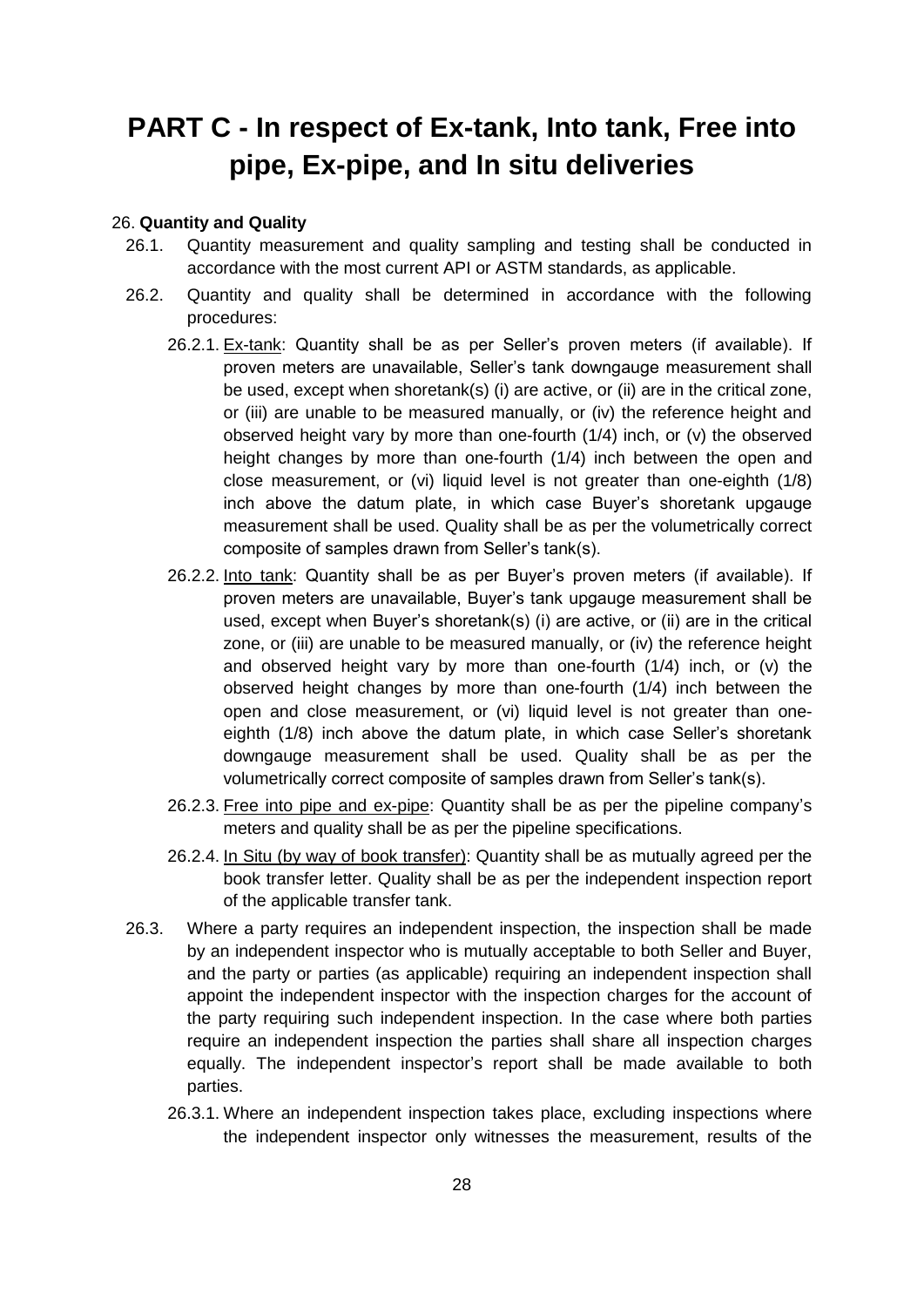measurements set forth in this Section shall be issued in the form of the certificates of quantity and/or quality and issued by the independent inspector.

- 26.3.2. Where no independent inspection takes place, or where the independent inspector only witnesses the measurement, quantity and quality determination(s) shall be made by the terminal/pipeline company and measurement shall be by terminal/pipeline (as applicable) meter tickets or other applicable documents.
- 26.4. Except in cases of manifest error or fraud, the certificates of quantity and quality or meter tickets (as applicable) issued pursuant to this Section shall be conclusive and binding on both parties for invoicing purposes, and Buyer shall be obliged to make payment in full in accordance with Section 39 below, but shall be without prejudice to the rights of either party to file a claim for quantity and/or quality.

# <span id="page-28-0"></span>27. **Nomination**

- 27.1. Nominations shall be made in accordance with the standard operating procedures of the relevant pipeline/storage company(ies).
- 27.2. Additionally where it is agreed between the parties that Buyer has the option for delivery via Buckeye pipeline, Buyer shall provide seven (7) days notice (e-mail acceptable) to Seller that it requires delivery by Buckeye pipeline.

#### <span id="page-28-1"></span>28. **Risk and Title**

- 28.1. Title to and risk of loss or damage to any Product delivered under this Agreement shall be transferred from Seller to Buyer as follows, where delivery is:
	- 28.1.1. Ex-tank As the Product passes the outlet flange of Seller's storage tank from which the Product is being delivered; or
	- 28.1.2. Into tank As the Product passes the inlet flange of Buyer's storage tank to which the Product is being delivered; or
	- 28.1.3. Free into pipe As the Product passes the inlet flange of Buyer's receiving pipeline system; or
	- 28.1.4. Ex-pipe As the Product passes the outlet flange of Seller's delivering pipeline system; or
	- 28.1.5. In situ (by way of book transfer) At such time and day and in such tank(s) as shall either be specified in a Confirmation or as agreed between the parties prior to such transfer being effected and, where applicable, confirmed by the owner/operator of such tank(s).

### <span id="page-28-2"></span>29. **Pipeline Allocation**

29.1. Where delivery is free into pipe or ex-pipe and if the pipeline company allocates line space and Seller fails to deliver the agreed volume, or Seller delivers a volume outside the pipeline company's permitted tolerance, then the damages recoverable by Buyer shall include any penalties or fees assessed by the pipeline company and actually paid by Buyer as a direct result of Seller's failure to deliver the agreed volume, in accordance with the pipeline company's rules and regulations for the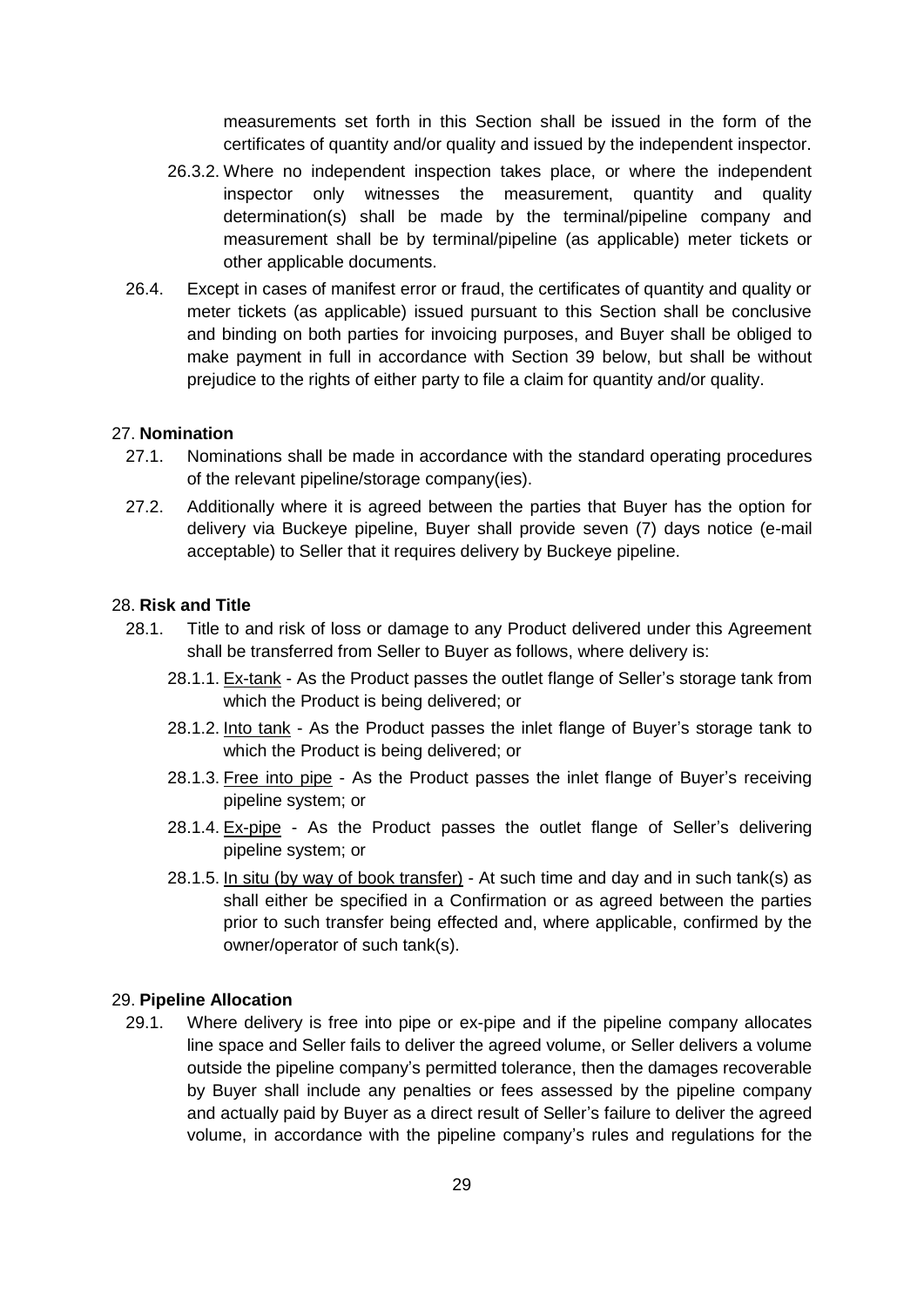shortfall in volume shipped and shall be without prejudice to any of Buyer's other rights under this Agreement.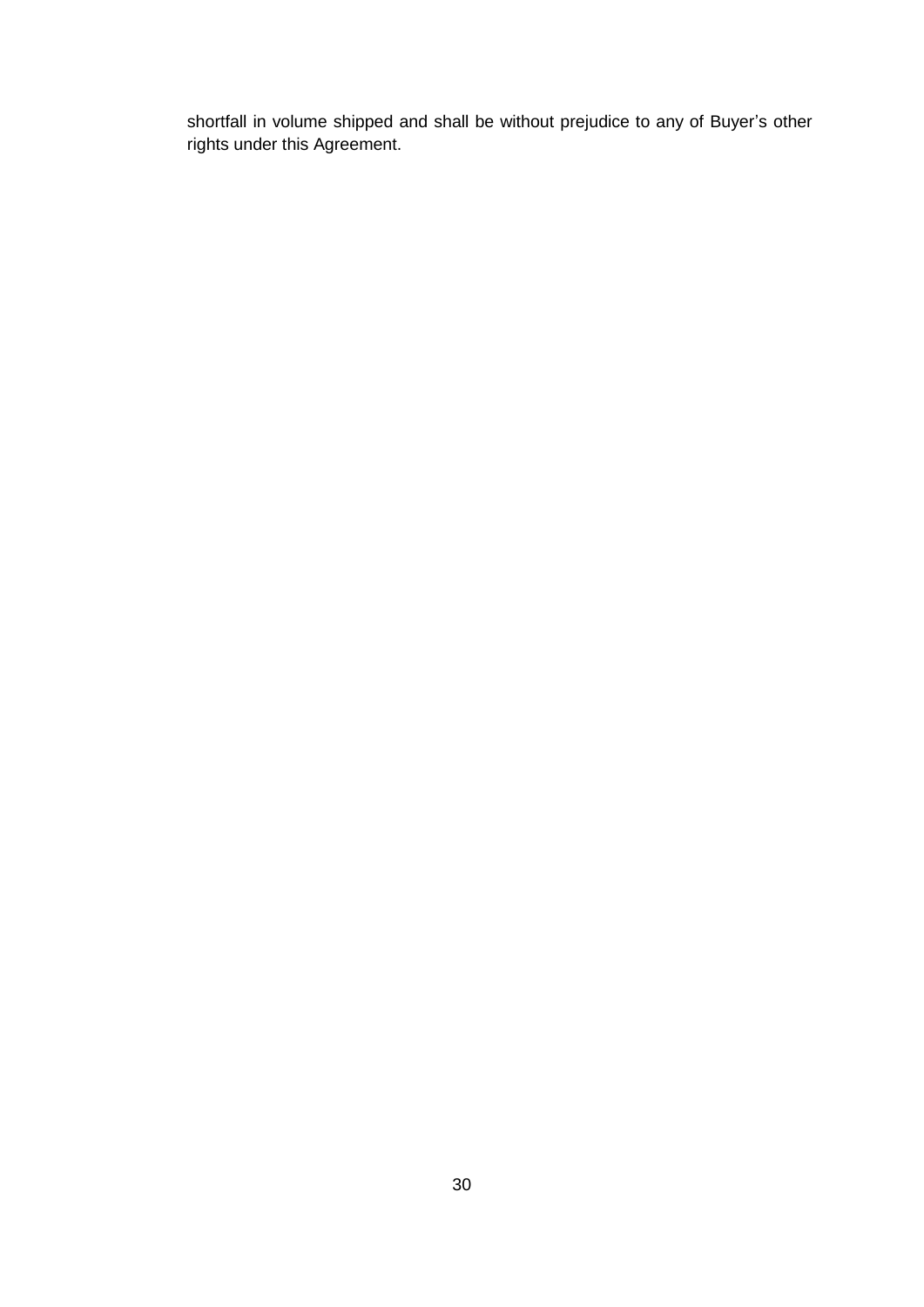# <span id="page-30-0"></span>**PART D - In respect of deliveries FCA into and delivered from tank trucks and railcars**

### <span id="page-30-1"></span>30. **Quantity and Quality**

- 30.1. Quantity measurement and quality sampling and testing shall be conducted in accordance with the most current API or ASTM standards, as applicable.
- 30.2. Quantity shall be determined in accordance with the following procedures: Certified meter ticket at the loading terminal. If certified meter ticket at the loading terminal is not available, then quantity measurement shall be by certified weight scale at the loading terminal.
- 30.3. Quality shall be determined in accordance with the following procedures:
	- 30.3.1. Test results run on a volumetrically correct composite of samples from in line sampler shall be used. If inline sampler is not available, then samples drawn from Seller's tank(s) at the loading terminal shall be used.
	- 30.3.2. Where a party requires an independent inspection to determine quality, the inspection shall be made by an independent inspector who is mutually acceptable to both Seller and Buyer, and the party or parties (as applicable) requiring an independent inspection shall appoint the independent inspector with the inspection charges for the account of the party requiring such independent inspection. In the case where both parties require an independent inspection, the parties shall share all inspection charges equally. The independent inspector's report shall be made available to both parties.
	- 30.3.3. Where no independent inspection takes place, or where the independent inspector only witnesses the quantity measurement, quality determination(s) shall be made by the loading terminal.
- 30.4. Results of the measurements set forth in this Section shall be issued in the form of the certificates of quantity and/or quality, meter tickets or weight tickets (as applicable) with respect to the Product delivered, and shall be issued by the independent inspector. Where no independent inspection occurs, measurement shall be by terminal meter tickets or weight tickets (as applicable).
- 30.5. Except in cases of manifest error or fraud, the certificates of quantity and quality, meter tickets or weight tickets (as applicable) issued pursuant to this Section shall be conclusive and binding on both parties for invoicing purposes, and Buyer shall be obliged to make payment in full in accordance with Section 39 below, but shall be without prejudice to the rights of either party to file a claim for quantity and/or quality.

## <span id="page-30-2"></span>31. **Nomination**

- 31.1. Nominations shall be made in accordance with the standard operating procedures at the loading terminal.
- 31.2. FCA into tank truck or railcar: Tank trucks or railcars presented by Buyer for loading shall be fit, clean, and in all respects ready to load the Product.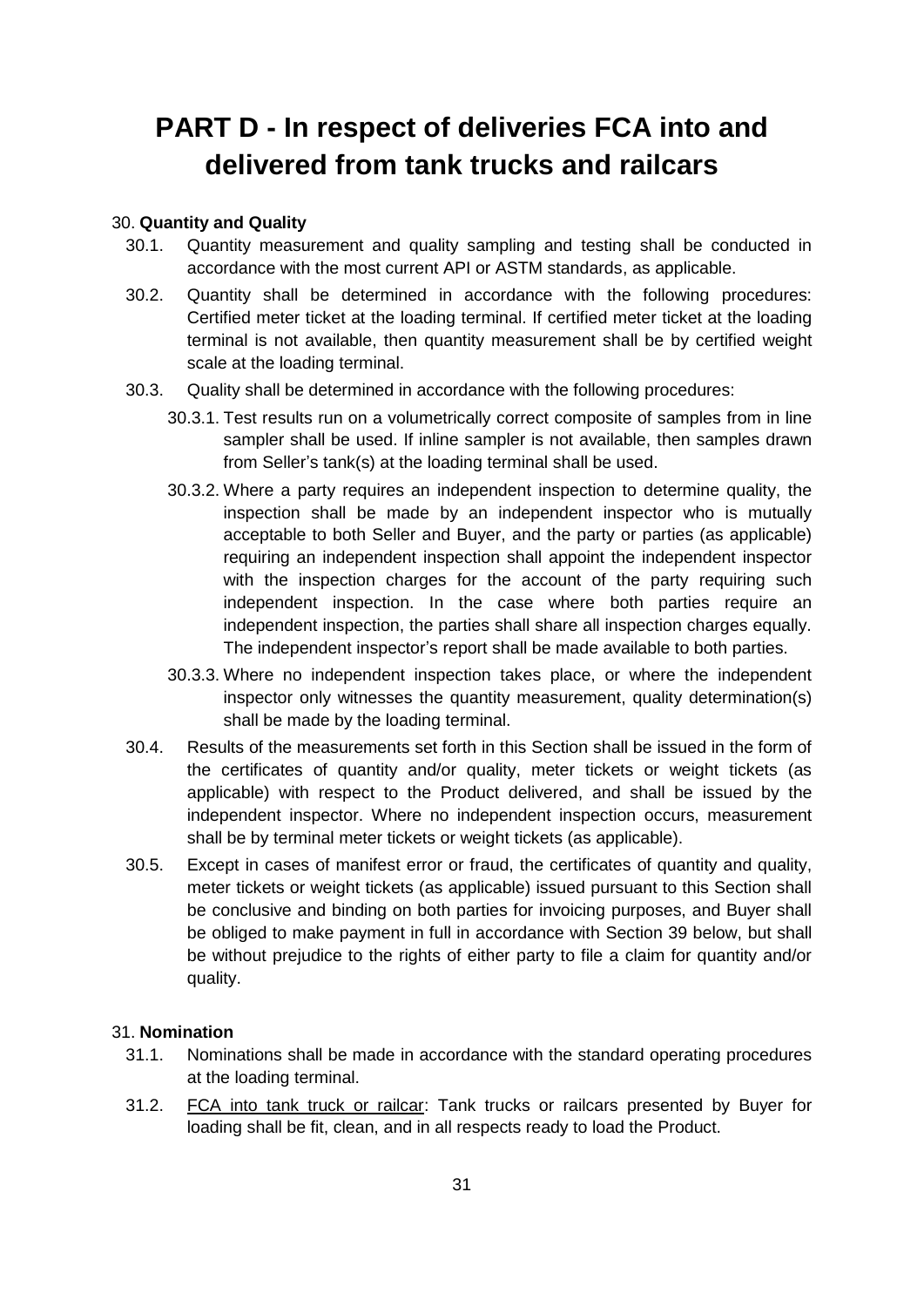31.3. Delivered from tank truck or railcar: Tank trucks or railcars presented by Seller for discharge shall be fit and in all respects ready to discharge the Product.

## <span id="page-31-0"></span>32. **Risk and Title**

- 32.1. Title to and risk of loss or damage to any Product delivered under this Agreement shall be transferred from Seller to Buyer as follows, where delivery is:
	- 32.1.1. FCA into tank truck or railcar: At the loading terminal as the Product passes the inlet flange of the tank truck or railcar.
	- 32.1.2. Delivered from tank truck: At the receiving terminal as the Product passes the outlet flange of the tank truck.
	- 32.1.3. Delivered from railcar: At the moment that the locomotive used to transfer the railcars from the loading terminal to the agreed delivery point/frontier is uncoupled from such railcars at the agreed delivery point/frontier sidings.

### <span id="page-31-1"></span>33. **Laytime, Demurrage and Detention**

- 33.1. Laytime, demurrage and detention for tank trucks shall be determined as follows:
	- 33.1.1. Unless specified in a Confirmation, the Laytime allowance shall be one (1) hour. Laytime shall begin when the tank truck is constructively placed at load or discharge (as applicable) and shall cease when the final release of the tank truck has been granted at load or discharge (as applicable). For all time that used Laytime exceeds the Laytime allowance, the party causing the delay shall pay all demurrage and detention charges at the applicable tariff and/or lease rate.
- 33.2. Demurrage and detention for railcars shall be determined as follows:
	- 33.2.1. FCA into railcar: For the purpose of detention, time shall start when the railcars are constructively placed at the disposal of Seller. Seller shall be responsible for demurrage and detention charges (as applicable) to the extent it delays the railcars loading. For the purpose of detention, time shall end when all loaded railcars are made available at the loading terminal for collection by, or on behalf of, Buyer.
	- 33.2.2. Delivered from railcar: For the purpose of detention, time shall start when the railcars are constructively placed at the disposal of Buyer. Buyer shall be responsible for demurrage and detention charges (as applicable) to the extent it delays the railcars discharge. For the purpose of detention, time shall end when all empty railcars are made available at the receiving terminal for collection by, or on behalf of, Seller.
	- 33.2.3. The demurrage charges shall be as per the applicable railroad tariff and the detention charges shall be as per the railcar lease rate. Detention charges shall not apply to the first seven (7) days of delay.
- 33.3. Demurrage claims must be submitted in writing (e-mail acceptable) with such supporting documentation, as may reasonably to requested, including, without limitation, the commercial invoice, no later than ninety (90) calendar days after the completion of delivery of the Product. IF A DEMURRAGE CLAIM AND ITS SUPPORTING DOCUMENTATION IS PROVIDED LATER THAN NINETY (90)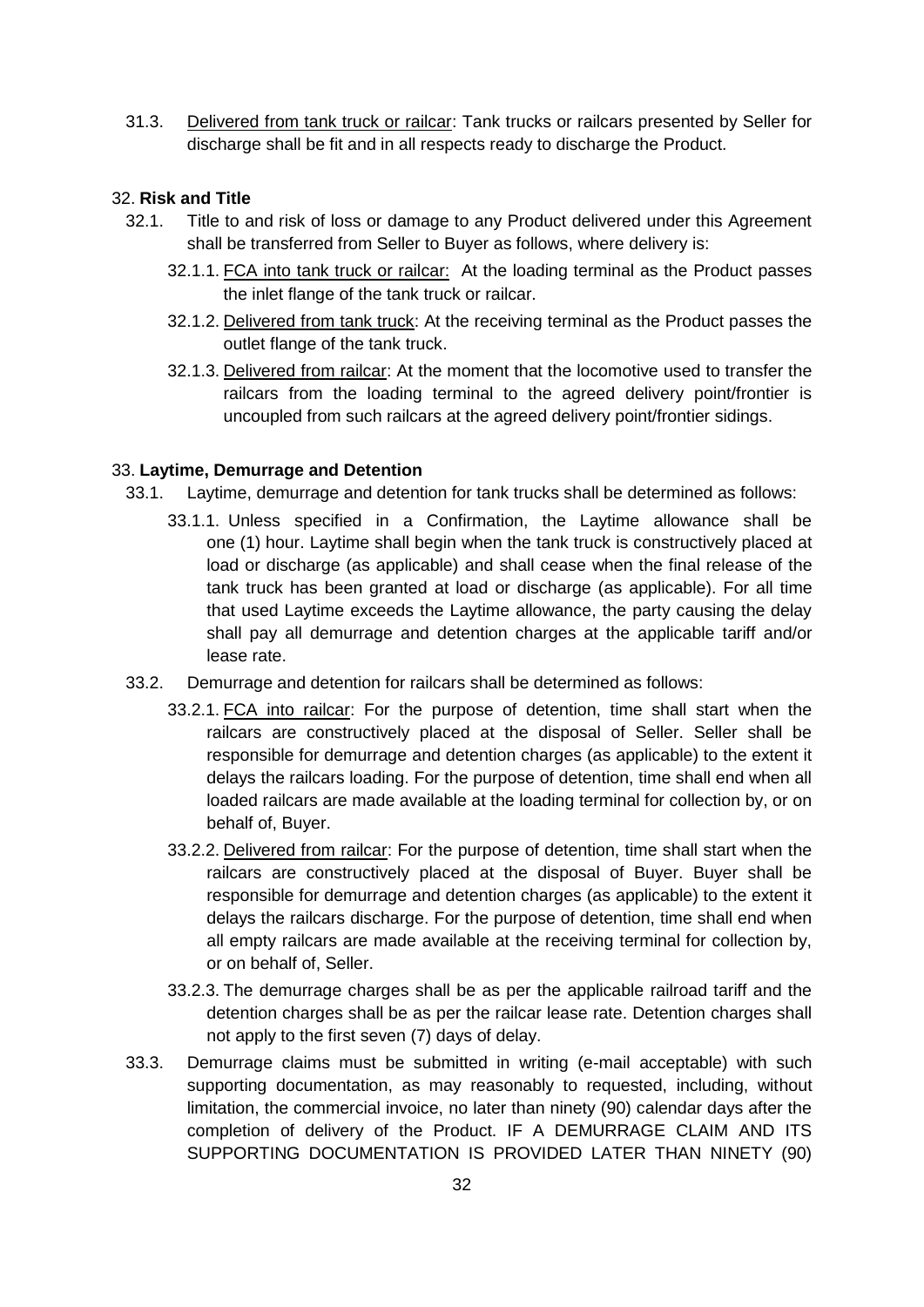CALENDAR DAYS AFTER THE COMPLETION OF DELIVERY OF THE PRODUCT, THE CLAIM WILL BE DEEMED TO HAVE BEEN WAIVED.

# <span id="page-32-0"></span>34. **Deviation**

34.1. Buyer will not divert Seller's railcars or consign them to any other routing or to any other destination than that set out in the bill of lading instructions without obtaining prior written consent of Seller (e-mail acceptable). All diversion charges, additional freight charges and any other costs or expenses incurred, sustained or paid by Seller resulting from such diversion shall be for the account of Buyer.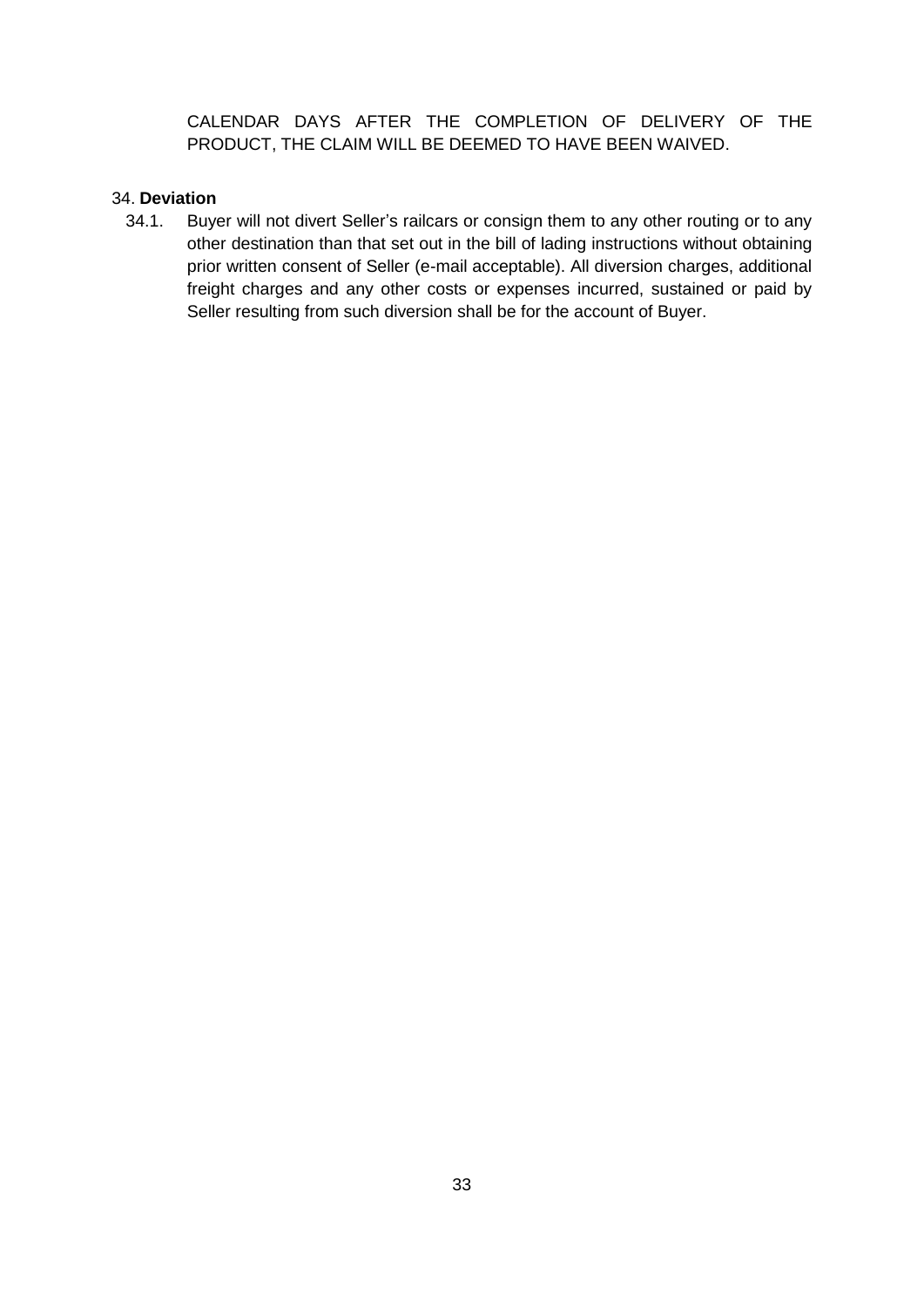# <span id="page-33-0"></span>**PART E - Applicable to each of Parts A, B, C and D**

### <span id="page-33-1"></span>35. **Specifications**

35.1. Product shall meet the specifications provided in a Confirmation.

## <span id="page-33-2"></span>36. **Temperature Correction**

36.1. All quantities of delivered Products shall be corrected for temperature to sixty degrees Fahrenheit (60 °F).

#### <span id="page-33-3"></span>37. **Natural Gas Liquids (''NGLs'')**

- 37.1. Odorization. Unless otherwise provided, to the extent required by Law, Seller shall odorize all shipments of NGLs. Seller shall have no further responsibility to monitor the NGLs or take any other action after delivery thereof to Buyer to ensure that said NGLs remain properly odorized after delivery to Buyer. Buyer will either monitor and maintain the odorant at or above proper levels as required by law, or notify its buyer(s) of the odorant fade risk. If unodorized NGLs are to be delivered hereunder, then Buyer will not use such NGLs for fuel or knowingly resell it for fuel without adding an odorizing agent in accordance with standard industry practice or as required by governmental agencies having proper jurisdiction.
- 37.2. Wet Deliveries. For NGL Transactions, delivery shall occur on the last day of the month, except where delivery is specified in a Confirmation as "wet" in which case delivery shall occur on a day mutually agreed by both parties.

#### <span id="page-33-4"></span>38. **Price**

- 38.1. Prices shall be rounded as follows:
	- 38.1.1. Product pricing in Barrels: Rounded to the nearest third decimal place. If:
		- 38.1.1.1. The fourth decimal place is five (5) or greater than five (5) then the third decimal place shall be rounded up to the next digit.
		- 38.1.1.2. The fourth decimal place is less than five (5) then the third decimal place will be unchanged.
	- 38.1.2. Product pricing in Gallons: Rounded to the nearest fourth decimal place. If:
		- 38.1.2.1. The fifth decimal place is five (5) or greater than five (5) then the fourth decimal place shall be rounded up to the next digit.
		- 38.1.2.2. The fifth decimal place is less than five (5) then the fourth decimal place will be unchanged.
- 38.2. EFP Balancing: When a Transaction involves the Exchange of Futures for Physical ("EFP"), the volumes sold and purchased by the parties in a Transaction under this Agreement are intended to be equal. If the actual volume shipped differs from the number of contracts sold or bought under an EFP by an amount greater than five-hundred (500) Barrels, then the parties will balance the difference to the nearest one-thousand (1,000) Barrels by posting within the current month's New York Mercantile Exchange ("NYMEX") contract an additional EFP for the amount. If the current month's NYMEX contract has expired at the time that the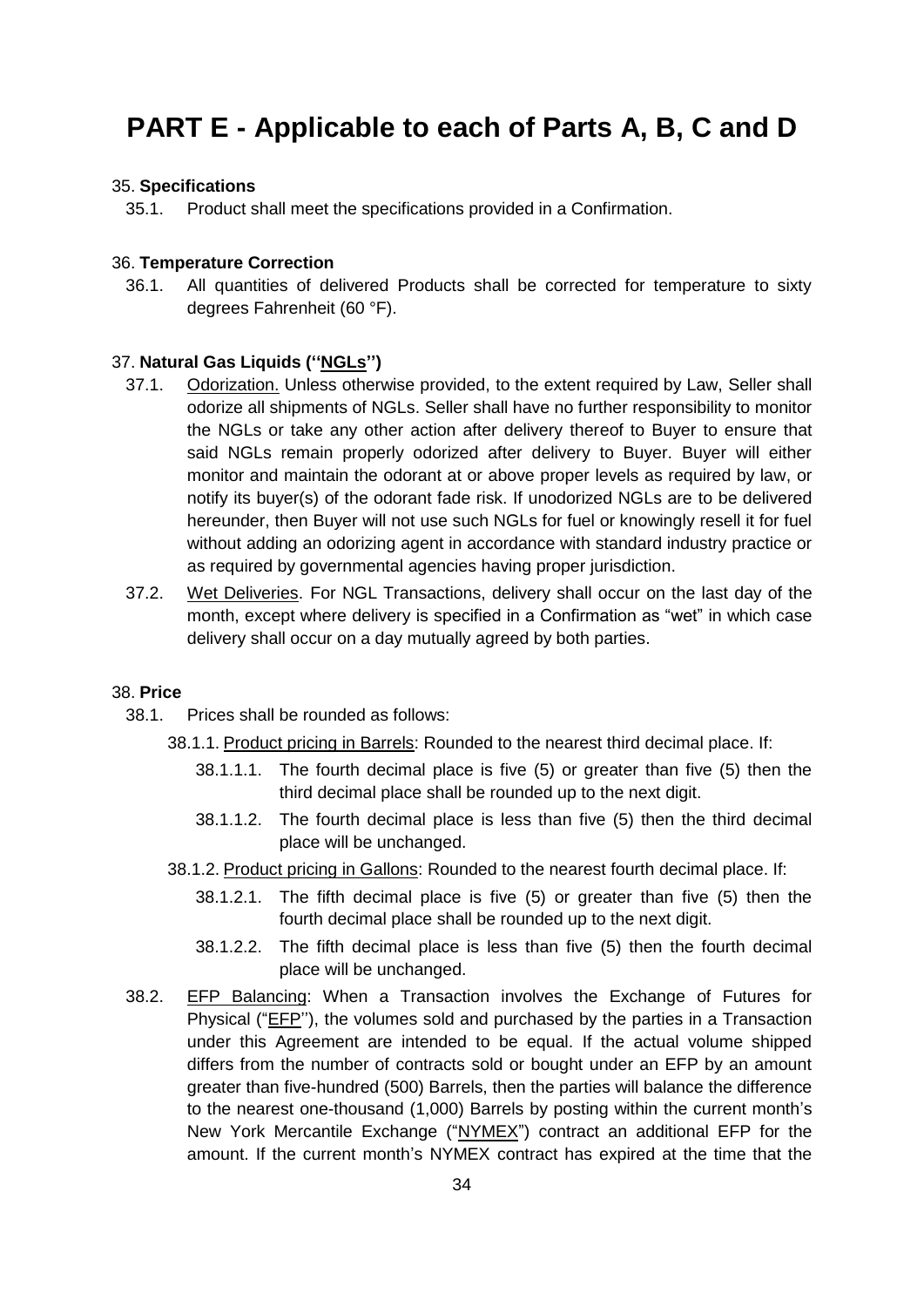differing delivery occurs, the parties may post an additional EFP in the then current NYMEX month's contract at a price plus or minus a differential to be agreed to by the parties which represents the difference in settlement price of the expired NYMEX contract and the current month's contract price for the first three of the last four NYMEX trading days of the expired NYMEX contract on the day the additional EFP is posted.

- 38.3. Cessation of Price Index Publication. If an index used to calculate a price set forth in this Agreement, and any adjustment thereto ("Original Index"), ceases to be published or is not published for any period applicable to calculation of such price, the following procedure shall apply:
	- 38.3.1. The parties shall in good faith meet and agree on a replacement index within ten (10) Banking Days after the date the Original Index ceases to be published. Such replacement index will be as comparable as possible to the Original Index specified in this Agreement.
	- 38.3.2. If the parties are not able to agree upon a replacement index within the ten (10) Banking Day period in accordance with Section 38.3.1, then:
		- 38.3.2.1. The dispute shall be settled by binding arbitration in accordance with the then current International Institute for Conflict Prevention and Resolution Rules for Non-Administered Arbitration ("CPR Rules") and this Section. The arbitration shall be governed by the U.S. Arbitration Act, 9 U.S.C. §§ 1-16 to the exclusion of any provision of state law inconsistent therewith or which would produce a different result. The arbitration shall be held in Houston, Texas or such other location as may be convenient and agreed to in writing by the parties. The language of the arbitration shall be English. There shall be one arbitrator. The parties shall attempt to agree on the selection of the arbitrator. If the parties are unable to agree on the single arbitrator, the arbitrator shall be selected in accordance with the CPR Rules. The arbitrator shall determine the dispute of the parties and render a final decision. The arbitrator shall set forth the reasons for the decision in writing.
		- 38.3.2.2. To assist the arbitrator in such determination, both as to a provisional replacement index and/or a final replacement index, each party shall submit either one proposed alternate index, or one alternative basis for calculating the price, and the arbitrator shall select as the basis for the decision rendered the proposal which in the view of the arbitrator represents the closest replacement for the Original Index.
		- 38.3.2.3. The parties shall also attempt to reach agreement on a provisional replacement index within the same ten (10) Banking Day period in Section 38.3.1, which shall be used for provisional invoices until a final determination is made by the arbitrator as described above. The provisional replacement index shall be without prejudice to either party in the arbitration and shall not be disclosed to the arbitrator. If no agreement on a provisional replacement index is reached between the parties within said ten (10) Banking Day period, either party may ask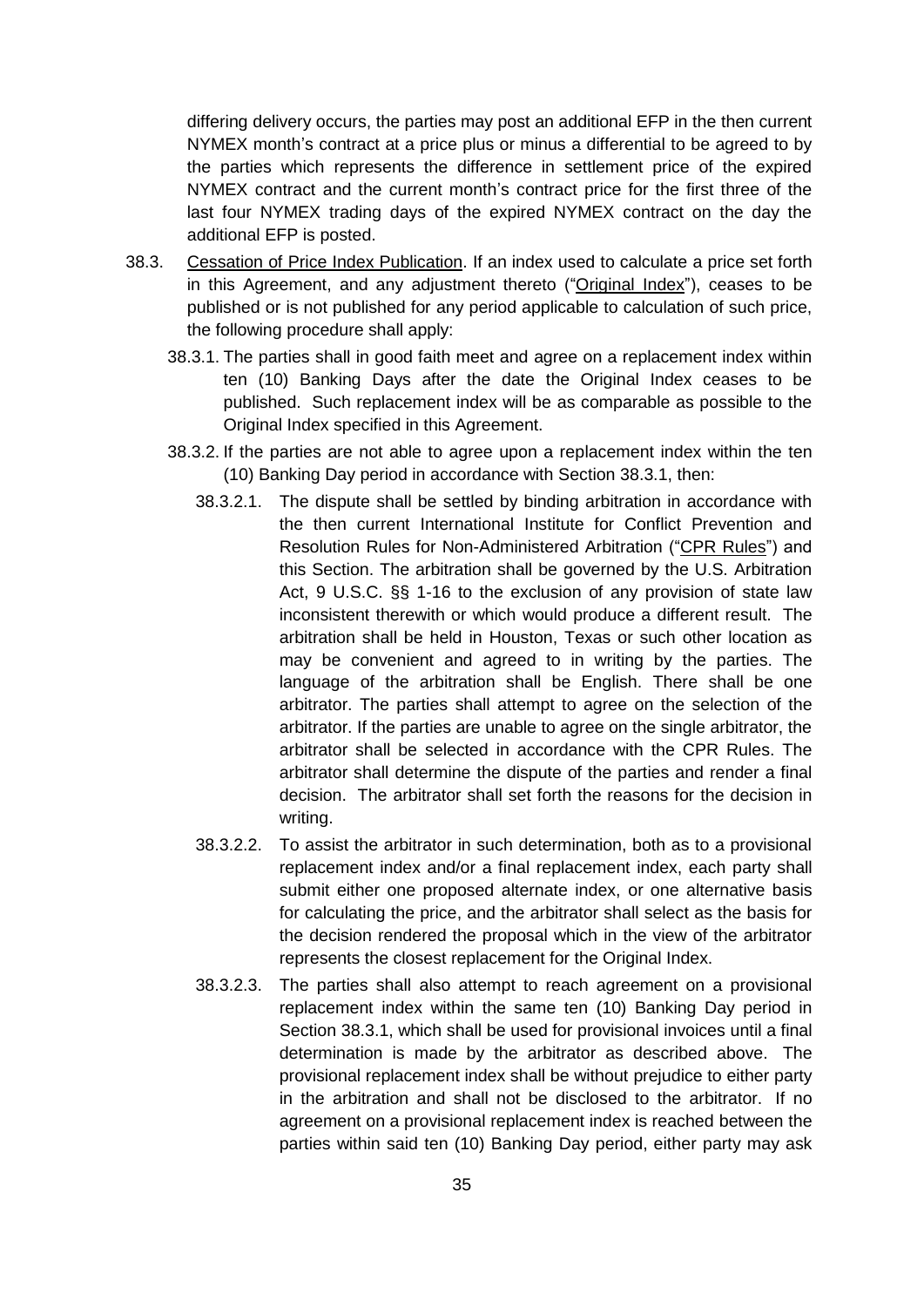the arbitrator determined above to set a provisional replacement index based on a written submission from both sides within ten (10) Banking Days after the appointment of the arbitrator.

38.3.2.4. Once the arbitrator has reached a final decision on the final replacement index, the price paid under this Agreement shall be adjusted using the final replacement index, and all invoices for deliveries made subsequent to the date the Original Index ceased to be published shall be promptly corrected and reissued using the final replacement index and price. The arbitrator shall order the relevant adjustment under the corrected invoices and the party that owes money to the other shall pay said amount to the party owed within ten (10) Banking Days of receipt of the corrected invoice.

#### <span id="page-35-0"></span>39. **Payment**

- 39.1. Payment shall be made in U.S. Dollars by electronic funds transfer, in full, without discount, withholding, setoff or counterclaim (except as otherwise provided herein).
- 39.2. Payment shall be made on presentation of and in accordance with Seller's commercial invoice and the following documents:
	- 39.2.1. FOB, CFR and CIF Marine deliveries:
		- 39.2.1.1. U.S. domestic deliveries: The certificates of quantity and quality as issued in accordance with this Agreement showing the quantity and quality of Product loaded.
		- 39.2.1.2. International deliveries: A full set of clean original bills of lading properly issued or endorsed to the order of Buyer and other shipping documents. If any or all of the required documents are not available at the time payment is due, Buyer shall pay against Seller's commercial invoice and Letter of Indemnity in Seller's standard format (See Attachment A) in lieu of the missing documents (facsimile copy acceptable).
	- 39.2.2. Delivered Marine deliveries: The certificates of quantity and quality as issued in accordance with this Agreement showing the quantity and quality of Product discharged.
	- 39.2.3. Ex-Tank, Into Tank, In Situ (Book), Free into pipe, or ex-pipe deliveries: The certificates of quantity and quality, pipeline meter ticket(s), terminal operator's records for the transfer, or other supporting documents as applicable. In the case of a book transfer, Seller's written notification to Buyer (e-mail acceptable) stating book transfer volume and date, and on Buyer's acceptance of book transfer, quantity shall be exact barrels per Agreement quantity (without quantity tolerance, if any) specified in a Confirmation. Payment for book transfers (except LPG book transfers) shall be made on the effective date of the book transfer, provided that the invoice is received in Buyer's office by 4pm Buyer's local time on the day prior to the effective date of the book transfer. Invoices received after 4pm Buyer's local time shall be deemed received at 9am Buyer's local time on the next Banking Day.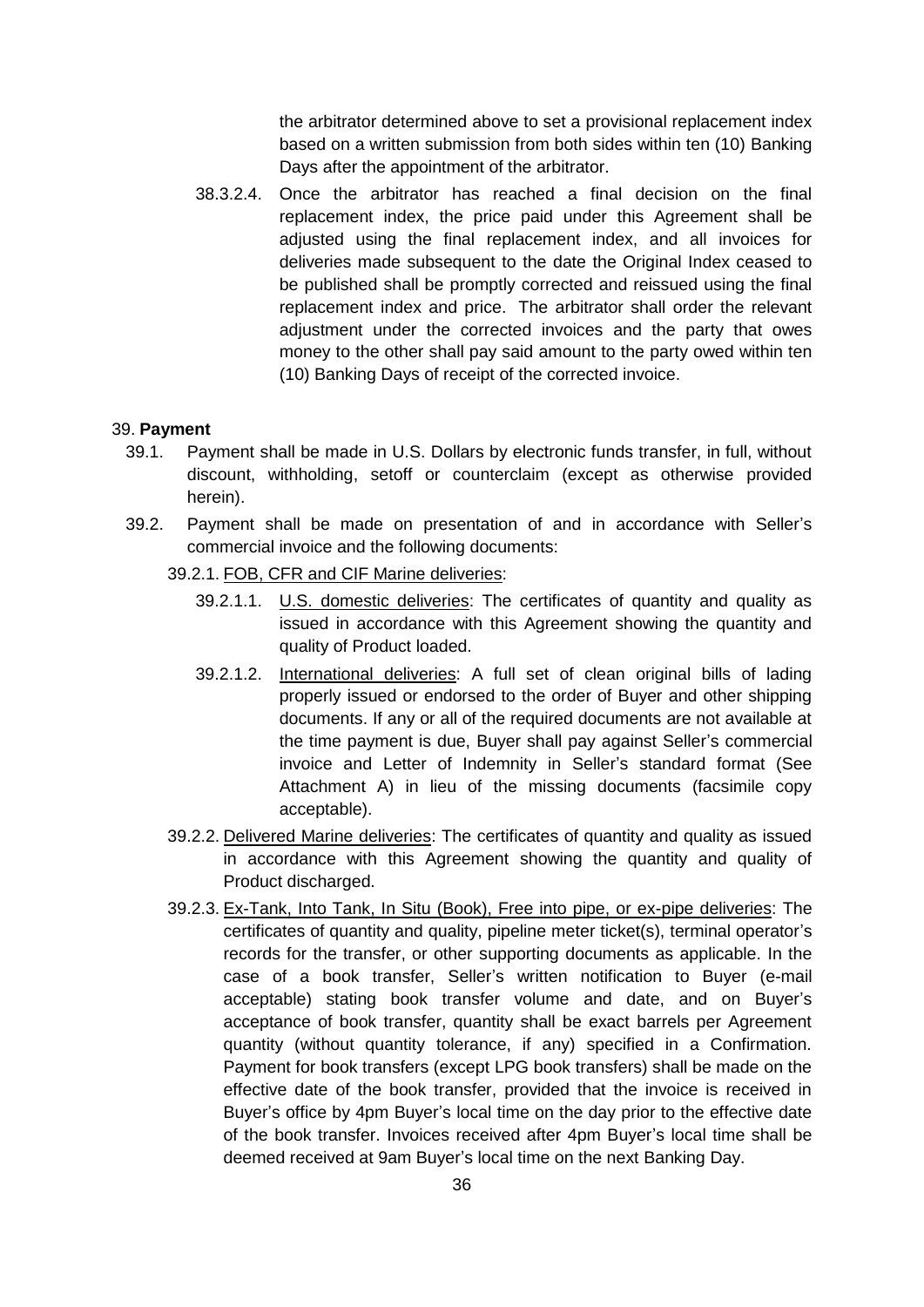- 39.2.4. FCA into and delivered from tank truck and railcar deliveries: Bills of lading, weight ticket or meter ticket (as applicable).
- 39.3. Where the due date for payment falls on a Saturday or on a weekday other than Monday, which is not a Banking Day, then any such payment shall be made on the preceding Banking Day. Where the last day for payment falls on a Sunday or a Monday, which is not a Banking Day, then any such payment shall be made on the following Banking Day.
- 39.4. Except as otherwise provided herein, the payment of any other costs, expenses or charges, which arise and are due under the terms of this Agreement from one party to the other, shall be made against presentation of one party's invoice by the party from whom payment is due on or by the date specified on the invoice.
- 39.5. If, less than five (5) Banking Days prior to the due date, Seller requests payment to be made to a bank account which is different than that which has previously been used for settlement, then Buyer has the right to delay payment without incurring interest for up to five (5) Banking Days immediately following the date of notice of such change if and to the extent such delay is necessary to establish the validity and legal effect of the requested change.
- 39.6. If for any reason payment terms are not specified in a Confirmation, the parties agree that the payment due date shall be as per Seller's invoice.
- 39.7. All U.S. Dollar amounts shall be rounded to the nearest cent (whereby half cents shall be rounded upward).
- 39.8. If the invoiced party, in good faith, disputes the amount of any such invoice or any part thereof, such invoiced party will pay such amount as it concedes to be correct; provided, however, if the invoiced party disputes the amount due it must provide supporting documentation acceptable in industry practice to support the amount paid or disputed. In the event the parties are unable to resolve such dispute, either party may pursue any remedy available at law or in equity to enforce its rights pursuant to this Agreement.
- 39.9. Notwithstanding anything to the contrary in this Agreement, if required by Seller, pursuant to Section 42 below, or as a result of an Event of Default, Buyer shall make advance payment in U.S. Dollars by electronic funds transfer to Seller for Products purchased by Buyer pursuant to one or more Transactions under this Agreement ("Prepayment"). Specifically, for each Transaction pursuant to which Seller is obligated to deliver Products to Buyer and for which Seller requires Buyer to make a Prepayment, Seller shall issue an invoice to Buyer and Buyer shall make the Prepayment to Seller by the date specified on Seller's invoice ("Prepayment Due Date"). All Prepayments shall be in an amount equal to the price (or estimated price if the price is based on an index and is not known at the time the invoice is issued) multiplied by the total quantity (or estimated quantity if the actual quantity is not known at the time the invoice is issued) of Products to be purchased for each outstanding Transaction for which Prepayment is required (each a "Prepayment Amount"). Each Prepayment Amount shall be paid by electronic funds transfer, in same day funds (without setoff, counterclaim or deduction), to the account specified by Seller. If, pursuant to a Transaction, the actual quantity of Products delivered differs from the contract quantity or the price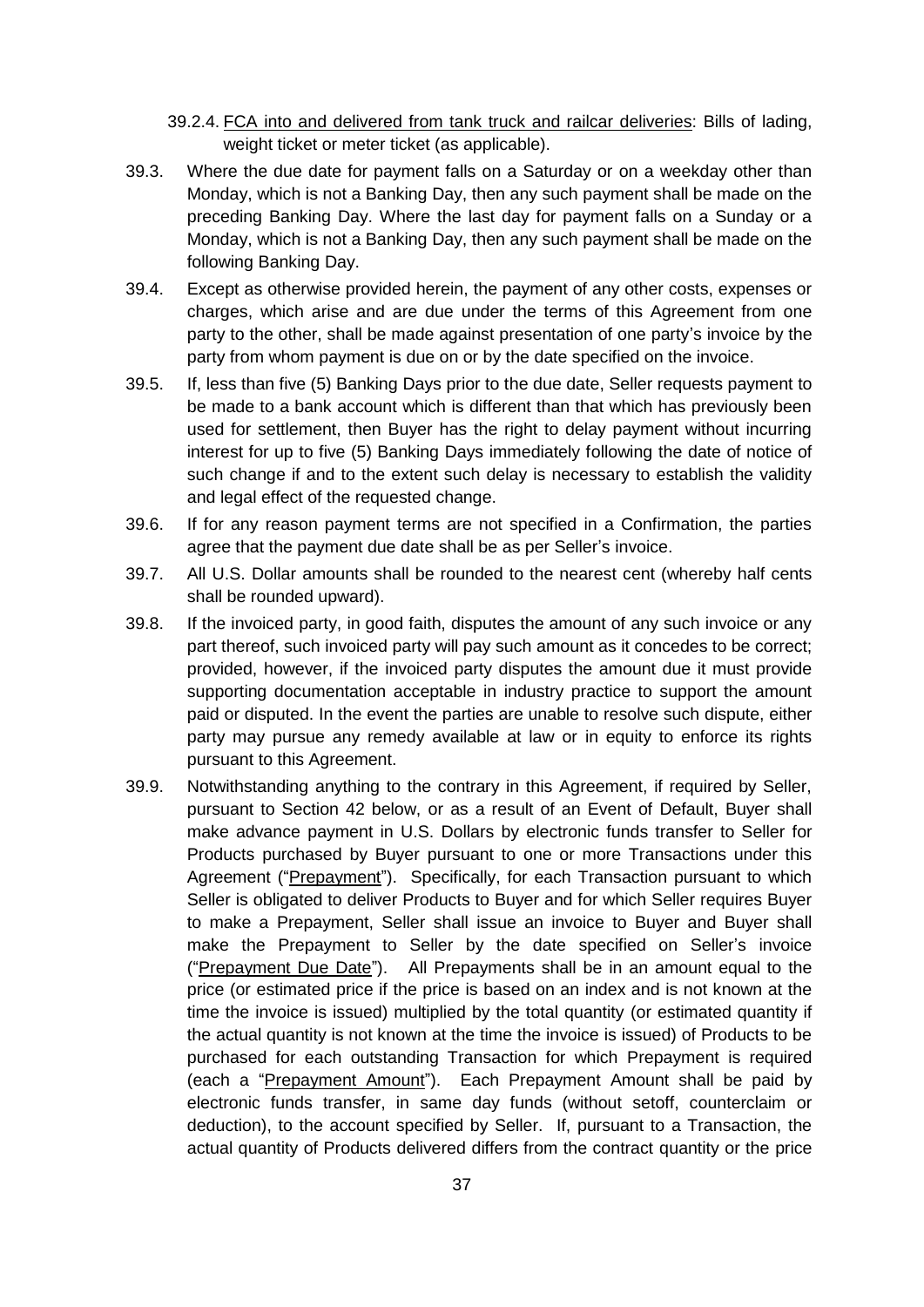differs from the estimated price upon which Prepayment was made or other amounts are owing by or to Buyer (including, without limitation, other charges related to the Transaction(s) or amounts arising from any overpayments or underpayments for prior periods), the party owing such amounts shall pay such amounts owing by it within two (2) Banking Days of receipt of request by the party to whom the payment is owed. In the event Buyer fails to timely make the Prepayment, Seller shall have the right to immediately withhold or suspend delivery of Products until such time as the required payment is received. Such suspension of delivery of Products shall not relieve Buyer of its obligation to purchase Products pursuant to any Transaction and shall be in addition to, and not in replacement of, any other right or remedy available to Seller under this Agreement.

## 40. **Late Payment Interest**

- 40.1. Unless otherwise agreed by the parties in writing, if either party fails to timely pay any amount due under this Agreement by the due date, the amount not paid shall bear simple interest commencing on the day immediately after the date on which it became due up to and including the date of payment, at the rate calculated as an annual rate (365/366 day year basis as applicable), equal to two percent (2%) above the JP Morgan Chase Bank, New York, N.Y. prime interest rate (or Citibank N.A. New York, NY, prime interest rate if JP Morgan Chase Bank interest rate is unknown), or the maximum amount allowed by law, whichever is less, in effect on the day payment was due.
- 40.2. Under no circumstances shall this interest be construed as an agreement by Seller to provide extended credit and the charging of interest shall be without prejudice and in addition to any rights and remedies which Seller may have under this Agreement or otherwise.

# 41. **Adequate Assurance**

41.1. Seller may, within Seller's full discretion, at any time request and Buyer shall, not later than two (2) Banking Days after request by Seller, provide Adequate Assurance of Performance. After such request, and in the event that title has not already been transferred, Seller may withhold performance until such Adequate Assurance of Performance shall have been received by it. Any cost, expense, or charges associated with any letter of credit procured pursuant to this Section shall be for the account of Buyer.

# 42. **Financial Responsibility**

42.1. Notwithstanding anything to the contrary in this Agreement, if in the reasonable opinion of a party (the "Secured Party") at any time the reliability or the financial responsibility of the other party ("Posting Party") (or of any guarantor or other person furnishing security in support of Posting Party) is or becomes impaired or unsatisfactory, Adequate Assurance of Performance shall be given by Posting Party to Secured Party on demand by Secured Party in respect of each or any cargo or any portion thereof and/or Seller may require Prepayments under Section 39.9; provided, however, that if Seller requests both Adequate Assurance of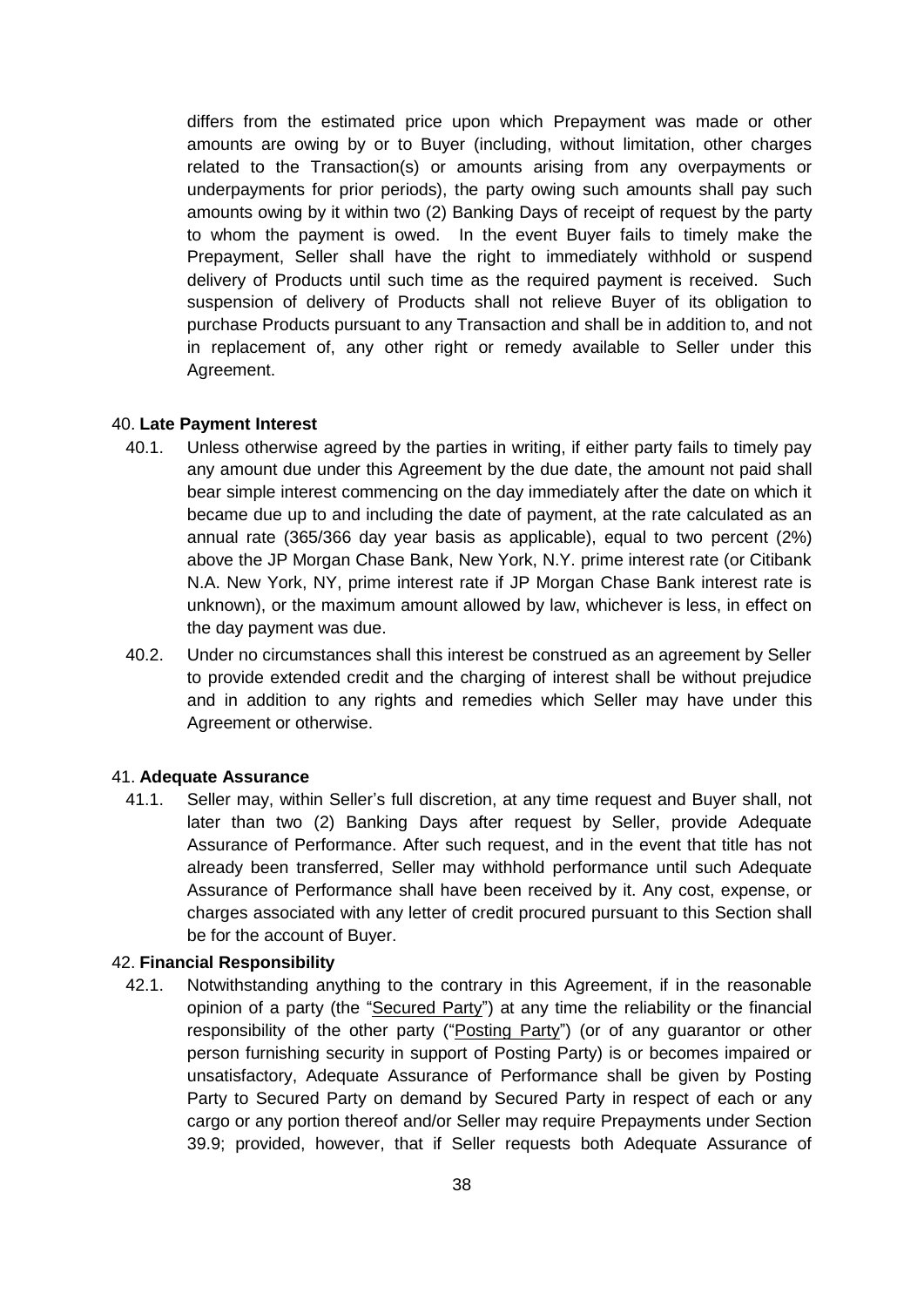Performance and Prepayments, then Seller's request for Adequate Assurance of Performance shall be limited to assurances for amounts in excess of the Prepayment Amount then due. In any event, any amounts of Adequate Assurance of Performance specified in such demand shall thereby become immediately due and payable. After such demand, and in the event that title has not already been transferred, Secured Party may withhold performance until such Adequate Assurance of Performance shall have been received by it. Any cost, expense, or charges associated with any letter of credit procured pursuant to this Section shall be for the account of the party providing the letter of credit.

## 43. **Breach of Performance and Events of Default**

- 43.1. Failure to Deliver or Take Delivery. Unless excused by Force Majeure or the other party's failure to perform, if a party fails to deliver or take delivery of any of the quantity of the Product as required in a particular Transaction during the applicable delivery period (the "Failing Party"), the non-Failing party's exclusive remedy for the Failing Party's failure to deliver or take delivery of the Product shall be as set forth below:
	- 43.1.1. Seller Failure to Deliver. If Seller is the Failing Party, then Buyer shall have the right to terminate the Transaction, in which case Seller shall pay Buyer within five (5) Banking Days of receipt of Buyer's invoice an amount equal to the positive difference, if any, between (i) the Market Value and (ii) the Contract Value.
	- 43.1.2. Buyer Failure to Take Delivery. If Buyer is the Failing Party, then Seller shall have the right to terminate the Transaction, in which case Buyer shall pay to Seller within five (5) Banking Days of receipt of Seller's invoice an amount equal to the positive difference, if any, between (i) the Contract Value and (ii) the Market Value.
	- 43.1.3. Demurrage. As demurrage is a separate obligation from the obligation to take or deliver Product, the obligation to pay demurrage under this Agreement, if any is due, shall continue and not be extinguished by the payments under 43.1.1 and 43.1.2 above.
- 43.2. An event of default ("Event of Default") shall occur with respect to a party (the "Defaulting Party") when:
	- 43.2.1. such party fails to (i) pay an invoice for Product, or (ii) provide Adequate Assurance of Performance when due, and/or (iii) make Prepayments when required pursuant to Section 39.9, and such failure is not cured within two (2) Banking Days after receipt of written notice of such failure;
	- 43.2.2. such party, or its guarantor, (i) makes a general assignment for the benefit of its creditors, or (ii) commences a proceeding under applicable bankruptcy law or other law for the relief of debtors;
	- 43.2.3. such party, or its guarantor, files a petition seeking to take advantage of any other law relating to bankruptcy, insolvency, reorganization, winding-up, or composition or readjustment of debts;
	- 43.2.4. such party, or its guarantor, has a trustee, custodian, conservator, receiver or similar official appointed for it, or for a substantial part of its property;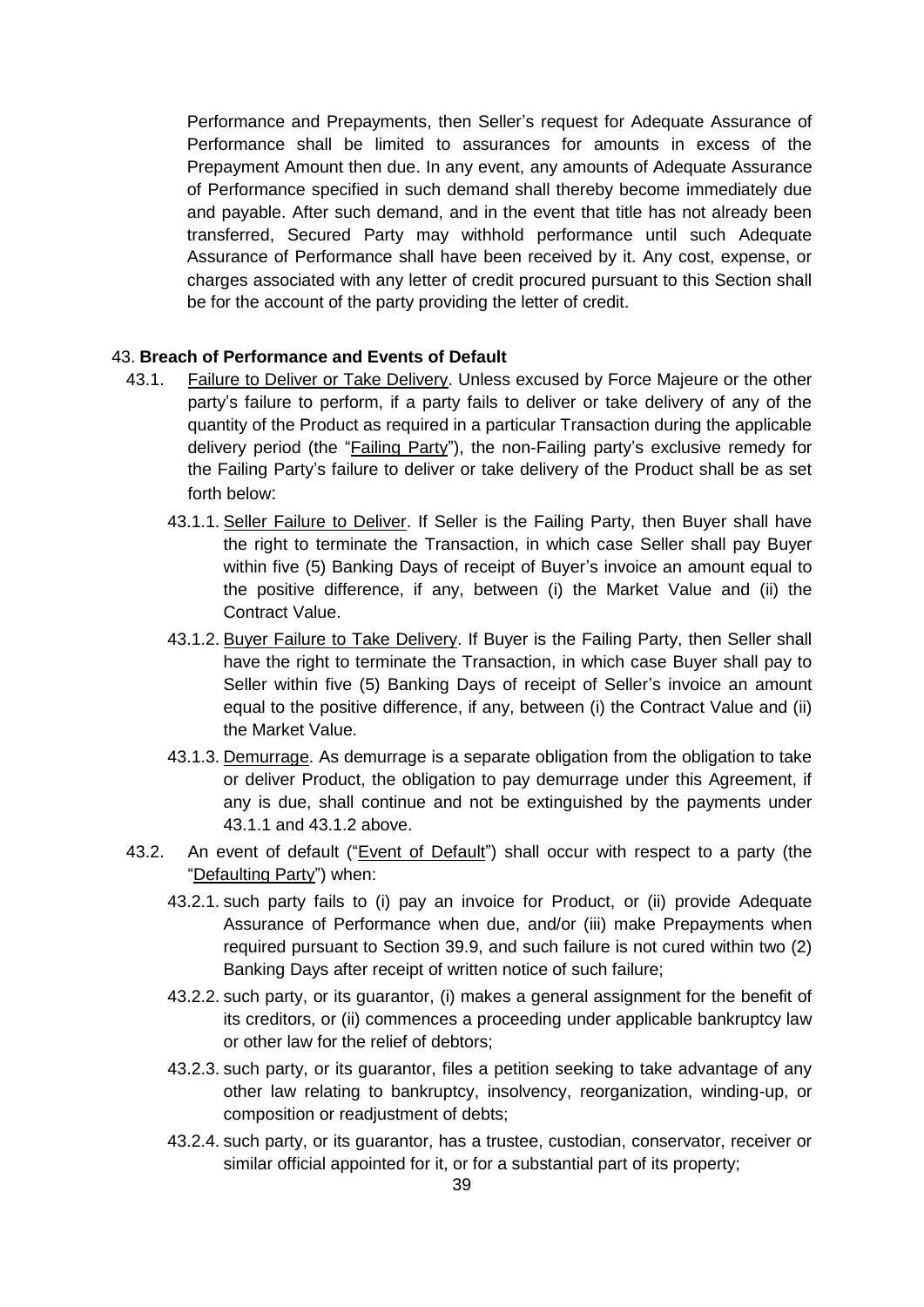- 43.2.5. such party, or its guarantor, becomes insolvent or is unable to pay its debts as they become due; or
- 43.2.6. such party, or its guarantor, becomes subject to any involuntary bankruptcy, reorganization, debt arrangement, or other proceeding under any applicable bankruptcy, insolvency or other similar law for the relief of debtors or any dissolution or liquidation proceeding is instituted against the party or its guarantor.
- 43.3. If an Event of Default occurs and is continuing, the non-defaulting party (the "Non-Defaulting Party") may, without limiting any other rights and remedies that may be available to the Non-Defaulting Party under this Agreement or otherwise, (i) offset all or any portion of any amounts owed by the Defaulting Party to the Non-Defaulting Party against any amounts owed by the Non-Defaulting Party to the Defaulting Party under this Agreement or otherwise, (ii) apply any payments made but not yet applied, or any Adequate Assurance of Performance posted under this Agreement by the Defaulting Party against any amounts that are owed under this Agreement to the Non-Defaulting Party, (iii) if the Non-Defaulting Party is Seller, suspend deliveries until all amounts due for all previous deliveries to the Defaulting Party have been paid in full; provided, however, to the extent the Non-Defaulting Party sustains damages related to the suspension of deliveries of Product(s), the Defaulting Party shall pay such damages to the Non-Defaulting Party, (iv) require Prepayments under Section 39.9, if the Defaulting Party is Buyer, and/or (v) designate an Early Termination Date in the manner described in Section 43.4.
- 43.4. If an Event of Default occurs, the Non-Defaulting Party may, by written notice to the Defaulting Party, terminate all transactions between the parties for the purchase and sale of Products, whether governed by these GTCs or otherwise (the "Terminated Transactions"), as of a date designated in the notice that is no earlier than the day such notice is effective and no later than twenty (20) days after such notice is effective as an early termination date ("Early Termination Date"). If an Early Termination Date has been designated, the Non-Defaulting Party shall in good faith calculate the Settlement Amount of the Terminated Transaction or all Terminated Transactions, as the case may be, as of the Early Termination Date (or as soon thereafter as reasonably practicable). The Non-Defaulting Party shall aggregate all amounts due between the parties into a single net amount (the "Termination Payment") by aggregating or setting off, as appropriate, (i) the Settlement Amount for each Terminated Transaction, (ii) all Unpaid Amounts owed to the Non-Defaulting Party, and (iii) all Unpaid Amounts owed to the Defaulting Party; provided, however, if the net of the Settlement Amounts for all such Terminated Transaction(s) would be an amount owing to the Defaulting Party, then such net amount shall be zero for purposes of determining the Termination Payment. The Non-Defaulting Party shall notify the Defaulting Party in writing of the amount of the Termination Payment due from the Defaulting Party, along with reasonable detail regarding the calculation of such amount. The Defaulting Party shall pay the Termination Payment to the Non-Defaulting Party within two (2) Banking Days after receipt of such notice, with interest (as provided in Section 40.1) from the Early Termination Date until paid. If an Early Termination Date is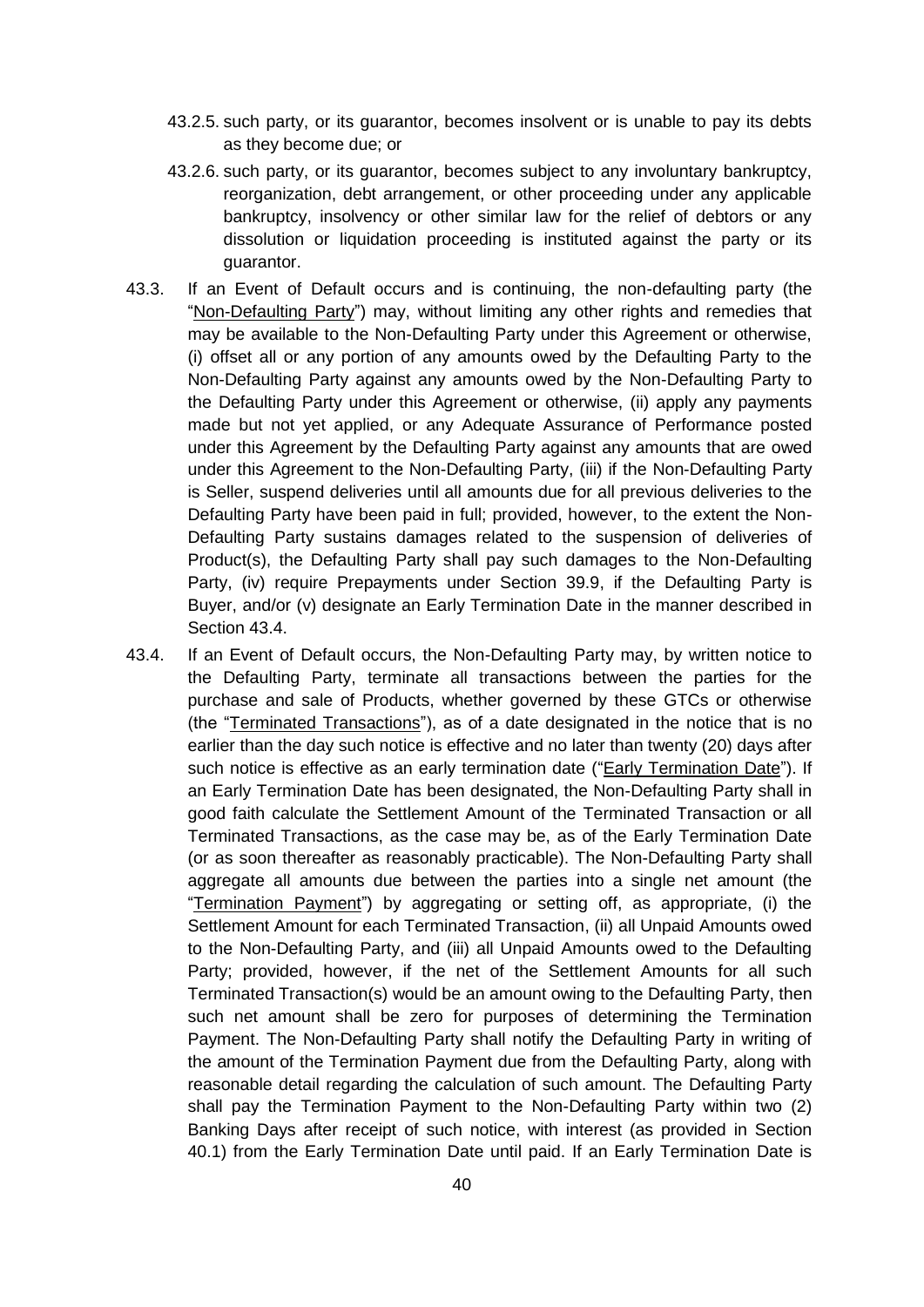designated, the Non-Defaulting Party shall be entitled, in its sole discretion, to setoff any amount payable by the Non-Defaulting Party or any of its Affiliates to the Defaulting Party under this Agreement or otherwise, against any amounts payable by the Defaulting Party to the Non-Defaulting Party or any of its Affiliates under this Agreement or otherwise. The Non-Defaulting Party shall also be entitled to apply any Adequate Assurance of Performance posted by the Defaulting Party or its Affiliates to the Non-Defaulting Party or any of its Affiliates against any amounts owed to the Non-Defaulting Party by the Defaulting Party under this Agreement or otherwise. If an obligation is unascertained, the Non-Defaulting Party may in good faith estimate that obligation and set-off in respect of the estimate, subject to the Non-Defaulting Party accounting to the Defaulting Party when the obligation is ascertained.

- 43.5. The parties acknowledge and agree that this Agreement is a "Forward Contract" as defined in the Bankruptcy Code and that each party is a "Forward Contract Merchant" as defined the Bankruptcy Code.
- 43.6. For purposes hereof:
	- 43.6.1. "Settlement Amount" for a Terminated Transaction means the amount by which such Market Value differs from the Contract Value (it being understood that (i) in the event the Market Value of a Terminated Transaction exceeds the Contract Value for the Terminated Transaction, the difference in value shall be due from Seller to Buyer, and (ii) in the event that the Market Value of a Terminated Transaction is less than the Contract Value, the difference in value shall be due from Buyer to Seller);
	- 43.6.2. "Unpaid Amounts" means any unpaid amounts due and payable under this Agreement and all Terminated Transactions, whether due prior to or after any Early Termination Date (but excluding any Settlement Amounts), including but not limited to attorneys' fees and other expenses payable, as well as any other amounts due and payable by the Defaulting Party to the Non-Defaulting Party under this Agreement;
	- 43.6.3. "Contract Value" means the volume of Product(s) remaining to be purchased under (i) the Terminated Transaction, or (ii) a Transaction where a party has failed to perform under 43.1 above, multiplied by the applicable Price(s) specified in the Confirmation for the Terminated Transaction; and
	- 43.6.4. "Market Value" means (i) as determined by the Non-Defaulting Party in a commercially reasonable manner, the volume of Product(s) remaining to be purchased under the Terminated Transaction multiplied by the market price on the Early Termination Date for an equivalent transaction at the delivery location, or (ii), as determined by the non-Failing Party in a commercially reasonable manner, the volume of Product(s) which the Failing Party failed to take or deliver as applicable under Section 43.1 above multiplied by the market price on the date of the failure for an equivalent transaction at the delivery location. To ascertain the market price, the Non-Defaulting Party or non-Failing Party, as the case may be, may consider, among other valuations, quotations from leading dealers in swap contracts or physical trading markets, similar sales or purchases and any other bona fide third-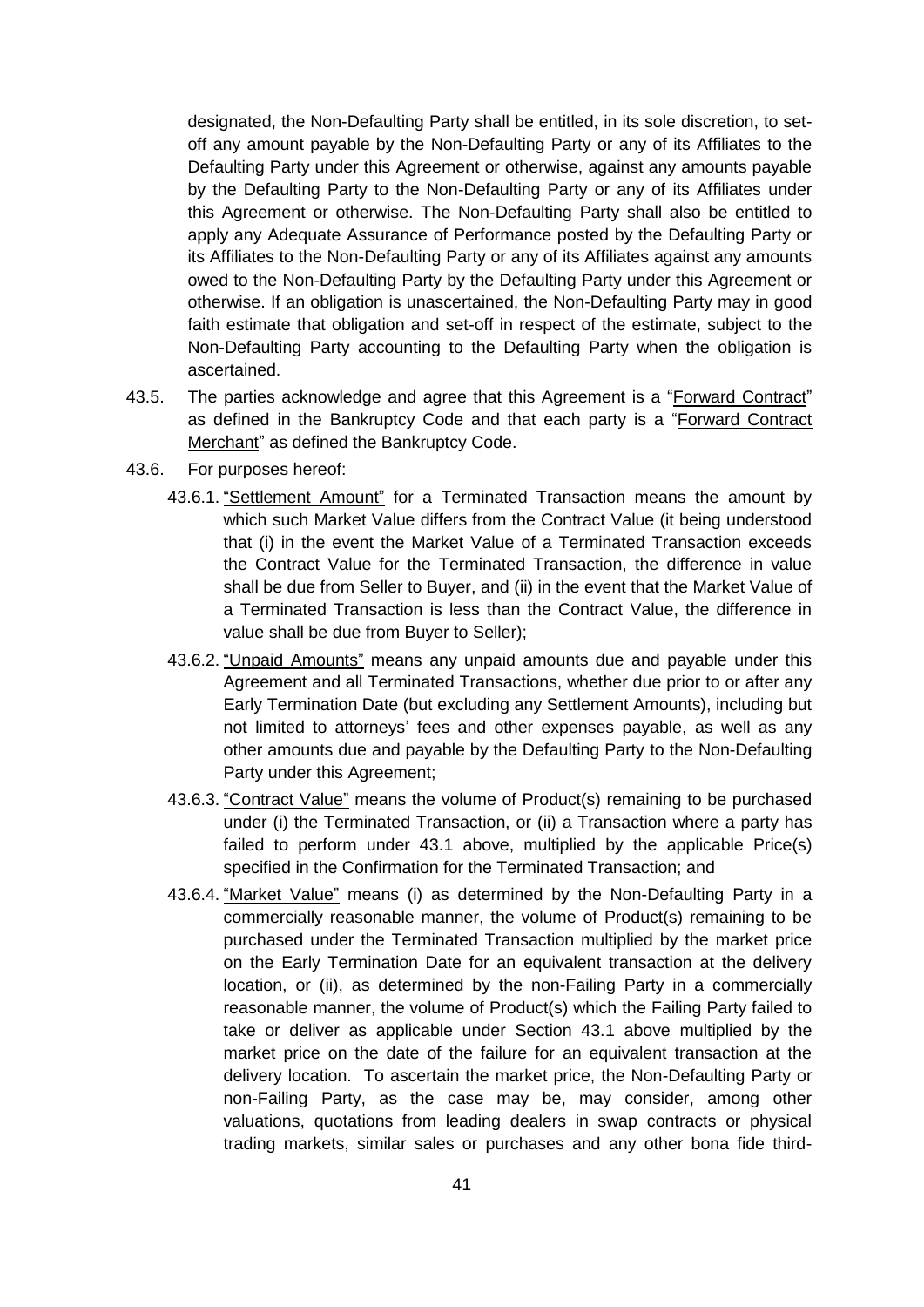party offers, all adjusted for the length of the term, relevant due date or delivery dates, broker fees, volume and differences in transportation costs. A party shall not be required to enter into a replacement transaction in order to determine the Market Value of a Terminated Transaction.

43.7. Except as otherwise provided herein, all rights, including setoff rights, under this Section 43 shall be in addition to any other rights and remedies to which any party is otherwise entitled (whether under this Agreement, by operation of law, contract, normal business practice, or otherwise).

## 44. **Taxes, Fees, and Other Charges**

- 44.1. For Transactions within the U.S. the following provisions shall apply, as applicable:
	- 44.1.1. Buyer shall pay to Seller all federal, state and local excise taxes, sales taxes, gross receipts taxes, license fees, inspection fees, environmental taxes and fees and other similar assessments or charges, now or hereafter levied or assessed, by any governmental authority that Seller may be required to collect or pay on the importation, manufacture, sale, purchase, transportation, storage, resale or use of the Products (each a "Tax" and collectively "Taxes"), or imposed upon crude oil or any other raw material from which such products are made, insofar as the same is not expressly included in the price for the Products. In the event that a refund opportunity arises with respect to any Tax paid by one party as a result of the transactions governed by the Confirmation, both parties shall reasonably work together to pursue such refund and the refund shall be paid to the party that incurred the Tax burden.
	- 44.1.2. Notwithstanding the above, Buyer shall provide Seller with a properly completed exemption certificate or valid fuel license for any Tax from which Buyer may claim exemption. Buyer shall be responsible for the related Tax and, if applicable, any related penalty and interest, if such exemption certificate or fuel license is later held by any proper taxing authority to be invalid.
	- 44.1.3. If the Confirmation involves goods imported into the Customs Territory of the United States, the party acting as the importer of record for U.S. customs purposes is responsible for filing the clearance declaration and shall be liable for paying any applicable import related fees and/or tax, such as customs duties, harbor maintenance fees, merchandise processing fees, and oil spill fees. Supplier shall provide importer of record all documentation necessary to support the customs declaration. If the Confirmation involves goods for which U.S. import duty drawback can be claimed, the parties may separately negotiate the sharing of such drawback refund. "Customs Territory of the United States" means the U.S., the District of Columbia, and Puerto Rico.
	- 44.1.4. Buyer shall not be liable for any of Seller's income taxes; any withholding taxes imposed on gross amounts; any franchise tax measured by capital, capital stock, net worth, gross margin, gross receipt or gross profit; any minimum or alternative minimum tax; or any taxes imposed by law on Seller that are prohibited by law from being passed on to Buyer. Further, Buyer shall not be liable to Seller for any employment related tax, fee, or charge.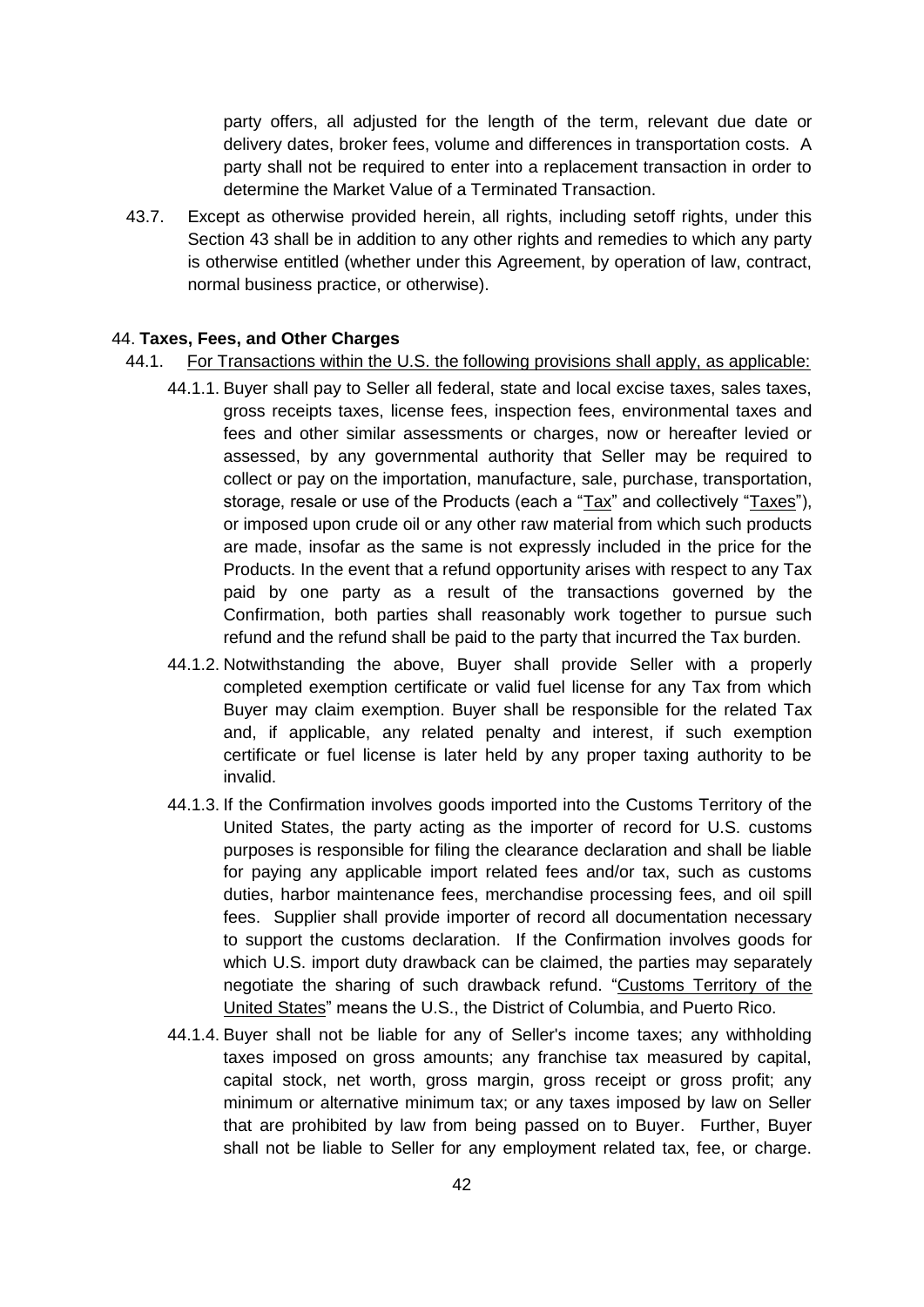Buyer shall not be liable for any of Seller's inventory based taxes, ad valorem taxes or property taxes. Buyer shall be responsible for filing returns and paying inventory based taxes, ad valorem taxes and property taxes on property and/or inventory that they own on the assessment date.

- 44.1.5. Seller will furnish to Buyer a properly completed Internal Revenue Service ("I.R.S.") Form W-8 or I.R.S. Form W-9, as appropriate, to enable Buyer to determine if U.S. income tax withholding is required. If U.S. withholding applies, Buyer will withhold amounts on its payments to Seller as required under United States law, unless Seller provides Buyer with the appropriate documentation to mitigate such tax.
- 44.1.6. Seller warrants that no individual will be engaged by Seller, either directly or indirectly, under the Transaction to perform services exclusively for the Buyer, and that any individual engaged as part of Seller's agent's, consultant's and/or subcontractor's personnel will spend no more than twenty-five percent (25%) of their time each year (as so engaged) performing services under the Transaction.
- 44.2. For Transactions outside the U.S., the following provisions shall apply, as applicable:
	- 44.2.1. VAT/GST. Where Value Added Tax ("VAT") or a Goods and Services Tax ("GST") or a similar tax becomes payable under the rules applicable at the Load Port or Discharge Port, the Seller shall issue a valid tax invoice setting out such VAT, GST or similar tax and the date for its payment. Payment of such tax shall be made to the Seller in addition to the price specified in the Agreement and any duty payable and in the same manner as provided for payment of such price. Such invoice may be rendered in either local currency of the country in which such tax is payable or, at the Seller's option, in the invoicing currency for the Product, converted at the appropriate exchange rate prevailing at the date of the tax point under the relevant VAT or GST rules.
		- 44.2.1.1. A sale of Product may be zero rated for VAT or GST provided that:
			- 44.2.1.1.1. if the destination of the Product is within the European Union ("EU"), the Buyer provides to the Seller:
			- 44.2.1.1.1.1. within thirty (30) days of the date of completion of loading:
				- 44.2.1.1.1.1.1. evidence satisfactory to the EU states in which the Load Port and Discharge Port are located, that the Product has been received by the Buyer, or on the Buyer's behalf, or by some other party acting on its own behalf, within another EU state;
				- 44.2.1.1.1.1.2. such other evidence as is satisfactory to the relevant authorities in the above EU states to allow zero rating of the supply of the Product; and
			- 44.2.1.1.1.2. before transfer of property in the Product to the Buyer, a valid VAT registration number issued by an EU state other than the EU state in which the Load Port is situated; and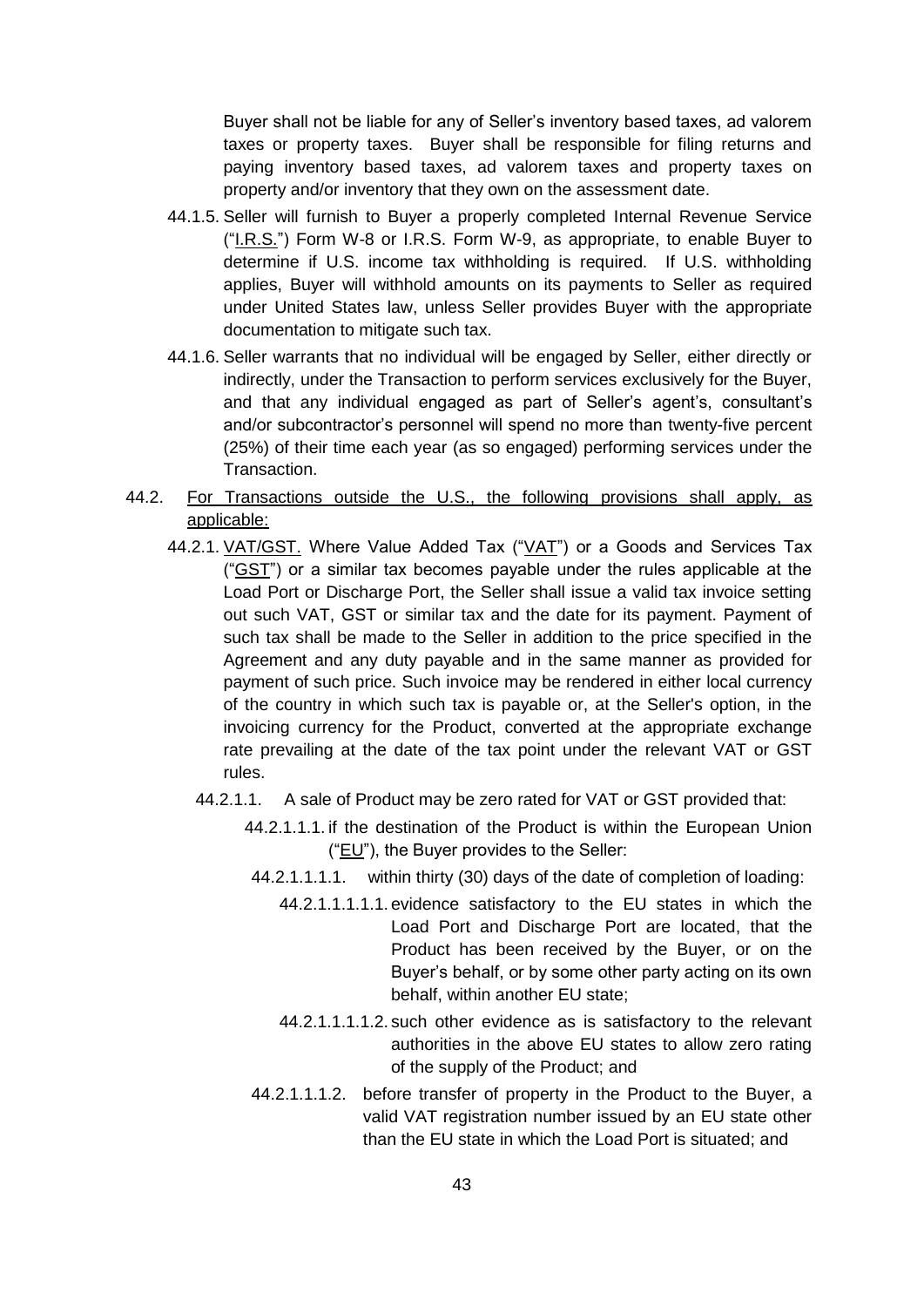- 44.2.1.1.1.3. evidence satisfactory to the EU states in which the Load Port and Discharge Port are located, that the transport arrangements for the Product qualify for zero rating; or
- 44.2.1.1.2. if the destination of the Product is outside the EU or outside the country in which the Load Port is located, and if required by the applicable VAT/GST regime in which the Load Port is located, the Buyer provides to the Seller, within thirty (30) days of completion of loading of the Product, evidence satisfactory to the EU state or the applicable VAT/GST regime in which the Load Port is located, that the Product has been received by the Buyer, or on the Buyer's behalf, or by some other party acting on its own behalf, at such destination.
- 44.2.1.2. In circumstances where Section 44.7.1.1 above may apply, the Seller will issue a valid tax invoice in respect of the Product which is zero rated for VAT or GST. However, if the Buyer fails to comply with the requirements set out in Section 44.7.1.1 above within the allotted time frame or in the event of any fraud or misappropriation in respect of the Product and/or the documents/information referred to in Section 44.7.1.1 above, the Seller shall be entitled to issue a further tax invoice for the amount of any VAT or GST payable on the Product (inclusive of duty if appropriate) together with any penalties and/or interest at the rate stipulated under the VAT/GST rules applicable. Such invoice may be rendered either in local currency of the country in which such tax is payable or, at the Seller's option, in the invoicing currency for the Product, converted at the appropriate exchange rate prevailing at the date of the tax point under the relevant VAT/GST rules. Any such invoice shall be paid in full within one (1) Banking Day of presentation of such tax invoice or, if later, the date of payment for the Product, in each case without set-off, withholding, deduction or counterclaim, to the Seller's bank account. Any outstanding amount shall bear interest in accordance with the terms of the Agreement.
- 44.2.1.3. The Buyer shall indemnify the Seller in respect of any costs, penalties and interest incurred by the Seller as a result of the Buyer's failure to pay, or delay in paying, any VAT, GST or similar tax in accordance with the Agreement.
- 44.2.1.4. If the Seller is subsequently able to obtain a credit or repayment from the authorities of any such VAT, GST or similar tax which has been paid by the Buyer, the Seller shall within five (5) Banking Days from the time the Seller received the credit or repayment, reimburse the Buyer with the net amount so credited or repaid less any costs, penalties and interest. The Seller shall use all reasonable efforts, at the cost of the Buyer, to obtain such credit or repayment.
- 44.2.2. Excise Duty or Mineral Oil Tax: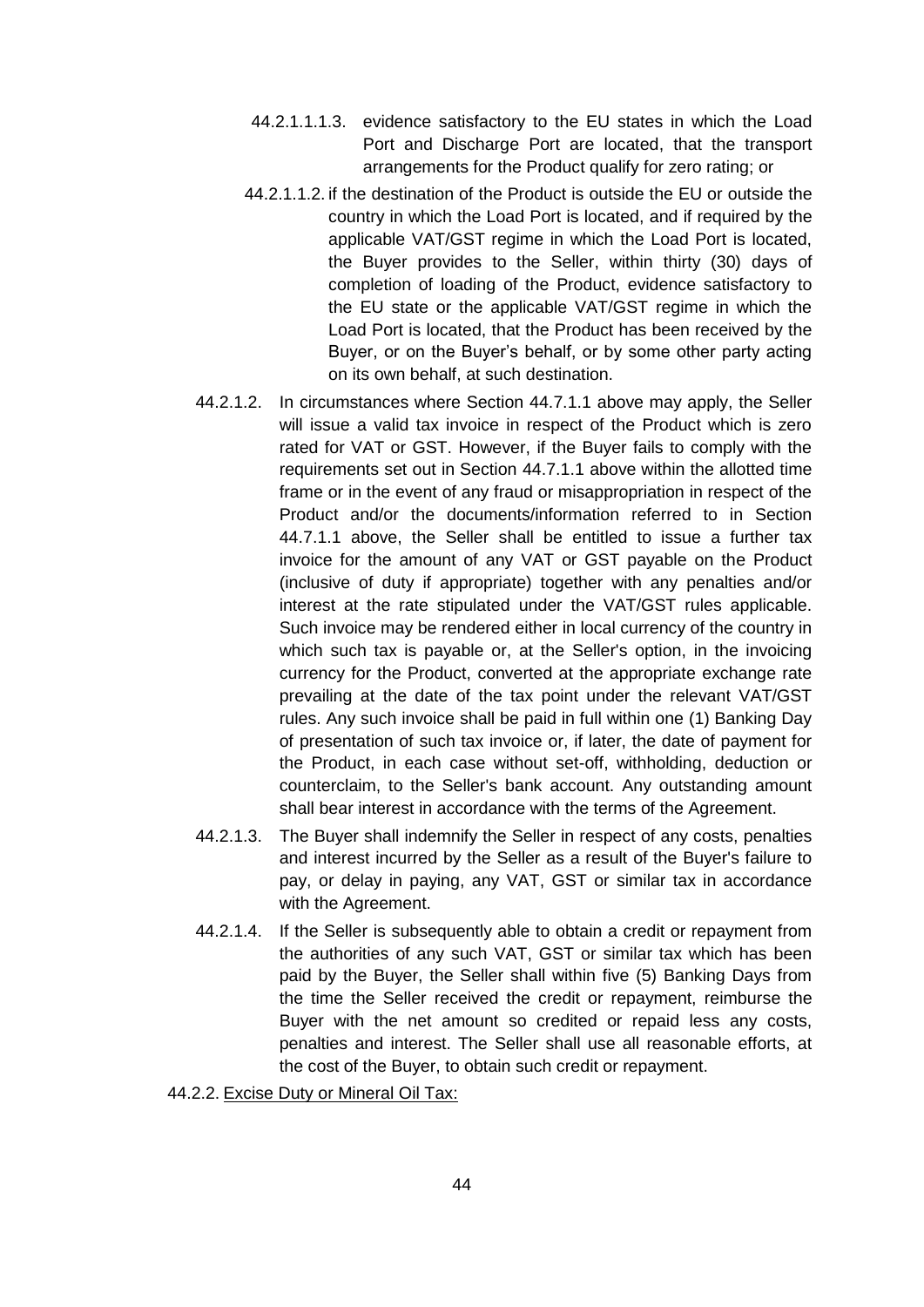- 44.2.2.1. The provisions of this Section 44.7.2 shall apply only in respect of deliveries of the Product under this Agreement where either the Load Port or Discharge Port is located within the EU.
- 44.2.2.2. Excise Duty or Mineral Oil Tax may be payable in respect of the Product on its leaving bonded premises at the Load Port unless:
	- 44.2.2.2.1. by the fifteenth (15th) calendar day of the month following the month in which loading of the Product hereunder from bonded premises is completed with an Accompanying Administrative Document ("AAD"), a properly completed Copy 3 thereof, together (except in the case of Delivered deliveries) with proof of discharge of the shipment, is returned to the Seller; or
	- 44.2.2.2.2. the movement of the Product is under cover of a properly verified Electronic Administrative Document ("e-AD") processed in accordance with the procedures set out in Council Directive 2008/118/EC concerning the general arrangements for excise duty using the computerized system EMCS (Excise Movement and Control System); or
	- 44.2.2.2.3. the Buyer has provided to the Seller evidence satisfactory to the EU state where the Product was taken out of bonded premises, that the Product was delivered to a non-EU state either duty paid or into bonded premises; or
	- 44.2.2.2.4. the Buyer can provide evidence satisfactory to the EU state where the Product was taken out of bonded premises without an AAD as a result of the Buyer's nomination that the Product was delivered into bonded premises within the EU in circumstances where such deliveries allow for suppression of Mineral Oil Tax.
- 44.2.2.3. If none of the exceptions set out in Section 44.7.2.2 above are complied with, or in the event of any fraud or misappropriation in respect of the Product and/or the documents referred to in Section 44.7.2.2 above, the Buyer shall indemnify, and hold indemnified, the Seller against all liability in respect of Excise Duty or Mineral Oil Tax incurred by the Seller and/or reimbursements of amounts equivalent to such Duty or Tax by the Seller directly or indirectly to its supplier or the owner of the bonded premises from which the Product was dispatched, including any interest, penalties and costs in respect thereof. In addition, notwithstanding compliance with Section 44.7.2.2 above, the Buyer shall, except in the case of CFR, CIF or Delivered delivery, remain liable under the above indemnity for any Excise Duty or Mineral Oil Tax claimed by any relevant EU state in respect of discrepancies between the loaded and discharged quantities.
- 44.2.3. For the purposes of Sections 44.7.1 and 44.7.2:
	- 44.2.3.1. "evidence satisfactory" to an EU state shall, as a minimum and without prejudice to the destination provisions of the Agreement, require a certificate of discharge of the Product. For the avoidance of doubt, the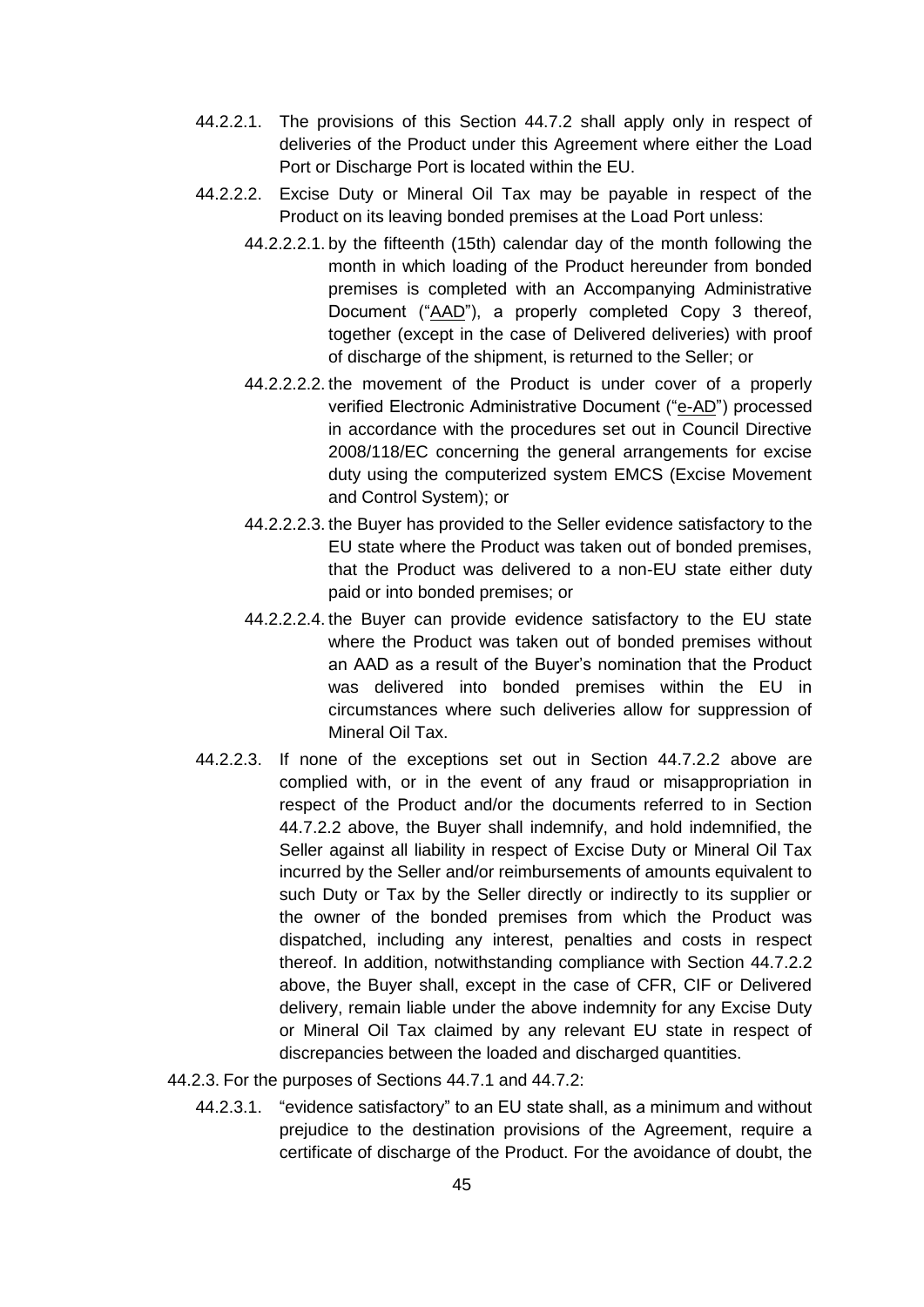Buyer shall not be obliged to provide any documents pursuant to this section which are not required by the relevant authorities in the EU state in question; and

- 44.2.3.2. references to "completion of loading" (or like expressions) shall be deemed to refer to:
	- 44.2.3.2.1. the date on which risk and title in the Product passes to the Buyer in the case of free into pipe, Ex-Tank, In Situ, FCA, or Delivered delivery; or
	- 44.2.3.2.2. the date on which the Product passes the outlet flange of the Seller's storage tank in the case of Into Tank delivery, as the case may be.

#### 44.2.4. Supplement in respect of EU documentation:

- 44.2.4.1. Imports into the EU under "Preference" from non-EU States:
	- 44.2.4.1.1. If the loading terminal is located outside the EU and in a State with which there is a preferential agreement between such State and the EU whereby the Product enjoys a generalized tariff preference, the Seller shall provide the Buyer with such relevant original qualifying document(s) specifically requested by the Buyer in their voyage nomination documentation instructions (e.g. EUR1, GSP Form A).
	- 44.2.4.1.2. The Buyer or the Buyer's agent or such other party acting on its own behalf shall submit such original qualifying document(s) to the relevant and local customs authorities, and only if such customs authorities accept such qualifying document(s) (thereby agreeing that a Generalized Tariff Preference is valid and import duty is therefore not due on the Product) shall such Product be deemed to be EU-qualified.
	- 44.2.4.1.3. If the relevant qualifying document(s) is/are not available for presentation to the Buyer or its representative by 12:00 hours receiving party's local time on the Banking Day prior to the payment due date, or if the customs authorities have not accepted and/or verified such qualifying document(s) by that time, the Buyer shall pay the Seller's invoice in full, without any deduction or withholding for duty. However, if the relevant qualifying document(s) requested by the Buyer pursuant to Section 44.7.4.1.1 are not presented to the Buyer or its representative at the Discharge Port at the time of discharge, the Seller shall indemnify the Buyer in respect of any duty which is incurred by the Buyer (directly or indirectly under a cost recovery mechanism from the end receiver) as a direct result of the Seller's failure, provided that any amount requested by the Buyer is accompanied by a copy of the customs duty assessment at Discharge Port.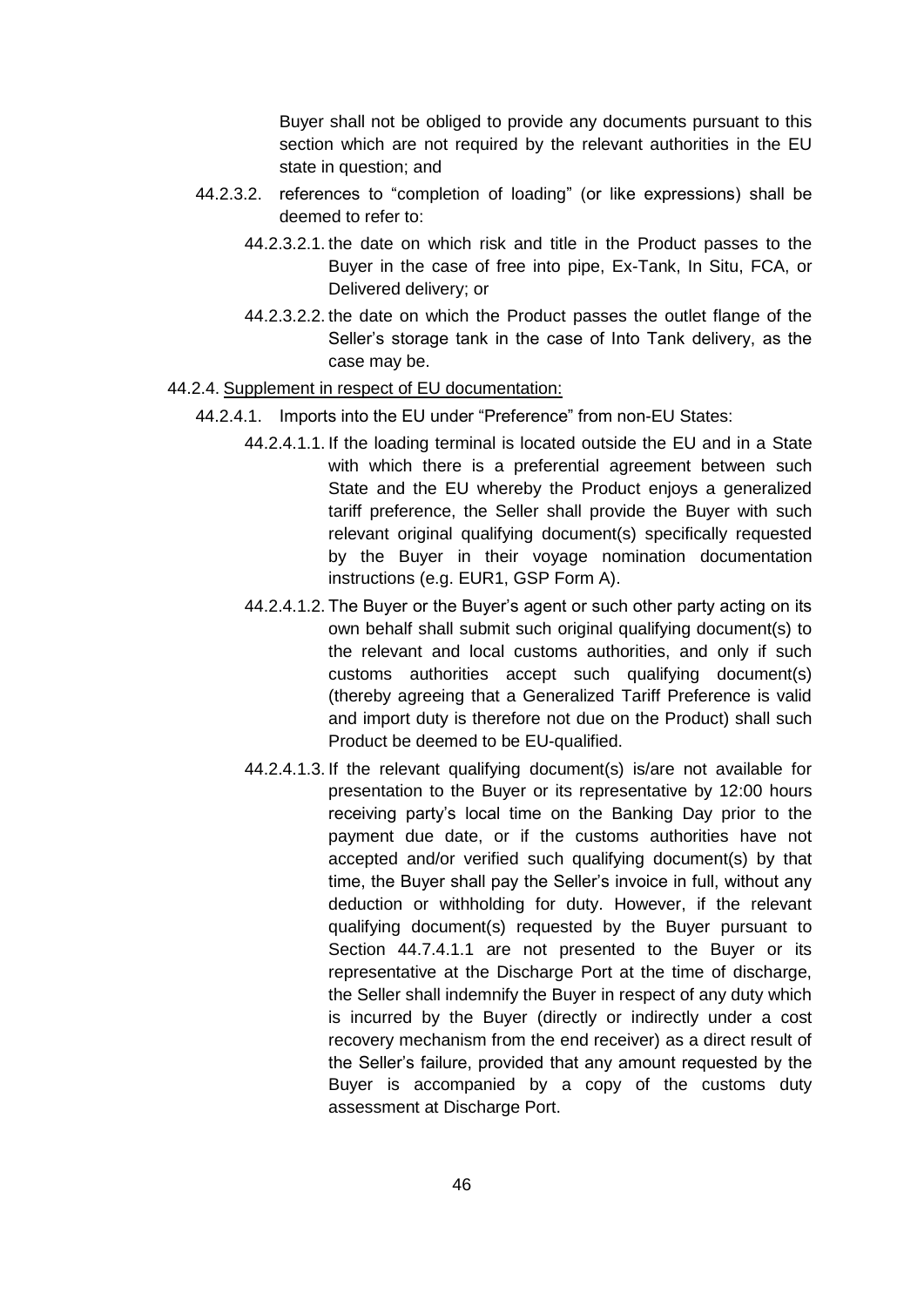- 44.2.4.2. Movements to, from and within EU States:
	- 44.2.4.2.1. Exports from EU States. If the Product to be delivered is loaded in an EU State and documented for an export destination free of Excise Duty, then the Product shall be exported and shall not re-enter the EU State unless full Excise Duty and VAT is paid by the Buyer or the Product is placed in a bonded warehouse that exempts it from import taxes and excise duty (if applicable). The Buyer shall indemnify the Seller for all duties, costs and other consequences resulting from any breach hereof that was incurred by the Seller (directly or indirectly under a cost recovery mechanism from the originating consignor at Load Port).
	- 44.2.4.2.2. Movements within EU States, excise duty:
	- 44.2.4.2.2.1. If the Product is to be moved within an EU State, as unfinished goods (e.g. feedstock, finished goods for further processing), the Seller will ensure that the Product will move Excise Duty suspended, provided that the Buyer confirms in writing that the destination is an excise warehouse and the status of the goods as "unfinished goods" under the applicable Excise Duty law.
	- 44.2.4.2.2.2. If an internal movement is made on a "Duty Paid" basis, the Buyer may defer its Excise Duty liability under any applicable deferment scheme operated by the EU state providing the Buyer has either notified the Seller in writing of its Excise Duty deferment account number and/or obtained permission to use the end receiver's Excise Duty deferment account number. However, if the Buyer and/or end receiver fails to make payment within the deferment period directly, and the tax obligation on the Excise Duty payable reverts to the Supplier, the Seller will be able to invoke the cost recovery mechanism under Section 44.7.4.2.2.3. In addition, the Buyer is obliged to pay the Seller an amount equivalent to the applicable VAT rate based upon the Excise Duty amount deferred, upon receipt of a valid Tax Invoice for this additional amount.
	- 44.2.4.2.2.3. If an internal movement is made on a "Duty Paid" basis, any and all taxes levied on the Product shall be for the Buyer's account payable in full either the local currency of the country in which the tax is payable or, at Seller's option, in the invoicing currency for the Product, converted at the appropriate exchange rate prevailing at the date if the tax point under the applicable Excise Duty law. Any amount due shall be payable at the same time as payment of the price plus the applicable VAT rate.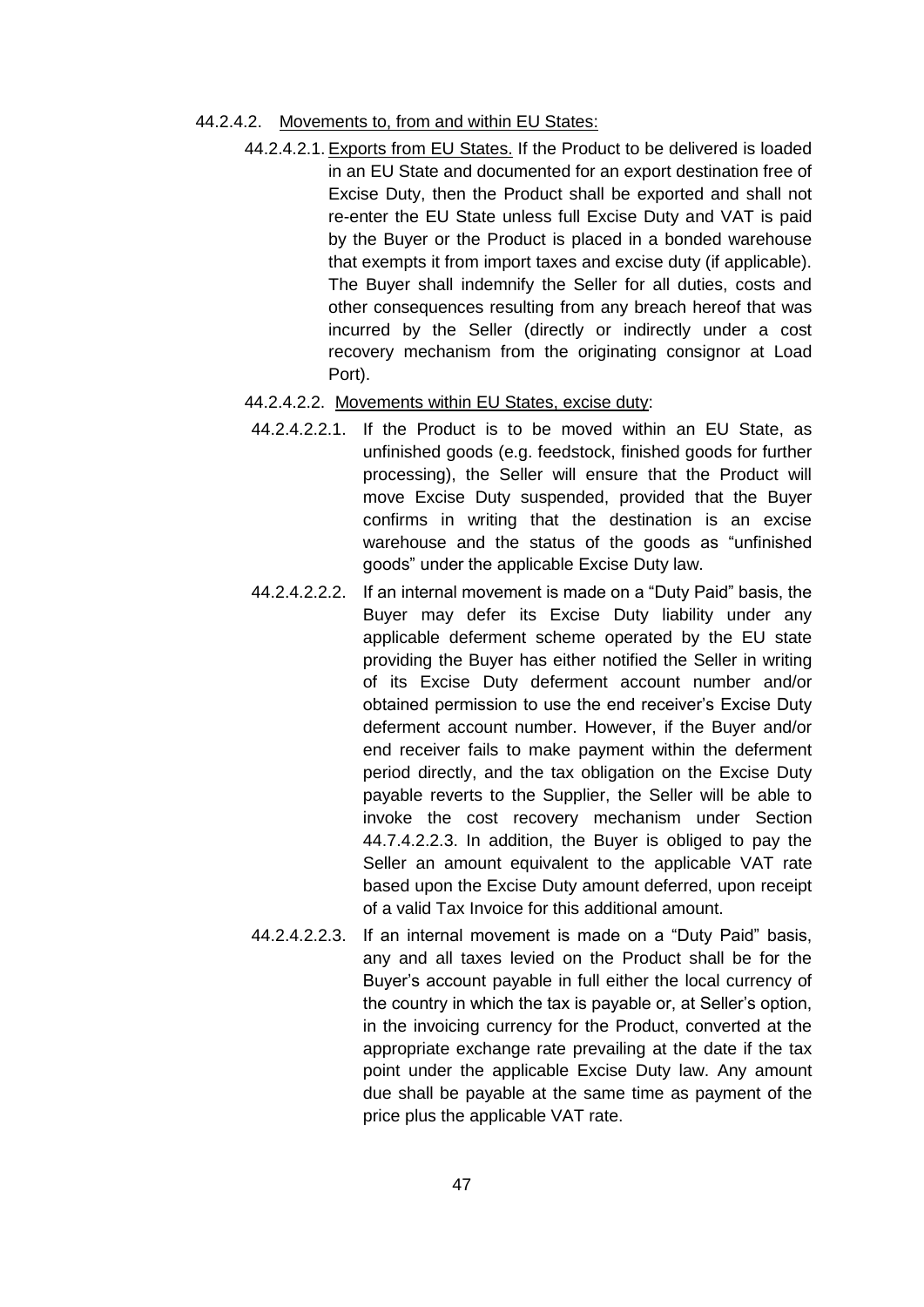- 44.2.4.2.3. Movements between EU States:
- 44.2.4.2.3.1. Notwithstanding the provisions of Sections 44.7.1 and 44.7.2:
	- 44.2.4.2.3.1.1. the Seller, the Seller's agent or some other party acting on its own behalf shall provide the Buyer, the Buyer's agent or some other party acting on its own behalf with the relevant original document(s) (e.g. an AAD or a T2L) showing that the Product is EU qualified and therefore in free circulation within the EU and import duty is therefore not due on such Product;
	- 44.2.4.2.3.1.2. the Buyer, the Buyer's agent or some other party acting on its own behalf shall submit such original document(s) to the relevant and local customs authorities and only if such customs authorities accept such document(s) shall the Product be deemed as free from import duty and excise duty (if applicable);
	- 44.2.4.2.3.1.3. if the relevant document(s) is/are not available for presentation to the Buyer, the Buyer's agent or some other party acting on its own behalf by 1200 hours receiving party's local time on the Banking Day prior to the payment due date, or if the customs authorities have not accepted and/or verified such document(s) by that time, the provisions of Section 44.7.4.1.1 shall apply *mutatis mutandis*.
- 44.2.4.2.3.2. Without prejudice to the provisions of Sections 44.7.1 and 44.7.2, in order for any delivery of Product hereunder for transfer/transportation within the EU to be zero Intra Community Dispatch rated for VAT, the Buyer is required to provide the Seller, prior to commencement of loading/transfer, with a written declaration stating "(a) a valid VAT registration number of the Buyer in an EU state other than the EU state in which the loading terminal is located, and that (b) an Intra Community Acquisition of the Product will be reported in the country of destination".
- 44.2.4.3. This Section 44.7.4.3 shall apply to exports from Italy.
	- 44.2.4.3.1. Notwithstanding the provisions of Sections 44.7.1 and 44.7.2 or Section 44.7.4.2.3.2, where the Loading Port is in Italy and the destination of the cargo is an EU state other than Italy, the Buyer shall provide the Seller, prior to transfer of property, with a valid VAT registration number issued by the EU state in which Discharge Port is located.
	- 44.2.4.3.2. Where the Buyer is not VAT registered in the EU state in which the Discharge Port is located or cannot provide the Seller with a valid VAT registration number issued by the EU state in which the Discharge Port is located, the Buyer shall provide the Seller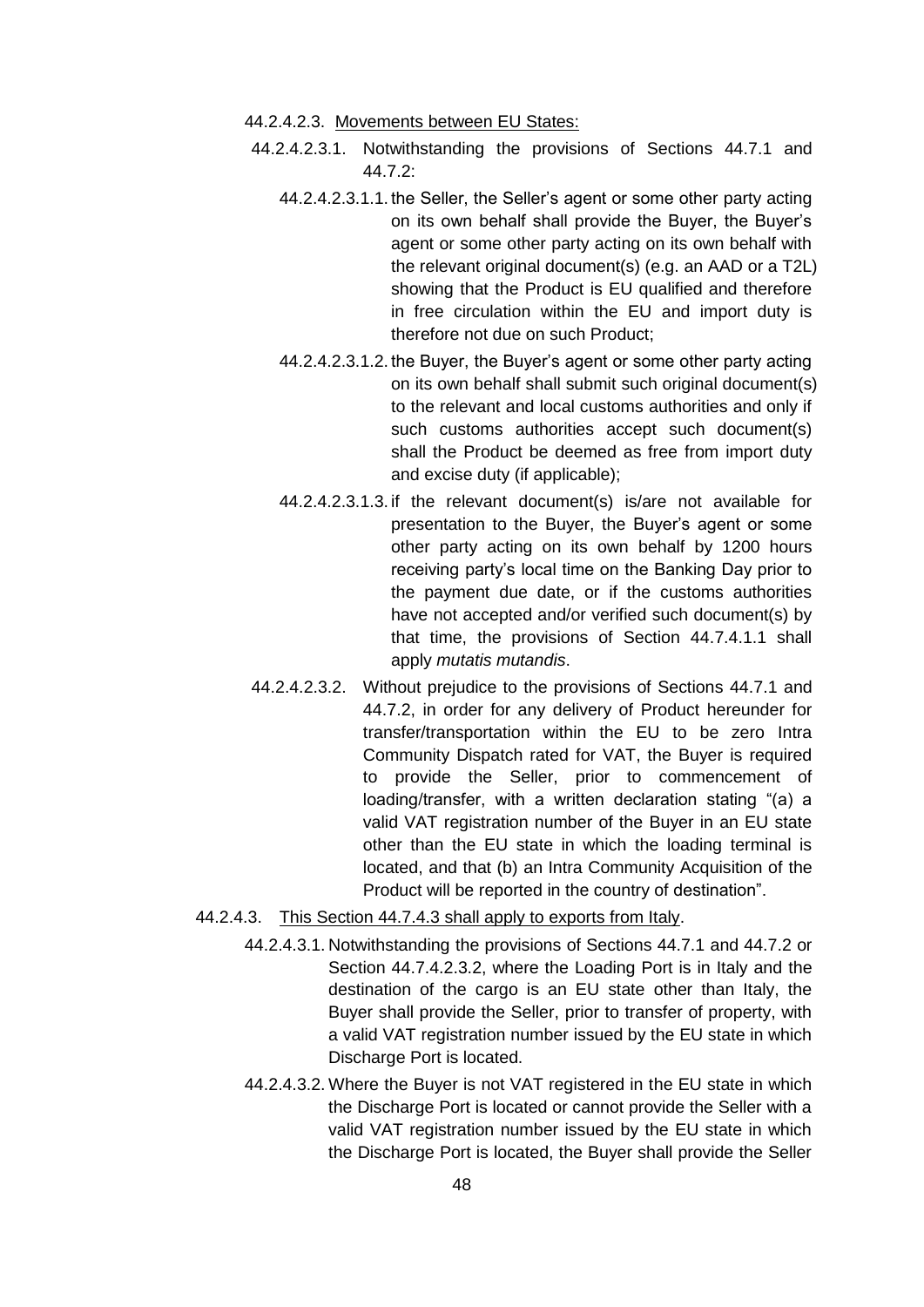with a valid VAT registration number issued by another EU state, other than Italy. However, where the Buyer does not provide a valid VAT registration number for the EU state in which the Discharge Port is located, and notwithstanding that the Buyer has provided the Seller with a valid VAT number issued by another EU state other than Italy, the Seller shall be entitled to invoice the Buyer for Italian VAT.

- 44.2.4.3.3. Payment of such VAT shall be made by the Buyer to the Seller in addition to the price specified in the Confirmation and on the payment due date specified in the Confirmation or, if later, within one (1) Banking Day of presentation of Seller's tax invoice, in each case without set-off, withholding, deduction or counterclaim, to the Seller's bank account. Any outstanding amount shall bear interest in accordance with the provisions of Section 40.
- 44.2.4.4. Compulsory storage. All and any compulsory stock obligations arising out of the delivery to or by Inland Barge or Ocean-Going Barge by the Seller to the Buyer of Product from a Loading Port under the Agreement shall be for the Buyer's account.
- 44.2.4.5. Other fiscal documentary requirements. The parties will each comply with any applicable documentary requirement for fiscal purposes as now exists or comes into effect in the future. A party (a "defaulting party") that fails to comply with this obligation shall indemnify the other in respect of any costs or expenses incurred by that party which would not have been incurred but for the failure of the defaulting party.

# 45. **Customs Reporting**

45.1. Where Buyer is the importer of record, Seller shall provide Buyer, in a timely manner for importation purposes, (i) a copy of a valid certificate of origin in addition to the applicable bills of lading, load reports, and gauger/inspection reports, and (ii) any information necessary for Buyer to comply with the additive reporting requirements applicable to Buyer's importation of the Product into the U.S.

# 46. **Duty Drawback**

46.1. Nothing herein shall limit either party's right to claim duty drawback on any of its imports.

## 47. **Warranties**

- 47.1. Seller warrants that at the time title in the Product delivered under this Agreement passes to Buyer, Seller has the right to sell the said Product to Buyer and Seller has unencumbered title to the said Product.
- 47.2. EXCEPT AS OTHERWISE SET FORTH HEREIN, SELLER MAKES NO OTHER WARRANTIES OR REPRESENTATIONS OF ANY KIND CONCERNING THE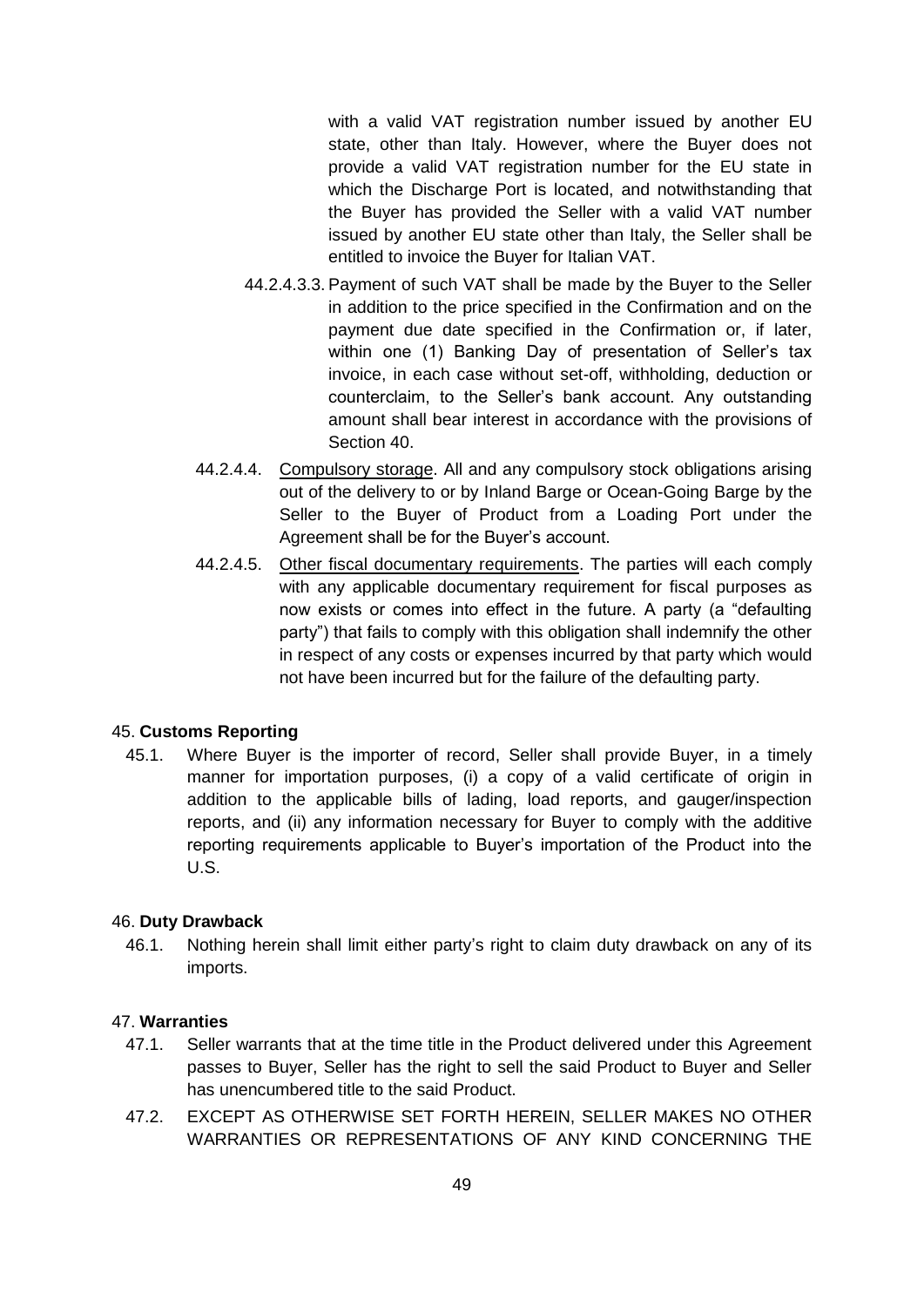PRODUCTS, EXPRESS OR IMPLIED, INCLUDING WARRANTIES OF MERCHANTABILITY AND FITNESS FOR A PARTICULAR PURPOSE.

#### 48. **Quantity and Quality Claims**

- 48.1. In respect of Marine deliveries, a claim for any quantity discrepancy shall be allowed only where :
	- 48.1.1. For Tankers and Ocean-Going Barges:
		- 48.1.1.1. the difference between:
			- 48.1.1.1.1. the Load Port shore quantity and the Vessel received quantity (with VEF applied) is greater than 0.2% (for FOB, CFR and CIF); or
			- 48.1.1.1.2. the Discharge Port shore quantity and Vessel delivered quantity (with VEF applied) is greater than 0.2% (for Delivered); and
		- 48.1.1.2. the cumulative difference between the Bill of Lading quantity and the outturn quantity for the voyage is greater than 0.3%.
	- 48.1.2. For Inland Barges:
		- 48.1.2.1. the difference between:
			- 48.1.2.1.1. the Load Port shore quantity and the Vessel received quantity (with VEF applied) is greater than 0.3% (for FOB, CFR, and CIF); or
			- 48.1.2.1.2. the difference between the Discharge Port shore quantity and Vessel delivered quantity (with VEF applied) is greater than 0.3% (for Delivered); and
		- 48.1.2.2. the cumulative difference between the Bill of Lading quantity and the outturn quantity for the voyage is greater than 0.3%.
- 48.2. Any claim relating to quantity and/or quality of Product delivered under this Agreement must be submitted in writing (e-mail acceptable) with full supporting documentation no later than ninety (90) calendar days after the completion of delivery date. IF A CLAIM RELATING TO QUANTITY AND/OR QUALITY AND ITS SUPPORTING DOCUMENTATION IS PROVIDED LATER THAN NINETY (90) CALENDAR DAYS AFTER THE COMPLETION OF DELIVERY DATE, THE CLAIM WILL BE DEEMED TO HAVE BEEN WAIVED.

#### 49. **Force Majeure**

49.1. Neither party shall be liable to the other if it is rendered unable, by an event of Force Majeure, to perform in whole or in part any obligation or condition of this Agreement, for so long as the event of Force Majeure exists and to the extent that performance is prevented, curtailed, impeded, or hindered by the event of Force Majeure; provided, however, that the party unable to perform shall use all commercially reasonable efforts to avoid or remove the event of Force Majeure. The obligation to use all commercially reasonable efforts to avoid or remove the event of Force Majeure shall not require settlement of strikes, lockouts, or other labor disputes. During the period that performance by one of the parties of a part or whole of its obligations has been suspended by reason of an event of Force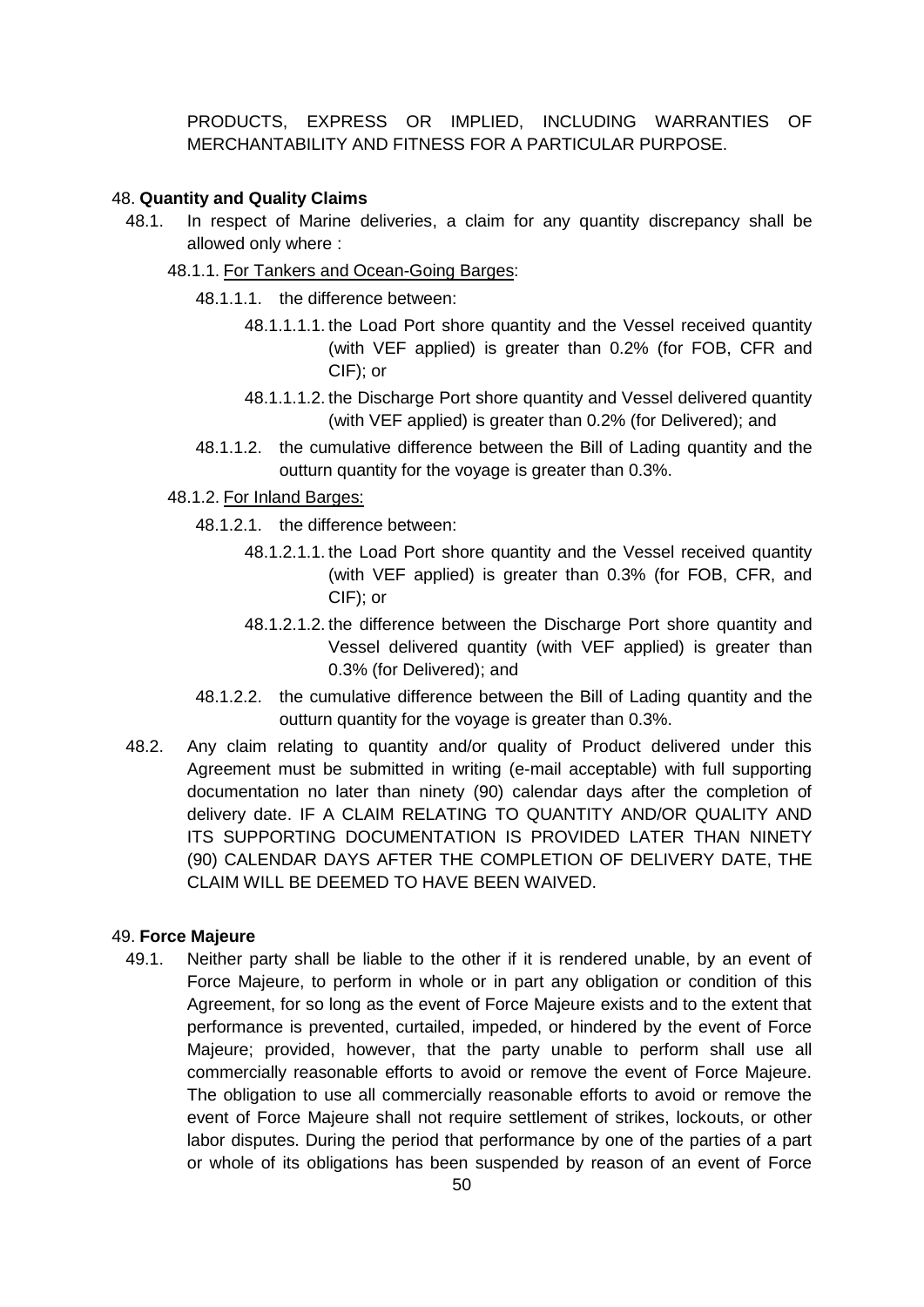Majeure, the other party likewise may suspend the performance of all or a part of its obligations to the extent that such suspension is commercially reasonable. The party claiming Force Majeure shall use commercially reasonable efforts to immediately communicate the event to the other party and, as soon as reasonably possible, notify the other party in writing with reasonably full particulars of the event, the expected duration of the event and the volumes of Product to be affected by the suspension or curtailment of performance under this Agreement. If the Force Majeure event is forecast to (or actually) last(s) thirty (30) days or more, the party not claiming Force Majeure shall have the right to terminate this Agreement by giving written notice. Excuse from performing due to an event of Force Majeure shall not operate to extend the term of this Agreement nor obligate either party to make up deliveries or receipts, as the case may be.

- 49.2. "Force Majeure" means: Acts of God; strikes; lockouts; boycotts; picketing; labor or other industrial disturbance; acts of a public enemy; fires; acts of terrorism or threat thereof; explosions; material breakage of or material accidents to refinery equipment, lines of pipe, storage tanks, docks; wars (declared or undeclared); blockades; insurrections; riots; epidemics; landslides; earthquakes; storms; lightning; floods; extreme cold or freezing; extreme heat; washouts; arrests and restraints of governments and people; compliance with any federal, state, or local law, or with any regulation, order, or rule of domestic or international governmental agencies, or authorities or representatives of any domestic or international government acting under claim or color of authority; including compliance with any permitting regulations, the commandeering or requisitioning by U.S. civil or military authorities of any raw or component materials, crude oil, products, or facilities including, but not limited to, producing, manufacturing, transportation, and delivery facilities, and perils of navigation, even when occasioned by negligence, malfeasance, default, or errors in judgment of the pilot, master, mariners or other servants of the ship's owner; civil disturbances; or any cause whatsoever beyond the reasonable control of either party, whether similar to or dissimilar from the causes listed above.
- 49.3. Notwithstanding the provisions of this Section, nothing contained in this Agreement shall relieve either party of the obligation to pay in full any amounts due under the Agreement, including Buyer's obligation to pay in full the purchase price or any other amounts due for the Products actually delivered and accepted hereunder.
- 49.4. Seller's ability to supply Product under this Agreement is dependent on continued availability of necessary raw materials and petroleum products from its usual and anticipated suppliers and continued availability of energy supplies. If raw materials, petroleum products, or energy supplies are not readily available in sufficient quantities due to a declaration of Force Majeure by Seller's Supplier, to permit Seller to meet its total commitments for Product, then Seller shall have the right to allocate, in a fair and reasonable manner, among its customers whose contracts are directly affected by the Force Majeure event, and its own requirements, the Product(s) that is available.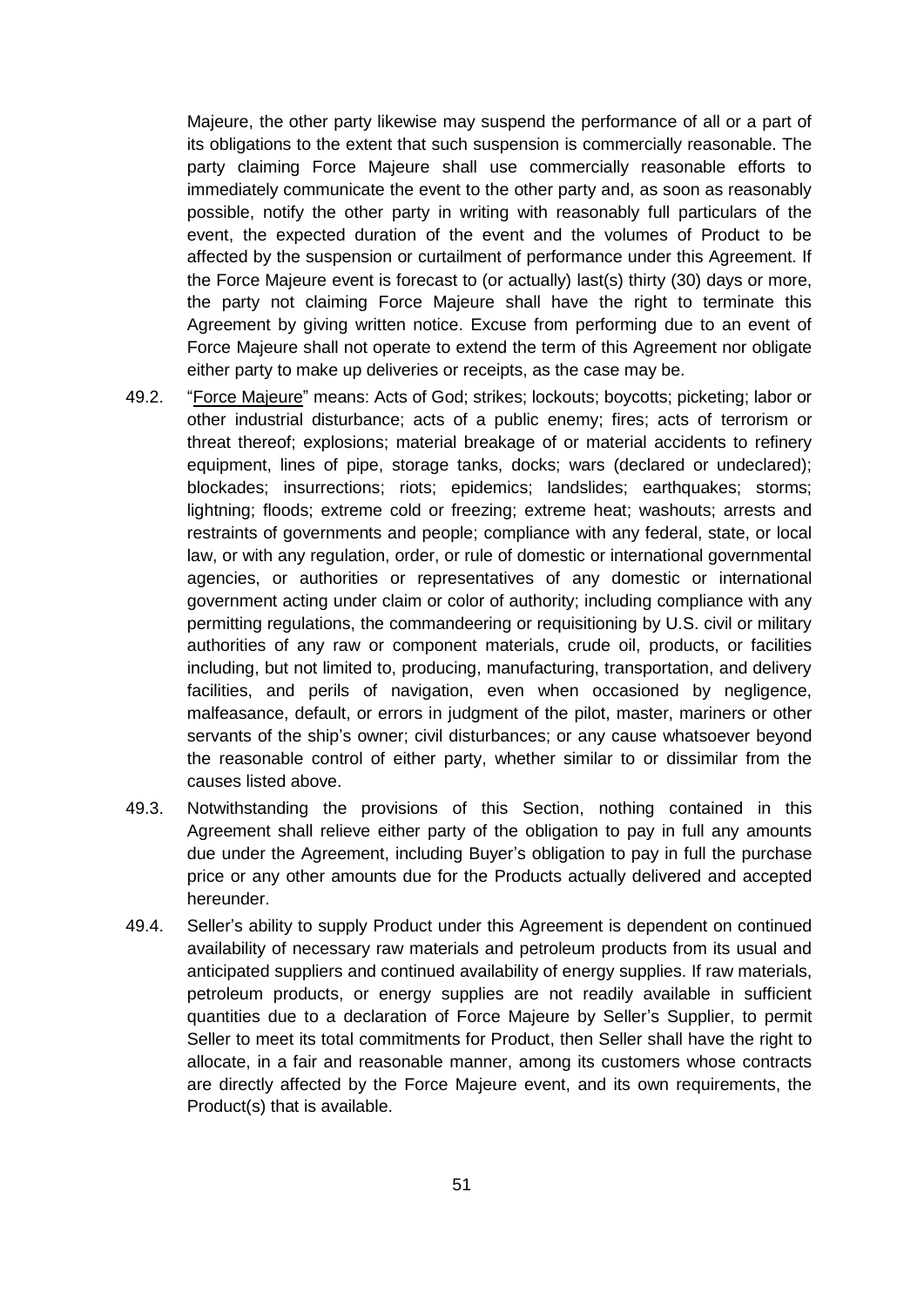#### 50. **New and Changed Regulations**

- 50.1. It is understood by the parties that each party is entering into this Agreement in reliance on the laws, rules, regulations, decrees, agreements, concessions and arrangements (hereinafter called "Regulations") in effect on the date hereof with governments, government instrumentalities or public authorities affecting the Product sold/purchased hereunder including, but without limitation to the generality of the foregoing, those relating to the production, acquisition, gathering, manufacturing, transportation, storage, trading or delivery thereof, insofar as such Regulations affect the parties.
- 50.2. In the event that at any time and from time to time during the term of this Agreement any Regulations are changed or new Regulations become effective, whether by law, decree or regulation or by response to the insistence or request of any governmental or public authority or any person purporting to act therefore, and the material effect of such changed or new Regulations (i) is not covered by any other provision of this Agreement, and (ii) has a material adverse economic effect upon either party, the affected party shall have the option to request renegotiation of the prices or other pertinent terms provided for in this Agreement. The said option may be exercised by the affected party at any time after such changed or new Regulation is promulgated, by written notice of desire to renegotiate, such notice to contain the new prices or terms desired by the affected party. If the parties do not agree upon new prices or terms within thirty (30) days after affected party gives such notice, affected party shall have the right to terminate this Agreement at the end of the said thirty (30) day period. Any Product lifted during such thirty (30) day period shall be sold and purchased at the price and on the terms applying hereunder without any adjustment in respect of the new or changed Regulations concerned. A termination pursuant to this Section shall not be treated as an Event of Default.

## 51. **Assignment**

- 51.1. This Agreement shall extend to and be binding upon the successors and assigns of the parties, but neither this Agreement nor any part, including any rights, interests or obligations hereunder (except (i) the right of the Non-Defaulting Party to receive payment pursuant to Section 43 hereof, which may be assigned without the Defaulting Party's consent, and (ii) as provided in Section 51.2 below), shall be assigned or transferred by either party or by operation of law, merger or otherwise without the prior written consent of the other party, which shall not be unreasonably withheld. Any assignment or transfer made by either party without the other party's written consent need not be recognized by and shall not be binding upon the other party. Upon the making of any such assignment, unless otherwise agreed by the parties, the assignor shall remain bound to perform or procure performance of the said obligations (as so accepted) by the assignee. For the purpose of this Agreement, a merger constitutes an assignment subject to this provision.
- 51.2. Notwithstanding Section 51.1 above, Seller may without Buyer's consent assign all or a portion of its rights to receive and obtain payment under the Agreement in connection with any finance, securitization or bank funding arrangements, always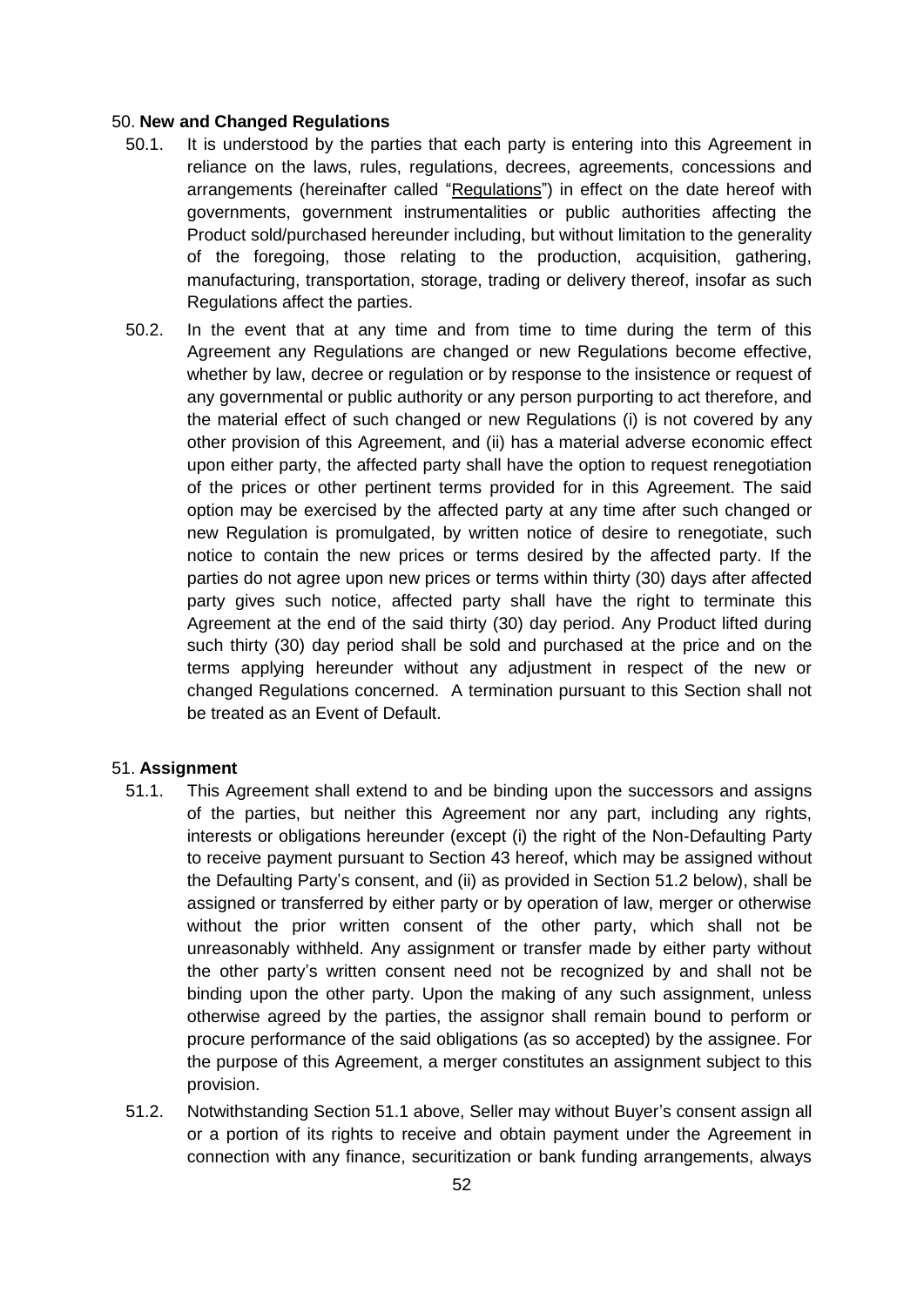providing such assignment does not contravene any applicable law, regulation or decree binding upon Buyer. Any payment made by Buyer to the payee specified in Seller's invoice in respect of Product delivered under the Agreement shall be in full discharge of Buyer's payment obligations to Seller under the Agreement. Any such assignment will not detract from Seller's obligations under the Agreement.

## 52. **Regulation, Evaluation, Authorization and Restriction of Chemical Substances**

- 52.1. The provisions of this Section 52 shall apply only in respect of deliveries of the Product under the Agreement where either the Load Port or Discharge Port is located within the European Economic Area ("EEA"). "REACH" means Regulation (EC) No 1907/2006 of the European Parliament and of the Council of 18 December 2006 concerning the Regulation, Evaluation, Authorization and Restriction of Chemical substances.
- 52.2. The Seller and the Buyer each agree and undertake to the other that they will comply with those obligations under REACH which are applicable to the sale of the Product under the Agreement and its physical introduction into the EEA.
- 52.3. The Seller shall provide the following information ("Substance Identifier") to the Buyer for each chemical substance contained in or comprising the Product at the relevant time:
	- 52.3.1. a Chemical Abstracts Service ("CAS") registry number and/or the European Commission ("EC") number, which includes European Inventory of Existing Chemical Substances ("EINECS"), European List of Notified Chemical Substances ("ELINCS"), "no-longer polymers" list ("NLP") or any other appropriate identifier number as defined by REACH; or
	- 52.3.2. if the Seller is unable to provide the Buyer with any of the information described in 52.3.1 above, then the Seller shall provide the Buyer with the information necessary for the Buyer to ascertain the CAS or EC number.
- 52.4. The Seller shall provide the Substance Identifier to the Buyer:
	- 52.4.1. at the time of loading for FOB, CFR, CIF, and FCA deliveries;
	- 52.4.2. at the time of transfer for Ex-Tank, Into Tank, In Situ, and free into pipe deliveries;
	- 52.4.3. by the time of discharge for Delivered deliveries; or
	- 52.4.4. by the time the Product reaches the agreed delivery point in the case of Delivered deliveries.
- 52.5. Where the Seller is not an Importer (as defined by REACH), nor an EEA manufacturer, and is not subject to obligations under REACH in respect of the Product sold under this Agreement, the following shall apply:
	- 52.5.1. in providing the Buyer with Substance Identifiers pursuant to its obligations under Section 52.3.1, regardless of their source, it provides no warranty or representation as to the accuracy or completeness of such Substance Identifiers; and
	- 52.5.2. notwithstanding any other provision to the contrary in this Agreement, it accepts no liability for loss, damage, delay or expense incurred by the Buyer for whatever reason arising from its reliance on the accuracy of the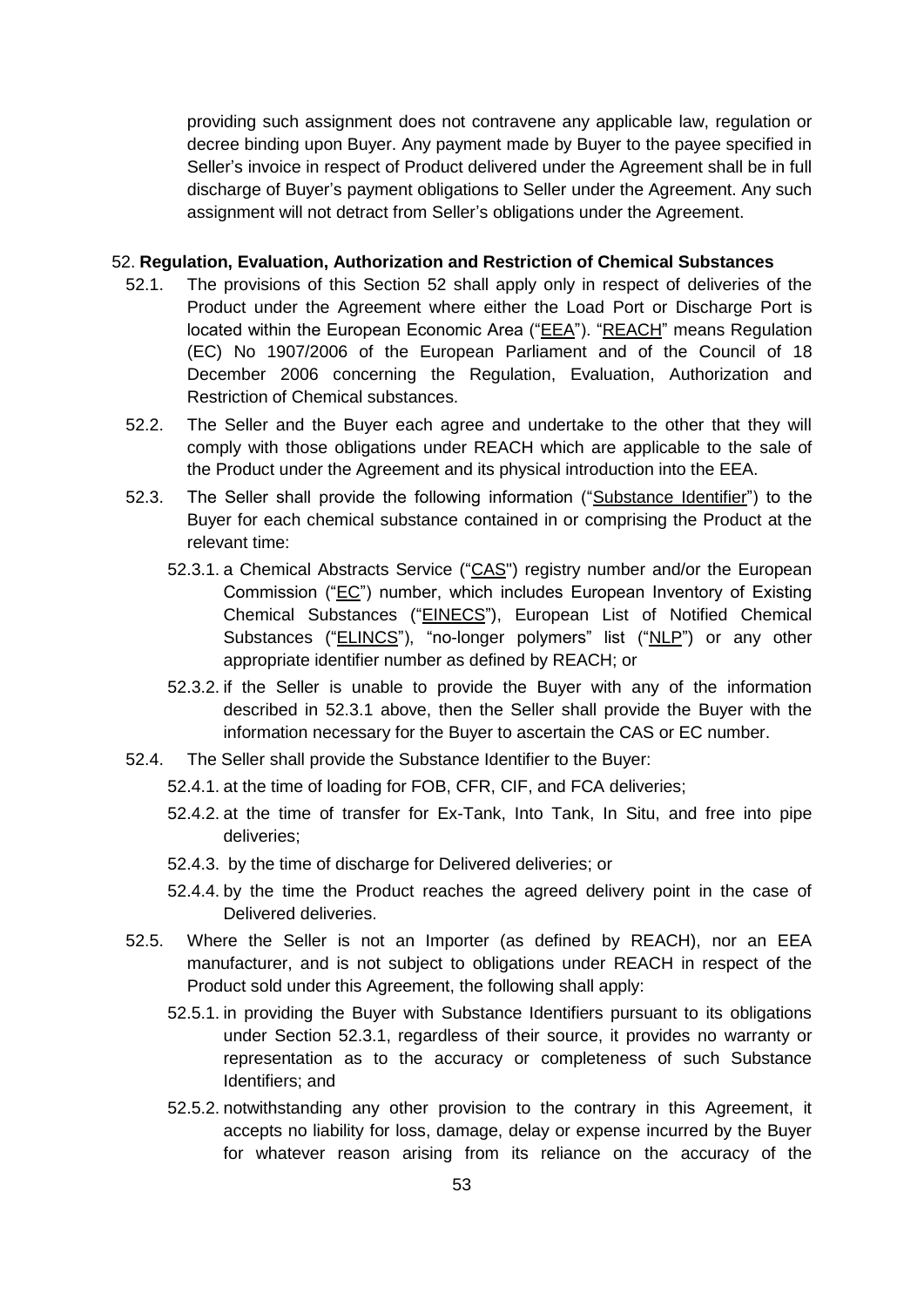Substance Identifiers provided and the existence of a valid (pre) registration of the Substances to be imported into the EEA.

## 53. **Compliance with Laws and Regulations**

- 53.1. Each party shall comply with all effective federal, state, and local regulations, laws, executive orders, and/or rules applicable to this Agreement and the Product sold hereunder.
- 53.2. Toxic Substances Control Act Applicable to U.S. exports:
	- 53.2.1. Where Seller is the exporter of record, and where necessary to enable Seller to comply with the U.S. EPA's Toxic Substances Control Act ("TSCA") export notification requirements, including without limitation those requirements found at 40 CFR 707, as applicable, Buyer shall provide Seller the country of import.
- 53.3. Reformulated Gasoline and Blendstock:
	- 53.3.1. Seller and Buyer shall comply with all applicable federal, state, and local regulations for reformulated gasoline and blendstocks including but not limited to regulations found at 40 CFR §§ 80.65–80.89 as maybe revised or amended from time to time.
	- 53.3.2. Except to the extent exempt or modified pursuant to 40 CFR § 80.81, Buyer agrees that pursuant to 40 CFR  $\S$  80.69(a)(5), the title to RBOB is to be transferred only to an oxygenate blender who is registered with the U.S. EPA as such, or to an intermediate owner with the restriction that the RBOB shall only be transferred to a registered oxygenate blender.
	- 53.3.3. Except to the extent exempt or modified pursuant to 40 CFR § 80.81, pursuant to 40 CFR § 80.69(a)(6), Buyer hereby agrees to have a contract with the oxygenate blender, or a contract with an intermediate owner, that requires the intermediate owner to require the oxygenate blender to; or, if Buyer is the oxygenate blender, Buyer shall:
		- 53.3.3.1. Blend Seller's RBOB with oxygenate in accordance with Seller's written instructions regarding blending procedures that are calculated to assure blending with the proper oxygenate type and amount of oxygenate;
		- 53.3.3.2. Allow Seller's (or the refiner or importer of the relevant Product) independent surveyor to conduct quality assurance, sampling and testing as required in 40 CFR § 80.69(a)(11);
		- 53.3.3.3. Stop selling any gasoline found to not comply with the standards under which the RBOB was produced or imported; and
		- 53.3.3.4. Allow Seller to obtain samples of reformulated gasoline produced from Seller's RBOB subsequent to the addition of oxygenate and prior to combining the resulting gasoline with any other gasoline in accordance with 40 CFR § 80.
	- 53.3.4. In the event Seller has elected to participate in the alternative quality assurance program under 40 CFR § 80.69(a)(11), the terms contained in this Sub-section 53.3.4 shall be operative in place of Sub-section 53.3.2–52.3.3.4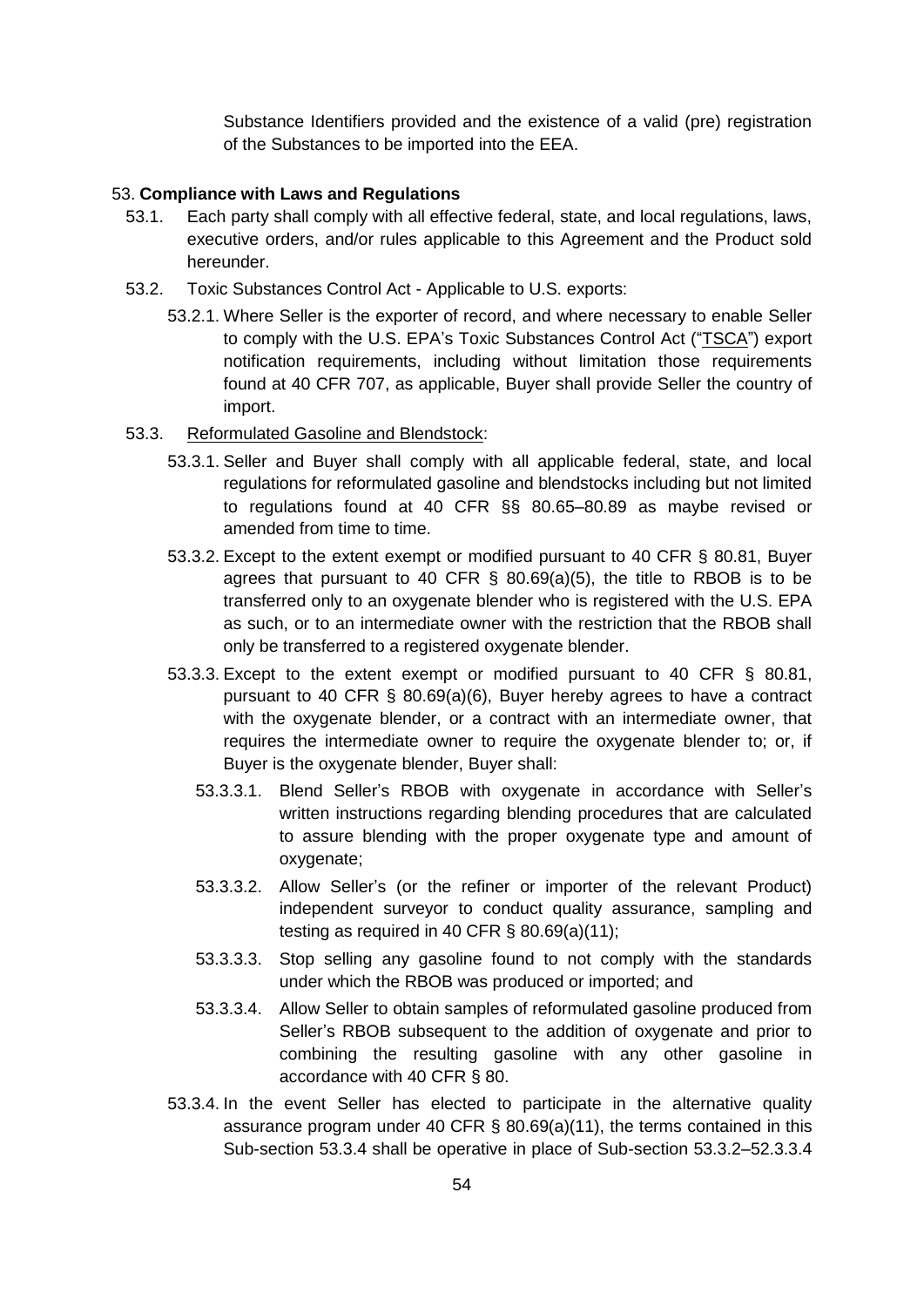above. Except to the extent exempt or modified pursuant to 40 CFR § 80.81, Seller's participation in the alternative quality assurance program under 40 CFR § 80.69(a)(11) requires that Buyer hereby agrees to have a contract with the oxygenate blender, or a contract with an intermediate owner, that requires the intermediate owner to require the oxygenate blender to; or, if Buyer is the oxygenate blender, Buyer shall:

- 53.3.5. Allow Seller's (or the refiner or importer of the relevant Product) independent surveyor to conduct quality assurance, sampling and testing as required in 40 CFR § 80.69(a)(11);
- 53.3.6. Maintain relevant records or information, including copies of product transfer documents, the source of any gasoline received, the oxygenate blending instructions for the RBOB from the Seller, the rate (volume %) that oxygenate was blended into the gasoline, and the destination of any gasoline distributed; and
- 53.3.7. Require that any terminal that blends oxygenate with RBOB, and any parties downstream from the oxygenate blending terminal, must include information on the product transfer documents providing the type and amount of oxygenate contained in the gasoline and the identification of the oxygenate blending facility that blended the product.
- 53.4. Renewable Identification Numbers:
	- 53.4.1. In the event renewable fuel, as defined in 40 CFR § 80.1401, is bought or sold under this Agreement:
		- 53.4.1.1. If Seller has agreed to transfer to Buyer Renewable Identification Numbers ("RINs") associated with the Product sold hereunder, then Seller shall transfer to Buyer RINs for each gallon of renewable fuel sold hereunder, with the maximum equivalence value assigned to the specific renewable fuel in accordance with 40 CFR § 80.1415. Unless otherwise provided in a Confirmation, for ethanol delivered on or after January 1 through January 31 of the same year, Seller may provide either RINs generated in the current year or in the previous year. For ethanol delivered on or after February 1 and through December 31 of the same year, Seller must provide Buyer RIN's generated in the same year as that in which the corresponding Product was delivered. To the extent the Product sold hereunder is biodiesel, then Seller must provide Buyer RIN's generated in the same year as that in which the corresponding Product was delivered
		- 53.4.1.2. Attachment B, Renewable Identification Numbers, is incorporated herein and made a part hereof for all purposes, and shall only be applicable to the transfer (sale and purchase) of Renewable Identification Numbers in connection with the sale and purchase of physical Products.

## 53.5. California Low Carbon Fuel Standard Regulations:

53.5.1. To the extent the Product sold hereunder is a transportation fuel as identified in Title 17 of the California Code of Regulations ("CCR") §  $95480.1(a)(1)$ <sub>-</sub> $(12)$ , the parties agree that, unless otherwise agreed and stated in the Confirmation, Seller shall transfer to Buyer the California Air Resources Board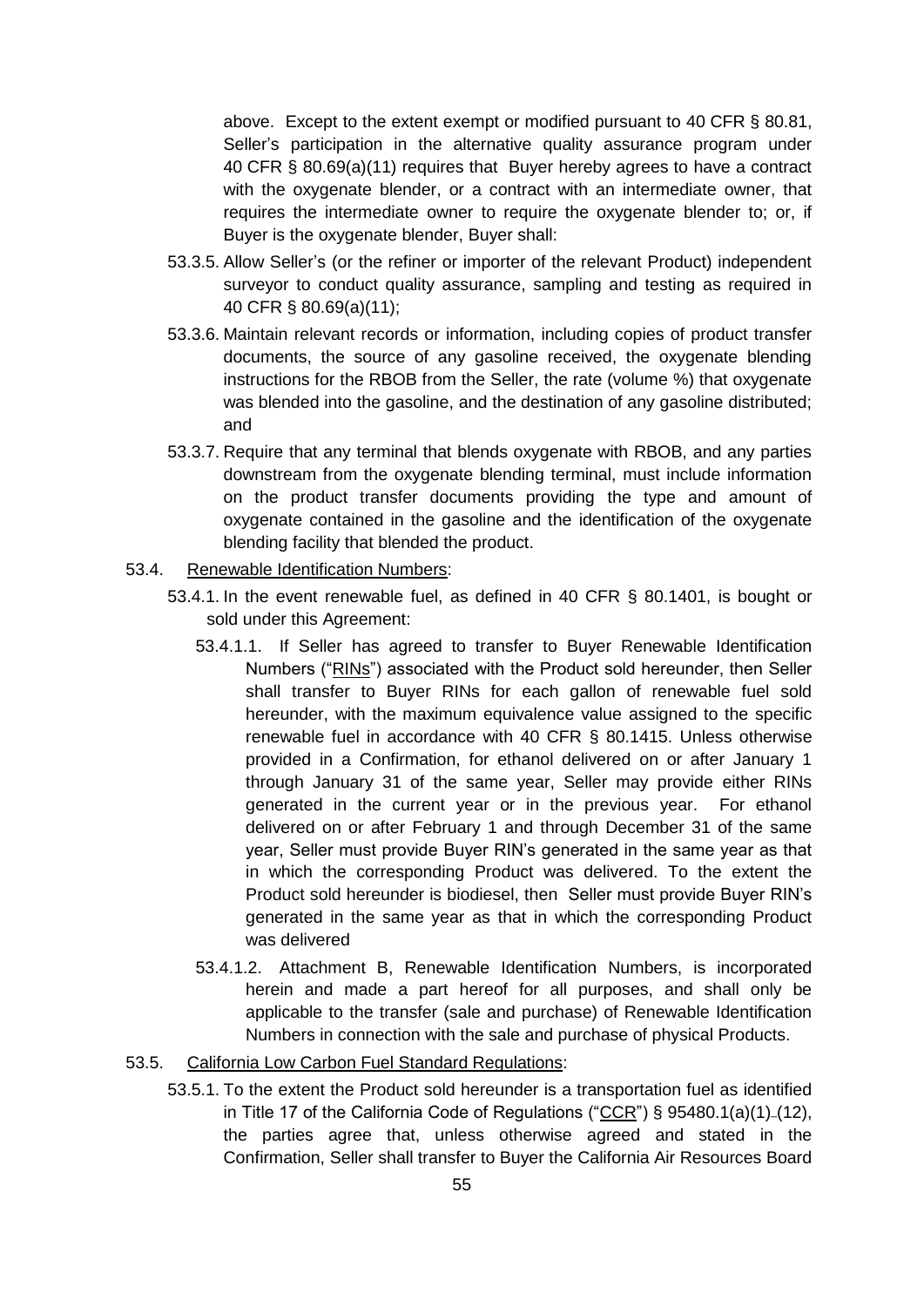Low Carbon Fuel Standard ("LCFS") compliance obligations as the regulated party pursuant to CCR §§ 95480 *et. seq*., for the total volume of fuel transferred to Buyer. Buyer accepts the transfer of the LCFS compliance obligations as a regulated party, including, as applicable, the responsibility for accounting for the base deficit in the annual credits and deficits balance calculation under CCR § 95485(a)(2). Seller shall provide Buyer with a product transfer document ("PTD") that prominently states (i) the volume and average carbon intensity (except as provided below) of the Product, and (ii) that Buyer accepts the LCFS compliance obligations, Buyer is now the regulated party for the acquired product, and Buyer is responsible for meeting all applicable requirements of the LCFS regulation with respect to the Product. Additionally, Seller shall provide Buyer with relevant physical pathway information, if required, for initial demonstration under CCR § 95484(c)(2). To the extent the Product is oxygenate intended to be blended with CARBOB or biomass-based diesel intended to be blended with diesel fuel, Seller's PTD shall identify the carbon intensity, rather than the average carbon intensity, of the Product.

- 53.5.2. To the extent the parties have agreed that Seller shall retain the LCFS compliance obligations as the regulated party, and such agreement is specifically stated in the Confirmation, Seller agrees to be responsible for complying with the applicable LCFS obligations as the regulated party as referenced above. Seller shall provide Buyer with a PTD that prominently states that Seller has elected to remain the regulated party and is responsible for meeting all applicable requirements of the LCFS regulation for the Product.
- 53.5.3. Where the Product being sold hereunder is California reformulated gasoline that will be blended with additional oxygenate and meets the conditions of CCR § 95484(a)(1)(D), Buyer agrees that it will be blending additional oxygenate into the Product.
- 53.5.4. Attachment C, California Low Carbon Fuel Standard Credits and Oregon Clean Fuels Program Credits, is incorporated herein and made a part hereof for all purposes, and shall only be applicable to the transfer (sale and purchase) of California Low Carbon Fuel Standard Credits or Oregon Clean Fuels Program Credits (as set forth in Section 53.6 below), as applicable, in connection with the sale and purchase of physical Products.
- 53.6. Oregon Clean Fuels Program Regulations:
	- 53.6.1. To the extent the Product sold hereunder is a transportation fuel identified in OCFP Regulations § 340-253-0200(2) (as defined below), the parties agree that, unless otherwise agreed and stated in the Confirmation, Buyer (i) is the regulated party under the OCFP Regulations, for the total volume of fuel transferred to Buyer hereunder; (ii) must comply with the registration, recordkeeping and reporting requirements under OCFP Regulations §§ 340-253-0500, 340-253-0600, 340-253-0620, 340-253-0630 and 340-253-0650, for the fuel transferred hereunder; and (iii) is responsible for compliance with the clean fuel standard for such fuel under OCFP Regulations § 340-253-0100(6) of the OCFP Regulations. In addition, unless otherwise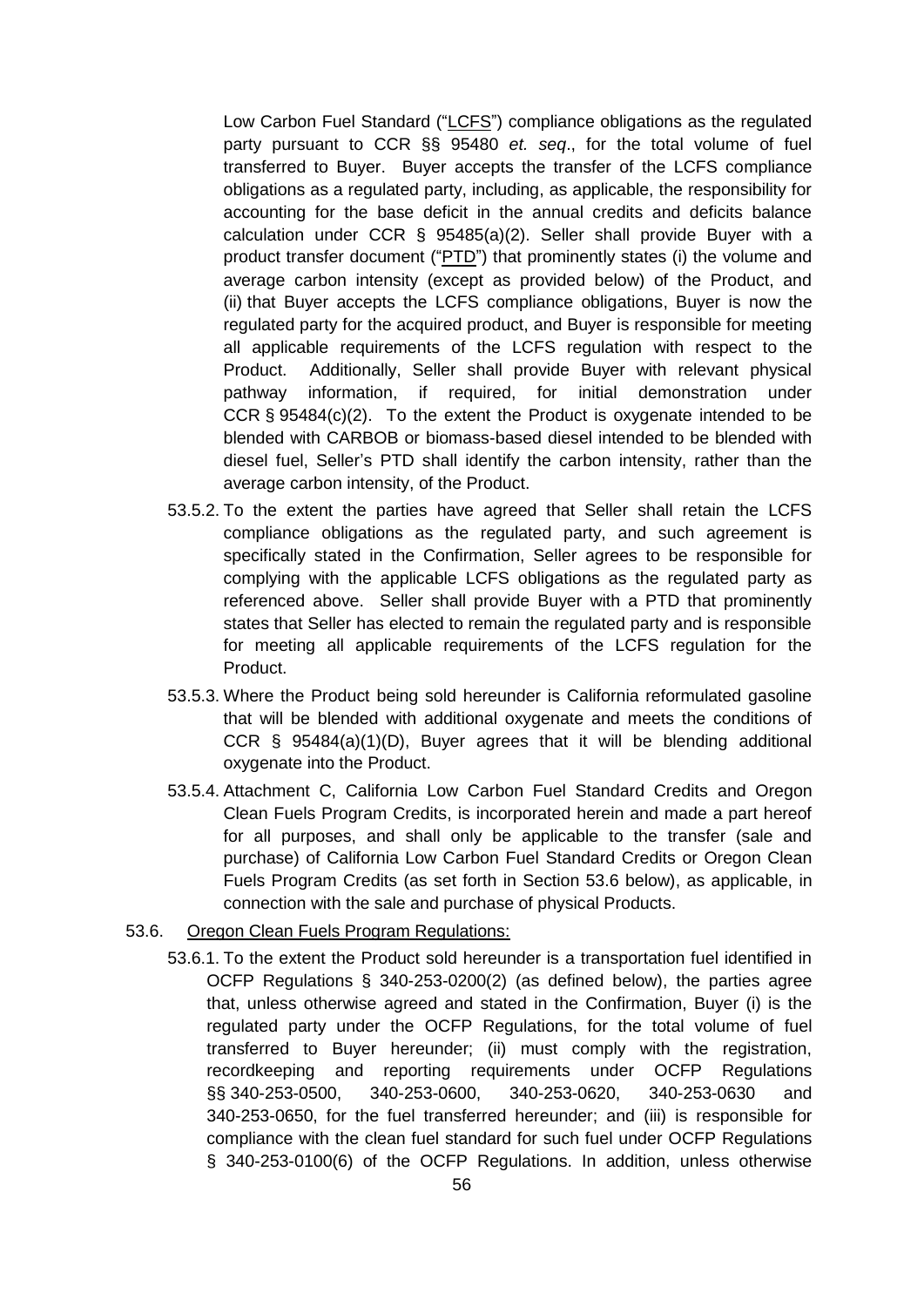agreed in the Confirmation, Seller shall provide Buyer with a PTD that prominently states that Buyer is now the regulated party for the entire volume of Product transferred hereunder.

- 53.6.2. To the extent the parties have agreed that Seller shall remain the regulated party under the OCFP Regulations, and such agreement is specifically stated in the Confirmation, Seller (i) agrees to remain the regulated party for the volume of fuel transferred hereunder; and (ii) shall provide Buyer with a PTD that prominently states that Seller remains the regulated party and is responsible for meeting all applicable requirements of the Oregon Clean Fuels Program for the Product.
- 53.6.3. For purposes of this Agreement, "OCFP Regulations" means the regulations, orders, decrees and standards issued by a governmental authority implementing or otherwise applicable to the Oregon Clean Fuels Program as set forth in the Oregon Administrative Rules §§ 340-253-0000 *et. seq.*, and each successor regulation, as may be subsequently amended, modified, restated from time to time.

## 53.7. Endocrine Disruptor Screening Program

53.7.1. To the extent the Product sold hereunder is subject to the U.S. Environmental Protection Agency's Endocrine Disruptor Screening Program, ("Regulated Product"), Regulated Product purchased under this Agreement shall neither be used by Buyer nor sold to Buyer's customers for use or sale in the U.S. as a pesticide or pesticide inert. The term "pesticide" is any substance or mixture of substances intended for preventing, destroying, repelling, or mitigating pests and includes but is not limited to insecticides, fungicides, and herbicides. If Buyer fails to comply with the Buyer's obligation under this Agreement then Seller may, in addition to any other remedies, postpone or withhold the supply of Regulated Product, and/or terminate Transactions for any Regulated Product supply under this Agreement or any other agreement between the parties.

## 54. **Export Controls**

- 54.1. Buyer agrees that the laws and regulations of the producing country with respect to the export of Product apply to this Agreement, except insofar as those laws and regulations are inconsistent with U.S. laws or regulations. If documents are required by Seller, or Seller's Supplier(s), Buyer shall provide upon request any relevant documents for the purpose of verifying the final destination of the Product sold hereunder.
- 54.2. The parties acknowledge that they will comply in all respects with U.S. laws, regulations and administrative requirements applicable to this Agreement concerning any export or re-export of the Product, including, but not limited to, the International Traffic in Arms Regulations, the Export Administration Regulations, the Foreign Trade Regulations and the regulations and orders issued and/or administered by the U.S. Department Of The Treasury, Office Of Foreign Assets Control in relation to export control, anti-boycott and trade sanctions matters ("U.S. Export Control Laws and Regulations").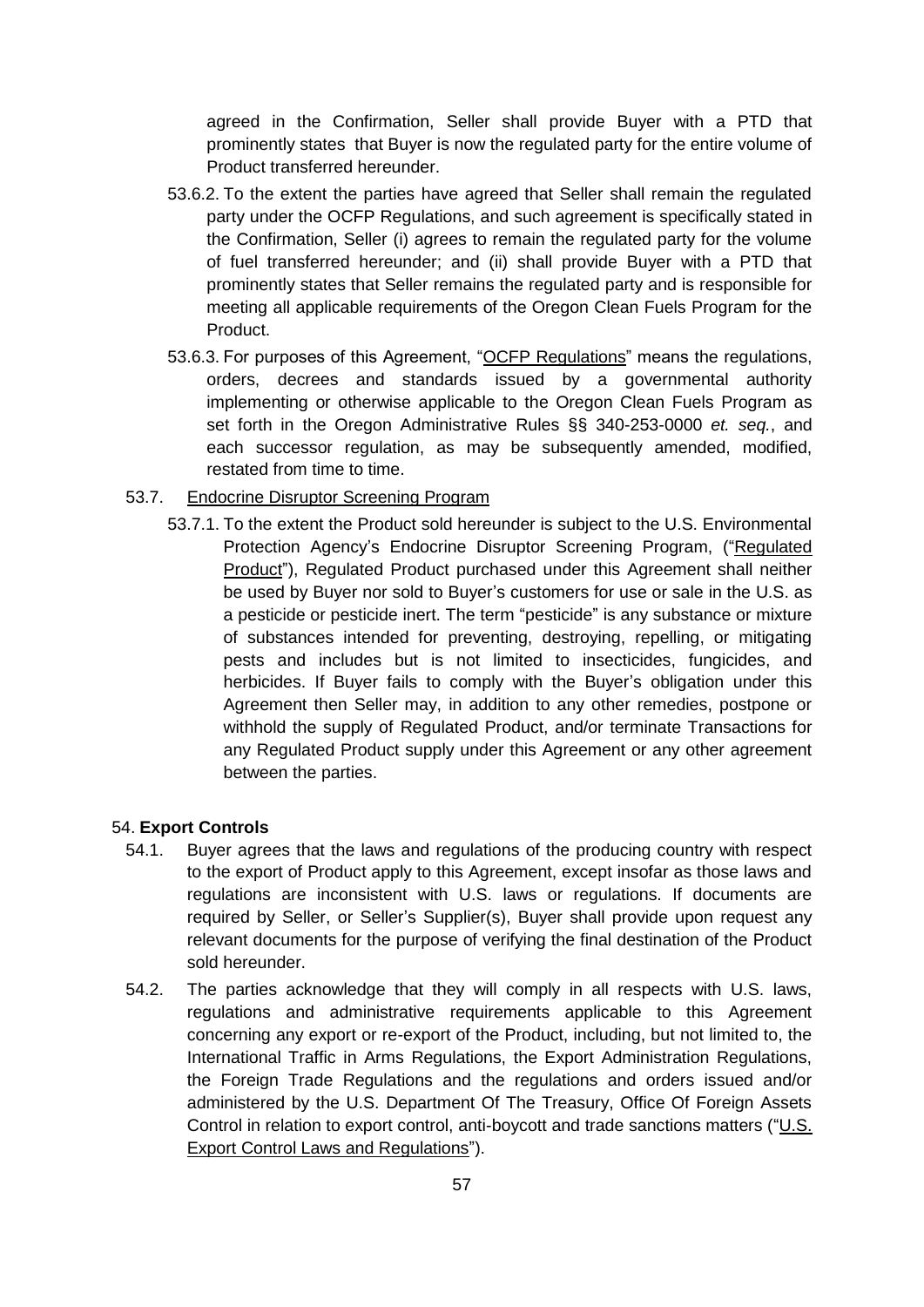- 54.3. Notwithstanding any other provisions herein, this Agreement does not constitute an agreement by either party or any of its affiliates to which this Agreement is assigned to comply with any provisions in this Agreement that are inconsistent with U.S. Export Control Laws and Regulations. This Agreement does not constitute, and shall not be construed to constitute, an agreement by either party to take or refrain from taking any action which would constitute non-compliance with or result in penalties under any laws, regulations or other official government rules or requirements applicable to such party which relate to foreign trade controls, export controls, embargoes, or international boycotts of any type.
- 54.4. Notwithstanding anything to the contrary, if the Product is to be exported from the United States by Buyer or its designee, Buyer shall be the "U.S. Principal Party in Interest" as that term is used by U.S. Customs and/or the Bureau of Industry and Security ("BIS"). Buyer shall comply with all regulations, including but not limited to those relating to licensing, reporting, filing and recordkeeping. In the event Buyer exports Product from the U.S., Buyer shall indemnify and hold harmless Seller from any and all damages, liabilities, penalties, fines, costs, and expenses, including attorneys' fees, arising out of claims, suit, allegations or charges of Buyer's failure to comply with the provisions of this Section.

## 55. **Safety Data Sheets**

- 55.1. Seller shall furnish Buyer with Safety Data Sheets that provide warnings and safety and health information concerning the Product. Buyer shall be responsible for further distribution of said Safety Data Sheets as necessary.
- 55.2. Nothing herein shall relieve Buyer of its duties in relation to the safe and proper evaluation, storage, use, transport and disposal of the Product sold hereunder.

## 56. **Notices**

- 56.1. Except as otherwise provided, all notices, consents, and other communications under this Agreement required to be in writing shall be deemed to have been duly given (i) when delivered in person, (ii) when received by fax, (iii) when received by the addressee if sent by express mail, Federal Express, or other express delivery service receipt requested, (iv) five (5) Banking Days after being placed in the U.S. mail, by first class postage, or registered or certified mail, return receipt requested, (v) by e-mail only in instances specifically provided for herein shall be deemed duly given immediately (with receipt confirmed) or (vi) when sent by any other means as the parties may agree from time to time, in each case to the appropriate address as designated by the parties.
- 56.2. All notices under this Agreement received after 17:00 hours receiving party's local time, shall be deemed received 09:00 hours receiving party's local time the following Banking Day.

## 57. **Governing Law and Jurisdiction**

57.1. THIS AGREEMENT, AND ALL DISPUTES ARISING OUT OF OR IN CONNECTION WITH, ASSOCIATED WITH, OR RELATED THERETO SHALL BE GOVERNED BY, INTERPRETED, CONSTRUED AND ENFORCED IN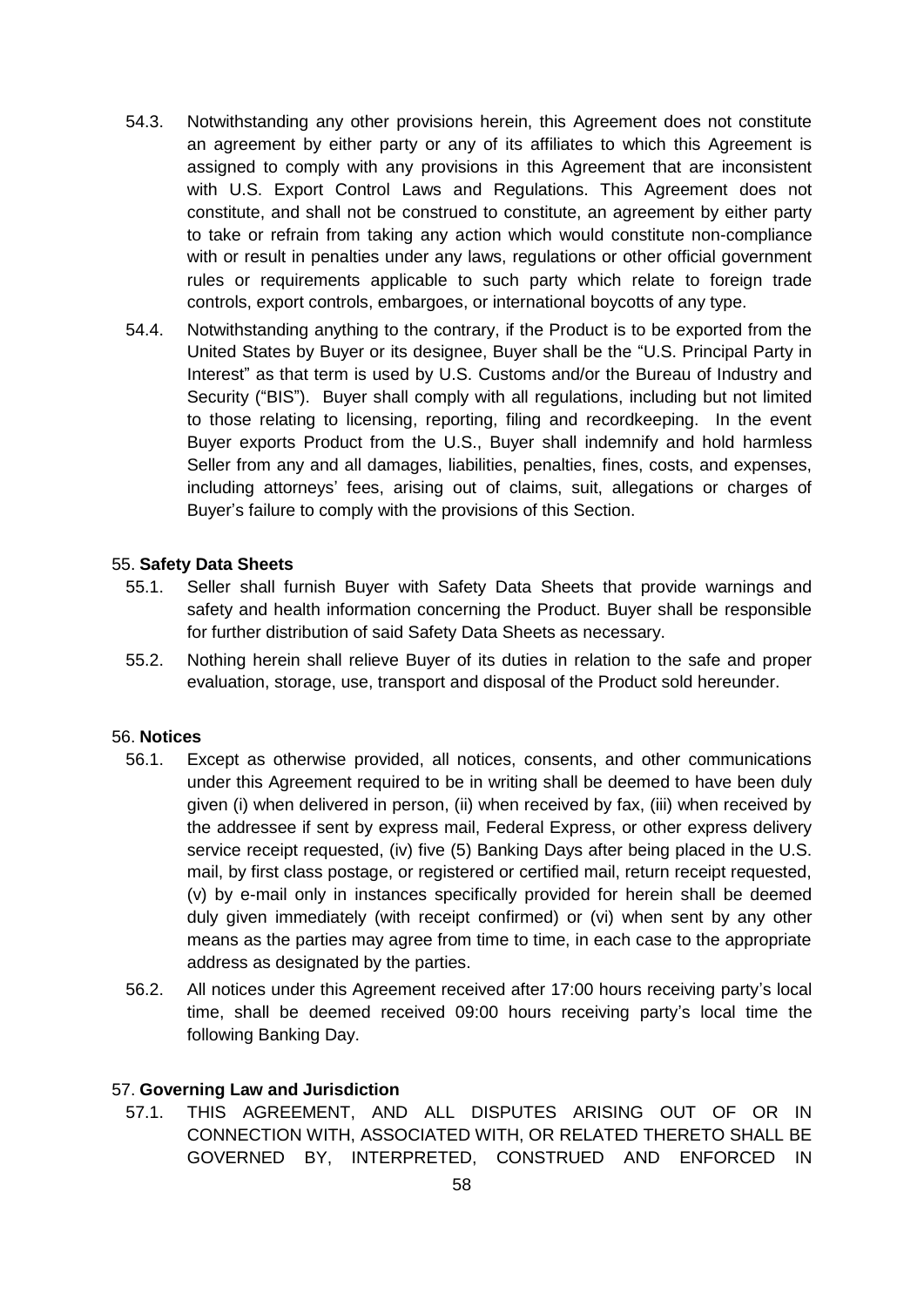ACCORDANCE WITH THE LAW OF THE STATE OF TEXAS WITHOUT REGARD TO PRINCIPLES OF CONFLICTS OF LAWS.

- 57.2. BOTH PARTIES SUBMIT TO THE EXCLUSIVE JURISDICTION OF THE COURTS OF THE STATE OF TEXAS AND OF THE UNITED STATES OF AMERICA SITTING IN HOUSTON, TEXAS IN CONNECTION WITH ANY ACTION OR PROCEEDING ARISING OUT OF OR IN CONNECTION WITH, ASSOCIATED WITH, OR RELATED TO, THIS AGREEMENT. THE PARTIES HEREBY WAIVE ANY OBJECTION TO VENUE IN THE FOREGOING JURISDICTION AND ANY OBJECTION TO ANY ACTION OR PROCEEDING ON THE BASIS OF FORUM NON CONVENIENS. TO THE MAXIMUM EXTENT PERMITTED BY LAW, EACH PARTY HEREBY WAIVES ANY RIGHT TO TRIAL BY JURY.
- 57.3. Without derogating from the specific time limits set out in Section 8.3 and Section 20.3 (submission of demurrage claims) and Section 48.2 (complaint of quantity discrepancy or of variation of quality), and any other provisions requiring compliance within a given period, all of which shall remain in full force and effect, any claim arising under the Agreement and any dispute under Section 57 shall be commenced within two (2) years of the date on which the Product was delivered or, in the case of a total loss, of the date upon which the Product should have been delivered, failing which the claim shall be time barred and any liability or alleged liability of the other party shall be extinguished.
- 57.4. The UN Convention on Contracts for the International Sale of Goods (1980) shall not apply.

# 58. **Limitation of Liability**

58.1. IN NO EVENT SHALL EITHER PARTY BE LIABLE TO THE OTHER WHETHER UNDER THIS AGREEMENT OR OTHERWISE IN CONNECTION WITH THIS AGREEMENT FOR LOSS OF PROFITS OR INDIRECT, SPECIAL, EXEMPLARY, PUNITIVE, OR CONSEQUENTIAL DAMAGES. THE LIMITATION CONTAINED IN THIS SECTION SHALL SURVIVE TERMINATION OF THIS AGREEMENT. The provisions of this Section 58.1 shall continue and apply notwithstanding the termination or expiration of the Agreement for any reason whatsoever.

# 59. **Waiver**

59.1. No waiver by either party of any breach of any of the covenants or conditions under this Agreement shall be construed as a waiver of any succeeding breach of the same or any other covenant or condition.

# 60. **Survivability**

60.1. If for any reason the Agreement shall be terminated then such termination shall be without prejudice to any rights, obligations or liabilities of either party which have accrued at the date of termination but have not been performed or discharged, and any parts of the Agreement having any relevance thereto or any bearing thereon shall, notwithstanding the termination of the Agreement for any reason, continue in force and effect.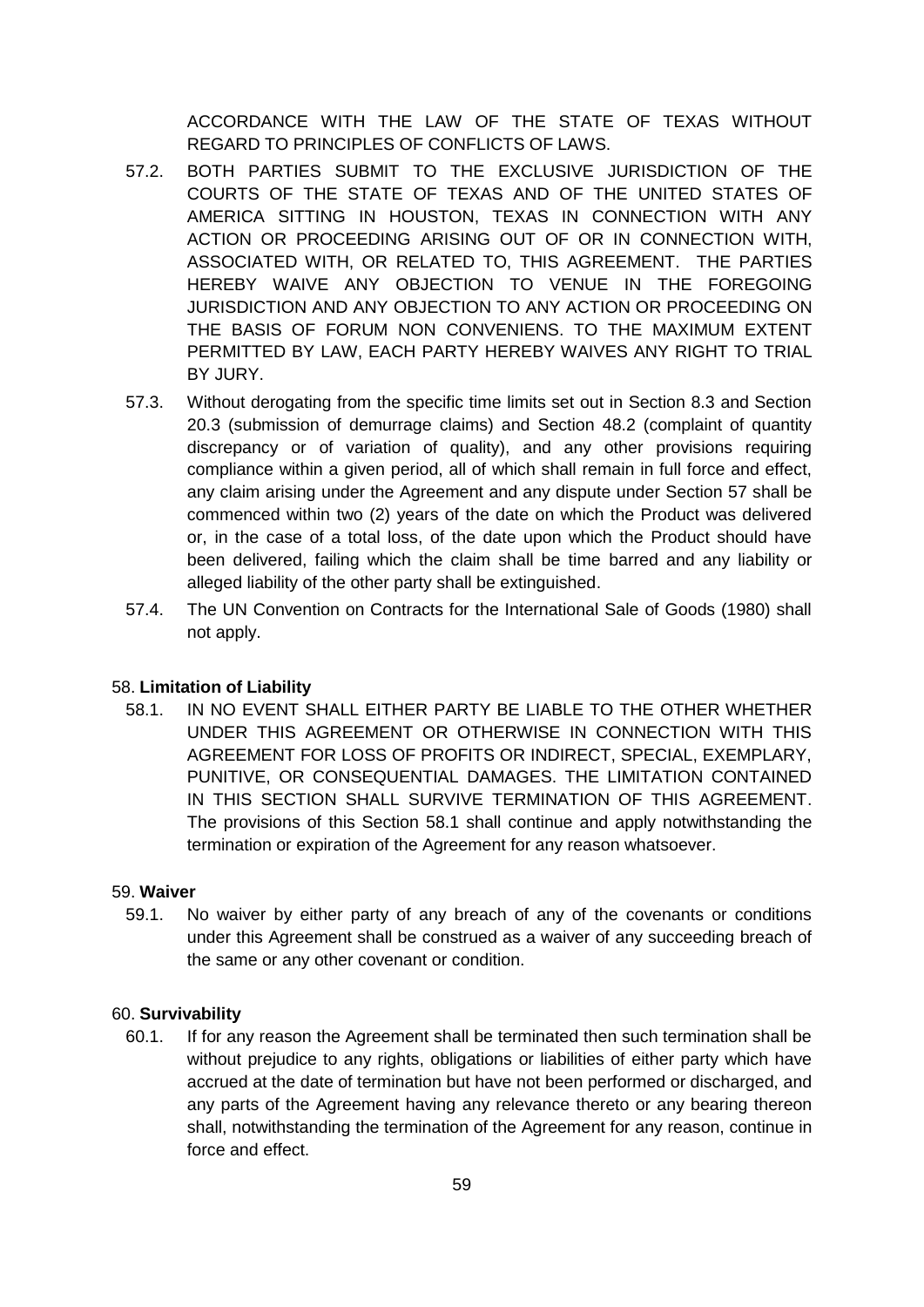## 61. **Interpretation**

61.1. Clause, Section and sub-section headings contained herein are for convenience of reference only and shall not affect the interpretation thereof. Except where the context otherwise requires, words denoting the singular include the plural and vice versa; words denoting any gender include all genders; and words denoting persons include firms and corporations and vice versa. The word "or" is not exclusive. The word "include" and its derivatives shall not be construed as terms of limitation. Unless otherwise expressly stated, the words "hereof", "herein" and "hereunder" and words of similar import refer to this Agreement as a whole and not to any particular provision of this Agreement. The words "will" and "shall" are expressions of command, not merely expressions of future intent or expectation.

## 62. **Severability**

62.1. If any provision of this Agreement is determined to be invalid, illegal or unenforceable, all other provisions of this Agreement will nevertheless remain in full force and effect.

## 63. **No Third Party Beneficiary**

63.1. Except as may be specifically provided in the Confirmation, no term of the Agreement is intended to, or does, confer a benefit or remedy on any third party.

## 64. **Recording, Retention and Monitoring of Communications**

- 64.1. Each party hereby acknowledges to the other party and consents that such other party may from time to time and without further notice and to the extent permitted by law:
	- 64.1.1. record and retain electronic transmissions (including telephone conversations, e-mail and instant messaging between the parties' respective representatives in connection with the Agreement or other commercial matters between the parties) on central and local databases for their respective legitimate purposes; and
	- 64.1.2. monitor electronic transmissions through their internal and external networks for purposes of security and compliance with applicable laws, regulations and internal policies for their other legitimate business purposes.

## 65. **Facilitation Payments and Anti-Corruption**

- 65.1. Buyer and Seller each agree and undertake to the other that in connection with each Transaction under this Agreement, they will each respectively comply with all applicable Anti Bribery Laws.
- 65.2. Buyer and Seller each represent, warrant and undertake to the other that they shall not, directly or indirectly,
	- 65.2.1. pay, offer, give or promise to pay or authorize the payment of, any monies or other things of value to:
		- 65.2.1.1. a Government Official or an officer or employee of a government or any department, agency or instrumentality of any government;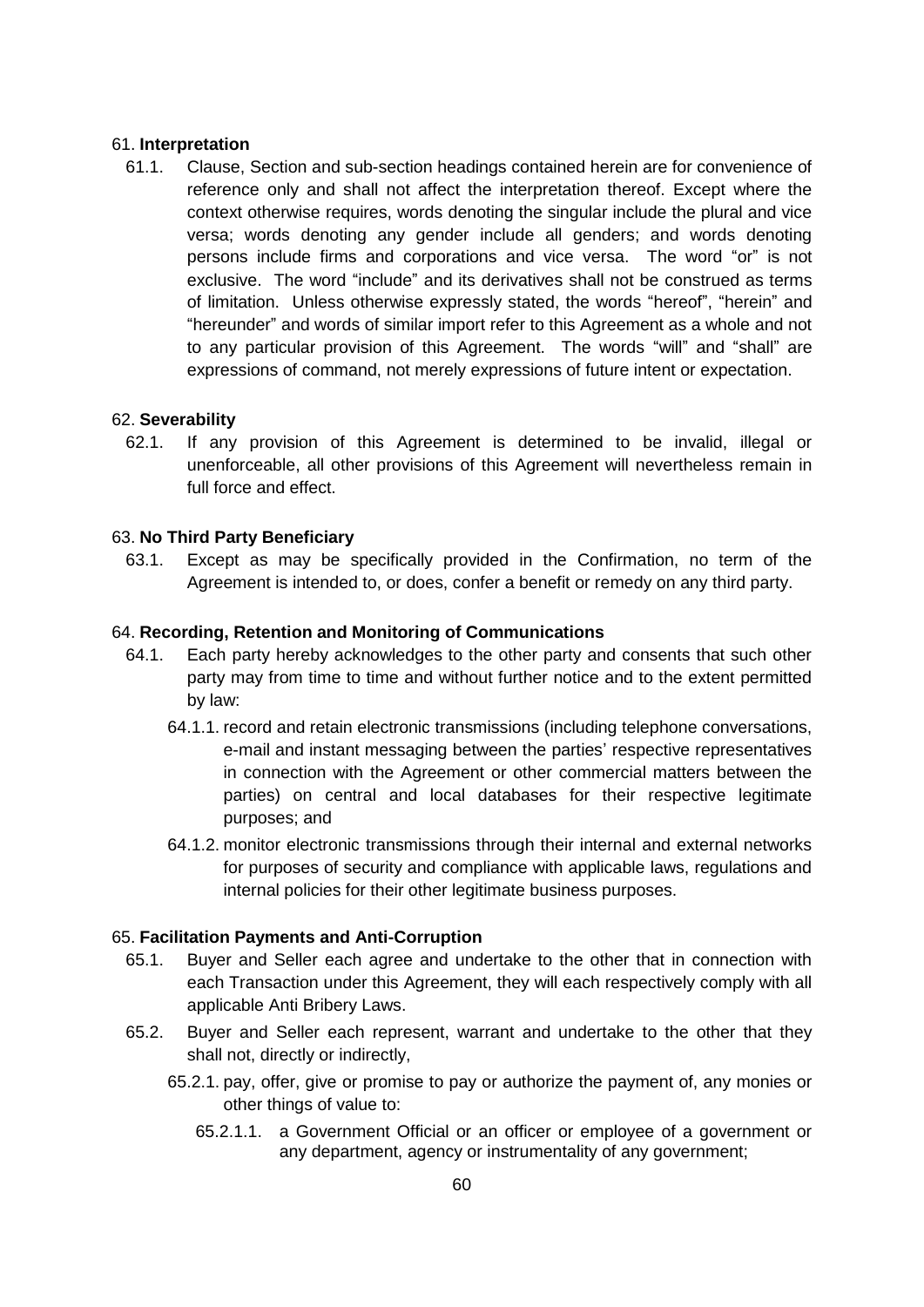- 65.2.1.2. an officer or employee of a public international organization;
- 65.2.1.3. any person acting in an official capacity for or on behalf of any government or department, agency, or instrumentality of such government or of any public international organization;
- 65.2.1.4. any political party or official thereof, or any candidate for political office;
- 65.2.1.5. any other person, individual or entity at the suggestion, request or direction or for the benefit of any of the above-described persons and entities, or
- 65.2.1.6. engage in other acts or transactions, in each case if this is in violation of or inconsistent with the Anti-Bribery Laws.
- 65.3. In particular, Seller represents and warrants to Buyer that it has not made any payments or given anything of value to officials, officers or employees of the government of the country in which the Product originated or any agency, department or instrumentality of such government in connection with the Product which is the subject of the Agreement which would be inconsistent with or contravene any of the above-referenced legislation.
- 65.4. For each Transaction, Seller and Buyer shall each:
	- 65.4.1. maintain adequate internal controls and procedures to assure compliance with the Anti-Bribery Laws;
	- 65.4.2. maintain for period of five (5) years after the Transaction's end date all business records related to the Transaction, which shall include at a minimum all invoices for payment submitted in relation to the Transaction along with supporting documentation (collectively "Records");
	- 65.4.3. have the right to audit at its sole cost, the Records for the limited purpose of ensuring compliance with the Anti-Bribery Laws at any time during and within five (5) years after termination of the Transaction;
	- 65.4.4. cooperate with the other party to afford reasonable access to any person authorized by the auditing party to any place where the Records are being maintained; and
	- 65.4.5. provide the other party with the Records as soon as reasonably practical upon written request.
- 65.5. Either party may terminate the applicable Transaction forthwith upon written notice to the other party at any time, if in its reasonable judgement, supported by credible evidence, the other party is in breach of any of the representations, warranties or undertakings contained in this Section.

## 66. **Entire Agreement - Modification - Conflict**

66.1. This Agreement comprises the entire agreement and supersedes all prior communications between the parties and any broker confirmation concerning the subject matter or in consideration hereof. This Agreement shall not be modified, amended or supplemented unless mutually agreed by the parties, which agreement must be evidenced in writing. These GTCs shall apply except insofar as any such Section is inconsistent with any of the specific terms in a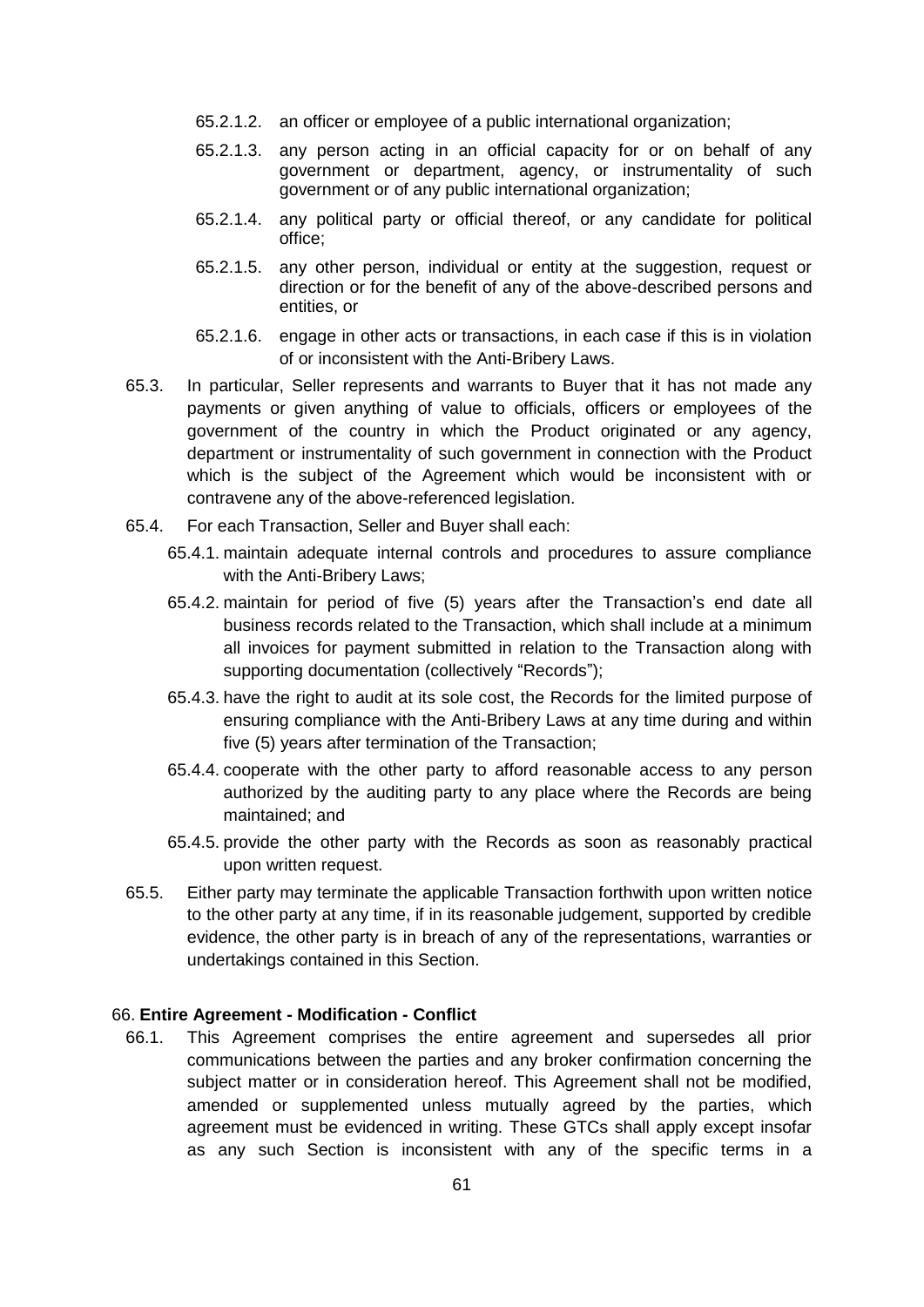Confirmation, in which case, the Confirmation shall govern. For the avoidance of doubt, any repetition in a Confirmation of any Section or any part of such Section of these GTCs shall be for emphasis only and shall not by reason of such repetition exclude any other part of such Section or any other Section or any part thereof of the said GTCs.

# 67. **Definitions**

- 67.1. "Adequate Assurance of Performance" means: (i) at the option of the party providing the Adequate Assurance, either (a) an irrevocable stand-by letter of credit in a form and for a commercially-reasonable amount acceptable to the Secured Party issued or confirmed by a Qualified Institution acceptable to the Secured Party, or (b) cash in a commercially-reasonable amount acceptable to the Secured Party; or (ii) another form of assurance mutually agreed by the parties;
- 67.2. "Affiliate" means, in relation to any person, an entity controlled, directly or indirectly, by the person, any entity that controls, directly or indirectly, the person or any entity directly or indirectly under common control with the person. For this purpose, "control" of any entity or person means ownership of a majority of the voting power of the entity or person;
- 67.3. "Agreement" means these GTCs (including, where applicable, the Attachments attached hereto) together with a Confirmation;
- 67.4. "All Fast" shall mean that the Vessel is completely secured to the berth and that the gangway is down and secured;
- 67.5. "Anti-Bribery Laws" means the United States Foreign Corrupt Practices Act of 1977 and the United Kingdom Bribery Act 2010 (as amended from time to time) and all other applicable national, regional, provincial, state, municipal or local laws and regulations that prohibit the bribery of, or the providing of unlawful gratuities, facilitation payments or other benefits to, any Government Official or any other person;
- 67.6. "API" shall mean the American Petroleum Institute;
- 67.7. "Arrival Date Range" shall be the time period provided in a Confirmation, or as further narrowed by agreement between the parties, within which Seller's Vessel shall tender NOR at the Discharge Port and be ready to discharge Product. For purposes of CFR and CIF Marine deliveries, the parties may agree by specifying in a Confirmation or other writing that the Arrival Date Range at the Discharge Port is given for the sole purpose of calculating Laytime and demurrage, and shall not be construed as establishing a guaranteed date of arrival or delivery at the Discharge Port;
- 67.8. "ASTM" shall mean ASTM International;
- 67.9. "Banking Day" means a day other than a Saturday or Sunday when federal banks are open for business in New York, NY;
- 67.10. "Bankruptcy Code" means Title 11 of the U.S. Code, 11 U.S.C. §§ 101 *et. seq*., as amended from time to time;
- 67.11. "Barrel" means forty-two (42) U.S. Gallons at sixty degrees (60º) Fahrenheit;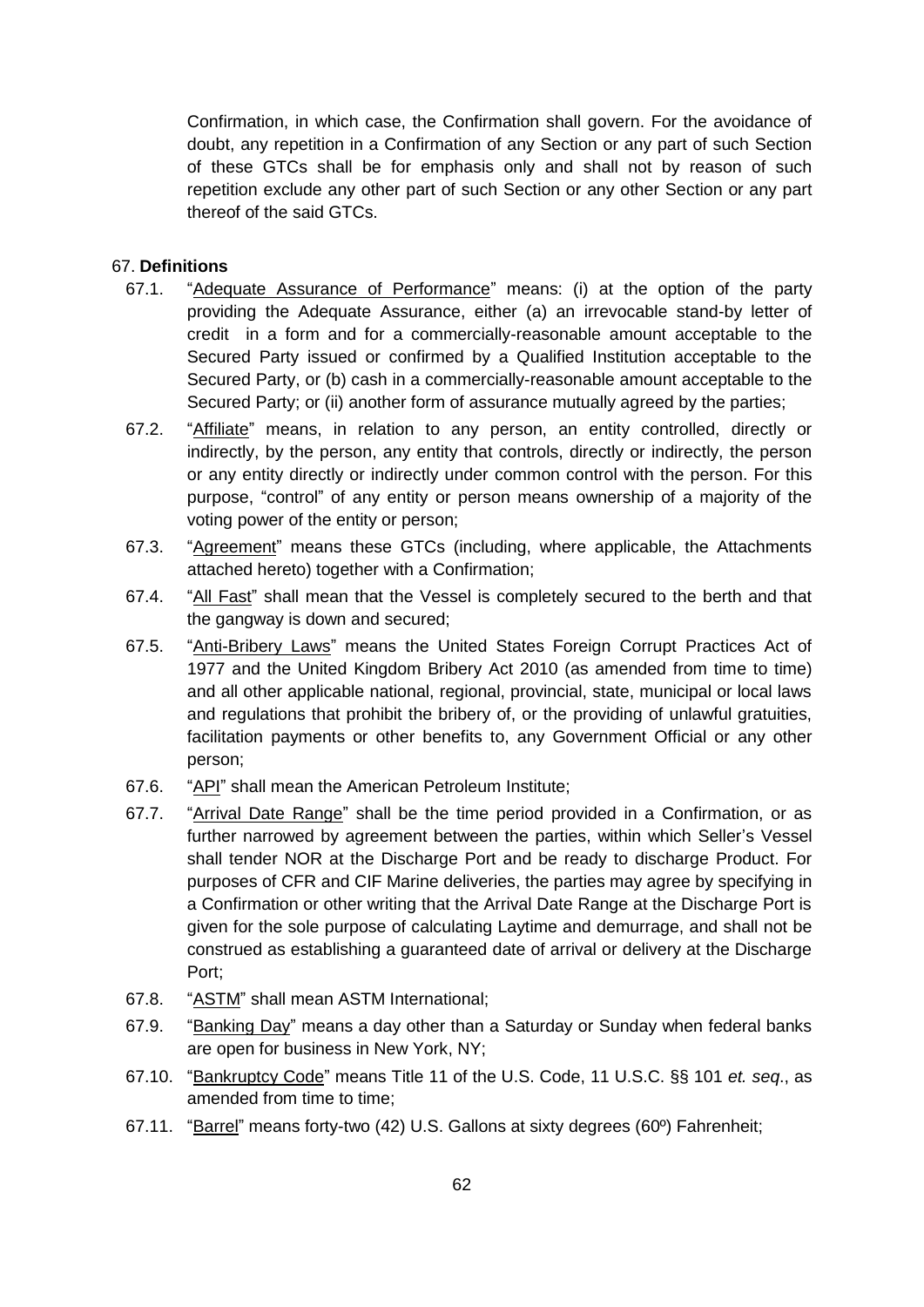- 67.12. "Buyer's Receiver" shall mean the terminal, pipeline, or other facility, or other body, person or company, to whom the Product will be discharged;
- 67.13. "CBP" shall mean the U.S. Bureau of Customs and Border Protection;
- 67.14. "Confirmation" means a confirmation setting forth the trade details of a Transaction between the parties, either: (i) in the form of an electronic confirmation and matched by the agreed upon electronic confirmation matching system, or (ii) absent the ability to confirm a Transaction through an electronic confirmation matching system, by written confirmation;
- 67.15. "CFR" shall mean cost and freight;
- 67.16. "CIF" shall mean cost, insurance, and freight;
- 67.17. "Delivered" shall include delivered outturn and ex-ship marine deliveries;
- 67.18. "Discharge Port" means the port or terminal at which the Product to be delivered hereunder is or will be discharged or, where the context requires, the operator, authority or governing body of such port or terminal;
- 67.19. "ETA," in the case of FOB marine deliveries, means the estimated time of arrival of the Vessel at the Load Port and, in the case of CFR, CIF and Delivered marine deliveries means the estimated time of arrival of the Vessel at the Discharge Port;
- 67.20. "EU" means European Union;
- 67.21. "EU qualified" means that the Product is or will be in free circulation within the EU and not subject to any import duties; "non-EU qualified" means Product that does not fall within the meaning of EU qualified;
- 67.22. "FCA" shall mean free carrier;
- 67.23. "FOB" shall mean free on board;
- 67.24. "Gallon" shall mean one (1) U.S. liquid gallon containing two hundred and thirtyone (231) cubic inches when the liquid is at a temperature of sixty degrees (60º) Fahrenheit and at the vapor pressure of the liquid being tested;
- 67.25. "Government Official" means any official or employee of any government, or any agency, ministry, department of a government (at any level), person acting in an official capacity for a government regardless of rank or position, official or employee of a company wholly or partially controlled by a government (for example, a state owned oil company), political party and any official of a political party; candidate for political office, officer or employee of a public international organization, such as the United Nations or the World Bank, or immediate family member (meaning a spouse, dependent child or household member) of any of the foregoing;
- 67.26. "GTCs" shall mean these General Terms and Conditions for the Sale and Purchase of Products – April 1, 2016;
- 67.27. "Inland Barge" shall mean a U.S. Coast Guard approved barge, restricted to operations in the inland waterways or local coastline areas;
- 67.28. "Laytime" shall consist of the time allowed to Seller for loading or Buyer for discharge (as applicable), day or night, Saturdays, Sundays, and holidays included;
- 67.29. "Letter of Indemnity" shall be as contained in Attachment A of these GTCs;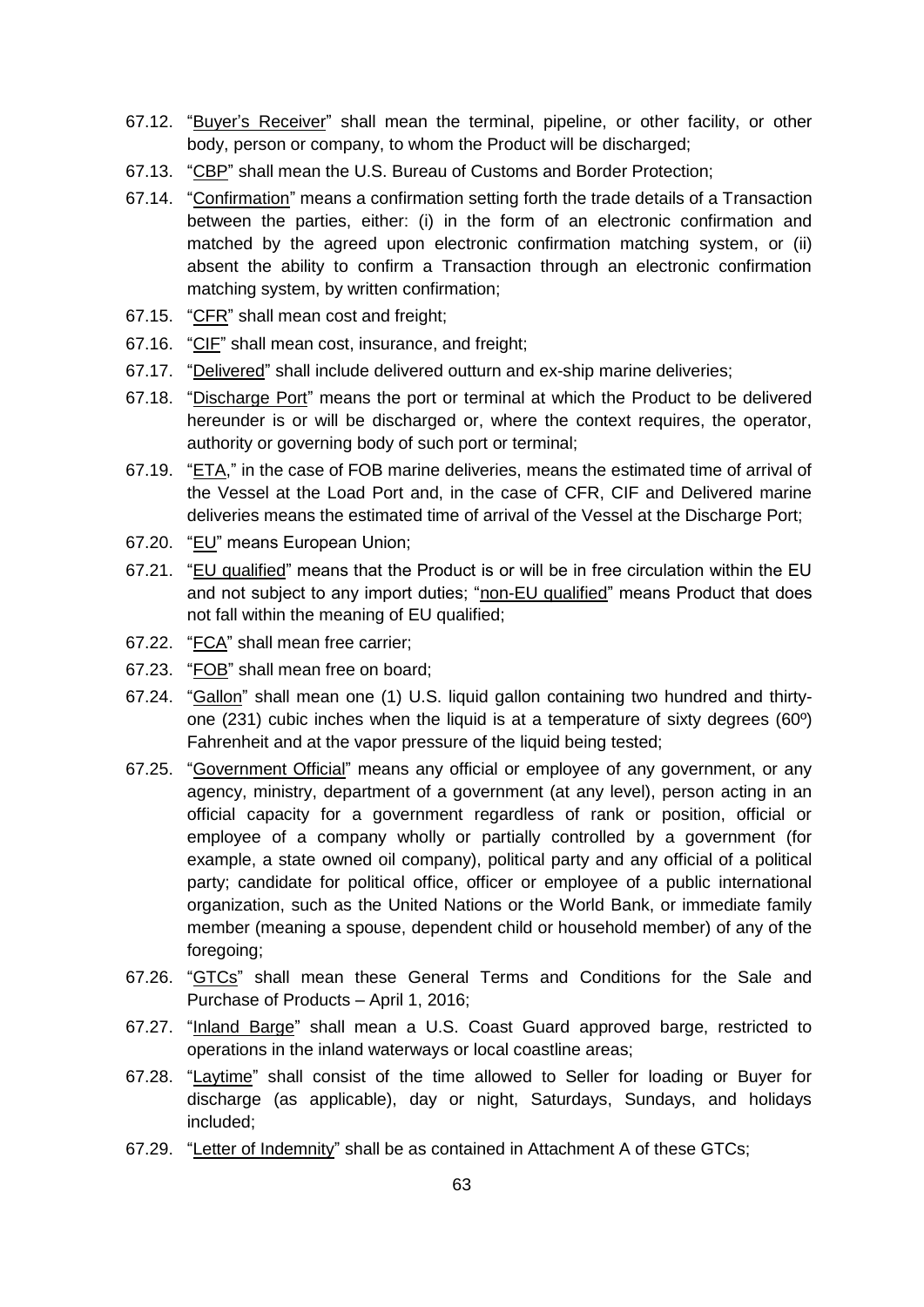- 67.30. "Lightering" shall mean the discharge or unlading of a cargo from a larger Vessel to a smaller Vessel for purposes of further transportation;
- 67.31. "Load Port" means the port or terminal at which the Product to be delivered hereunder is or will be loaded or, where the context requires, the operator, authority or governing body of such port or terminal;
- 67.32. "Loading Date Range" shall be the time period provided in a Confirmation, or as further narrowed by agreement between the parties, within which Buyer's Vessel shall tender NOR at the Load Port and be ready to load Product and within which Seller shall make Product available for loading;
- 67.33. "LPG" means liquefied petroleum gas;
- 67.34. "Marine" shall mean deliveries by waterborne Vessel;
- 67.35. "NOR" means when the Vessel is in all respects ready to load or discharge, as applicable, the valid notice of readiness to load or discharge, as the case may be, as given by the master of the Vessel (or his/her representative) to the Load Port or to the Discharge Port as applicable;
- 67.36. "OBQ" shall mean on board quantity;
- 67.37. "Ocean-Going Barge" shall mean a U.S. Coast Guard approved barge having ABS Load Line Certification and permitted to operate in offshore waters;
- 67.38. "Product" means any commodity or commodities bought or sold between the parties as identified in a particular Confirmation;
- 67.39. "Qualified Institution" means: (i) the U.S. office of a commercial bank or trust company (which is not an Affiliate of either party) organized under the laws of the U.S. (or any state or political subdivision thereof), or (ii) the U.S. branch of a foreign bank (which is not an Affiliate of either party), in each case having assets of at least ten billion dollars (\$10,000,000,000), and having a credit rating of at least A- by Standard's & Poor's and at least A3 by Moody's;
- 67.40. "RBOB" shall mean reformulated blendstock for oxygenated blending;
- 67.41. "REACH" means Regulation (EC) No 1907/2006 of the European Parliament and of the Council of 18 December 2006 concerning the Regulation, Evaluation, Authorization and Restriction of Chemical substances (REACH);
- 67.42. "ROB" shall mean remaining on board;
- 67.43. "Seller's Supplier" shall mean the terminal, pipeline, or other facility, from which Product will be loaded and/or any body, person, or company being a direct or indirect source of supply for Seller;
- 67.44. "Tanker" shall mean any self propelled vessel capable of carrying bulk Product;
- 67.45. "Transaction" means any purchase or sale of Product between the parties that is evidenced by a Confirmation that incorporates the GTCs;
- 67.46. "Transship" and "Transshipment" shall mean the transfer of a cargo outside the territorial waters of the U.S. from one Vessel for further transportation on the same Vessel or a different ship or conveyance where a Discharge Port under this Agreement is located within the U.S.;
- 67.47. "Vessel" means a Tanker, Ocean-Going Barge, or any other barge;
- 67.48. "VEF" means Vessel experience factor;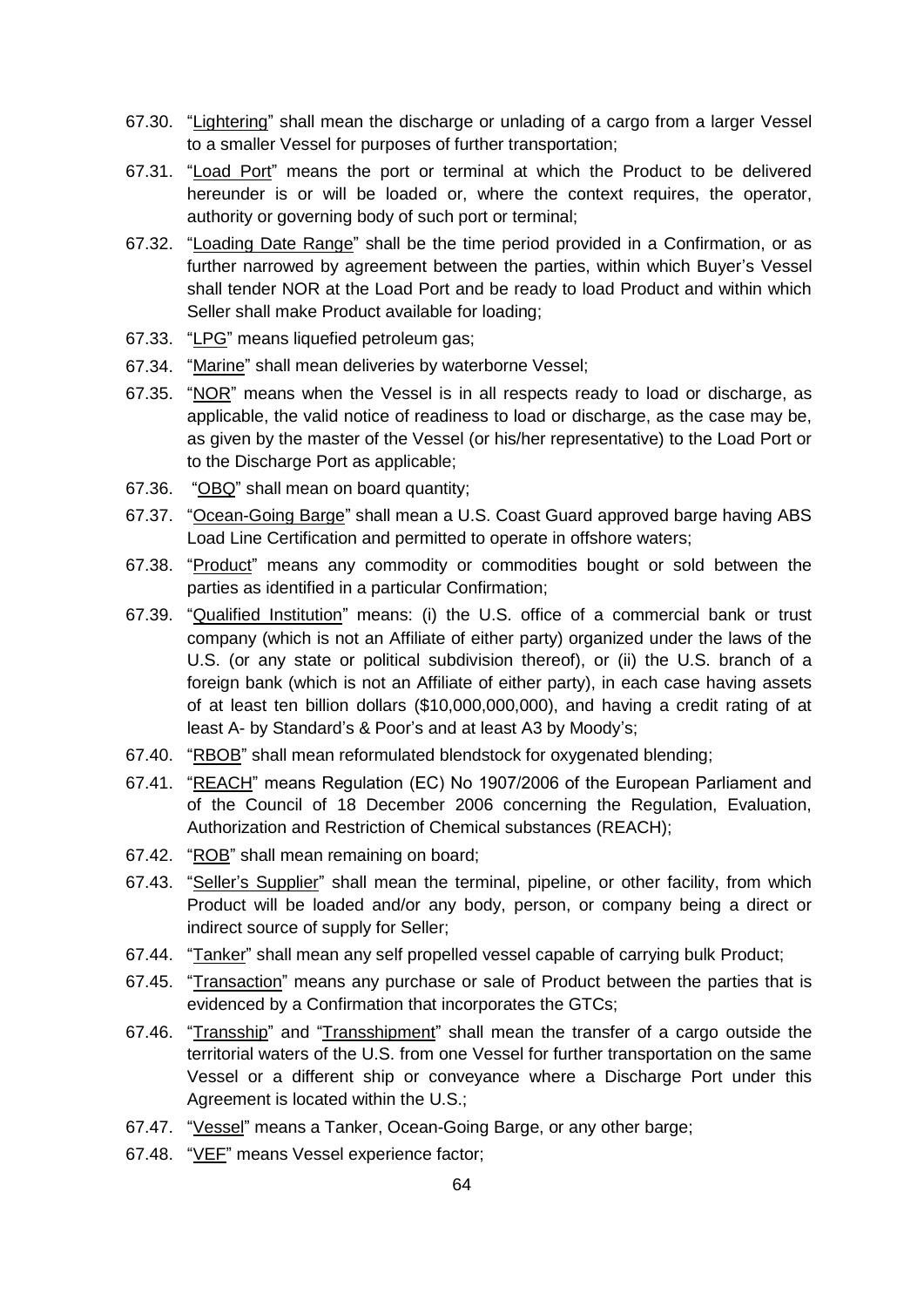67.49. "Worldscale" shall mean the New Worldwide Tanker Nominal Freight Scale as current on the day of commencement of loading of the Vessel in question.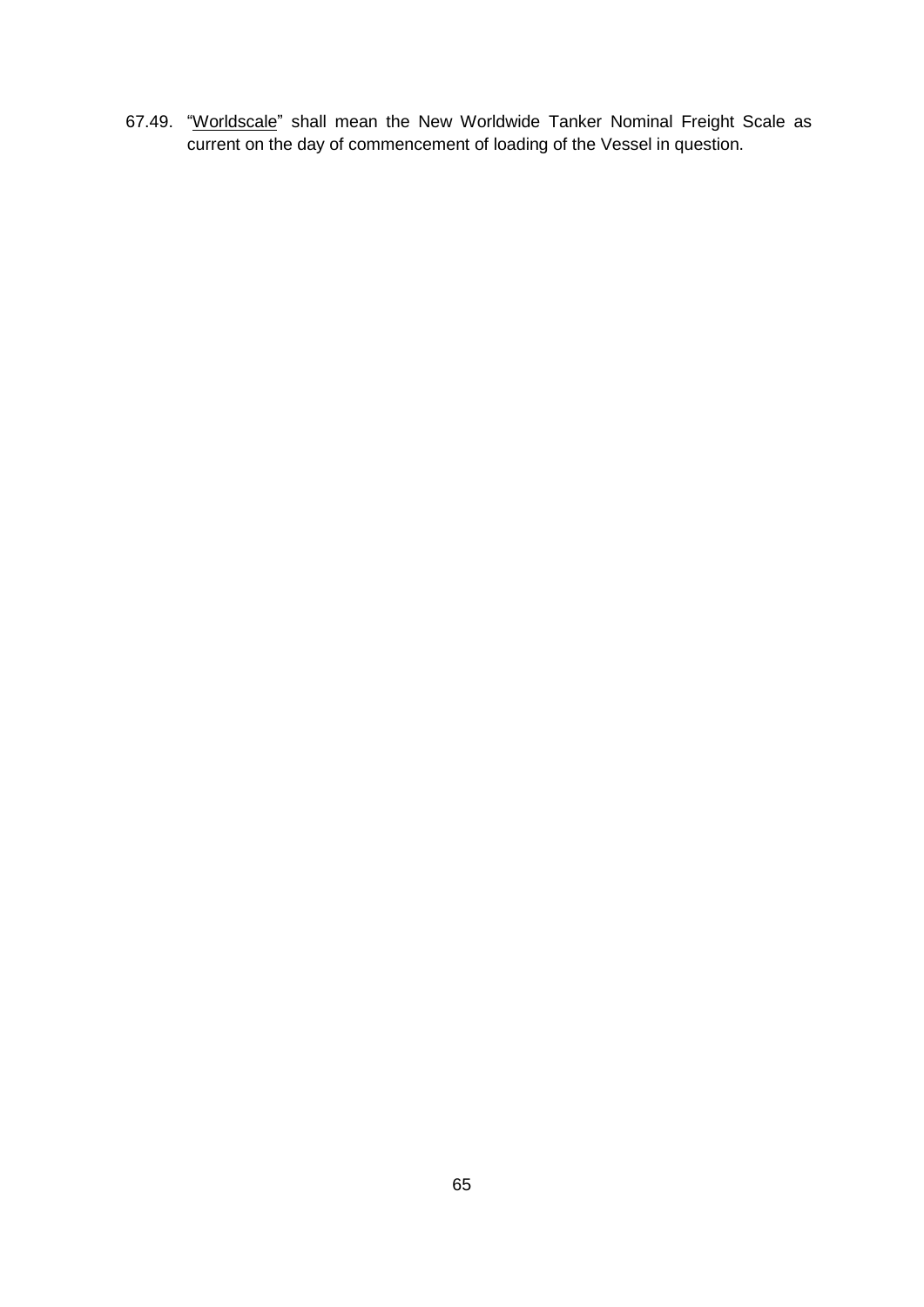# **PART F - Attachments**

# **Attachment A - Seller's Letter of Indemnity format**

# **LETTER OF INDEMNITY**

In consideration of your paying for the cargo of {VOLUME} U.S. Barrels/Metric Tons of {TYPE OF PRODUCT} which sailed from {PORT} on {VESSEL} on {BILL OF LADING DATE} loaded with the cargo when the full set of Bills of Lading and Original Shipping documents for the cargo have not been delivered to you at the time payment is due under our contract dated {CONTRACT DATE}

We hereby warrant to you that at the time property passed as specified under the terms of the contract we had the right to sell the cargo to you, and we had unencumbered title to the cargo.

We hereby irrevocably and unconditionally undertake to indemnify you and hold you harmless against any claim made against you by anyone as a result of breach by us of any of our warranties as set out above; and all loss, costs (including, but not limited to, costs as between attorney or solicitor and own client), damages, and expenses which you may suffer, incur, or be put to which are not too remote as a result of our failure to deliver the above document(s) in accordance with the contract.

This indemnity shall terminate on delivery by us of the aforesaid document(s) and their acceptance by you.

This indemnity shall be governed by and construed in accordance with New York Law and all disputes, controversies, or claims arising out of or in relation to this indemnity or the breach, termination, or validity hereof shall be subject to the exclusive jurisdiction of the New York Courts.

Signed: {NAME} {POSITION} Company: ..........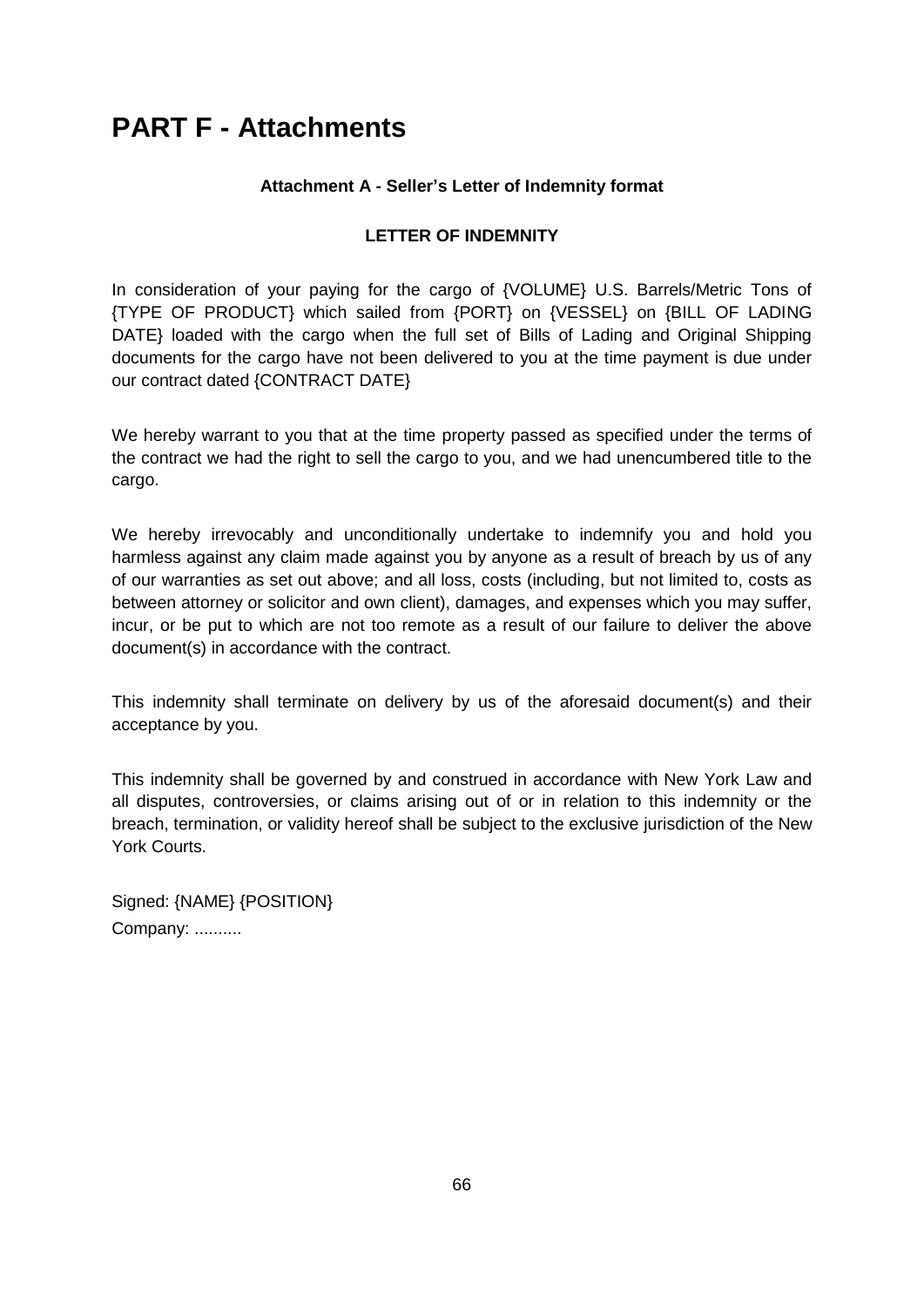## **Attachment B - Renewable Identification Numbers**

The terms of this Attachment B shall only be applicable to the transfer (sale and purchase) of Renewable Identification Numbers in connection with the sale and purchase of physical Products and shall be referred to herein as the "RINs General Terms".

## 1. **DEFINITIONS AND INTERPRETATION**

- 1.1. Definitions. Capitalized terms not defined herein shall have the meaning ascribed to them in the GTCs. The following terms shall have the meaning ascribed to them below.
	- 1.1.1. "Applicable Law" means any federal, state or local law, statute, regulation, code, ordinance, license, permit, compliance requirement, decision, order, writ, injunction, directive, judgment, policy, decree, including any judicial or administrative interpretations thereof, or any agreement, concession or arrangement with any Governmental Authority, applicable to the RINs transferred, sold or purchased hereunder and either party or either party's performance under the Agreement, and any amendments or modifications to the foregoing.
	- 1.1.2. "Approved Facility" means a facility registered with the EPA under the RFS Program and either (i) generally acceptable to the Buyer in its sole discretion, or (ii) as agreed by the parties and designated in the relevant Confirmation.
	- 1.1.3. "B-RIN" has the meaning in § 80.1401 of the RFS Program.
	- 1.1.4. "D-Code" means the number designating the type of renewable fuel with which a given RIN is associated, as described in § 80.1425(g) of the RFS Program.
	- 1.1.5. "Deficient RIN Payment" has the meaning specified in Section 4.2 below.
	- 1.1.6. "Deficient Quantity" means the volume of Deficient RINs.
	- 1.1.7. "Deficient RIN" has the meaning specified in Section 4.1 below.
	- 1.1.8. "Eastern Prevailing Time" means the time prevailing on the East Coast of the U.S., taking into account daylight savings time if it is in effect.
	- 1.1.9. "EMTS" means the EPA Moderated Transaction System or any replacement or successor system designated by the EPA for the recording or transfer of RINs.
	- 1.1.10. "EPA" means the U.S. Environmental Protection Agency or any successor having responsibility at law for the implementation and administration of the RFS Program.
	- 1.1.11. "Facility" means a facility at which the batch of renewable fuel associated with the purchased RINs was produced or imported.
	- 1.1.12. "Generator" means an entity that generates RINs under the RFS Program.
	- 1.1.13. "Governmental Authority" means any U.S. federal, state, regional, local or municipal governmental body, agency, instrumentality, authority or entity established or controlled by a government or subdivision thereof, including any legislative, administrative or judicial body, or any person acting on behalf thereof.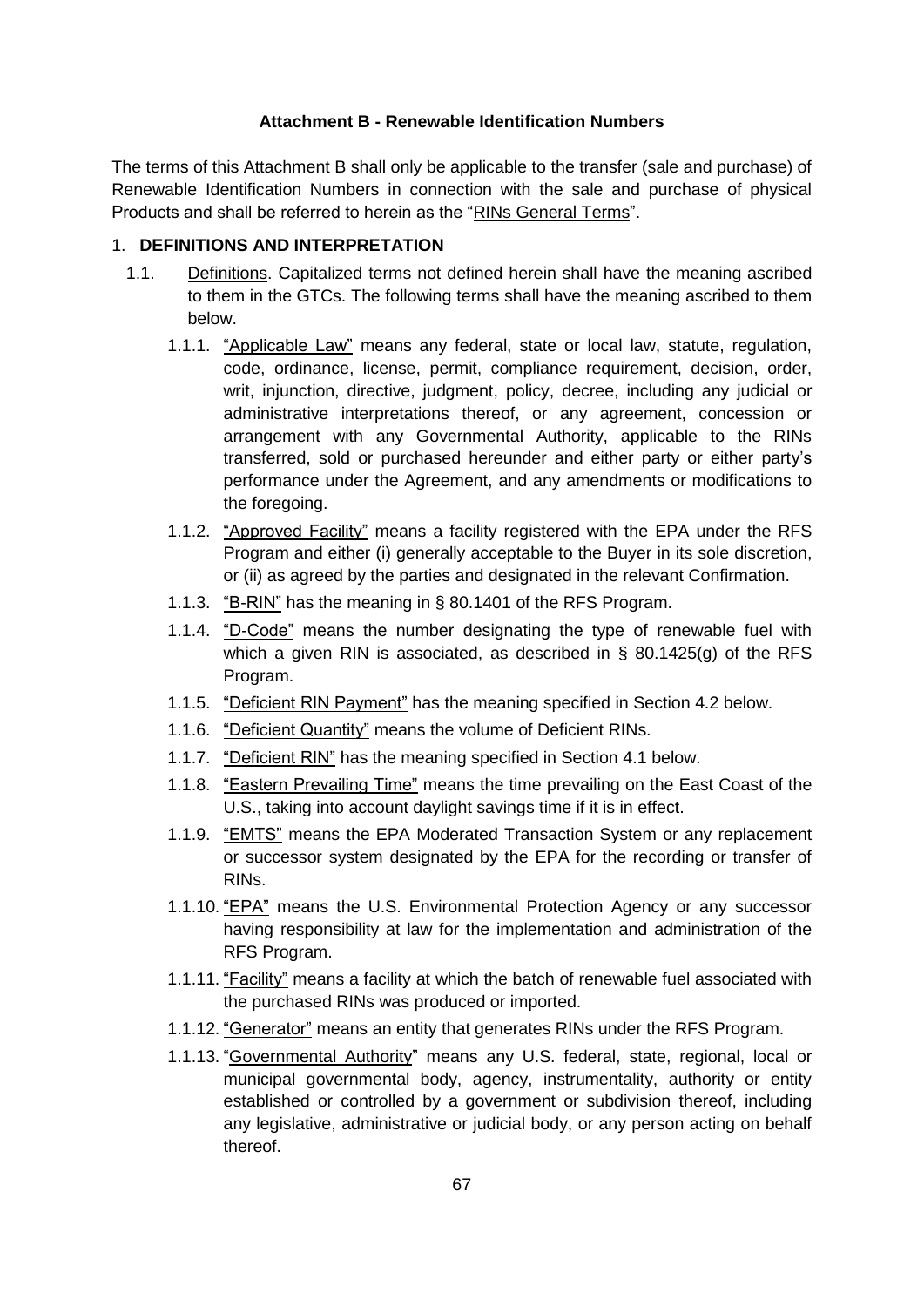- 1.1.14. "GTCs" means the Shell Trading (US) Company General Terms and Conditions for the Sale and Purchase of Products, dated, April 1, 2016.
- 1.1.15. "Initiate" means the submission of a sell transaction in EMTS by Seller provided, however, that a Seller shall not be deemed to have submitted any RINs where Seller cancels such sell transaction in EMTS before Buyer accepts it in EMTS.
- 1.1.16. "K-Code" means the number designating whether or not a RIN is separated or assigned to a volume of fuel under the RFS Program.
- 1.1.17. "Product Transfer Document" means such document(s) as may be required pursuant to the RFS Program to be provided by the transferor to the transferee when the ownership of neat and/or blended renewable fuels or separated RINs is transferred. Seller will endeavor to cause each Product Transfer Document to include a corresponding invoice number.
- 1.1.18. "Q-RIN" has the meaning in § 80.1401 of the RFS Program.
- 1.1.19. "Qualified Replacement RIN" means a valid RIN (i) of the same category as that specified in the relevant Confirmation and generated either in the same year specified in the relevant Confirmation, or if RINs generated in the year specified in the relevant Confirmation are not reasonably available in the market or have expired, the then current compliance year; or (ii) acceptable to the Buyer in the Buyer's sole discretion.
- 1.1.20. "Required Authorizations" has the meaning set out in Section 3.1.1 below.
- 1.1.21. "RFS Program" means Renewable Fuel Standard Program under the Energy Policy Act of 2005 and the Energy Independence and Security Act of 2007 and implementing regulations, including without limitation, 40 C.F.R. Part 80, Subpart M, as the same may be amended from time to time.
- 1.1.22. "RIN" means a Renewable Identification Number generated pursuant to the RFS Program.
- 1.1.23. "RIN Generation Year" means the calendar year in which a RIN was generated under the RFS Program.
- 1.1.24. "RIN Transaction" means any purchase or sale of RINs between the parties that is evidenced by a Confirmation that incorporates the GTCs.
- 1.1.25. "Title Transfer Date" means the date when the EMTS reflects RINs in Buyer's EMTS account.
- 1.1.26. "Transaction Volume" means each volume of RINs specified in a **Confirmation**
- 1.1.27. "Transfer Period" means, for a RIN Transaction, the date range as specified in the Confirmation during which Seller must Initiate the Transaction Volume.
- 1.1.28. "Transfer Date" means the date specified as such on the Product Transfer Document.
- 1.1.29. "U.S." means United States of America, and every reference to money, price, or Contract Price pertains to U.S. Dollars.
- 1.1.30. "Verified RIN" has the meaning in § 80.1401 of the RFS Program.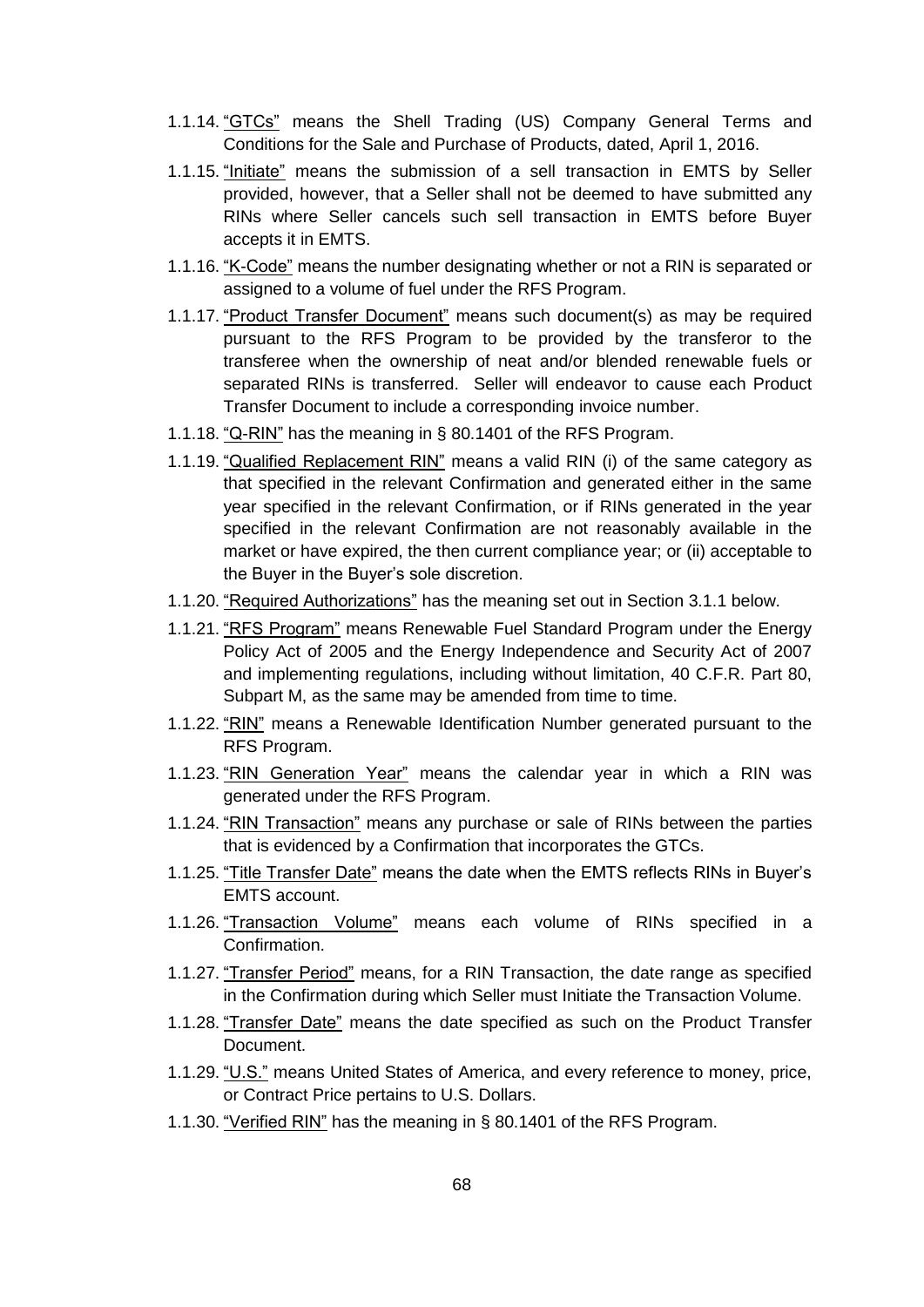- 1.2. Interpretation. Unless otherwise specified, all section references in these RINs General Terms are to the Sections of these RINs General Terms. All headings in these General Terms are intended solely for convenience of reference and shall not affect the meaning or interpretation of these RINs General Terms, the GTCs, or the Agreement. Unless expressly provided otherwise, the word "including" as used herein does not limit the preceding words or terms and shall be read to be followed by the words "without limitation" or words having similar import and the words "other" and "otherwise" shall not be construed as being limited by the context in which they appear or the words that precede them. Unless expressly provided otherwise, references to "consent" mean the prior written consent of the party at issue. Unless provided otherwise, when a party's response is required hereunder within a specific time period following receipt of notice or documentation, as applicable, the day of receipt thereof by such party shall be considered day zero. Any reference to "time" shall be a reference to time in Eastern Prevailing Time on a Banking Day. Any specific references to laws, statutes, or regulations will include any amendments, replacements, or modifications thereto.
- 1.3. Inconsistency. In the event of any inconsistency between the provisions of the Confirmation and these RINs General Terms, the Confirmation will prevail. In the event of a conflict between the provisions of the GTCs and these RINs General Terms, these RINs General Terms will prevail.

## 2. **GENERAL OBLIGATIONS; TITLE TRANSFER**

- 2.1. General Obligations.
	- 2.1.1. Seller shall issue a Product Transfer Document to Buyer and Seller shall subsequently Initiate each Transaction Volume specified in the Product Transfer Document in accordance with the Confirmation and in compliance with the RFS Program.
	- 2.1.2. Seller and Buyer shall do all things reasonably necessary to effectuate each RIN Transaction.
	- 2.1.3. All rights, title and interest in and to each RIN identified in a Confirmation shall transfer from Seller to Buyer on the Title Transfer Date.
- 2.2. In respect of each RIN Transaction, Seller and Buyer shall adhere to the rules of the RFS Program. Seller and Buyer shall comply with Applicable Law in the performance of their respective obligations under the Agreement and each RIN Transaction.
- 2.3. Buyer's Right to Deny RINs. Except as limited by Section 2.4, Buyer shall have the right, at its reasonable discretion, to deny any Initiated RINs in EMTS. For the avoidance of doubt, and without limitation, Buyer shall be conclusively deemed to have reasonably exercised its discretion to deny where:
	- 2.3.1. Buyer has blocked the Generator or Facility that produced the RINs or Qualified Replacement RINs in EMTS;
	- 2.3.2. The RINs are invalid under § 80.1431(a) of the RFS Program;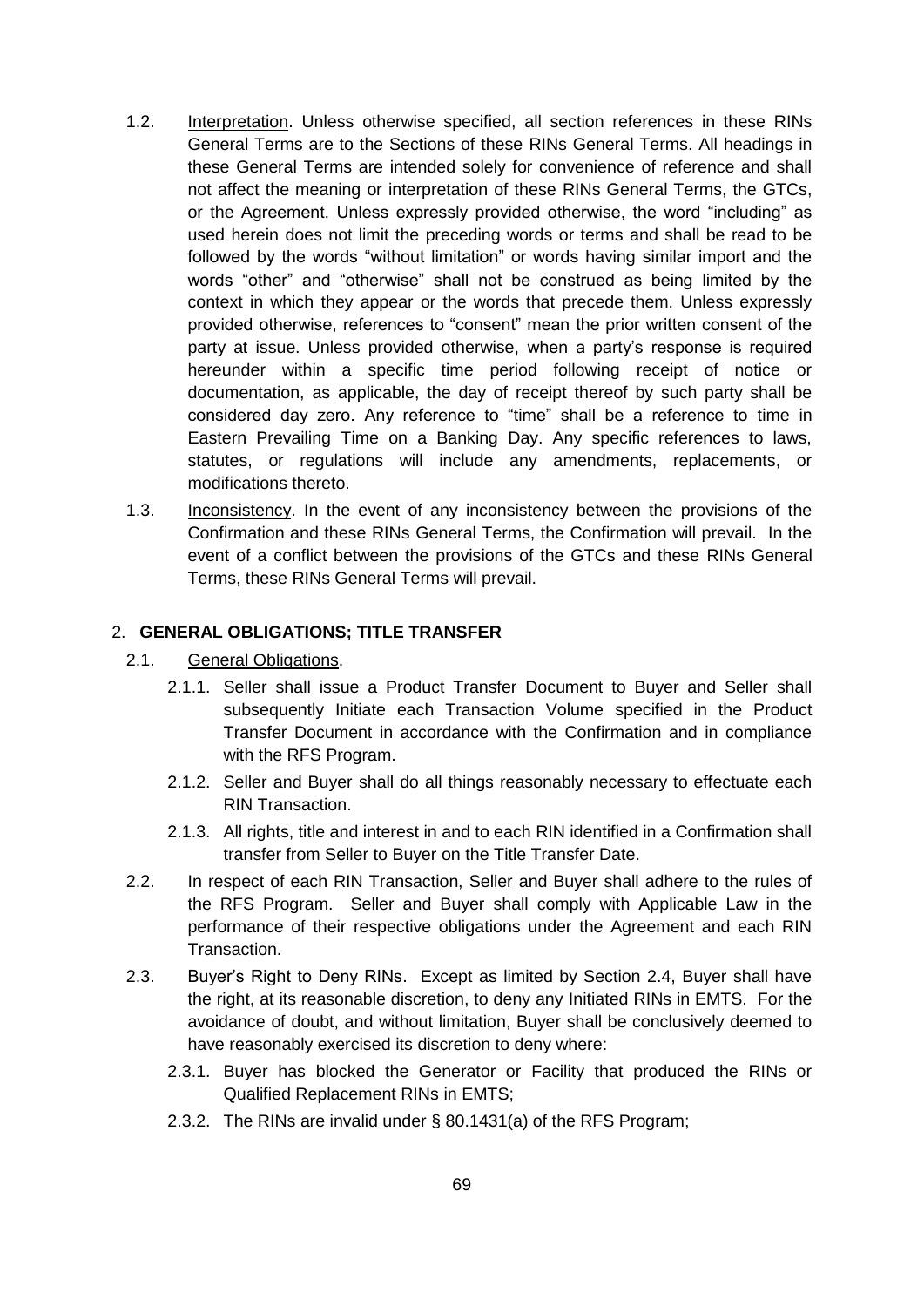- 2.3.3. There is a reasonable prospect that the RINs will be invalid under § 80.1431 of the RFS Program; or
- 2.3.4. Buyer does not have or has not analyzed information sufficient to verify that any of the RINs are not invalid and that there is no reasonable prospect of such RINs becoming invalid under § 80.1431(a) of the RFS Program.
- 2.3.5. For the purposes of making its assessment it shall be reasonable for Buyer to disregard the benefit of any warranties given to it under these RINs General Terms.
- 2.4. Without prejudice to the application of Section 6, it is not a reasonable exercise of discretion for Buyer to deny RINs solely on the basis of scarcity of supply of, and/or the market price of, RINs.

## 3. **REPRESENTATIONS AND WARRANTIES**

- 3.1. Representations and Warranties by Both Parties. Each party represents and warrants to the other party (which representations and warranties are deemed to be repeated by each party on each Transfer Date) that:
	- 3.1.1. It has the corporate and legal capacity, authority, and power, and all governmental and other licenses, authorizations, permits, consents, contracts and other approvals (if any), necessary to execute, deliver, and perform the Agreement ("Required Authorizations"), and has complied with any conditions to the Required Authorizations applicable to the execution, delivery and performance of the Agreement, and states that such Required Authorizations shall remain in full force and effect until its obligations under the Agreement have been fulfilled;
	- 3.1.2. It is a registered user of EMTS and has completed any registration required by the RFS Program;
	- 3.1.3. The Agreement and each RIN Transaction, and such party's performance of them, is in compliance with the RFS Program as the same may apply to the Agreement and each party's performance thereunder;
	- 3.1.4. Its obligations pursuant to the Agreement constitute its legal, valid and binding obligations, enforceable in accordance with their respective terms (subject to applicable bankruptcy, reorganization, insolvency, moratorium or similar laws affecting creditors' rights generally and subject, as to enforceability, to equitable principles of general application regardless of whether enforcement is sought in a proceeding in equity or at law);
	- 3.1.5. It has entered into the Agreement and each RIN Transaction as principal (and not as advisor, agent, broker or in any other capacity, fiduciary or otherwise), has a full understanding of the material terms and risks of the Agreement and each RIN Transaction, has made its own independent decision to enter into the Agreement and each RIN Transaction and as to whether the Agreement and each RIN Transaction is appropriate or suitable for it based upon its own judgment and upon advice from such advisors as it has deemed necessary and it is capable of assuming those risks;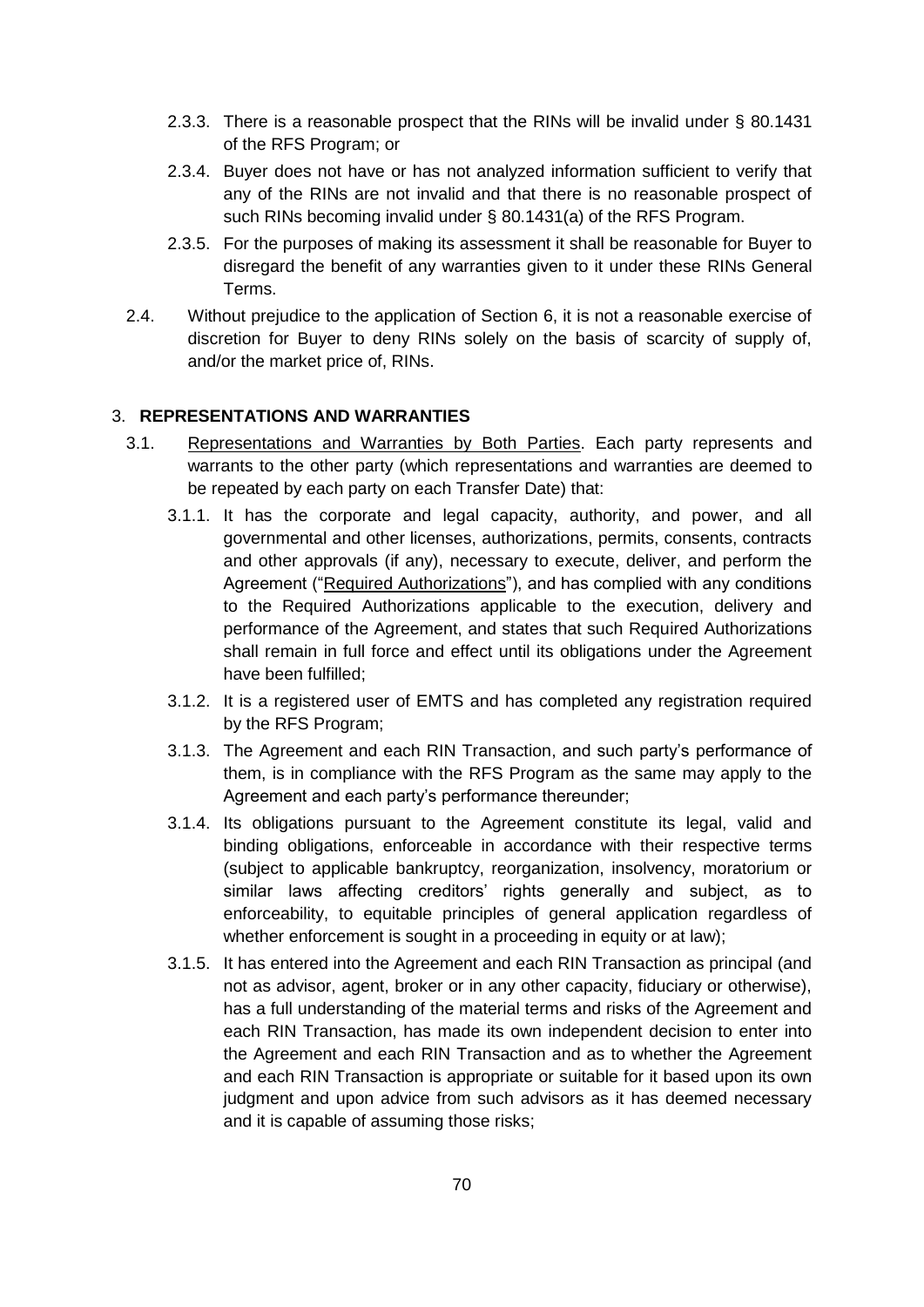- 3.1.6. It has made its trading and investment decisions, including regarding the suitability thereof, based upon its own judgment and any advice from such advisors, as it has deemed necessary and not in reliance upon any view expressed by the other party and is capable of assessing the merits of and understanding (on its own behalf or through independent professional advice) the Agreement and each RIN Transaction, understands and accepts the terms, conditions and risks of this Agreement and each RIN Transaction, and is capable of assuming, and assumes, the risks of the Agreement and each RIN Transaction; and
- 3.1.7. The parties intend that each RIN Transaction shall be physically settled.
- 3.2. Representations and Warranties by Seller.
	- 3.2.1. Seller represents and warrants to Buyer that on each Transfer Date:
		- 3.2.1.1. Seller shall convey good title to all RINs it sells hereunder, free and clear of any liens, security interests, and encumbrances or any interest in or to them by any third party;
		- 3.2.1.2. Each RIN Initiated or sold: (i) is valid under the RFS Program; (ii) has no basis for becoming invalid under § 80.1431(a) of the RFS Program; (iii) shall not otherwise result in a violation of  $\S$  80.1431(a)(2) of the RFS Program, nor shall the Seller engage in any future conduct that would result in such a violation;
		- 3.2.1.3. To the best of its knowledge, except with respect to RINs generated by Seller for which this representation and warranty is not qualified by Seller's knowledge, each RIN sold was generated or Initiated from an Approved Facility; and
		- 3.2.1.4. Each RIN Initiated or sold is of the D-Code, K-Code, and RIN Generation Year (other than where a later year is permitted in accordance with these RINs General Terms) specified in the relevant Confirmation (if any) and has not been retired.
	- **3.2.2. OTHER THAN THE WARRANTIES SPECIFIED OR REFERRED TO IN SECTION 3 AND THE REQUIREMENT OF COMPLIANCE WITH APPLICABLE LAW CONTAINED IN SECTION 2.2, TO THE EXTENT PERMITTED UNDER APPLICABLE LAW, SELLER MAKES NO OTHER REPRESENTATION OR WARRANTY, WRITTEN OR ORAL, EXPRESS OR IMPLIED, INCLUDING, WITHOUT LIMITATION, ANY REPRESENTATION OR WARRANTY THAT THE RINS WILL BE MERCHANTABLE OR FIT OR SUITABLE FOR A SPECIFIC PURPOSE, EVEN IF SUCH PURPOSE IS KNOWN TO SELLER, UNLESS OTHERWISE STATED IN THE CONFIRMATION FOR A PARTICULAR RIN TRANSACTION. SELLER EXPRESSLY DISCLAIMS ANY WARRANTY AGAINST INFRINGEMENT OF ANY PATENT, TRADEMARK OR COPYRIGHT AND IS NOT RESPONSIBLE FOR THEIR FUTURE USE OR MISUSE IN CONJUNCTION WITH COMPLIANCE WITH ANY OTHER GOVERNMENT REGULATIONS.**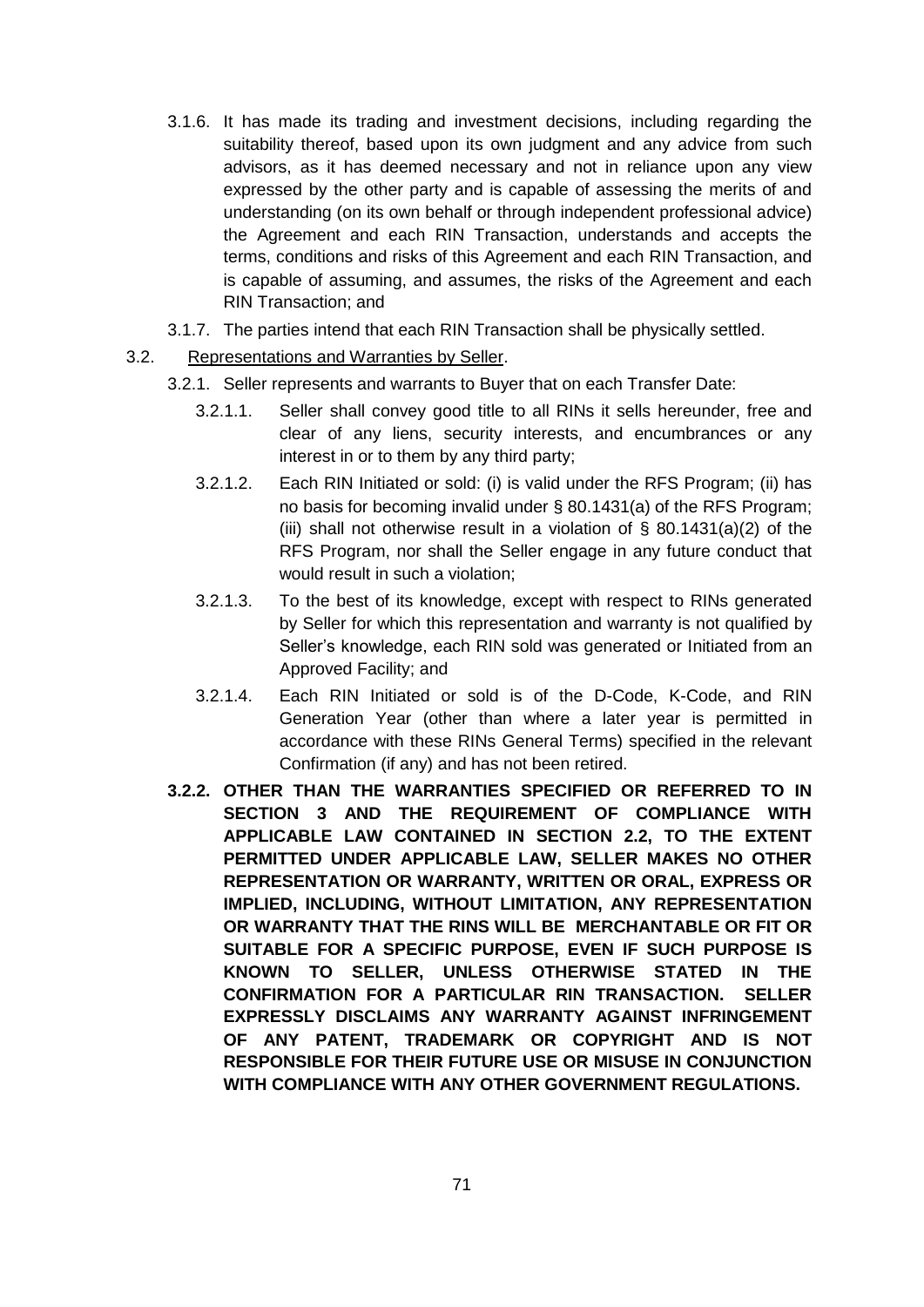#### 4. **REMEDIES FOR FAILURE TO INITIATE RINS AND DEFICIENT RINS**

- 4.1. In the event that, in relation to a RIN Transaction:
	- 4.1.1. Seller Initiates RINs that fail to comply in all material respects to the requirements and criteria set forth in the Confirmation or Agreement;
	- 4.1.2. Buyer exercises its right to deny all or part of a Transaction Volume pursuant to Section 2.3;
	- 4.1.3. Seller fails to Initiate all or part of a Transaction Volume during the applicable Transfer Period;
	- 4.1.4. Seller breaches any of the warranties contained in Section 3.1.2, or any warranty specified as subject to this Section 4.1.4 in the applicable Confirmation;
	- 4.1.5. With respect to RINs Initiated or sold under this Agreement that are not Verified RINs, Seller breaches any of the warranties contained in Section 3.1.3 or 3.2;
	- 4.1.6. With respect to RINs Initiated or sold under this Agreement that are B-RINs or Q-RINs, (i) Seller breaches any of the warranties contained in Section 3.1.3 or 3.2 that do not relate to the validity of the RINs under the RFS Program; or (ii) Seller breaches any of the warranties contained in Section 3.1.3 or 3.2, Buyer submits to Seller a notice Buyer received from the EPA pursuant to § 80.1474(b)(5) of the RFS Program which states that the generator of the Initiated RINs has failed to perform corrective action as required under the RFS Program (and such notice has not subsequently been rescinded by the EPA), and (a) the RINs were generated by Seller; or (b) Buyer provides Seller with a certificate stating that the number of invalid RINs Initiated or sold by Seller exceeds the number of RINs that Buyer is eligible to allocate but has not yet allocated, to Buyer's limited exception under § 80.1474(e) or (f) of the RFS Program, as applicable;
	- 4.1.7. Initiated RINs accepted by Buyer that are not Verified RINs are or become invalid for purposes of the RFS Program; or
	- 4.1.8. Initiated RINs accepted by Buyer that are B-RINs or Q-RINs are or become invalid for purposes of the RFS Program, Buyer submits to Seller a notice Buyer received from the EPA pursuant to  $\S$  80.1474(b)(5) of the RFS Program which states that the generator of the Initiated RINs has failed to perform corrective action as required under the RFS Program, and (i) the RINs were generated by Seller; or (ii) Buyer provides Seller with a certificate stating that the number of invalid RINs Initiated or sold by Seller exceeds the number of RINs that Buyer is eligible to allocate but has not yet allocated, to Buyer's limited exception under § 80.1474(e) or (f) of the RFS Program, as applicable, (each such affected RIN a "Deficient RIN"),

then, Seller shall, at Seller's sole cost and expense, Initiate Qualified Replacement RINs in a volume equal to the Deficient Quantity within six (6) Banking Days, or such time period as otherwise mutually agreed in writing by the parties, after Seller receives notice from Buyer that at least one of the circumstances in these Sections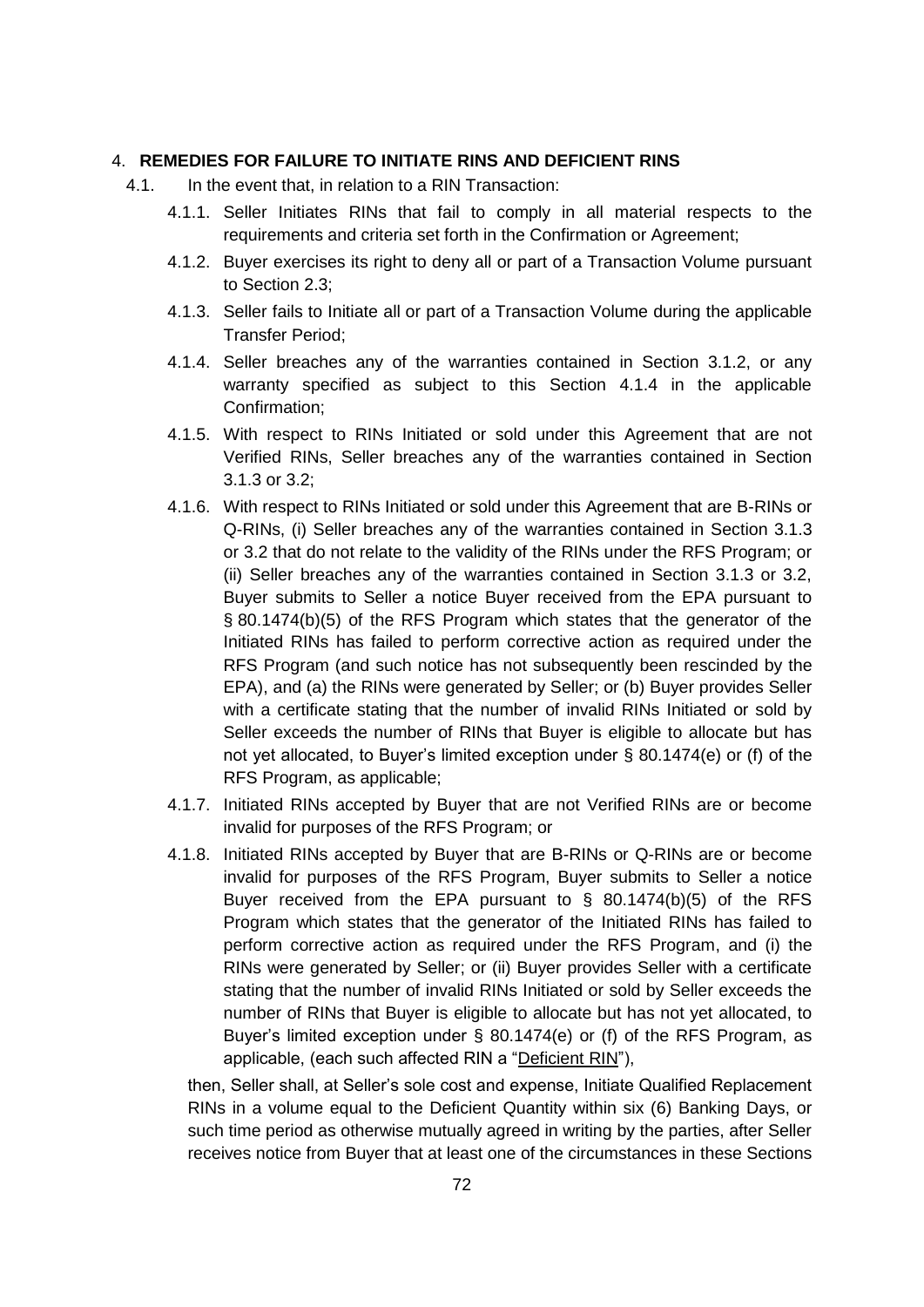4.1.1 through 4.1.8 apply; provided, however, that if such day is not a Banking Day, then the deadline shall be the immediately preceding Banking Day.

- 4.2. If Seller fails to timely or fully comply with its obligation to Initiate contained in Section 4.1 above, then Seller shall, at Buyer's election by notice to Seller either (i) Initiate Qualified Replacement RINs in a volume equal to the Deficient Quantity in accordance with Section 4.1 above, or (ii) pay Buyer within five (5) Banking Days of receipt of Buyer's invoice, unless otherwise mutually agreed between the parties, an amount equal to the product of the Deficient Quantity multiplied by the current market price (determined by Buyer in a commercially reasonable manner as of a day selected by Buyer that falls no sooner than the last day for performance of Seller's obligations under Section 4.1 above and no later than three (3) Banking Days after the date Buyer gives notice of its election) of the RINs contracted for, or if those RINs have expired or are no longer available, the current year RINs of the same D-Code (such payment, the "Deficient RIN Payment"). Buyer shall not be required to enter into an actual replacement transaction in order to receive payment under this paragraph.
- 4.3. Notwithstanding anything to the contrary, if Seller transfers Deficient RINs to Buyer, then to the extent such Deficient RINs are not invalid RINs under the RFS Program, Buyer shall be required to transfer such Deficient RINs back to Seller within five (5) business days of Buyer having received from Seller the Qualified Replacement RINs or the Deficient RIN Payment, as applicable.
- 4.4. In the event the provisions of this Section 4 are invoked, Seller and Buyer agree to work together in good faith to pursue an efficient, commercial and practical resolution consistent with the foregoing options (or any combination thereof) in order to cure any default with respect to any Deficient RINs, provided, however, the replacement RINs must be Qualified Replacement RINs unless otherwise mutually agreed.
- 4.5. Seller shall issue a PTD accurately describing the Qualified Replacement RIN. Buyer and Seller shall otherwise be subject to the general obligations set forth in Section 2.1.
- 4.6. Sections 4.1.1 through 4.1.8 and, for the avoidance of doubt, Section 2.3 shall apply equally to any Qualified Replacement RINs.
- 4.7. Except in respect of a failure to pay any amount due under Section 4.2, the remedies set out in this Section 4 are exclusive remedies for the occurrence of the events described in Section 4.

## 5. **EVENTS OF BREACH**

- 5.1. If:
	- 5.1.1. a party fails to make payment of any amount due when required under these RINs General Terms or any RIN Transaction, within two (2) Banking Days following receipt of a written notice of such failure from the other party ("Payment Failure"); or
	- 5.1.2. except for any breach or event described in Sections 4.1.1 through 4.1.8, and except for a Payment Failure, a party fails to perform or repudiates any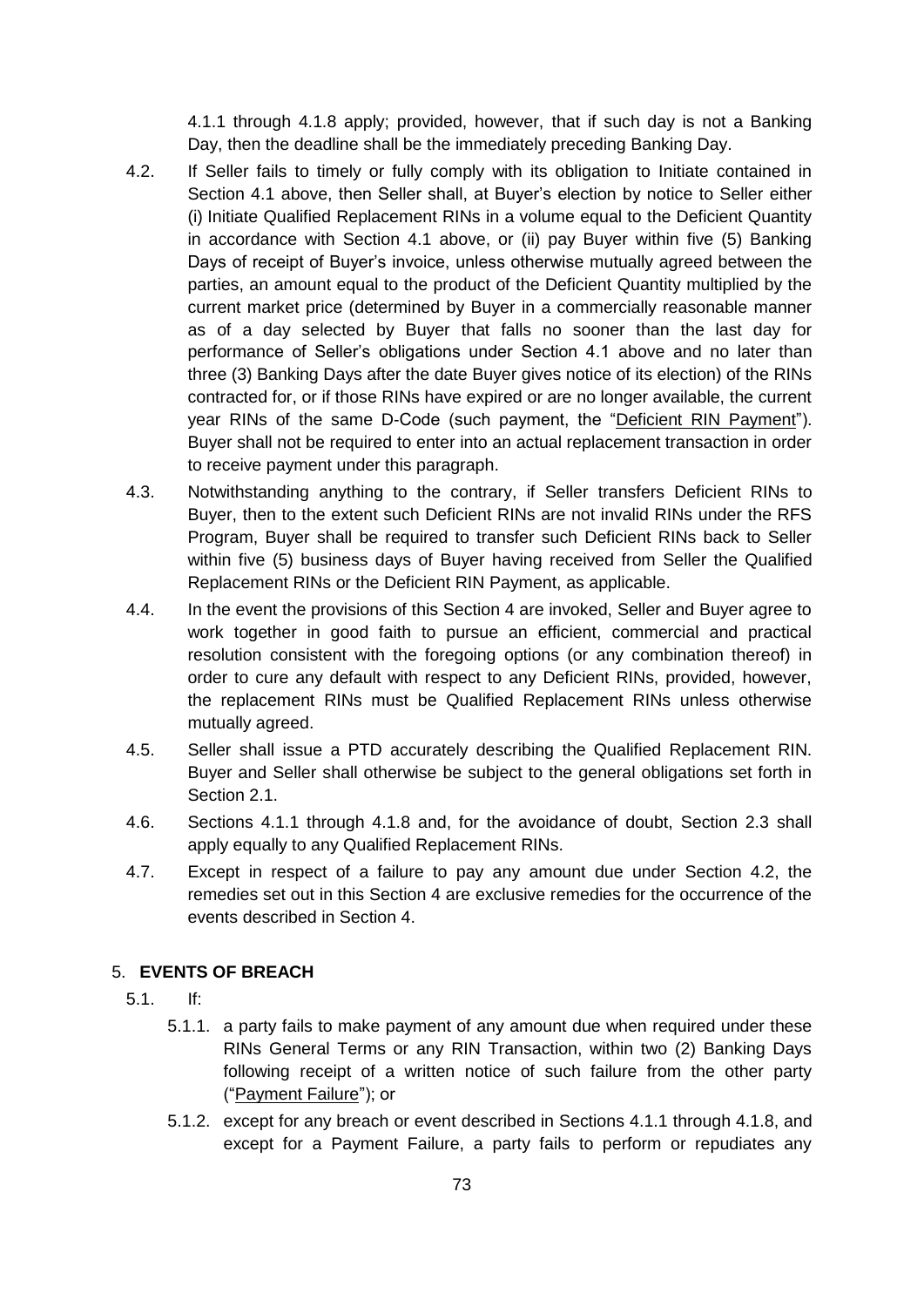material obligation to the other party under these RINs General Terms or breaches any representation, covenant or warranty in any material respect under these RINs General Terms and, in each case, if capable of being cured, is not cured to the satisfaction of the other party in its sole discretion, within two (2) Banking Days following receipt of written notice to such party that corrective action is needed, then the non-breaching party may, without penalty and without limiting any other rights and remedies that may be available to such non-breaching party under the Agreement or otherwise, (i) offset all or any portion of amounts owed by the breaching party against any amounts owed by the non-breaching party to the breaching party under the Agreement or otherwise, (ii) apply any prepayments made, or Adequate Assurance of Performance posted under this Agreement, by the breaching party to the non-breaching party against any amounts that are owed to the non-breaching party, (iii) place the breaching party on a pre-pay basis, and/or (iv) immediately suspend performance without further notice to the breaching party; provided, however, to the extent the non-breaching party sustains damages related to the suspension of deliveries of Product(s) or RINs, the breaching party shall pay such damages to the non-breaching party, and/or (v) terminate this Transaction and RIN Transaction upon giving written notice to the breaching party. The non-breaching party may also elect an Early Termination Date in the manner descried in the GTCs and terminate the RIN Transaction on said date.

#### 6. **FORCE MAJEURE APPLICABLE TO TRANSFER OF RINS**

- 6.1. Subject to Section 6.2 below, a party shall be excused from the performance of its obligations with respect to a RIN Transaction to the extent its performance of such obligations is prevented, in whole or in part, due to the occurrence of any event or circumstance, whether foreseeable or unforeseeable, that is reasonably beyond the control of such party and which, by the exercise of due diligence, such party could not have remedied, avoided or overcome (any such event, a "Force Majeure"), which may include, without limitation, any of the following events:
	- 6.1.1. Compliance with Applicable Law, provided however, that Seller shall not be excused from performance where the RINs it Initiates or intends to Initiate are invalid for purposes of the RFS Program;
	- 6.1.2. Hostilities of war (declared or undeclared), embargoes, blockades, civil unrest, riots or disorders, acts of terrorism, or sabotage;
	- 6.1.3. Fires, explosions, lightning, maritime peril, collisions, storms, landslides, earthquakes, floods, and other acts of nature;
	- 6.1.4. Strikes, lockouts, or other labor difficulties (whether or not involving employees of Seller or Buyer); provided, however, that the decision to settle a strike or other labor difficulties shall be wholly within the discretion of the party facing such difficulty; or
	- 6.1.5. Disruption or breakdown of production or transportation facilities, equipment, labor or materials, including, without limitation, the closing of harbors, railroads or pipelines.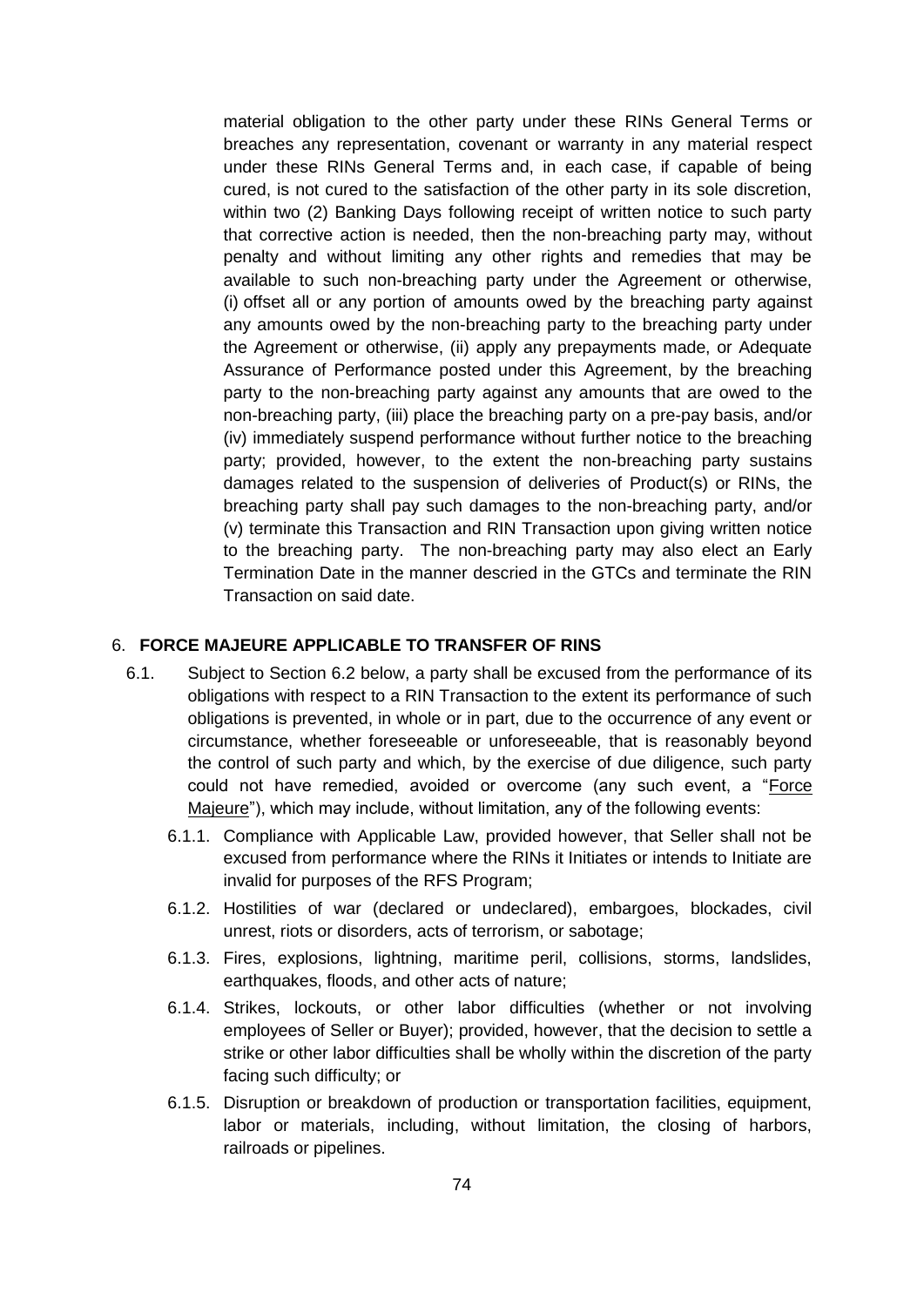- 6.2. For purposes of these RINs General Terms, the term "Force Majeure" expressly excludes (i) a failure of performance of any person other than the parties, except to the extent that such failure was caused by an event that would otherwise satisfy the definition of a Force Majeure event as set forth in this Section 6, (ii) the loss of Buyer's market or any market conditions for any RINs that are unfavorable for Buyer or Seller, (iii) the loss of Seller's intended supply of RINs, (iv) the failure of Seller's intended supplier of RINs to perform, (v) any failure by a party to apply for, obtain or maintain any permit, license, approval or right of way necessary under Applicable Law for the performance of any obligation hereunder, and (vi) a party's inability to economically perform its obligations under these RINs General Terms or the Agreement.
- 6.3. EMTS Unavailability. In the event that EMTS is disrupted or unavailable, the affected obligations of the parties will be suspended (but not discharged) until EMTS is not disrupted and is available.
- 6.4. Notwithstanding the provisions of Section 6.1 above, nothing contained in these RINs General Terms shall relieve a party of its obligation to make payments when due with respect to performance prior to the occurrence of a Force Majeure event, including Buyer's obligation to pay in full the purchase price or any other amounts due for the RINs actually Initiated and accepted hereunder.
- 6.5. If a party believes a Force Majeure event has occurred that will require it to invoke the provisions in this Section 6, such party shall use commercially reasonable efforts to give prompt oral notice to the other party followed by written notice within two (2) Banking Days following the occurrence of such event, of the underlying circumstances of the particular causes of Force Majeure, the expected duration thereof and the volume of the RINs affected. The party claiming Force Majeure shall also use commercially reasonable efforts to give the other party such notice of cessation of the Force Majeure event and the date when performance is expected to resume.

## 7. **TAXES APPLICABLE TO RINS**

7.1. Each party shall be responsible for any taxes that may be imposed on it arising from the sale or purchase, respectively, of RINs pursuant to any RIN Transaction.

#### 8. **LIMITATION OF LIABILITY**

8.1. NEITHER BUYER NOR SELLER SHALL BE REQUIRED TO PAY OR BE LIABLE TO THE OTHER PARTY OR THE OTHER PARTY'S AFFILIATES FOR INCIDENTAL, CONSEQUENTIAL, INDIRECT, EXEMPLARY, SPECIAL OR PUNITIVE DAMAGES OR FOR LOST PROFITS OR ANY FINES OR PENALTIES ASSESSED BY ANY GOVERNMENTAL AUTHORITY INCLUDING, BUT NOT LIMITED TO, RFS PROGRAM FINES OR PENALTIES. IF AND TO THE EXTENT ANY PAYMENT REQUIRED TO BE MADE PURSUANT TO THIS AGREEMENT IS DEEMED TO CONSTITUTE LIQUIDATED DAMAGES, THE PARTIES ACKNOWLEDGE AND AGREE THAT SUCH DAMAGES ARE DIFFICULT OR IMPOSSIBLE TO DETERMINE AND THAT SUCH PAYMENT IS INTENDED TO BE A REASONABLE APPROXIMATION OF THE AMOUNT OF SUCH DAMAGES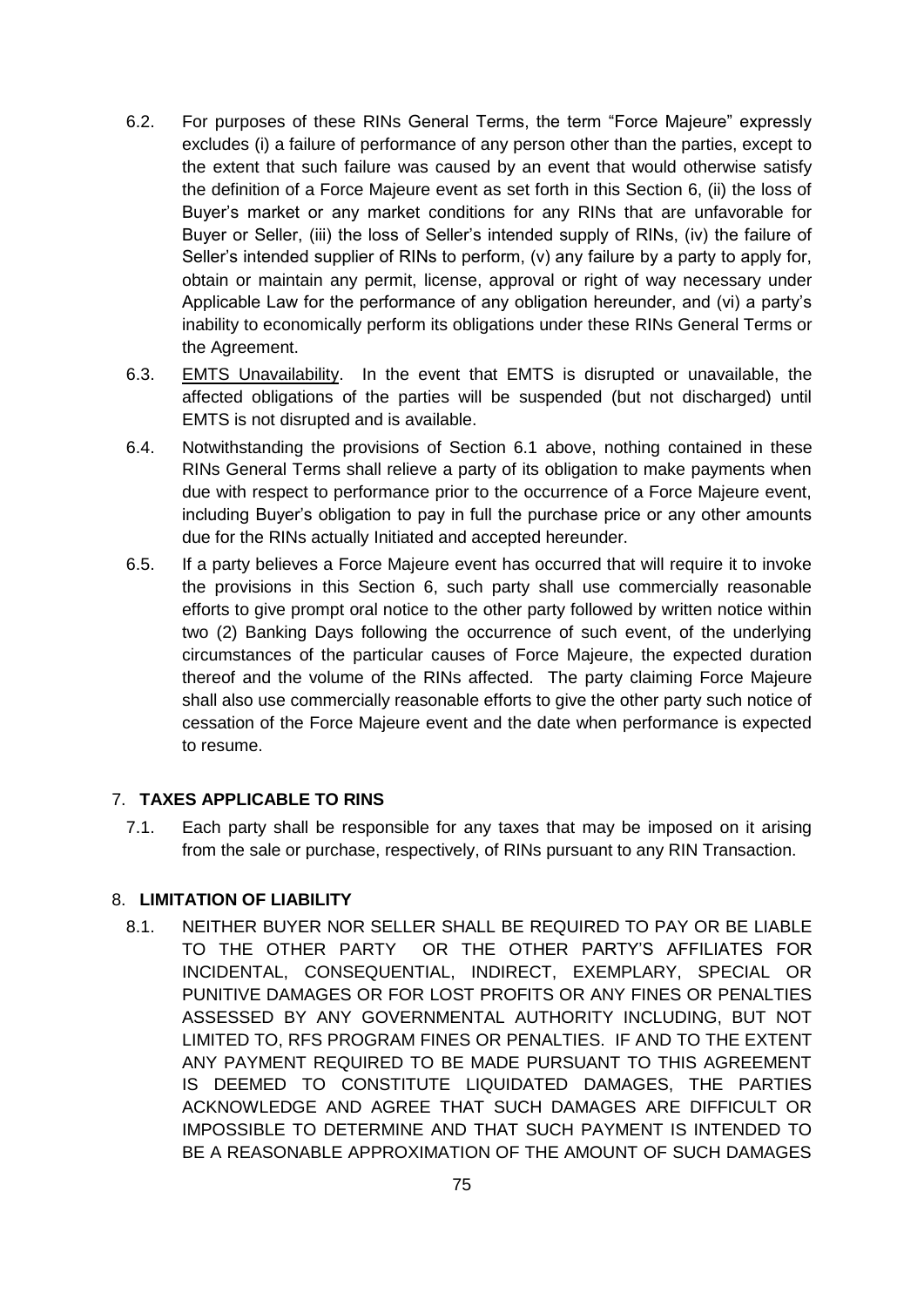AND NOT A PENALTY. EACH PARTY SHALL TAKE REASONABLE STEPS TO MITIGATE DAMAGES FROM ANY BREACH HEREOF.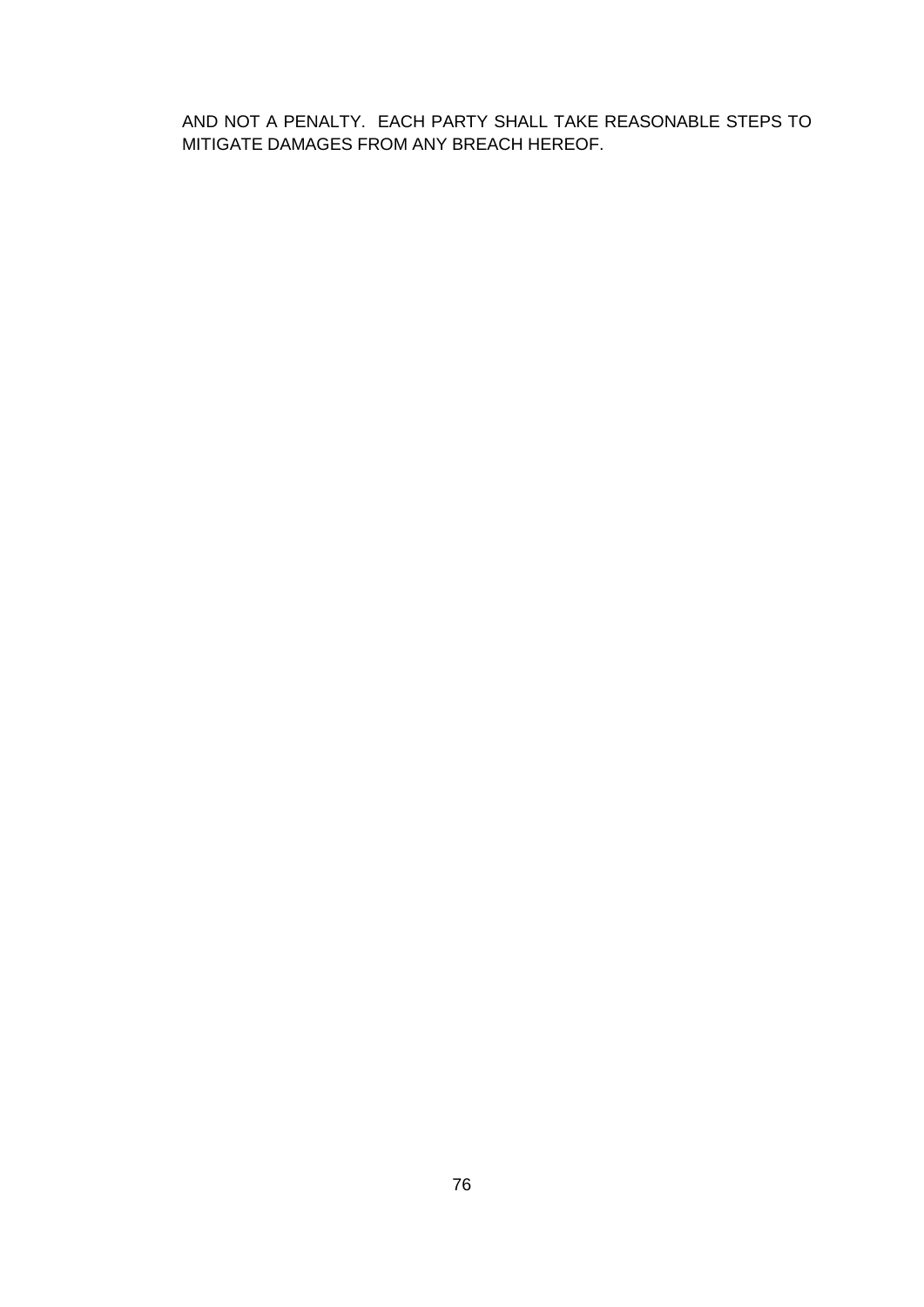## **Attachment C - California Low Carbon Fuel Standard Credits and Oregon Clean Fuels Program Credits**

The terms of this Attachment C shall only be applicable to the transfer (sale and purchase) of Credits (as defined below) in connection with the sale and purchase of physical Products and shall be referred to herein as the "LCFS/OCFP General Terms".

#### 1. **DEFINITIONS AND INTERPRETATION**

- 1.1 Definitions. Capitalized terms not defined herein shall have the meaning ascribed to them in the GTCs. For purposes of these LCFS/OCFP General Terms, the following terms shall have the meaning ascribed to them below.
	- 1.1.1 "Accepted" or "Acceptance" has the meaning specified in Section 2.1.2 below.
	- 1.1.2 "Applicable Law" means any federal, national, state or local law, statute, regulation, code, ordinance, license, permit, compliance requirement, decision, order, writ, injunction, directive, judgment, policy, decree, including any judicial or administrative interpretations thereof, or any agreement, concession or arrangement with any Governmental Authority, applicable to either party or either party's performance under the Agreement, and any amendments or modifications to the foregoing.
	- 1.1.3 "ARB" means the California Air Resources Board or successor agency.
	- 1.1.4 "CFP Online System" has the meaning specified in the OCFP Regulations.
	- 1.1.5 "Contract Price" means the price (expressed in U.S. Dollars) of a Credit as specified in a Confirmation.
	- 1.1.6 "Contract Value" means the number of the Credits remaining to be delivered or purchased under a Credit Transaction multiplied by the Contract Price.
	- 1.1.7 "Credit" means, as applicable, a LCFS Credit and/or an OCFP Credit.
	- 1.1.8 "Credit Transaction" means, as applicable, a LCFS Transaction and/or an OCFP Transaction.
	- 1.1.9 "Credit Transfer Form" means, as applicable, a LCFS Credit Transfer Form and/or an OCFP Credit Transfer Form.
	- 1.1.10 "Defaulting Party" has the meaning specified in Section 5 below.
	- 1.1.11 "Deficient LCFS Credit" has the meaning specified in Section 4.1 below.
	- 1.1.12 "Deficient OCFP Credit" has the meaning specified in Section 4.1 below.
	- 1.1.13 "DEQ" means the Oregon Department of Environmental Quality or successor agency.
	- 1.1.14 "Eastern Prevailing Time" means the time prevailing on the East Coast of the U.S., taking into account daylight savings time if it is in effect.
	- 1.1.15 "Executive Officer" has the meaning specified in the LCFS Regulations
	- 1.1.16 "Governmental Authority" means any U.S. federal, state, regional, local or municipal governmental body, agency, instrumentality, authority or entity established or controlled by a government or subdivision thereof, including any legislative, administrative or judicial body, or any person acting on behalf thereof.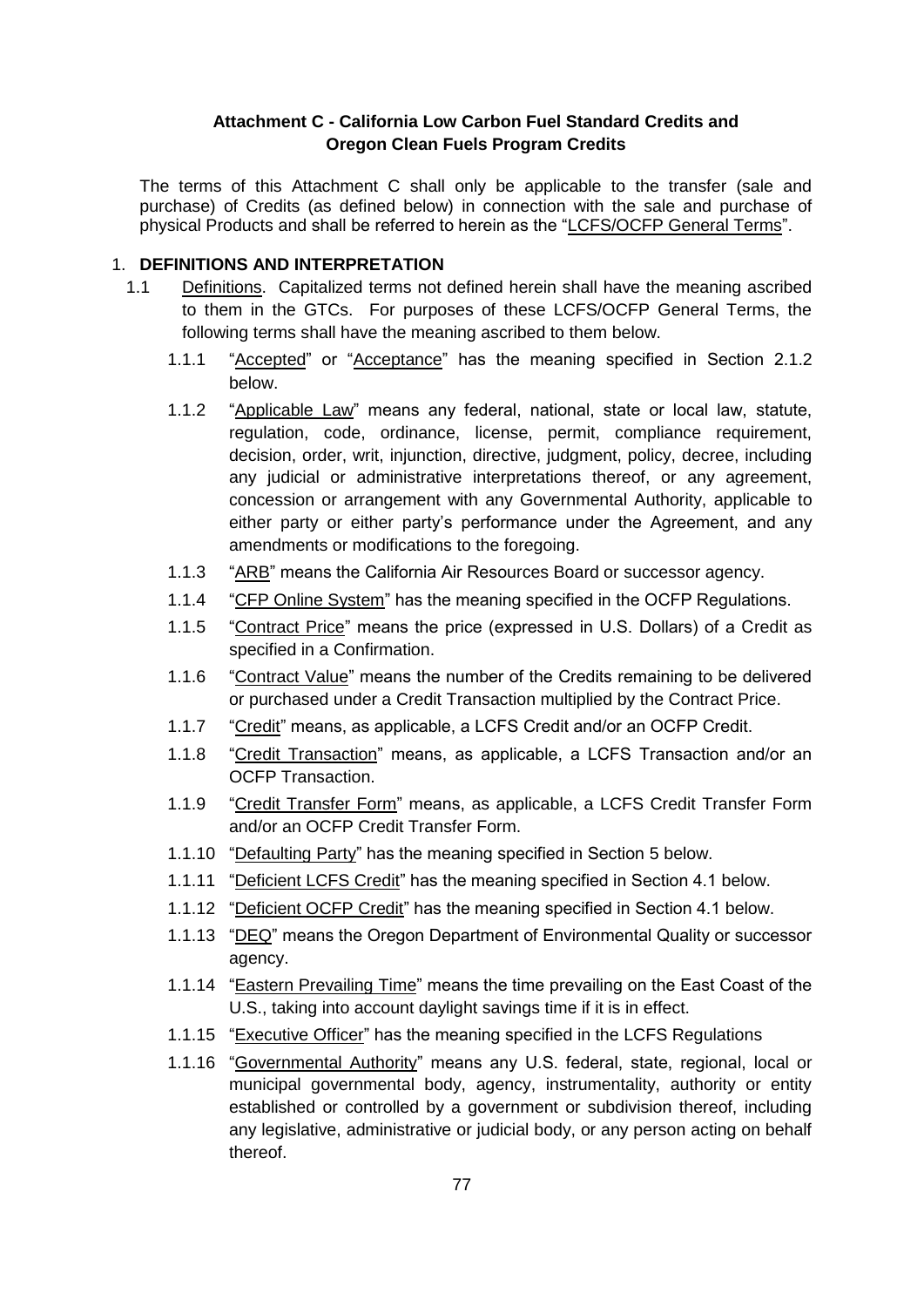- 1.1.17 "GTCs" means the Shell Trading (US) Company General Terms and Conditions for the Sale and Purchase of Products, dated April 1, 2016.
- 1.1.18 "Initiate" means the submission of a sell transaction in the LRT-CBTS or CFP Online System, as applicable, by Seller provided, however, that a Seller shall not be deemed to have submitted any Credits where Seller cancels such sell transaction in the LRT-CBTS or CFP Online System, as applicable, before Buyer accepts it in the LRT-CBTS or CFP Online System, as applicable.
- 1.1.19 "LCFS Account" means the account of a party showing the LCFS Credits and LCFS Deficits generated by the party or transferred, purchased or acquired by the party, as established with ARB or another governmental authority pursuant to the LCFS Regulations.
- 1.1.20 "LCFS Credit" means a "Credit" as defined in the LCFS Regulations.
- 1.1.21 "LCFS Credit Transfer Form" means the Credit Transfer Form that is incorporated by reference into the LCFS Regulations in 17 CCR § 95488(c)(1)(B), properly completed and executed by Seller in accordance with the LCFS Regulations.
- 1.1.22 "LCFS Deficit" means a "Deficit" as defined in the LCFS Regulations.
- 1.1.23 "LCFS Regulations" means the regulations, orders, decrees and standards issued by a governmental authority implementing or otherwise applicable to the California Low Carbon Fuel Standard as set forth in 17 CCR § 95480 *et. seq.*, and each successor regulation, as may be subsequently amended, modified, restated from time to time.
- 1.1.24 "LCFS Transaction" means any purchase or sale of LCFS Credits between the parties that is evidenced by a Confirmation that incorporates the GTCs.
- 1.1.25 "LRT-CBTS" means "LCFS Reporting Tool and Credit Bank and Transfer System".
- 1.1.26 "LRT Transfer Notification" has the meaning specified in Section 2.1.1.1.1 below.
- 1.1.27 "Market Value" means the amount of the Credits remaining to be Initiated under a Credit Transaction multiplied by the market price for an equivalent transaction for Qualified Replacement Credits as determined by the determining party in a commercially reasonable manner. To ascertain the Market Value, the determining may consider, among other valuations, quotations from leading dealers in swap contracts or physical trading markets, similar sales or purchases and any other bona fide third-party offers, all adjusted for the length of the term, relevant Payment Due Dates, Transfer Dates, and transaction quantity. A party shall not be required to enter into a replacement transaction in order to determine the Market Value of a Credit Transaction. For the avoidance of doubt, any option pursuant to which one party has the right to extend the term of a Credit Transaction shall be considered in determining Contract Value and Market Values.
- 1.1.28 "OCFP Account" means the account of a party showing the OCFP Credits generated by the party or transferred, purchased or acquired by the party, as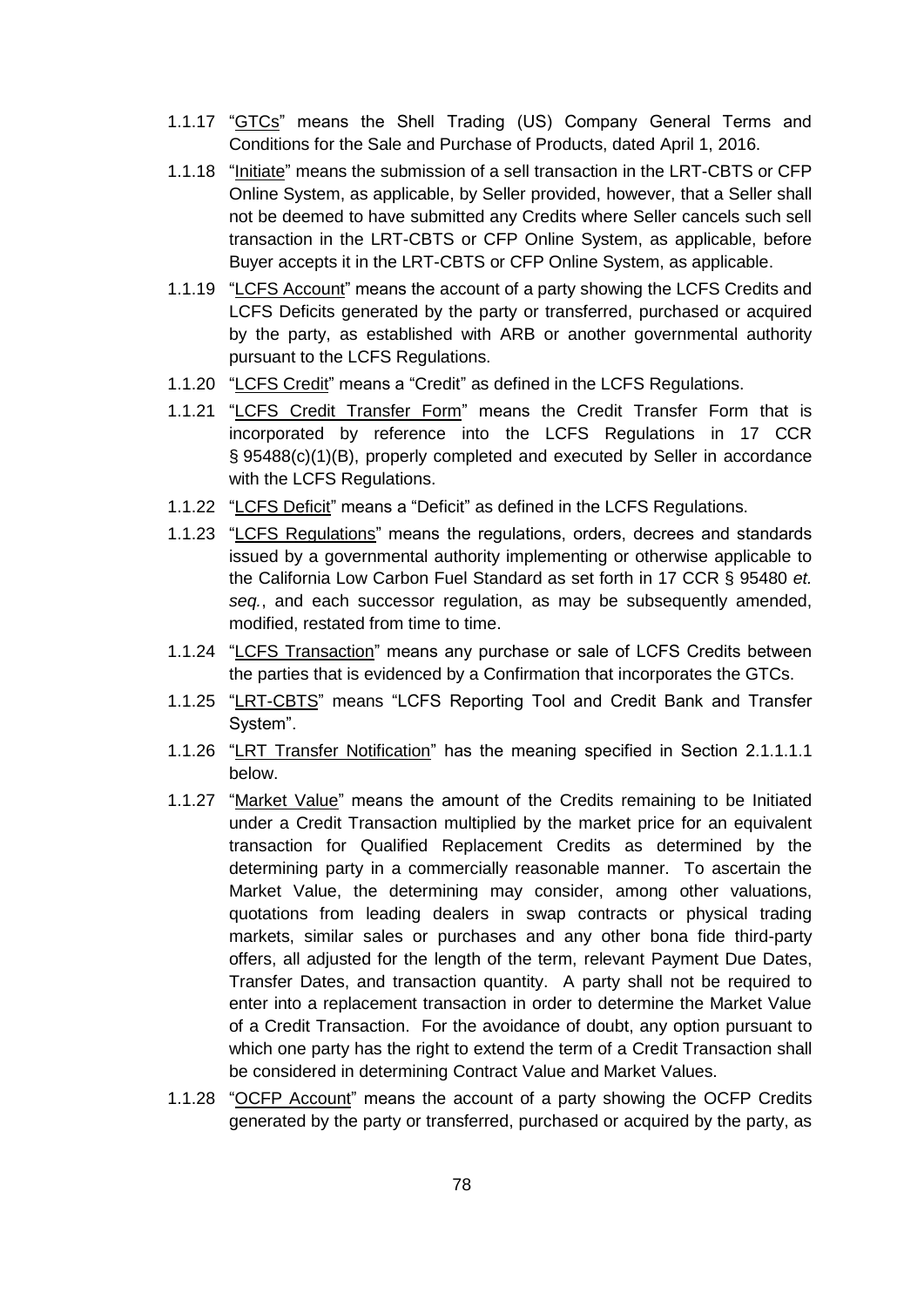established with DEQ or another governmental authority pursuant to the OCFP Regulations.

- 1.1.29 "OCFP Credit" means a "Credit" as defined in the OCFP Regulations.
- 1.1.30 "OCFP Credit Transfer Form" means the "Credit Transfer Form" referenced in § 340-253-1050(5) of the OCFP Regulations.
- 1.1.31 "OCFP Transaction" means any purchase or sale of OCFP Credits between the parties that is evidenced by a Confirmation that incorporates the GTCs.
- 1.1.32 "OCFP Transfer Notification" has the meaning specified in Section 2.1.1.1.2 below.
- 1.1.33 "Other Party" has the meaning specified in Section 5 below.
- 1.1.34 "Payment Due Date" means the payment due date specified in the Confirmation (or otherwise agreed in writing by the parties), provided that if the Payment Due Date is not so specified or agreed, then it shall be five (5) Banking Days after the later of (i) the Transfer Date or (ii) the payor's receipt of the payee's Invoice.
- 1.1.35 "Pending Credits" has the meaning specified in Section 4.3 below.
- 1.1.36 "Qualified Replacement Credit" means, as applicable, a Qualified Replacement LCFS Credit or a Qualified Replacement OCFP Credit.
- 1.1.37 "Qualified Replacement LCFS Credit" means a valid LCFS Credit meeting the specifications set forth in the relevant Confirmation.
- 1.1.38 "Qualified Replacement OCFP Credit" means a valid OCFP Credit meeting the specifications set forth in the relevant Confirmation.
- 1.1.39 "Quantity" means, with respect to a Transfer Date, the number of Credits to be purchased and sold as specified in the Confirmation.
- 1.1.40 "Trade Date" means the date a Credit Transaction is entered into between the Parties.
- 1.1.41 "Transfer" or "Transferred" has the meaning specified in Section 2.2.2 below.
- 1.1.42 "Transfer Date" has the meaning specified in Section 2.2.2 below.
- 1.1.43 "Transfer Obligations" has the meaning specified in Section 2.1.1 below.
- 1.1.44 "Transfer Period" means, for a Credit Transaction, the date range as specified in the Confirmation during which Seller must Initiate the Quantity of Credits specified in the Confirmation.
- 1.1.45 "U.S." means United States of America, and every reference to money, price, or Contract Price pertains to U.S. Dollars.
- 1.2 Interpretation. Unless otherwise specified, all section references in these LCFS/OCFP General Terms are to the Sections of these LCFS/OCFP General Terms. All headings in these LCFS/OCFP General Terms are intended solely for convenience of reference and shall not affect the meaning or interpretation of these LCFS/OCFP General Terms, the GTCs, or the Agreement. Unless expressly provided otherwise, the word "including" as used herein does not limit the preceding words or terms and shall be read to be followed by the words "without limitation" or words having similar import and the words "other" and "otherwise" shall not be construed as being limited by the context in which they appear or the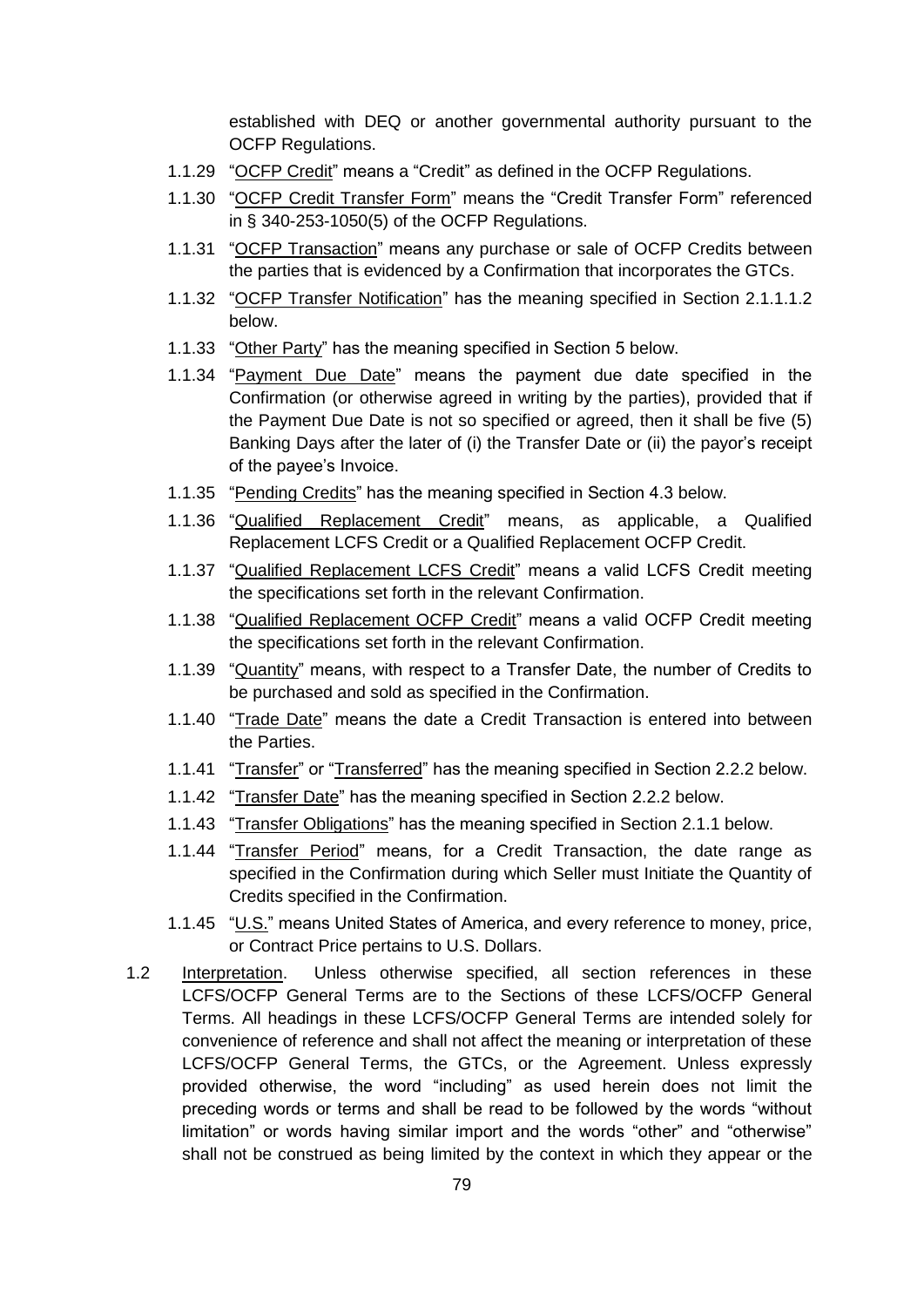words that precede them. Unless expressly provided otherwise, references to "consent" mean the prior written consent of the party at issue. Unless provided otherwise, when a party's response is required hereunder within a specific time period following receipt of notice or documentation, as applicable, the day of receipt thereof by such party shall be considered day zero. Any reference to "time" shall be a reference to time in Eastern Prevailing Time on a Banking Day. Any specific references to laws, statutes, or regulations will include any amendments, replacements, or modifications thereto.

1.3 Inconsistency. In the event of any inconsistency between the provisions of the Confirmation and these LCFS/OCFP General Terms, the Confirmation will prevail. In the event of a conflict between the provisions of the GTCs and these LCFS/OCFP General Terms, these LCFS/OCFP General Terms will prevail.

## 2. **GENERAL PURCHASE AND SALE OBLIGATIONS; TITLE TRANSFER**

- 2.1 Purchase. Pursuant to, and subject to, the terms and conditions of the relevant Confirmation, the GTCs and these LCFS/OCFP General Terms, Seller agrees to sell and Initiate to Buyer the Quantity of Credits at the Contract Price during the Transfer Period, all as specified in the Confirmation, and Buyer agrees to purchase and Accept the Credits from Seller, subject to its rights under Section 2.3, within ten (10) calendar days of Initiation.
	- 2.1.1 Initiation. Each party shall take all actions required by the LCFS Regulations and/or OCFP Regulations, as applicable, to effect a transfer of the Credits from Seller to Buyer during the Transfer Period (the "Transfer Obligations").
		- 2.1.1.1 The Credits shall be deemed initiated ("Initiated") by Seller to Buyer upon:
			- 2.1.1.1.1 For LCFS Credits: Buyer's receipt from Seller of a Credit Transfer Form or a notification of an electronic transfer of LCFS Credits via the LRT-CBTS (each such notification, a "LRT Transfer Notification");
			- 2.1.1.1.2 For OCFP Credits: Buyer's receipt from Seller of an online Credit Transfer Form in the CFP Online System notifying Buyer of an electronic transfer of OCFP Credits (each such notification, an "OCFP Transfer Notification"); and
			- 2.1.1.1.3 Seller's satisfaction of all other Transfer Obligations applicable to Seller, if any.
		- 2.1.1.2 Seller shall Initiate Credits on or before the end of the Transfer Period as indicated on the Confirmation.
	- 2.1.2 Acceptance. Credits that are Initiated by Seller shall be deemed accepted ("Accepted") by Buyer upon:
		- 2.1.2.1 For LCFS Credits: either Buyer's submission of the LCFS Credit Transfer Form to the Executive Officer in accordance with the LCFS Regulations or Buyer's acceptance, via the LRT-CBTS, of a LRT Transfer Notification;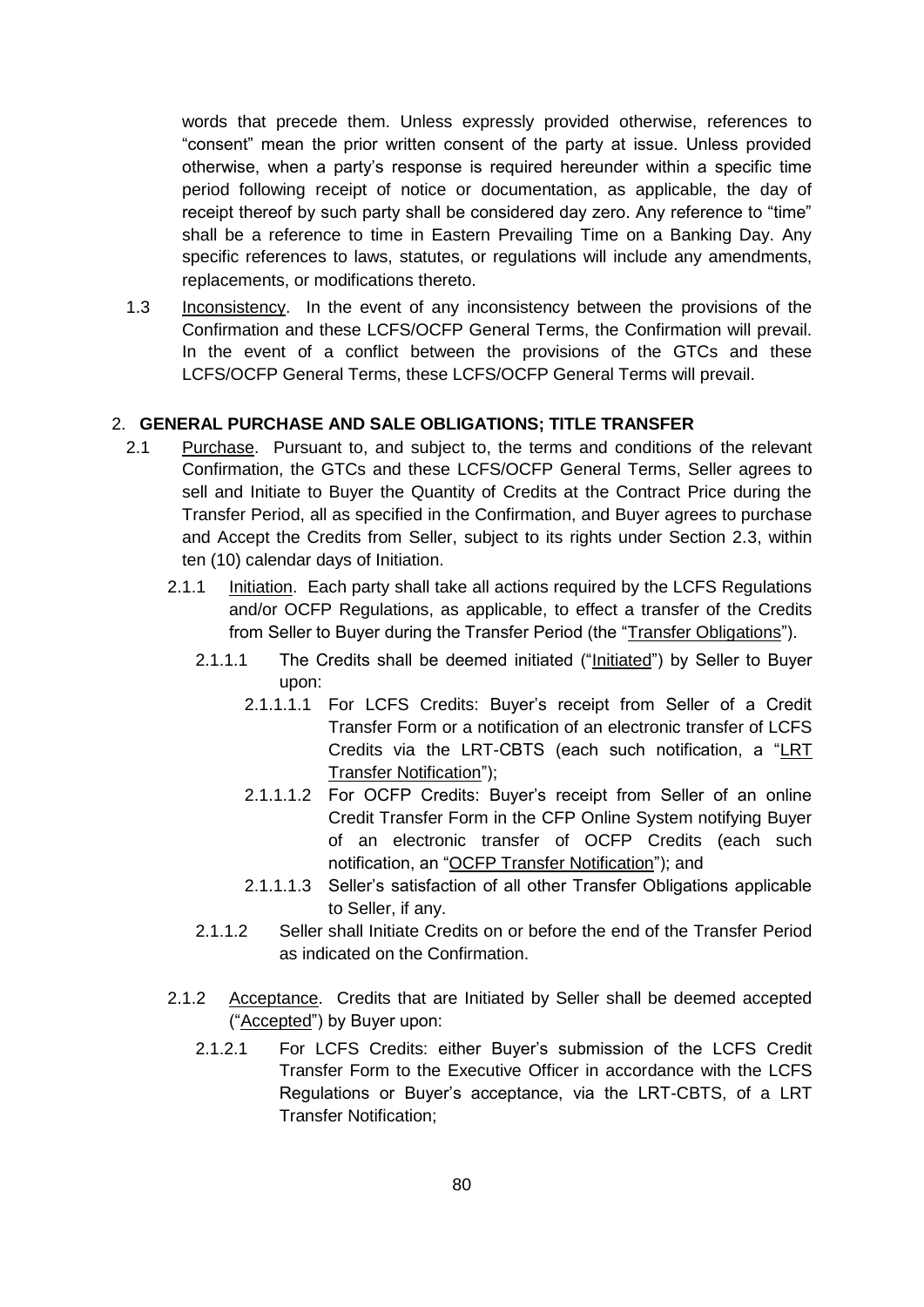- 2.1.2.2 For OCFP Credits: Buyer confirming the accuracy of the information in the OCFP Credit Transfer Form by signing the form using the CFP Online System; and
- 2.1.2.3 Buyer's satisfaction of all other Transfer Obligations applicable to Buyer, if any; and Buyer's actions in Section 2.1.2.1 or 2.1.2.2, as applicable, together with the satisfaction of all other Buyer Transfer Obligations, if any, shall constitute the acceptance (the "Acceptance") by Buyer of the Credits.
- 2.2 Title Transfer. Title to the Credits shall be deemed to transfer from Seller to Buyer after:
	- 2.2.1 Initiation and Acceptance of the Credits; and
	- 2.2.2 upon the recordation of the addition of the Credits to the LCFS Account balance or OCFP Account balance, as applicable, of Buyer and the subtraction of the Credits from the LCFS Account balance or OCFP Account balance, as applicable, of Seller by ARB or DEQ, as applicable (the title transfer of Credits as set forth above hereafter referred to as the "Transfer" of the Credits and the date on which the Transfer occurs is the "Transfer Date").
- 2.3 Buyer Right to Reject. Buyer shall have the right, at its reasonable discretion, to reject any Credits Initiated by Seller upon notice to Seller within ten (10) calendar days of Initiation.
	- 2.3.1 For the avoidance of doubt, and without limitation, Buyer shall be conclusively deemed to have reasonably exercised its discretion to reject where:
		- 2.3.1.1 Buyer reasonably believes that the LCFS Credit Transfer Form or the information in a LRT Transfer Notification does not reflect the terms of the LCFS Transaction;
		- 2.3.1.2 Buyer reasonably believes that the OCFP Credit Transfer Form does not reflect the terms of the OCFP Transaction;
		- 2.3.1.3 the Credits are invalid under the LCFS Regulations or OCFP Regulations, as applicable, or are subject to a proceeding by a governmental authority or are otherwise encumbered;
		- 2.3.1.4 there is a reasonable prospect that the Credits will be invalid under the LCFS Regulations or OCFP Regulations, as applicable; or Buyer does not have information sufficient to verify that any of the Credits are valid and that there is no reasonable prospect of such Credits becoming invalid under the LCFS Regulations or OCFP Regulations, as applicable.
	- 2.3.2 For purposes of making its assessment it shall be reasonable for Buyer to disregard the benefit of any warranties given to it under these LCFS/OCFP General Terms. It is not a reasonable exercise of discretion for Buyer to reject Credits solely on the basis of market conditions and/or the market price of, Credits.
- 2.4 Recordation of Transfer. Upon notification from ARB or DEQ, as applicable, that any transfer of all or a portion of the Credits will not be recorded, the Parties shall promptly confer and shall cooperate in taking all reasonable actions necessary to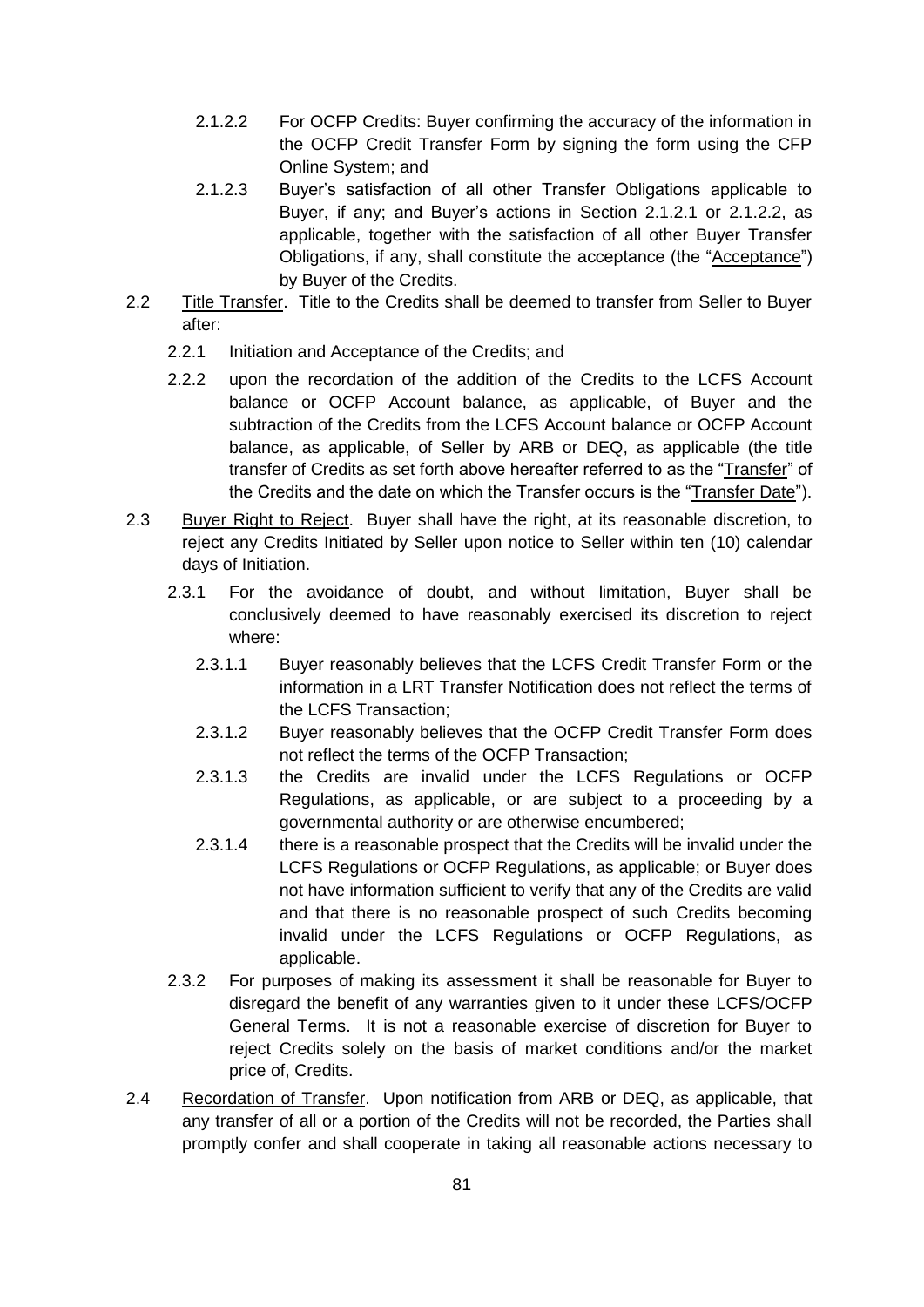cure any defects in the proposed transfer, so that the Transfer of such Credits can be recorded. Each party shall notify the other party of any errors in the LCFS Credit Transfer Form or OCFP Credit Transfer Form, as applicable, within five (5) Banking Days of the discovery of such an error.

#### 3. **REPRESENTATIONS AND WARRANTIES**

- 3.1 Representations and Warranties by Both Parties. Each party represents, warrants and covenants to the other party as of the date of this Agreement (which representations and warranties are deemed to be repeated by each party on each Transfer Date with respect to a Credit Transaction) that:
	- 3.1.1 it is duly organized and validly existing under the laws of the jurisdiction of its organization or incorporation and, if relevant under such laws, in good standing;
	- 3.1.2 it has, and at all times during the term of this Agreement, will have, all necessary power and authority to execute, deliver, and perform its obligations hereunder;
	- 3.1.3 the execution, delivery, and performance of this Agreement by such party has been duly authorized by all necessary action and do not violate any of the terms or conditions of its governing documents, any contract to which it is a party, or any Applicable Law;
	- 3.1.4 there is no pending or, to such party's knowledge, threatened litigation or administrative proceeding that may materially adversely affect its ability to perform this Agreement;
	- 3.1.5 this Agreement constitutes a legal, valid and binding obligation of such party, except as the enforceability of this Agreement may be limited by the effect of any applicable bankruptcy, insolvency, reorganization, moratorium or similar laws affecting creditors' rights generally and by general principles of equity; and
	- 3.1.6 Seller and Buyer shall comply with Applicable Law in the performance of their respective obligations under this Agreement and each Credit Transaction.
- 3.2 Representations and Warranties by Seller.
	- 3.2.1 Seller represents and warrants to Buyer that on each Transfer Date:
		- 3.2.1.1 Seller conveys good title to all Credits it sells hereunder, free and clear of any liens, security interests, and encumbrances or any interest in or to them by any third party;
		- 3.2.1.2 each Credit transferred to Buyer hereunder is valid as contemplated by the LCFS Regulations or OCFP Regulations, as applicable, and is, indefeasibly, a "Credit" as defined by the LCFS Regulations or OCFP Regulations, as applicable;
		- 3.2.1.3 each Credit was deposited into Seller's LCFS Account or OCFP Account, as applicable, prior to Initiation hereunder and Seller has good title to each Credit prior to Initiation hereunder;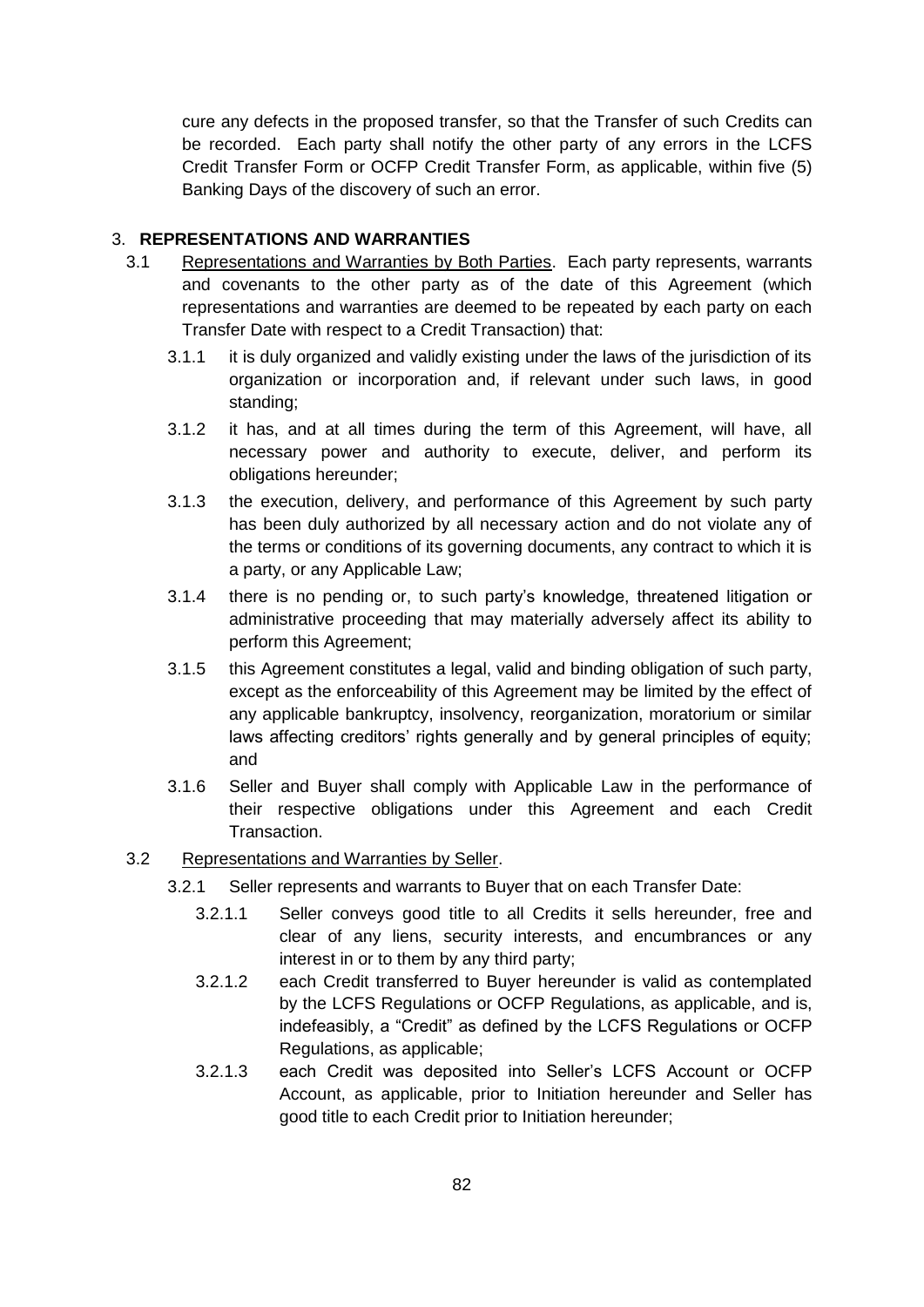- 3.2.1.4 the Quantity of LCFS Credits Initiated does not exceed the number of total LCFS Credits in the Seller's LCFS Account as determined in accordance with § 95488(c)(1)(A) of the LCFS Regulations;
- 3.2.1.5 the Quantity of OCFP Credits Initiated does not exceed the number of total OCFP Credits in the Seller's OCFP Account as determined in accordance with § 340-253-1030(3)(b) of the OCFP Regulations;
- 3.2.1.6 upon Transfer and recordation of the Credits in Buyer's LCFS Account or OCFP Account, as applicable, the Credits shall be available for Buyer's use for retirement, transfer to a third party or otherwise;
- 3.2.1.7 Seller has not sold, transferred or encumbered (nor become legally obligated to do the same) any rights, title, or interest in the Credits to any person other than Buyer; and
- 3.2.1.8 neither the Seller, nor any of its associated or parent organizations or affiliates or its customers or the party that owns the project(s) producing the fuel that is the basis for the generation of the Credits has claimed (or will be entitled to claim) directly or indirectly, including on any voluntary or mandatory greenhouse gas registry program, any of the Credits as anything other than sold to Buyer.
- 3.2.2 **OTHER THAN THE WARRANTIES AND REPRESENTATIONS EXPRESSLY SET FORTH IN THIS AGREEMENT, TO THE EXTENT PERMITTED UNDER APPLICABLE LAW, SELLER MAKES NO OTHER REPRESENTATION OR WARRANTY, WRITTEN OR ORAL, EXPRESS OR IMPLIED, INCLUDING, WITHOUT LIMITATION, ANY REPRESENTATION OR WARRANTY WITH RESPECT TO MERCHANTABILITY OR FITNESS FOR ANY PARTICULAR PURPOSE, EVEN IF SUCH PURPOSE IS KNOWN TO SELLER, UNLESS OTHERWISE STATED IN THE CONFIRMATION FOR A PARTICULAR LCFS AND/OR OCFP TRANSACTION (AS APPLICABLE). SELLER EXPRESSLY DISCLAIMS ANY WARRANTY AGAINST INFRINGEMENT OF ANY PATENT, TRADEMARK OR COPYRIGHT AND IS NOT RESPONSIBLE FOR THEIR FUTURE USE OR MISUSE IN CONJUNCTION WITH COMPLIANCE WITH ANY OTHER GOVERNMENT REGULATIONS**
- 4. **REMEDIES FOR FAILURE TO INITIATE OR ACCEPT CREDITS, AND DEFICIENT CREDITS**
	- 4.1 In the event that, in relation to a Credit Transaction as specified in the applicable Confirmation:
		- 4.1.1 Seller fails to Initiate all or a part of the Credits by the end of the Transfer Period;
		- 4.1.2 Buyer exercises its right to reject all or part of a Quantity of Credits pursuant to Section 2.3 that Seller Initiated;
		- 4.1.3 Seller breaches any of its representations or warranties in Section 3.2, or any representation or warranty specified as subject to this Section 4 in the applicable Confirmation;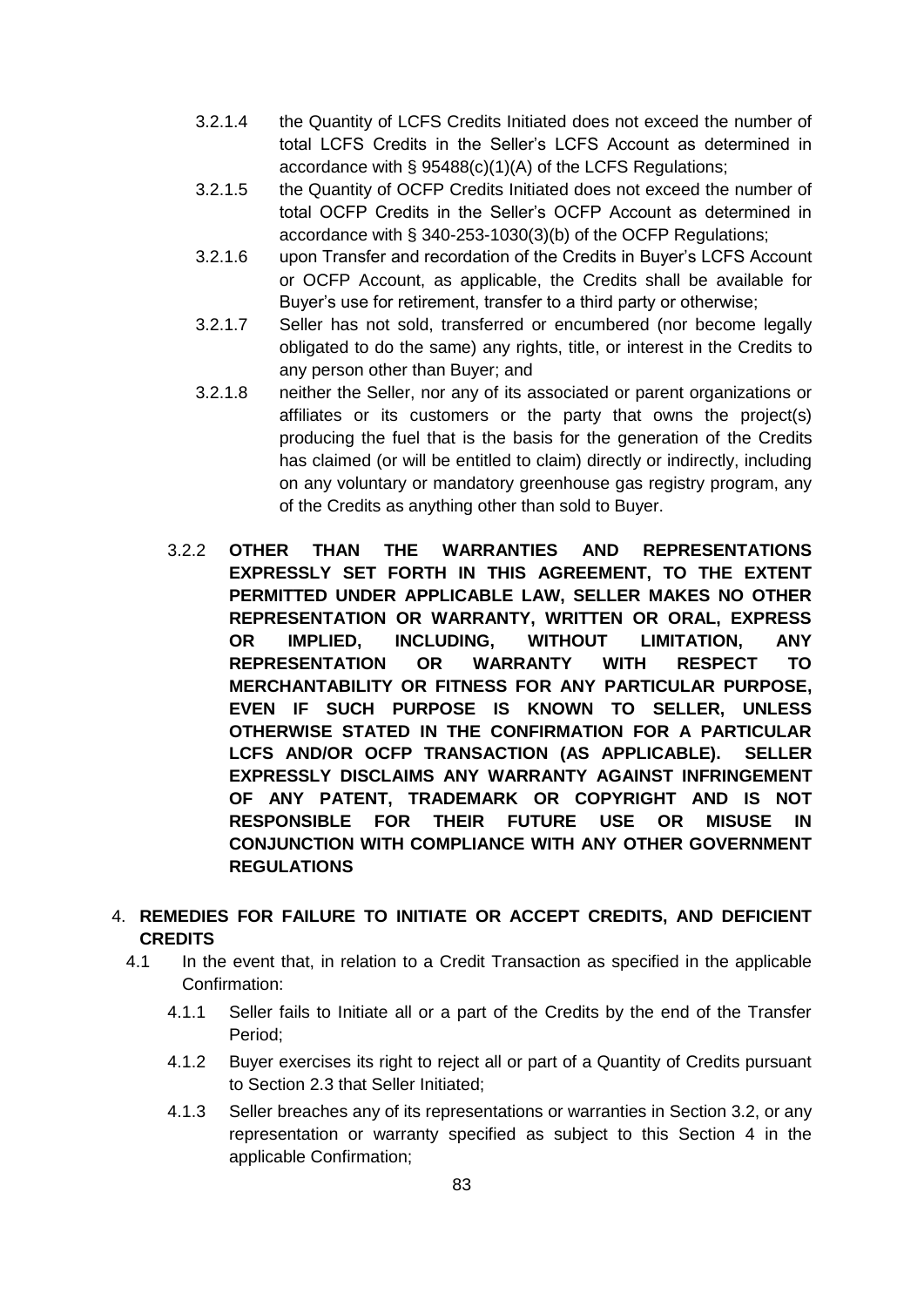- 4.1.4 LCFS Credits that have been Accepted by Buyer are or become invalid for purposes of the LCFS Regulations;
- 4.1.5 OCFP Credits that have been Accepted by Buyer are or become invalid for purposes of the OCFP Regulations;
- 4.1.6 the Executive Officer invalidates a Transfer of LCFS Credits from Seller to Buyer, for any reason, and Buyer and Seller, cooperating in good faith, are unable to remedy the invalidated Transfer; or
- 4.1.7 the DEQ invalidates a Transfer of OCFP Credits from Seller to Buyer, for any reason, and Buyer and Seller, cooperating in good faith, are unable to remedy the invalidated Transfer,

 (each such affected LCFS Credit, a "Deficient LCFS Credit", and each such affected OCFP Credit, a "Deficient OCFP Credit"), then, Seller shall, at Seller's sole cost and expense, Initiate a quantity of Qualified Replacement LCFS Credits or Qualified Replacement OCFP Credits, as applicable, equal to the quantity of Deficient LCFS Credits or Deficient OCFP Credits, as applicable, that satisfy the requirements under the applicable Credit Transaction within (i) in the case of Sections 4.1.1 or 4.1.2, three (3) Banking Days after Seller receives notice from Buyer that the circumstances in Section 4.1.1 or 4.1.2 apply, or (ii) in the case of Sections 4.1.3, 4.1.4, 4.1.5, 4.1.6 or 4.1.7, ten (10) Banking Days after the earlier of (A) Seller's receipt of notice from Buyer that the circumstances in Sections 4.1.3, 4.1.4, 4.1.5, 4.1.6 or 4.1.7, apply and (B) Seller's becoming aware that the circumstances in Sections 4.1.3, 4.1.4, 4.1.5, 4.1.6 or 4.1.7 apply.

- 4.2 Except where Section 4.3 applies, if Seller fails to timely or fully comply with its Initiation obligation in Section 4.1, then Seller shall, at Buyer's election by notice either (i) Initiate Qualified Replacement LCFS Credits or Qualified Replacement OCFP Credits, as applicable, equal to the quantity of Deficient LCFS Credits or Deficient OCFP Credits, as applicable, that satisfy the requirements under the applicable Credit Transaction in accordance with Section 4.1 above, or (ii) pay to Buyer, within five (5) Banking Days of receipt of Buyer's invoice, unless otherwise mutually agreed between the Parties, the positive difference, if any, between (a) the Market Value of the Qualified Replacement LCFS Credits or Qualified Replacement OCFP Credits, as applicable, and (b) the product of the quantity of Deficient LCFS Credits or Deficient OCFP Credits, as applicable, and the Contract Price specified in the Confirmation for the applicable LCFS Credits or OCFP Credits, with such sum increased by any amount already paid by Buyer to Seller on account of the Deficient LCFS Credits or Deficient OCFP Credits, as applicable. For purposes of this Section 4.2, (i) the phrase "the quantity of Credits that remain to be Initiated under that Credit Transaction" as used in the defined term "Market Value" shall refer to and mean the quantity of Deficient LCFS Credits or Deficient OCFP Credits, as applicable; and (ii) the Market Value shall be determined by Buyer as of the Banking Day notified by Buyer that falls no sooner than the last day for performance of Seller's obligations under Section 4.1 and no later than three (3) Banking Days after the date Buyer gives notice of its election.
- 4.3 In the event that Buyer fails to Accept, or provide notice of its rejection of, all or part of a Quantity of Credits Delivered by Seller or any replacement Credits as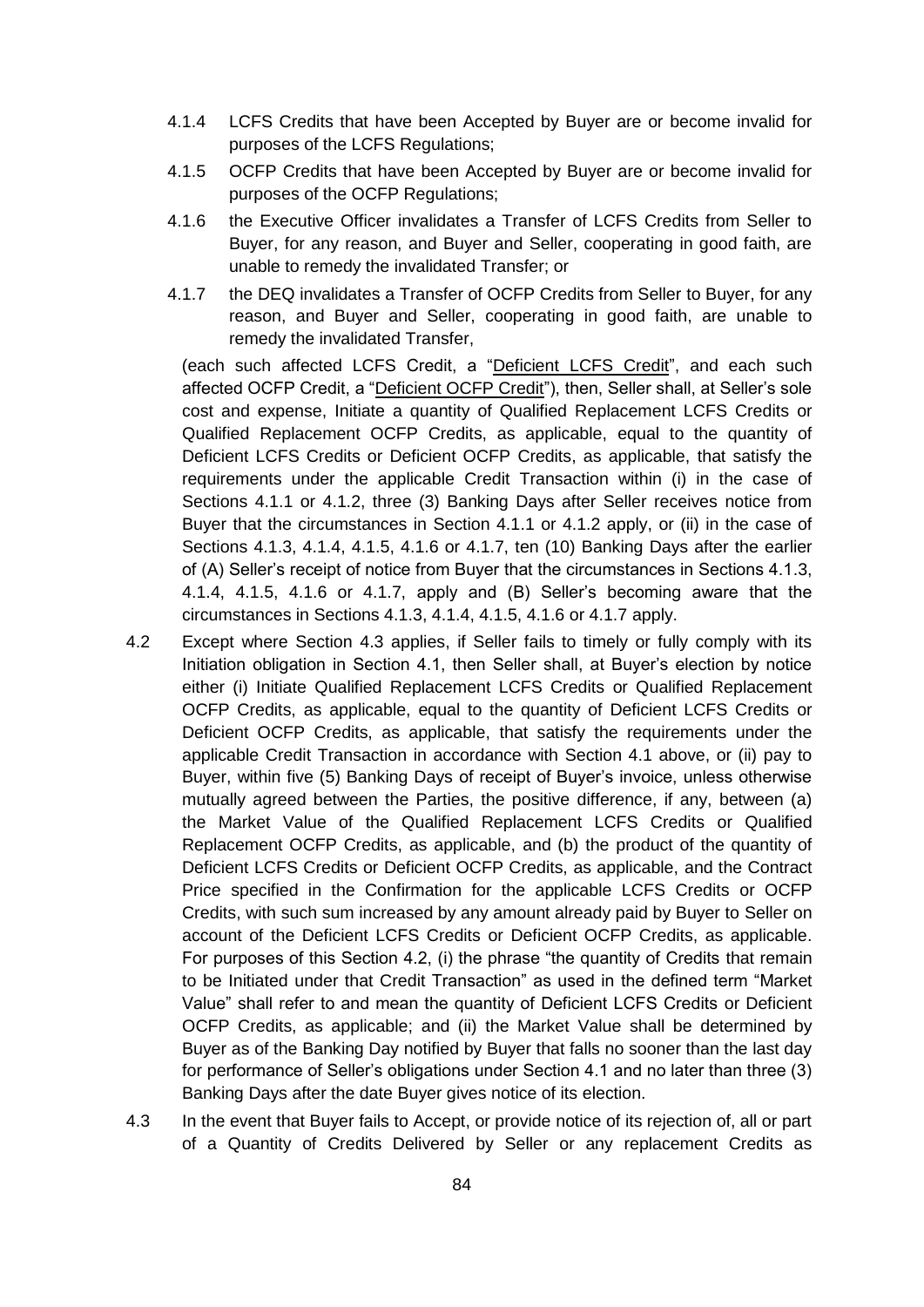contemplated under Section 2.3, Seller shall provide written notice of such failure to Buyer. If Buyer fails to Accept or reject any portion of those Credits (the "Pending Credits") within two (2) Banking Days of receiving such notice, then Seller's obligation to sell and Initiate and Buyer's obligation to purchase and Accept shall be reduced to the extent of such Pending Credits, and Buyer shall pay Seller an amount equal to the positive difference, if any, between (i) the product of the quantity of Pending Credits and the Contract Price specified in the Confirmation for the applicable Credits and (ii) the Market Value of the Pending Credits. The Credit Transaction in respect of the Pending Credits shall be deemed to be cancelled and the related Credit Transfer Form or LRT Transfer Notification, as applicable, shall be deemed ineffective. For purposes of this Section 4.3, Market Value shall be determined by Seller in a commercially reasonable manner with the date of determination as of the date of cancellation.

- 4.4 In the event the provisions of this Section 4 are invoked, Seller and Buyer agree to work together in good faith to pursue an efficient, commercial and practical resolution consistent with the foregoing options (or any combination thereof) in order to cure any breach of transfer obligations resulting in Deficient LCFS Credits or Deficient OCFP Credits, as applicable, or Pending Credits, provided, however, any replacement Credits must satisfy all of the requirements that the Parties originally agreed to for the applicable Credit Transaction unless otherwise mutually agreed.
- 4.5 Seller shall deliver to Buyer a Credit Transfer Form or LRT Transfer Notification, as applicable, accurately describing any Qualified Replacement LCFS Credits or Qualified Replacement OCFP Credits. Buyer and Seller shall otherwise be subject to the general obligations set forth in Section 2.
- 4.6 Sections 4.1.2 through 4.1.7 and, for the avoidance of doubt, Section 2.3 shall apply equally to any Qualified Replacement LCFS Credits or Qualified Replacement OCFP Credits, as applicable.
- 4.7 Except in respect of a failure to pay any amount due under Section 4.2 or Section 4.3, the remedies set out in this Section 4 are exclusive remedies for the occurrence of the events described in Section 4.

#### 5. **REMEDIES FOR PAYMENT FAILURE**

5.1 If Buyer or Seller (each, as applicable, the "Defaulting Party") fails to make, when due, any payment required pursuant to these LCFS/OCFP General Terms and such failure is not remedied within three (3) Banking Days after receipt of written notice of such failure from the other party ("Other Party"), then the Other Party may, without penalty and without limiting any other rights and remedies that may be available to the Other Party under the Agreement or otherwise, (i) offset all or any portion of any amounts owed by the Defaulting Party against any amounts owed by the Other Party to the Defaulting Party under the Agreement or otherwise; (ii) apply any prepayments made, or Adequate Assurance of Performance posted under the Agreement, by the Defaulting Party to the Other Party against any amounts that are owed to the Other Party; (iii) place the Defaulting Party on a pre-pay basis; (iv) immediately suspend performance without further notice to the Defaulting Party provided, however, to the extent the Other Party sustains damages related to the